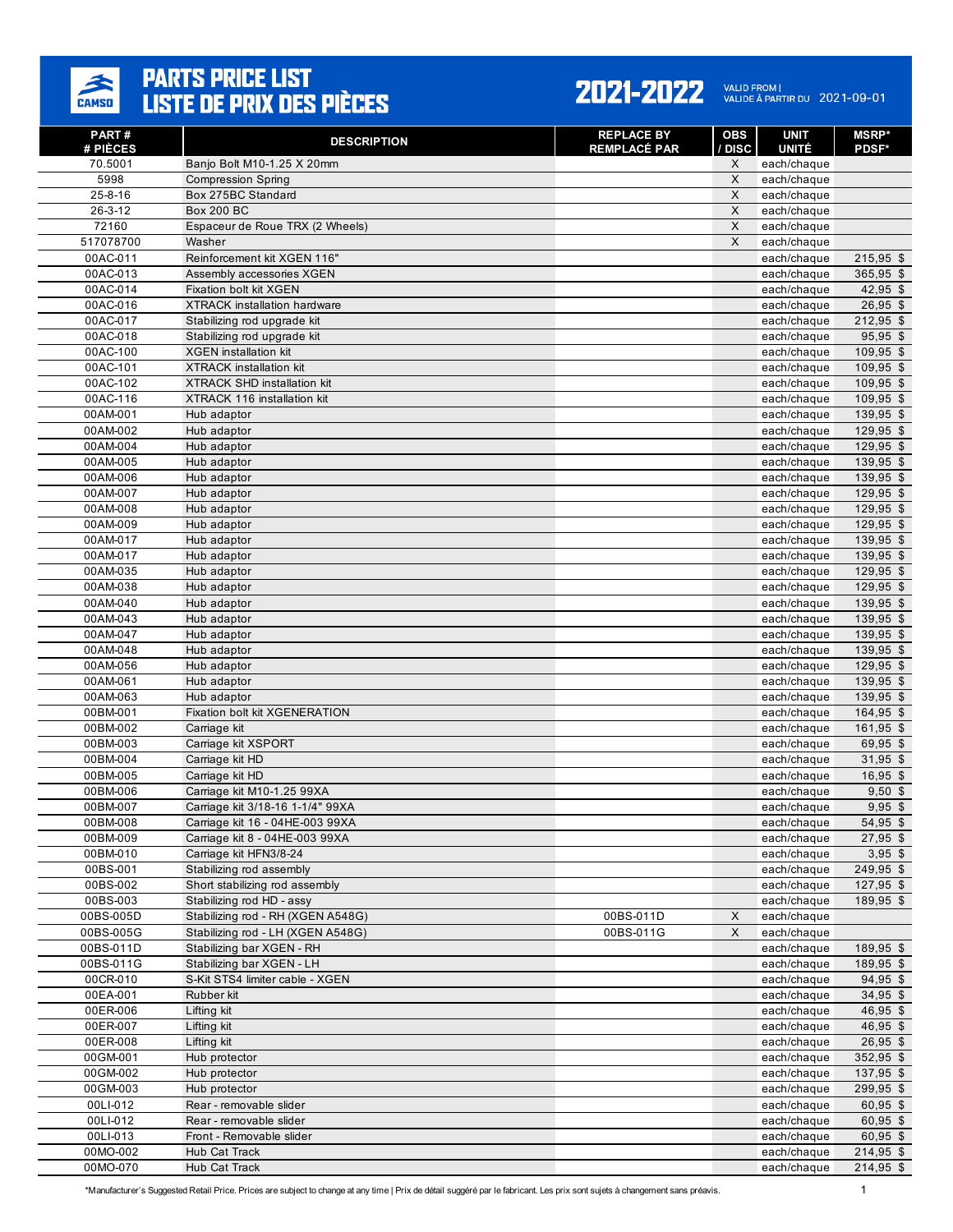

| PART#<br># PIÈCES    | <b>DESCRIPTION</b>                               | <b>REPLACE BY</b><br><b>REMPLACÉ PAR</b> | OBS<br>/ DISC             | UNIT<br><b>UNITÉ</b>       | <b>MSRP*</b><br><b>PDSF*</b> |
|----------------------|--------------------------------------------------|------------------------------------------|---------------------------|----------------------------|------------------------------|
| 00MO-071             | Hub replacement kit                              |                                          |                           | each/chaque                | 214,95 \$                    |
| 00MO-200             | Hub Cat Track                                    |                                          |                           | each/chaque                | $214,95$ \$                  |
| 00MO-201             | Hub Cat Track                                    |                                          |                           | each/chaque                | 214,95 \$                    |
| 00MO-203             | Hub Cat Track                                    |                                          |                           | each/chaque                | 214,95 \$                    |
| 00MO-204             | Hub Cat Track                                    |                                          |                           | each/chaque                | 214,95 \$                    |
| 00MO-206             | <b>Hub Cat Track</b>                             |                                          |                           | each/chaque                | 214,95 \$                    |
| 00MO-208             | <b>Hub Cat Track</b>                             |                                          |                           | each/chaque                | 214,95 \$                    |
| 00MO-221             | Hub kit                                          |                                          |                           | each/chaque                | 214,95 \$                    |
| 00MO-222             | Hub kit                                          |                                          |                           | each/chaque                | 214,95 \$                    |
| 00MO-223             | <b>Hub Cat Track</b>                             |                                          |                           | each/chaque                | 214,95 \$                    |
| 00MO-227             | Hub kit X GENERATION                             |                                          |                           | each/chaque                | 164,95 \$                    |
| 00PA-010             | Adaptor plate assembly                           | 00PA-302                                 | X                         | each/chaque                |                              |
| 00PA-011             | Adaptor plate assembly                           | 00PA-230                                 | $\boldsymbol{\mathsf{X}}$ | each/chaque                |                              |
| 00PA-040             | Adaptor plate assembly                           | 00PA-219                                 | X                         | each/chaque                |                              |
| 00PA-070             | Adaptor plate assembly                           | 00PA-226                                 | X                         | each/chaque                |                              |
| 00PA-071             | Adaptor plate assembly                           |                                          |                           | each/chaque                | 136,95 \$                    |
| 00PA-080             | Adaptor plate assembly                           | 00PA-222                                 | X                         | each/chaque                |                              |
| 00PA-081             | Adaptor plate assembly                           | 00PA-282                                 | $\mathsf X$               | each/chaque                |                              |
| 00PA-101             | Adaptor plate assembly                           | 00PA-278                                 | X                         | each/chaque                |                              |
| 00PA-103             | Adaptor plate assembly<br>Adaptor plate assembly | 00PA-292                                 | X<br>$\mathsf X$          | each/chaque                |                              |
| 00PA-104<br>00PA-105 | Adaptor plate assembly                           | 00PA-310<br>00PA-381                     | X                         | each/chaque<br>each/chaque |                              |
| 00PA-130             | Adaptor plate assembly                           | 00PA-279                                 | $\mathsf X$               | each/chaque                |                              |
| 00PA-132             | Adaptor plate assembly                           | 00PA-352                                 | X                         | each/chaque                |                              |
| 00PA-161             | Adaptor plate assembly                           |                                          |                           | each/chaque                | 136,95 \$                    |
| 00PA-200             | Adaptor plate assembly                           |                                          |                           | each/chaque                | 136,95 \$                    |
| 00PA-201             | Adaptor plate assembly                           | 00PA-217                                 | X                         | each/chaque                |                              |
| 00PA-202             | Adaptor plate assembly                           | 00PA-214                                 | X                         | each/chaque                |                              |
| 00PA-203             | Adaptor plate assembly                           |                                          |                           | each/chaque                | 136,95 \$                    |
| 00PA-204             | Adaptor plate assembly                           | 00PA-292                                 | X                         | each/chaque                |                              |
| 00PA-205             | Adaptor plate assembly                           |                                          |                           | each/chaque                | 136,95 \$                    |
| 00PA-206             | Adaptor plate assembly                           | 00PA-292                                 | $\mathsf X$               | each/chaque                |                              |
| 00PA-207             | Adaptor plate assembly                           | 00PA-249                                 | X                         | each/chaque                |                              |
| 00PA-208             | Adaptor plate assembly                           | 00PA-306                                 | $\mathsf X$               | each/chaque                |                              |
| 00PA-209             | Adaptor plate assembly                           | 00PA-337                                 | X                         | each/chaque                |                              |
| 00PA-211             | Adaptor plate assembly                           |                                          |                           | each/chaque                | 198,95 \$                    |
| 00PA-212             | Adaptor plate assembly                           |                                          |                           | each/chaque                | 198,95 \$                    |
| 00PA-213             | Adaptor plate assembly                           |                                          |                           | each/chaque                | 198,95 \$                    |
| 00PA-214             | Adaptor plate assembly                           |                                          |                           | each/chaque                | 198,95 \$                    |
| 00PA-215             | Adaptor plate assembly                           |                                          |                           | each/chaque                | 198,95 \$                    |
| 00PA-216             | Adaptor plate assembly                           |                                          |                           | each/chaque                | 238,95 \$                    |
| 00PA-217             | Adaptor plate assembly                           |                                          |                           | each/chaque                | 238,95 \$                    |
| 00PA-219             | Adaptor plate assembly                           |                                          |                           | each/chaque                | 238,95 \$                    |
| 00PA-222             | Adaptor plate assembly                           |                                          |                           | each/chaque                | 198,95 \$                    |
| 00PA-223<br>00PA-224 | Adaptor plate assembly<br>Adaptor plate assembly |                                          |                           | each/chaque                | 136,95 \$                    |
| 00PA-225             | Adaptor plate assembly                           |                                          |                           | each/chaque<br>each/chaque | 136,95 \$<br>136,95 \$       |
| 00PA-226             | Adaptor plate assembly                           |                                          |                           | each/chaque                | 238,95 \$                    |
| 00PA-227             | Adaptor plate assembly                           |                                          |                           | each/chaque                | 238,95 \$                    |
| 00PA-228             | Adaptor plate assembly                           |                                          |                           | each/chaque                | 279,95 \$                    |
| 00PA-229             | Adaptor plate assembly                           |                                          |                           | each/chaque                | 238,95 \$                    |
| 00PA-230             | Adaptor plate assembly                           |                                          |                           | each/chaque                | 136,95 \$                    |
| 00PA-231             | Adaptor plate assembly                           |                                          |                           | each/chaque                | 136,95 \$                    |
| 00PA-232             | Adaptor plate assembly                           | 00PA-231                                 | X                         | each/chaque                |                              |
| 00PA-234             | Adaptor plate assembly                           |                                          |                           | each/chaque                | 238,95 \$                    |
| 00PA-235             | Adaptor plate assembly                           |                                          |                           | each/chaque                | 198,95 \$                    |
| 00PA-236             | Adaptor plate assembly                           | 00PA-356                                 | $\mathsf X$               | each/chaque                |                              |
| 00PA-238             | Adaptor plate assembly                           |                                          |                           | each/chaque                | $279,95$ \$                  |
| 00PA-239             | Adaptor plate assembly                           |                                          |                           | each/chaque                | 136,95 \$                    |
| 00PA-240             | Adaptor plate assembly                           |                                          |                           | each/chaque                | 136,95 \$                    |
| 00PA-241             | Adaptor plate assembly                           |                                          |                           | each/chaque                | 136,95 \$                    |
| 00PA-242             | Adaptor plate assembly                           |                                          |                           | each/chaque                | 198,21 \$                    |
| 00PA-243             | Adaptor plate assembly                           |                                          |                           | each/chaque                | 136,95 \$                    |
| 00PA-244             | Adaptor plate assembly                           |                                          |                           | each/chaque                | 136,95 \$                    |
| 00PA-245             | Adaptor plate assembly                           |                                          |                           | each/chaque                | 238,95 \$                    |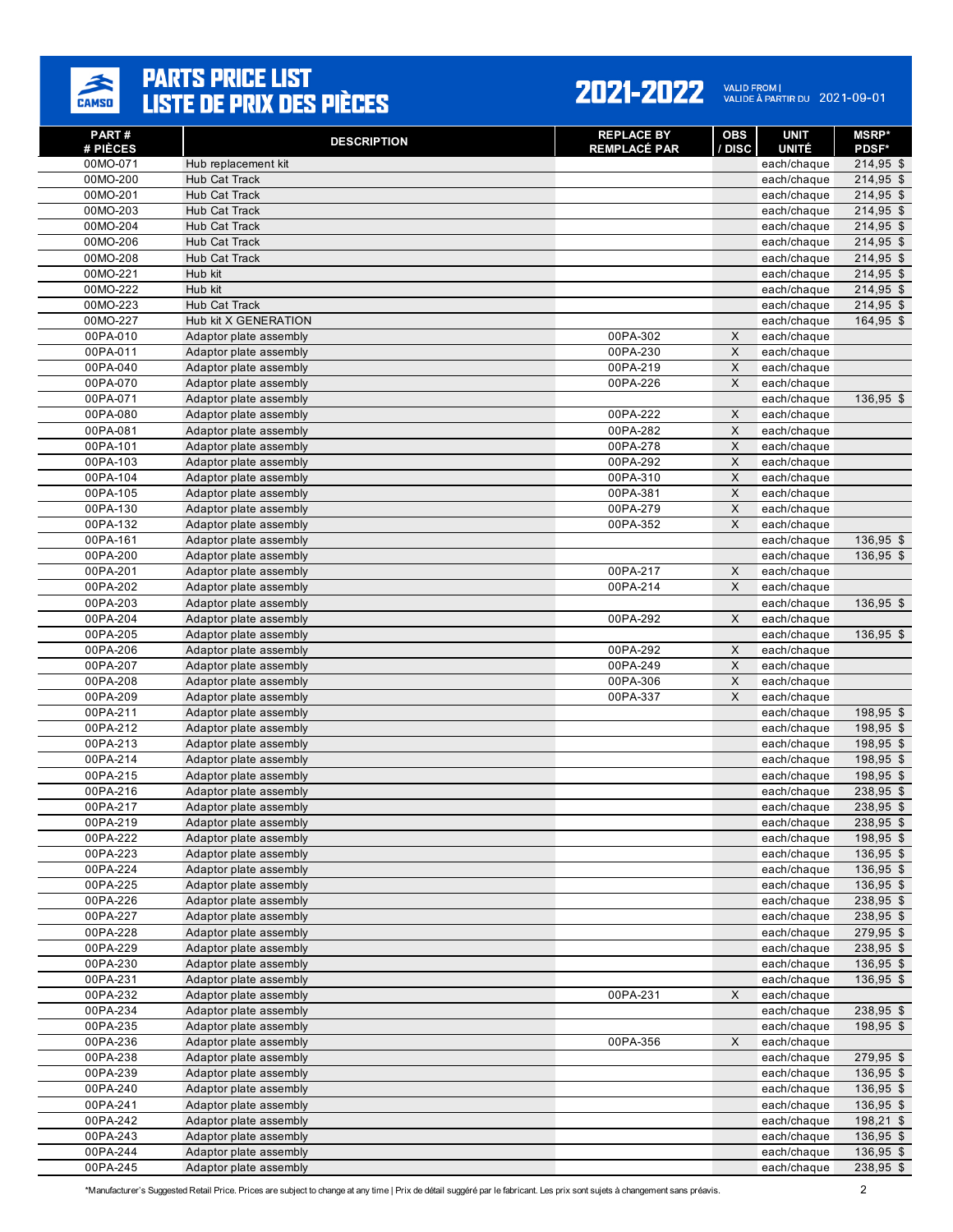

| PART #<br># PIÈCES   | <b>DESCRIPTION</b>                               | <b>REPLACE BY</b><br><b>REMPLACÉ PAR</b> | <b>OBS</b><br>/ DISC | <b>UNIT</b><br><b>UNITÉ</b> | <b>MSRP*</b><br><b>PDSF*</b> |
|----------------------|--------------------------------------------------|------------------------------------------|----------------------|-----------------------------|------------------------------|
| 00PA-246             | Adaptor plate assembly                           |                                          |                      | each/chaque                 | 136,95 \$                    |
| 00PA-247             | Adaptor plate assembly                           |                                          |                      | each/chaque                 | 136,95 \$                    |
| 00PA-248             | Adaptor plate assembly                           |                                          |                      | each/chaque                 | 198,95 \$                    |
| 00PA-249             | Adaptor plate assembly                           |                                          |                      | each/chaque                 | 198,95 \$                    |
| 00PA-250             | Adaptor plate assembly                           |                                          |                      | each/chaque                 | 238,95 \$                    |
| 00PA-251             | Adaptor plate assembly                           |                                          |                      | each/chaque                 | 198,95 \$                    |
| 00PA-252             | Adaptor plate assembly                           |                                          |                      | each/chaque                 | 279,95 \$                    |
| 00PA-253             | Adaptor plate assembly                           |                                          |                      | each/chaque                 | 369,95 \$                    |
| 00PA-254             | Adaptor plate assembly                           |                                          |                      | each/chaque                 | 279,95 \$                    |
| 00PA-255             | Adaptor plate assembly                           |                                          |                      | each/chaque                 | 238,95 \$                    |
| 00PA-256             | Adaptor plate assembly                           |                                          |                      | each/chaque                 | 136,95 \$                    |
| 00PA-257             | Adaptor plate assembly                           |                                          |                      | each/chaque                 | 198,95 \$                    |
| 00PA-258<br>00PA-260 | Adaptor plate assembly<br>Adaptor plate assembly |                                          |                      | each/chaque<br>each/chaque  | 198,95 \$<br>279,95 \$       |
| 00PA-262             | Adaptor plate assembly                           |                                          |                      | each/chaque                 | 198,95 \$                    |
| 00PA-263             | Adaptor plate assembly                           |                                          |                      | each/chaque                 | 238,95 \$                    |
| 00PA-264             | Adaptor plate assembly                           |                                          |                      | each/chaque                 | 279,95 \$                    |
| 00PA-266             | Adaptor plate assembly                           |                                          |                      | each/chaque                 | 198,95 \$                    |
| 00PA-267             | Adaptor plate assembly                           |                                          |                      | each/chaque                 | 198,95 \$                    |
| 00PA-268             | Adaptor plate assembly                           |                                          |                      | each/chaque                 | 238,95 \$                    |
| 00PA-269             | Adaptor plate assembly                           |                                          |                      | each/chaque                 | 279,95 \$                    |
| 00PA-270             | Adaptor plate assembly                           |                                          |                      | each/chaque                 | 429,95 \$                    |
| 00PA-271             | Adaptor plate assembly                           |                                          |                      | each/chaque                 | 279,95 \$                    |
| 00PA-272             | Adaptor plate assembly                           |                                          |                      | each/chaque                 | 198,95 \$                    |
| 00PA-273             | Adaptor plate assembly                           |                                          |                      | each/chaque                 | 238,95 \$                    |
| 00PA-274             | Adaptor plate assembly                           |                                          |                      | each/chaque                 | 238,95 \$                    |
| 00PA-275             | Adaptor plate assembly                           |                                          |                      | each/chaque                 | 136,95 \$                    |
| 00PA-276             | Adaptor plate assembly                           |                                          |                      | each/chaque                 | 198,95 \$                    |
| 00PA-277             | Adaptor plate assembly                           |                                          |                      | each/chaque                 | 136,95 \$                    |
| 00PA-278<br>00PA-279 | Adaptor plate assembly<br>Adaptor plate assembly |                                          |                      | each/chaque<br>each/chaque  | 198,95 \$<br>198,95 \$       |
| 00PA-280             | Adaptor plate assembly                           |                                          |                      | each/chaque                 | 198,95 \$                    |
| 00PA-282             | Adaptor plate assembly                           |                                          |                      | each/chaque                 | 198,95 \$                    |
| 00PA-284             | Adaptor plate assembly                           |                                          |                      | each/chaque                 | 136,95 \$                    |
| 00PA-285             | Adaptor plate assembly                           |                                          |                      | each/chaque                 | 136,95 \$                    |
| 00PA-286             | Adaptor plate assembly                           |                                          |                      | each/chaque                 | 238,95 \$                    |
| 00PA-287             | Adaptor plate assembly                           |                                          |                      | each/chaque                 | 279,95 \$                    |
| 00PA-288             | Adaptor plate assembly                           |                                          |                      | each/chaque                 | 136,95 \$                    |
| 00PA-290             | Adaptor plate assembly                           |                                          |                      | each/chaque                 | 279,95 \$                    |
| 00PA-291             | Adaptor plate assembly                           |                                          |                      | each/chaque                 | 136,95 \$                    |
| 00PA-292             | Adaptor plate assembly                           |                                          |                      | each/chaque                 | 238,95 \$                    |
| 00PA-294             | Adaptor plate assembly                           |                                          |                      | each/chaque                 | 279,95 \$                    |
| 00PA-295             | Adaptor plate assembly                           |                                          |                      | each/chaque                 | 279,95 \$                    |
| 00PA-296<br>00PA-297 | Adaptor plate assembly                           |                                          |                      | each/chaque<br>each/chaque  | 238,95 \$<br>279,95 \$       |
| 00PA-298             | Adaptor plate assembly<br>Adaptor plate assembly |                                          |                      | each/chaque                 | 136,95 \$                    |
| 00PA-299             | Adaptor plate assembly                           |                                          |                      | each/chaque                 | 198,95 \$                    |
| 00PA-301             | Adaptor plate assembly                           |                                          |                      | each/chaque                 | 136,95 \$                    |
| 00PA-302             | Adaptor plate assembly                           |                                          |                      | each/chaque                 | 198,95 \$                    |
| 00PA-303             | Adaptor plate assembly                           |                                          |                      | each/chaque                 | 198,95 \$                    |
| 00PA-304             | Adaptor plate assembly                           |                                          |                      | each/chaque                 | 136,95 \$                    |
| 00PA-306             | Adaptor plate assembly                           |                                          |                      | each/chaque                 | 198,95 \$                    |
| 00PA-308             | Adaptor plate assembly                           |                                          |                      | each/chaque                 | 198,95 \$                    |
| 00PA-309             | Adaptor plate assembly                           |                                          |                      | each/chaque                 | 136,95 \$                    |
| 00PA-310             | Adaptor plate assembly                           |                                          |                      | each/chaque                 | 198,95 \$                    |
| 00PA-311             | Adaptor plate assembly                           |                                          |                      | each/chaque                 | 136,95 \$                    |
| 00PA-312             | Adaptor plate assembly                           |                                          |                      | each/chaque                 | 238,95 \$                    |
| 00PA-313             | Adaptor plate assembly                           |                                          |                      | each/chaque                 | 136,95 \$                    |
| 00PA-314<br>00PA-316 | Adaptor plate assembly<br>Adaptor plate assembly |                                          |                      | each/chaque                 | 198,95 \$<br>198,95 \$       |
| 00PA-317             | Adaptor plate assembly                           |                                          |                      | each/chaque<br>each/chaque  | 198,95 \$                    |
| 00PA-319             | Adaptor plate assembly                           |                                          |                      | each/chaque                 | 198,95 \$                    |
| 00PA-320             | Adaptor plate assembly                           |                                          |                      | each/chaque                 | 238,95 \$                    |
| 00PA-321             | Adaptor plate assembly                           |                                          |                      | each/chaque                 | 198,95 \$                    |
| 00PA-322             | Adaptor plate assembly                           |                                          |                      | each/chaque                 | 238,95 \$                    |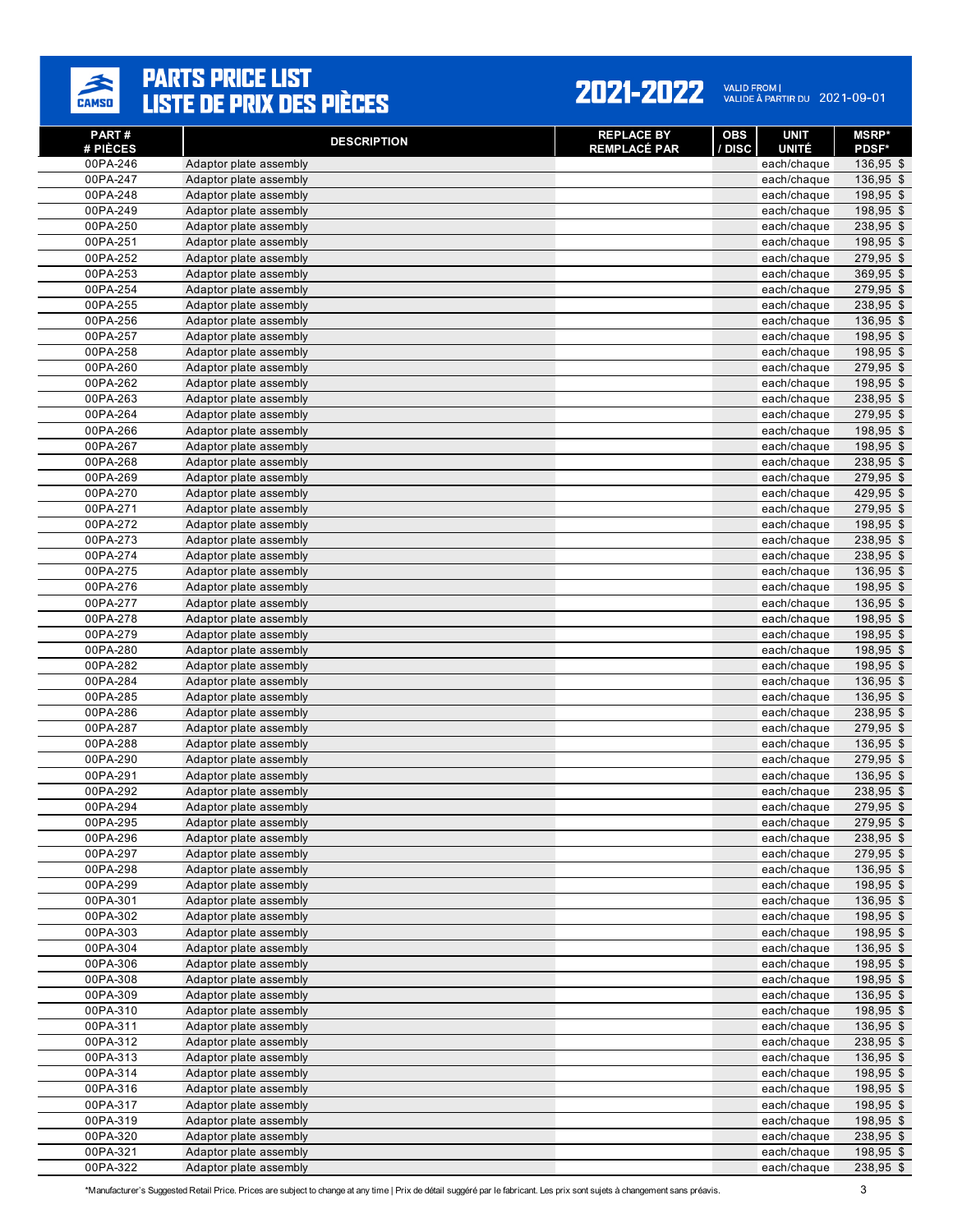

| PART#<br># PIÈCES    | <b>DESCRIPTION</b>                               | <b>REPLACE BY</b><br><b>REMPLACÉ PAR</b> | <b>OBS</b><br><b>UNIT</b><br>/ DISC<br><b>UNITÉ</b> | <b>MSRP*</b><br><b>PDSF*</b> |
|----------------------|--------------------------------------------------|------------------------------------------|-----------------------------------------------------|------------------------------|
| 00PA-323             | Adaptor plate assembly                           |                                          | each/chaque                                         | 198,95 \$                    |
| 00PA-324             | Adaptor plate assembly                           |                                          | each/chaque                                         | 136,95 \$                    |
| 00PA-325             | Adaptor plate assembly                           |                                          | each/chaque                                         | 136,95 \$                    |
| 00PA-326             | Adaptor plate assembly                           |                                          | each/chaque                                         | 198,95 \$                    |
| 00PA-327             | Adaptor plate assembly                           |                                          | each/chaque                                         | 136,95 \$                    |
| 00PA-328             | Adaptor plate assembly                           |                                          | each/chaque                                         | 136,95 \$                    |
| 00PA-329             | Adaptor plate assembly                           |                                          | each/chaque                                         | 238,95 \$                    |
| 00PA-330             | Adaptor plate assembly                           |                                          | each/chaque                                         | 136,95 \$                    |
| 00PA-331             | Adaptor plate assembly                           |                                          | each/chaque                                         | 198,95 \$                    |
| 00PA-332             | Adaptor plate assembly                           |                                          | each/chaque                                         | 198,95 \$                    |
| 00PA-333             | Adaptor plate assembly                           |                                          | each/chaque                                         | 198,95 \$                    |
| 00PA-334             | Adaptor plate assembly                           |                                          | each/chaque                                         | 198,95 \$                    |
| 00PA-335             | Adaptor plate assembly                           |                                          | each/chaque                                         | 279,95 \$                    |
| 00PA-336             | Adaptor plate assembly                           |                                          | each/chaque                                         | 198,95 \$                    |
| 00PA-337             | Adaptor plate assembly                           |                                          | each/chaque                                         | 238,95 \$                    |
| 00PA-338             | Adaptor plate assembly                           |                                          | each/chaque                                         | 279,95 \$                    |
| 00PA-339             | Adaptor plate assembly                           |                                          | each/chaque                                         | 279,95 \$                    |
| 00PA-342<br>00PA-343 | Adaptor plate assembly                           |                                          | each/chaque                                         | 238,95 \$<br>279,95 \$       |
| 00PA-344             | Adaptor plate assembly<br>Adaptor plate assembly |                                          | each/chaque<br>each/chaque                          | 279,95 \$                    |
| 00PA-345             | Adaptor plate assembly                           |                                          | each/chaque                                         | 136,95 \$                    |
| 00PA-346             | Adaptor plate assembly                           |                                          | each/chaque                                         | 279,95 \$                    |
| 00PA-347             | Adaptor plate assembly                           |                                          | each/chaque                                         | 279,95 \$                    |
| 00PA-348             | Adaptor plate assembly                           |                                          | each/chaque                                         | 198,95 \$                    |
| 00PA-349             | Adaptor plate assembly                           |                                          | each/chaque                                         | 198,95 \$                    |
| 00PA-349             | Adaptor plate assembly                           |                                          | each/chaque                                         | 198,95 \$                    |
| 00PA-350             | Adaptor plate assembly                           |                                          | each/chaque                                         | 136,95 \$                    |
| 00PA-351             | Adaptor plate assembly                           |                                          | each/chaque                                         | 279,95 \$                    |
| 00PA-352             | Adaptor plate assembly                           |                                          | each/chaque                                         | 198,95 \$                    |
| 00PA-353             | Adaptor plate assembly                           |                                          | each/chaque                                         | 198,95 \$                    |
| 00PA-354             | Adaptor plate assembly                           |                                          | each/chaque                                         | 238,95 \$                    |
| 00PA-355             | Adaptor plate assembly                           |                                          | each/chaque                                         | 136,95 \$                    |
| 00PA-356             | Adaptor plate assembly                           |                                          | each/chaque                                         | 136,95 \$                    |
| 00PA-357             | Adaptor plate assembly                           |                                          | each/chaque                                         | 136,95 \$                    |
| 00PA-358             | Adaptor plate assembly                           |                                          | each/chaque                                         | 136,95 \$                    |
| 00PA-359             | Adaptor plate assembly                           |                                          | each/chaque                                         | 136,95 \$                    |
| 00PA-360             | Adaptor plate assembly                           |                                          | each/chaque                                         | 279,95 \$                    |
| 00PA-361             | Adaptor plate assembly                           |                                          | each/chaque                                         | 136,95 \$                    |
| 00PA-362             | Adaptor plate assembly                           |                                          | each/chaque                                         | 136,95 \$                    |
| 00PA-363             | Adaptor plate assembly                           |                                          | each/chaque                                         | 279,95 \$                    |
| 00PA-364             | Adaptor plate assembly                           |                                          | each/chaque                                         | 238,95 \$                    |
| 00PA-365             | Adaptor plate assembly                           |                                          | each/chaque                                         | 279,95 \$                    |
| 00PA-366             | Adaptor plate assembly                           |                                          | each/chaque                                         | 279,95 \$                    |
| 00PA-366             | Adaptor plate assembly                           |                                          | each/chaque                                         | $279,95$ \$<br>136,95 \$     |
| 00PA-367<br>00PA-368 | Adaptor plate assembly<br>Adaptor plate assembly |                                          | each/chaque                                         | 238,95 \$                    |
| 00PA-369             | Adaptor plate assembly                           |                                          | each/chaque<br>each/chaque                          | 279,95 \$                    |
| 00PA-370             | Adaptor plate assembly                           |                                          | each/chaque                                         | 238,95 \$                    |
| 00PA-371             | Adaptor plate assembly                           |                                          | each/chaque                                         | 238,95 \$                    |
| 00PA-373             | Adaptor plate assembly                           |                                          | each/chaque                                         | 279,95 \$                    |
| 00PA-374             | Adaptor plate assembly                           |                                          | each/chaque                                         | 238,95 \$                    |
| 00PA-375             | Adaptor plate assembly                           |                                          | each/chaque                                         | 198,95 \$                    |
| 00PA-376             | Adaptor plate assembly                           |                                          | each/chaque                                         | 198,95 \$                    |
| 00PA-377             | Adaptor plate assembly                           |                                          | each/chaque                                         | 198,95 \$                    |
| 00PA-377             | Adaptor plate assembly                           |                                          | each/chaque                                         | 198,95 \$                    |
| 00PA-378             | Adaptor plate assembly                           |                                          | each/chaque                                         | 238,95 \$                    |
| 00PA-379             | Adaptor plate assembly                           |                                          | each/chaque                                         | 198,95 \$                    |
| 00PA-380             | Adaptor plate assembly                           |                                          | each/chaque                                         | 279,95 \$                    |
| 00PA-381             | Adaptor plate assembly                           |                                          | each/chaque                                         | 279,95 \$                    |
| 00PA-382             | Adaptor plate assembly                           |                                          | each/chaque                                         | 238,95 \$                    |
| 00PA-383             | Adaptor plate assembly                           |                                          | each/chaque                                         | 238,95 \$                    |
| 00PA-384             | Adaptor plate assembly                           |                                          | each/chaque                                         | 238,95 \$                    |
| 00PA-385             | Adaptor plate assembly                           |                                          | each/chaque                                         | 238,95 \$                    |
| 00PA-386             | Adaptor plate assembly                           |                                          | each/chaque                                         | 459,95 \$                    |
| 00PA-387             | Adaptor plate assembly                           |                                          | each/chaque                                         | 238,95 \$                    |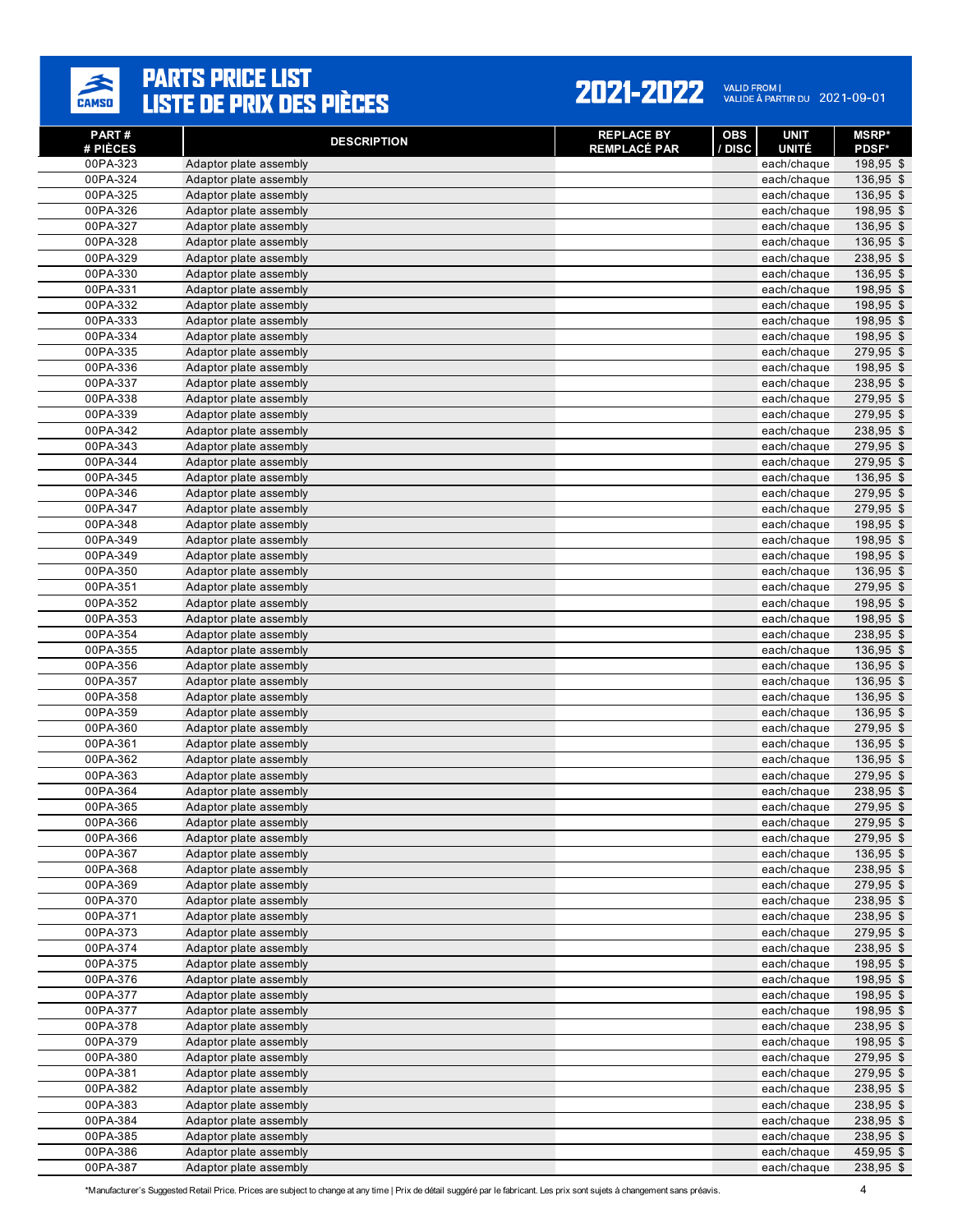

| PART #<br># PIÈCES     | <b>DESCRIPTION</b>                               | <b>REPLACE BY</b><br><b>REMPLACÉ PAR</b> | <b>OBS</b><br>/ DISC      | <b>UNIT</b><br><b>UNITÉ</b> | <b>MSRP*</b><br><b>PDSF*</b> |
|------------------------|--------------------------------------------------|------------------------------------------|---------------------------|-----------------------------|------------------------------|
| 00PA-388               | Adaptor plate assembly                           |                                          |                           | each/chaque                 | 238,95 \$                    |
| 00PA-389               | Adaptor plate assembly                           |                                          |                           | each/chaque                 | 279,95 \$                    |
| 00PA-390               | Adaptor plate assembly                           |                                          |                           | each/chaque                 | 459,95 \$                    |
| 00PA-391               | Adaptor plate assembly                           |                                          |                           | each/chaque                 | 238,95 \$                    |
| 00PA-392               | Adaptor plate assembly                           |                                          |                           | each/chaque                 | 239,95 \$                    |
| 00PA-393               | Adaptor plate assembly                           |                                          |                           | each/chaque                 | 439,95 \$                    |
| 00PA-394               | Adaptor plate assembly                           |                                          |                           | each/chaque                 | 198,95 \$                    |
| 00PA-395               | Adaptor plate assembly                           |                                          |                           | each/chaque                 | 198,95 \$                    |
| 00PA-396               | Adaptor plate assembly                           |                                          |                           | each/chaque                 | 279,95 \$                    |
| 00PA-397               | Adaptor plate assembly                           |                                          |                           | each/chaque                 | 238,95 \$                    |
| 00PA-398               | Adaptor plate assembly                           |                                          |                           | each/chaque                 | 136,95 \$                    |
| 00PA-399               | Adaptor plate assembly                           |                                          |                           | each/chaque                 | 198,95 \$                    |
| 00PA-401               | Adaptor plate assembly                           |                                          |                           | each/chaque                 | 198,95 \$                    |
| 00PA-402               | Adaptor plate assembly                           |                                          |                           | each/chaque                 | 279,95 \$                    |
| 00PA-403               | Adaptor plate assembly                           |                                          |                           | each/chaque                 | 198,95 \$                    |
| 00PA-404               | Adaptor plate assembly                           |                                          |                           | each/chaque                 | 238,95 \$                    |
| 00PA-405               | Adaptor plate assembly                           |                                          |                           | each/chaque                 | 198,95 \$                    |
| 00PA-406<br>00PA-407   | Adaptor plate assembly                           |                                          |                           | each/chaque                 | 169,95 \$<br>238,95 \$       |
|                        | Adaptor plate assembly                           |                                          |                           | each/chaque                 | 238,95 \$                    |
| 00PA-408<br>00PA-409   | Adaptor plate assembly<br>Adaptor plate assembly |                                          |                           | each/chaque<br>each/chaque  | 238,95 \$                    |
| 00PF-010D              | Fixation plate - RH                              |                                          | X                         | each/chaque                 |                              |
| 00PF-010G              | Fixation plate - LH                              |                                          | $\times$                  | each/chaque                 |                              |
| 00PF-014D              | Fixation plate - RH                              |                                          | X                         | each/chaque                 |                              |
| 00PF-014G              | Fixation plate - LH                              |                                          | X                         | each/chaque                 |                              |
| 00PF-018D              | Fixation plate - RH                              |                                          | X                         | each/chaque                 |                              |
| 00PF-018G              | Fixation plate - LH                              |                                          | X                         | each/chaque                 |                              |
| 00PF-046               | <b>Fixation plate</b>                            | 07PF-046                                 | $\times$                  | each/chaque                 |                              |
| 00PF-048               | <b>Fixation plate</b>                            |                                          | $\mathsf X$               | each/chaque                 |                              |
| 00PF-070D              | Fixation plate - RH                              |                                          | X                         | each/chaque                 |                              |
| 00PF-070G              | Fixation plate - LH                              |                                          | $\times$                  | each/chaque                 |                              |
| 00PF-072D              | Fixation plate - RH                              |                                          | X                         | each/chaque                 |                              |
| 00PF-072G              | Fixation plate - LH                              |                                          | X                         | each/chaque                 |                              |
| 00PF-074D              | Fixation plate - RH                              |                                          | $\times$                  | each/chaque                 |                              |
| 00PF-074G              | Fixation plate - LH                              |                                          | X                         | each/chaque                 |                              |
| 00PF-080D              | Fixation plate - RH                              |                                          | X                         | each/chaque                 |                              |
| 00PF-080G              | Fixation plate - LH                              |                                          | $\times$                  | each/chaque                 |                              |
| 00PF-102D              | Fixation plate - RH                              |                                          | X                         | each/chaque                 |                              |
| 00PF-102G              | Fixation plate - LH                              |                                          | X                         | each/chaque                 |                              |
| 00PF-112               | <b>Fixation plate</b>                            |                                          | $\times$                  | each/chaque                 |                              |
| 00PF-130D              | Fixation plate - RH                              |                                          | $\times$                  | each/chaque                 |                              |
| 00PF-130G<br>00PF-132D | Fixation plate - LH                              |                                          | X<br>$\times$             | each/chaque                 |                              |
| 00PF-132G              | Fixation plate - RH                              |                                          |                           | each/chaque                 |                              |
| 00PF-136D              | Fixation plate - LH<br>Fixation plate - RH       |                                          | X<br>$\mathsf X$          | each/chaque<br>each/chaque  |                              |
| 00PF-136G              | Fixation plate - LH                              |                                          | $\mathsf X$               | each/chaque                 |                              |
| 00PF-145D              | Fixation plate - RH                              |                                          | X                         | each/chaque                 |                              |
| 00PF-145D              | Fixation plate - RH                              |                                          | $\mathsf X$               | each/chaque                 |                              |
| 00PF-145G              | Fixation plate - LH                              |                                          | X                         | each/chaque                 |                              |
| 00PF-145G              | Fixation plate - LH                              |                                          | $\times$                  | each/chaque                 |                              |
| 00PF-147D              | Fixation plate - RH                              |                                          | $\mathsf X$               | each/chaque                 |                              |
| 00PF-147G              | Fixation plate - LH                              |                                          | X                         | each/chaque                 |                              |
| 00PF-200               | <b>Fixation plate</b>                            |                                          | $\mathsf X$               | each/chaque                 |                              |
| 00PF-200D              | Fixation plate - RH                              |                                          | $\boldsymbol{\mathsf{X}}$ | each/chaque                 |                              |
| 00PF-200G              | Fixation plate - LH                              |                                          | X                         | each/chaque                 |                              |
| 00PF-201D              | Fixation plate - RH                              |                                          | $\mathsf X$               | each/chaque                 |                              |
| 00PF-201G              | Fixation plate - LH                              |                                          | $\mathsf X$               | each/chaque                 |                              |
| 00PF-202               | <b>Fixation plate</b>                            | 07PF-202                                 | $\mathsf X$               | each/chaque                 |                              |
| 00PF-203D              | Fixation plate - RH                              |                                          | $\mathsf X$               | each/chaque                 |                              |
| 00PF-203G              | Fixation plate - LH                              |                                          | X                         | each/chaque                 |                              |
| 00PF-204D              | Fixation plate - RH                              |                                          | $\mathsf X$               | each/chaque                 |                              |
| 00PF-204G              | Fixation plate - LH                              |                                          | $\mathsf X$               | each/chaque                 |                              |
| 00PF-205D              | Fixation plate - RH                              |                                          | X                         | each/chaque                 |                              |
| 00PF-205G              | Fixation plate - LH                              |                                          | X                         | each/chaque                 |                              |
| 00PF-206D              | Fixation plate - RH                              |                                          | X                         | each/chaque                 |                              |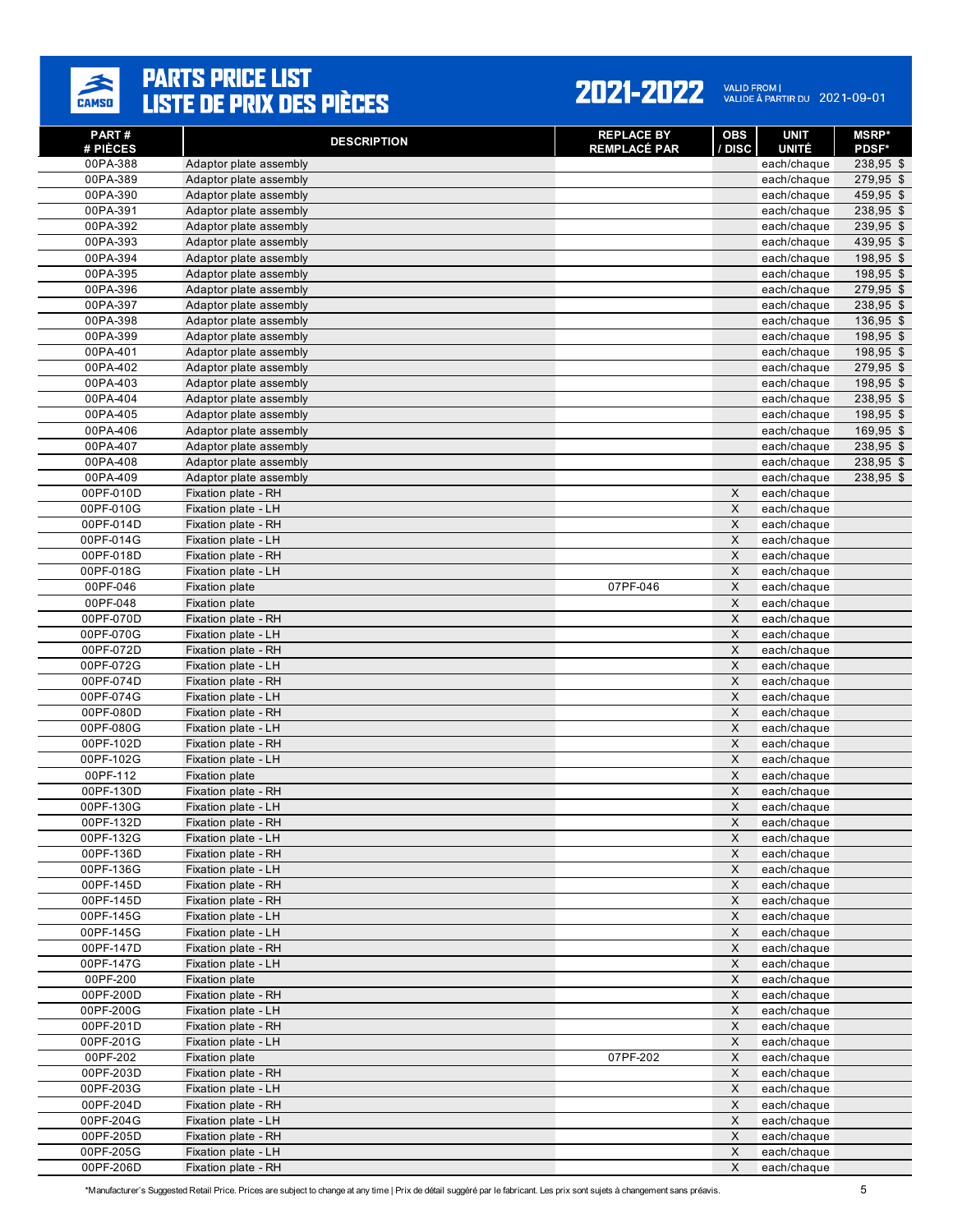

| PART#<br># PIÈCES      | <b>DESCRIPTION</b>                         | <b>REPLACE BY</b><br><b>REMPLACÉ PAR</b> | OBS<br>/ DISC              | <b>UNIT</b><br><b>UNITÉ</b> | <b>MSRP*</b><br><b>PDSF*</b> |
|------------------------|--------------------------------------------|------------------------------------------|----------------------------|-----------------------------|------------------------------|
| 00PF-206G              | Fixation plate - LH                        |                                          | X                          | each/chaque                 |                              |
| 00PF-207D              | Fixation plate - RH                        |                                          | X                          | each/chaque                 |                              |
| 00PF-207G              | Fixation plate - LH                        |                                          | X                          | each/chaque                 |                              |
| 00PF-209D              | Fixation plate - RH                        |                                          | $\pmb{\times}$             | each/chaque                 |                              |
| 00PF-209G              | Fixation plate - LH                        |                                          | X                          | each/chaque                 |                              |
| 00PF-210D              | Fixation plate - RH                        |                                          | $\pmb{\times}$             | each/chaque                 |                              |
| 00PF-210G              | Fixation plate - LH                        |                                          | X                          | each/chaque                 |                              |
| 00PF-212               | <b>Fixation plate</b>                      |                                          | X                          | each/chaque                 |                              |
| 00PF-213D              | Fixation plate - RH                        |                                          | X                          | each/chaque                 |                              |
| 00PF-213G              | Fixation plate - LH                        |                                          | X                          | each/chaque                 |                              |
| 00PF-214D              | Fixation plate - RH                        |                                          | X                          | each/chaque                 |                              |
| 00PF-214G              | Fixation plate - LH                        |                                          | X                          | each/chaque                 |                              |
| 00PF-215D              | Fixation plate - RH                        |                                          | $\pmb{\times}$             | each/chaque                 |                              |
| 00PF-215G              | Fixation plate - LH                        |                                          | X                          | each/chaque                 |                              |
| 00PF-216               | <b>Fixation plate</b>                      |                                          | $\pmb{\times}$             | each/chaque                 |                              |
| 00PF-217               | <b>Fixation plate</b>                      |                                          | X                          | each/chaque                 |                              |
| 00PF-218D              | Fixation plate - RH                        |                                          | X                          | each/chaque                 |                              |
| 00PF-218G              | Fixation plate - LH                        |                                          | X<br>$\pmb{\times}$        | each/chaque                 |                              |
| 00PF-219D              | Fixation plate - RH                        |                                          |                            | each/chaque                 |                              |
| 00PF-219G              | Fixation plate - LH<br>Fixation plate - RH |                                          | X<br>X                     | each/chaque                 |                              |
| 00PF-220D<br>00PF-220G | Fixation plate - LH                        |                                          | $\mathsf{X}$               | each/chaque<br>each/chaque  |                              |
| 00PF-222               | <b>Fixation plate</b>                      |                                          | X                          | each/chaque                 |                              |
| 00PF-225D              | Fixation plate - RH                        |                                          | X                          | each/chaque                 |                              |
| 00PF-225G              | Fixation plate - LH                        |                                          | X                          | each/chaque                 |                              |
| 00PF-226               | <b>Fixation plate</b>                      |                                          | $\pmb{\times}$             | each/chaque                 |                              |
| 00PF-227D              | Fixation plate - RH                        |                                          | X                          | each/chaque                 |                              |
| 00PF-227G              | Fixation plate - LH                        |                                          | X                          | each/chaque                 |                              |
| 00PF-229D              | Fixation plate - RH                        |                                          | $\pmb{\times}$             | each/chaque                 |                              |
| 00PF-229G              | Fixation plate - LH                        |                                          | X                          | each/chaque                 |                              |
| 00PF-230D              | Fixation plate - RH                        |                                          | $\pmb{\times}$             | each/chaque                 |                              |
| 00PF-230G              | Fixation plate - LH                        |                                          | X                          | each/chaque                 |                              |
| 00PF-231D              | Fixation plate - RH                        |                                          | X                          | each/chaque                 |                              |
| 00PF-231G              | Fixation plate - LH                        |                                          | X                          | each/chaque                 |                              |
| 00PF-234D              | Fixation plate - RH                        |                                          | X                          | each/chaque                 |                              |
| 00PF-234G              | Fixation plate - LH                        |                                          | X                          | each/chaque                 |                              |
| 00PF-236               | <b>Fixation plate</b>                      |                                          | X                          | each/chaque                 |                              |
| 00PF-237D              | Fixation plate - RH                        |                                          | $\pmb{\times}$             | each/chaque                 |                              |
| 00PF-237G              | Fixation plate - LH                        |                                          | X                          | each/chaque                 |                              |
| 00PF-238D              | Fixation plate - RH                        |                                          | $\pmb{\times}$             | each/chaque                 |                              |
| 00PF-238G              | Fixation plate - LH                        |                                          | X                          | each/chaque                 |                              |
| 00PF-239D              | Fixation plate - RH                        |                                          | X                          | each/chaque                 |                              |
| 00PF-239G              | Fixation plate - LH                        |                                          | X                          | each/chaque                 |                              |
| 00PF-240D              | Fixation plate - RH                        |                                          | X                          | each/chaque                 |                              |
| 00PF-240G              | Fixation plate - LH<br>Fixation plate - RH |                                          | $\mathsf X$<br>$\mathsf X$ | each/chaque                 |                              |
| 00PF-242D<br>00PF-242G | Fixation plate - LH                        |                                          | X                          | each/chaque<br>each/chaque  |                              |
| 00PF-244D              | Fixation plate - RH                        |                                          | $\mathsf X$                | each/chaque                 |                              |
| 00PF-244G              | Fixation plate - LH                        |                                          | X                          | each/chaque                 |                              |
| 00PF-245D              | Fixation plate - RH                        |                                          | X                          | each/chaque                 |                              |
| 00PF-245G              | Fixation plate - LH                        |                                          | $\boldsymbol{\mathsf{X}}$  | each/chaque                 |                              |
| 00PF-246D              | Fixation plate - RH                        |                                          | X                          | each/chaque                 |                              |
| 00PF-246G              | Fixation plate - LH                        |                                          | $\mathsf X$                | each/chaque                 |                              |
| 00PF-247D              | Fixation plate - RH                        |                                          | $\boldsymbol{\mathsf{X}}$  | each/chaque                 |                              |
| 00PF-247G              | Fixation plate - LH                        |                                          | X                          | each/chaque                 |                              |
| 00PF-248D              | Fixation plate - RH                        |                                          | $\pmb{\times}$             | each/chaque                 |                              |
| 00PF-248G              | Fixation plate - LH                        |                                          | $\mathsf X$                | each/chaque                 |                              |
| 00PF-249D              | Fixation plate - RH                        |                                          | X                          | each/chaque                 |                              |
| 00PF-249G              | Fixation plate - LH                        |                                          | X                          | each/chaque                 |                              |
| 00PF-250D              | Fixation plate - RH                        |                                          | $\mathsf X$                | each/chaque                 |                              |
| 00PF-250G              | Fixation plate - LH                        |                                          | $\mathsf X$                | each/chaque                 |                              |
| 00PF-251D              | Fixation plate - RH                        |                                          | $\mathsf X$                | each/chaque                 |                              |
| 00PF-251G              | Fixation plate - LH                        |                                          | $\pmb{\times}$             | each/chaque                 |                              |
| 00PF-252D              | Fixation plate - RH                        |                                          | X                          | each/chaque                 |                              |
| 00PF-252G              | Fixation plate - LH                        |                                          | X                          | each/chaque                 |                              |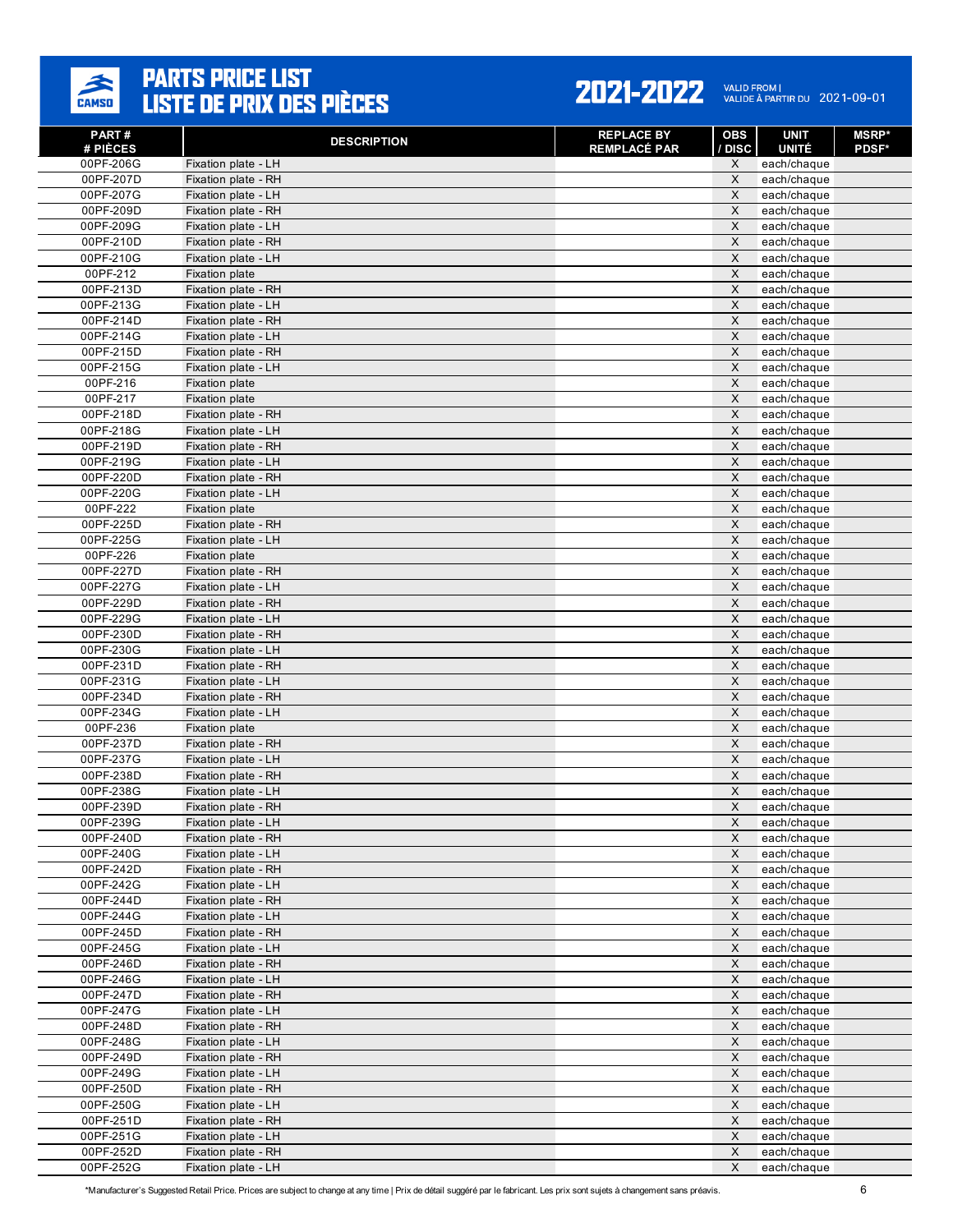

#### 2021-2022 VALID FROM | 2021-09-01

| PART#<br># PIÈCES      | <b>DESCRIPTION</b>                         | <b>REPLACE BY</b><br><b>REMPLACÉ PAR</b> | <b>OBS</b><br>/ DISC | <b>UNIT</b><br><b>UNITÉ</b> | <b>MSRP*</b><br><b>PDSF*</b> |
|------------------------|--------------------------------------------|------------------------------------------|----------------------|-----------------------------|------------------------------|
| 00PF-253D              | Fixation plate - RH                        |                                          | X                    | each/chaque                 |                              |
| 00PF-253G              | Fixation plate - LH                        |                                          | X                    | each/chaque                 |                              |
| 00PF-255D              | Fixation plate - RH                        |                                          | X                    | each/chaque                 |                              |
| 00PF-255G              | Fixation plate - LH                        |                                          | $\pmb{\times}$       | each/chaque                 |                              |
| 00PF-256D              | Fixation plate - RH                        |                                          | X                    | each/chaque                 |                              |
| 00PF-256G              | Fixation plate - LH                        |                                          | $\times$             | each/chaque                 |                              |
| 00PF-257D              | Fixation plate - RH                        |                                          | X                    | each/chaque                 |                              |
| 00PF-257G              | Fixation plate - LH                        |                                          | X                    | each/chaque                 |                              |
| 00PF-258D              | Fixation plate - RH                        |                                          | X                    | each/chaque                 |                              |
| 00PF-258G              | Fixation plate - LH                        |                                          | X                    | each/chaque                 |                              |
| 00PF-259D              | Fixation plate - RH                        |                                          | X                    | each/chaque                 |                              |
| 00PF-259G              | Fixation plate - LH                        |                                          | X                    | each/chaque                 |                              |
| 00PF-260D              | Fixation plate - RH                        |                                          | X                    | each/chaque                 |                              |
| 00PF-260G              | Fixation plate - LH                        |                                          | X                    | each/chaque                 |                              |
| 00PF-261D              | Fixation plate - RH                        |                                          | X                    | each/chaque                 |                              |
| 00PF-261G              | Fixation plate - LH                        |                                          | X                    | each/chaque                 |                              |
| 00PF-262G              | Fixation plate - LH                        |                                          | X                    | each/chaque                 |                              |
| 00PF-263D              | Fixation plate - RH                        |                                          | X                    | each/chaque                 |                              |
| 00PF-263G              | Fixation plate - LH                        |                                          | X                    | each/chaque                 |                              |
| 00PF-264D              | Fixation plate - RH                        |                                          | X<br>X               | each/chaque                 |                              |
| 00PF-264G<br>00PF-265D | Fixation plate - LH<br>Fixation plate - RH |                                          | X                    | each/chaque<br>each/chaque  |                              |
| 00PF-265G              | Fixation plate - LH                        |                                          | X                    | each/chaque                 |                              |
| 00PF-266D              | Fixation plate - RH                        |                                          | X                    | each/chaque                 |                              |
| 00PF-266G              | Fixation plate - LH                        |                                          | X                    | each/chaque                 |                              |
| 00PF-267D              | Fixation plate - RH                        |                                          | $\pmb{\times}$       | each/chaque                 |                              |
| 00PF-267G              | Fixation plate - LH                        |                                          | X                    | each/chaque                 |                              |
| 00PF-268D              | Fixation plate - RH                        |                                          | X                    | each/chaque                 |                              |
| 00PF-268G              | Fixation plate - LH                        |                                          | $\mathsf X$          | each/chaque                 |                              |
| 00PF-269D              | Fixation plate - RH                        |                                          | X                    | each/chaque                 |                              |
| 00PF-269G              | Fixation plate - LH                        |                                          | X                    | each/chaque                 |                              |
| 00PF-270D              | Fixation plate - RH                        |                                          | X                    | each/chaque                 |                              |
| 00PF-270G              | Fixation plate - LH                        |                                          | X                    | each/chaque                 |                              |
| 00PF-272D              | Fixation plate - RH                        |                                          | X                    | each/chaque                 |                              |
| 00PF-272G              | Fixation plate - LH                        |                                          | X                    | each/chaque                 |                              |
| 00PF-273D              | Fixation plate - RH                        |                                          | X                    | each/chaque                 |                              |
| 00PF-273G              | Fixation plate - LH                        |                                          | X                    | each/chaque                 |                              |
| 00PF-274D              | Fixation plate - RH                        |                                          | X                    | each/chaque                 |                              |
| 00PF-274G              | Fixation plate - LH                        |                                          | X                    | each/chaque                 |                              |
| 00PF-275D              | Fixation plate - RH                        |                                          | X                    | each/chaque                 |                              |
| 00PF-275G              | Fixation plate - LH                        |                                          | X                    | each/chaque                 |                              |
| 00PF-276D              | Fixation plate - RH                        |                                          | X                    | each/chaque                 |                              |
| 00PF-276G              | Fixation plate - LH                        |                                          | X                    | each/chaque                 |                              |
| 00PF-277D              | Fixation plate - RH                        |                                          | X                    | each/chaque                 |                              |
| 00PF-277G              | Fixation plate - LH                        |                                          | $\mathsf X$          | each/chaque                 |                              |
| 00PF-278D<br>00PF-278G | Fixation plate - RH<br>Fixation plate - LH |                                          | $\mathsf X$<br>X     | each/chaque<br>each/chaque  |                              |
| 00PF-279D              | Fixation plate - RH                        |                                          | $\mathsf X$          | each/chaque                 |                              |
| 00PF-279G              | Fixation plate - LH                        |                                          | $\mathsf X$          | each/chaque                 |                              |
| 00PF-280D              | Fixation plate - RH                        |                                          | X                    | each/chaque                 |                              |
| 00PF-280G              | Fixation plate - LH                        |                                          | $\mathsf X$          | each/chaque                 |                              |
| 00PF-281D              | Fixation plate - RH                        |                                          | X                    | each/chaque                 |                              |
| 00PF-281G              | Fixation plate - LH                        |                                          | $\mathsf X$          | each/chaque                 |                              |
| 00PF-282D              | Fixation plate - RH                        |                                          | $\mathsf X$          | each/chaque                 |                              |
| 00PF-282G              | Fixation plate - LH                        |                                          | X                    | each/chaque                 |                              |
| 00PF-283D              | Fixation plate - RH                        |                                          | $\pmb{\times}$       | each/chaque                 |                              |
| 00PF-283G              | Fixation plate - LH                        |                                          | $\mathsf X$          | each/chaque                 |                              |
| 00PF-284D              | Fixation plate - RH                        |                                          | X                    | each/chaque                 |                              |
| 00PF-284G              | Fixation plate - LH                        |                                          | $\mathsf X$          | each/chaque                 |                              |
| 00PF-285D              | Fixation plate - RH                        |                                          | $\pmb{\times}$       | each/chaque                 |                              |
| 00PF-285G              | Fixation plate - LH                        |                                          | $\mathsf X$          | each/chaque                 |                              |
| 00PF-286D              | Fixation plate - RH                        |                                          | X                    | each/chaque                 |                              |
| 00PF-286G              | Fixation plate - LH                        |                                          | $\mathsf X$          | each/chaque                 |                              |
| 00PF-287D              | Fixation plate - RH                        |                                          | X                    | each/chaque                 |                              |
| 00PF-287G              | Fixation plate - LH                        |                                          | X                    | each/chaque                 |                              |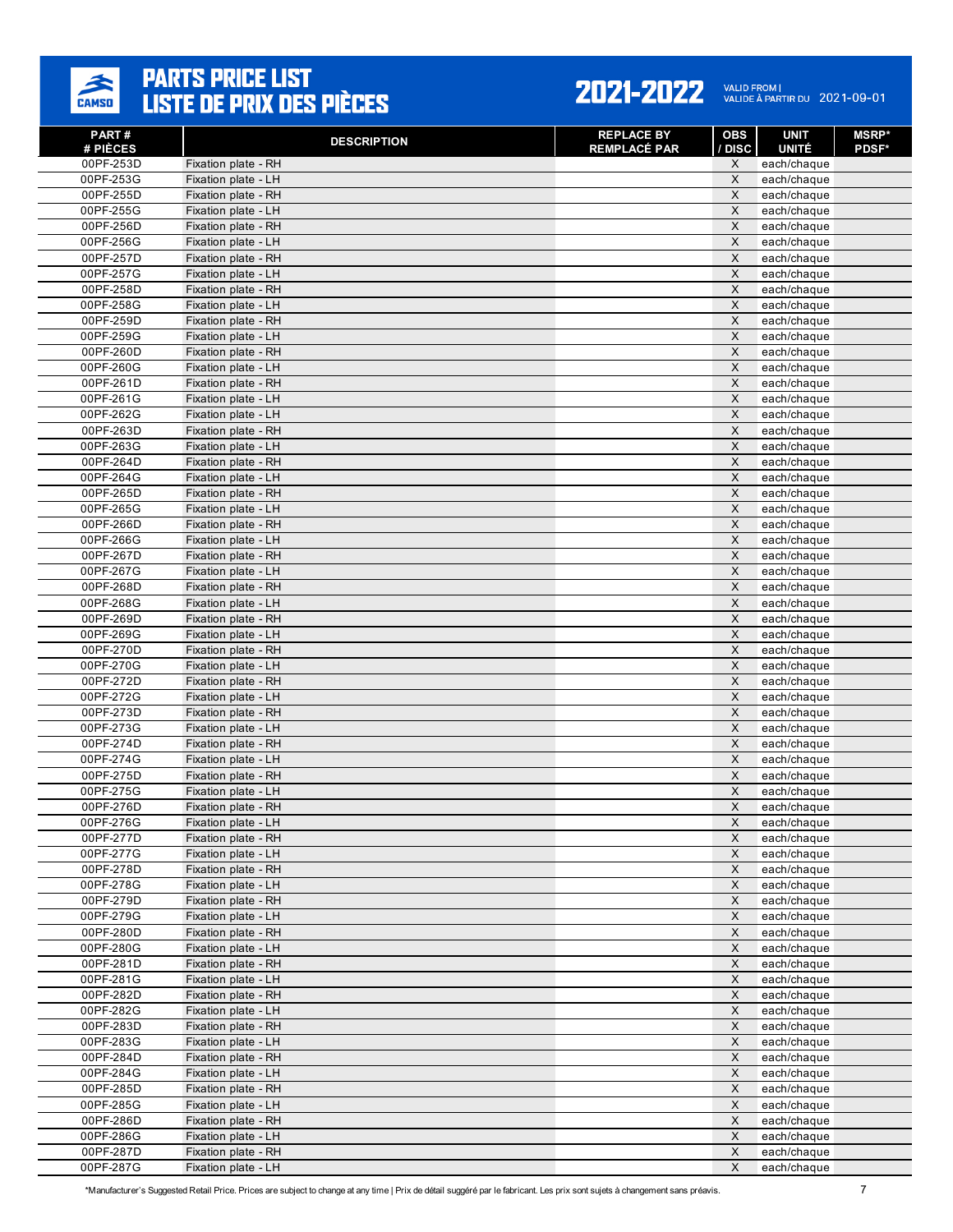

| PART#<br># PIÈCES      | <b>DESCRIPTION</b>                         | <b>REPLACE BY</b><br><b>REMPLACÉ PAR</b> | <b>OBS</b><br>/ DISC | <b>UNIT</b><br><b>UNITÉ</b> | <b>MSRP</b> *<br><b>PDSF*</b> |
|------------------------|--------------------------------------------|------------------------------------------|----------------------|-----------------------------|-------------------------------|
| 00PF-288D              | Fixation plate - RH                        |                                          | X                    | each/chaque                 |                               |
| 00PF-288G              | Fixation plate - LH                        |                                          | X                    | each/chaque                 |                               |
| 00PF-289D              | Fixation plate - RH                        |                                          | $\times$             | each/chaque                 |                               |
| 00PF-289G              | Fixation plate - LH                        |                                          | $\times$             | each/chaque                 |                               |
| 00PF-290D              | Fixation plate - RH                        |                                          | X                    | each/chaque                 |                               |
| 00PF-290G              | Fixation plate - LH                        |                                          | $\mathsf{X}$         | each/chaque                 |                               |
| 00PF-291D              | Fixation plate - RH                        |                                          | X                    | each/chaque                 |                               |
| 00PF-291G              | Fixation plate - LH                        |                                          | X                    | each/chaque                 |                               |
| 00PF-292D              | Fixation plate - RH                        |                                          | $\times$             | each/chaque                 |                               |
| 00PF-292G              | Fixation plate - LH                        |                                          | $\times$             | each/chaque                 |                               |
| 00PF-293D              | Fixation plate - RH                        |                                          | X                    | each/chaque                 |                               |
| 00PF-293G              | Fixation plate - LH                        |                                          | $\times$             | each/chaque                 |                               |
| 00PF-294D              | Fixation plate - RH                        |                                          | X                    | each/chaque                 |                               |
| 00PF-294G              | Fixation plate - LH                        |                                          | X                    | each/chaque                 |                               |
| 00PF-295D              | Fixation plate - RH                        |                                          | $\times$             | each/chaque                 |                               |
| 00PF-295G              | Fixation plate - LH                        |                                          | X                    | each/chaque                 |                               |
| 00PF-297D              | Fixation plate - RH                        |                                          | X                    | each/chaque                 |                               |
| 00PF-297G              | Fixation plate - LH                        |                                          | X                    | each/chaque                 |                               |
| 00PF-299D              | Fixation plate - RH                        |                                          | $\times$             | each/chaque                 |                               |
| 00PF-299G              | Fixation plate - LH                        |                                          | X                    | each/chaque                 |                               |
| 00PF-300D              | Fixation plate - RH                        |                                          | X                    | each/chaque                 |                               |
| 00PF-300G              | Fixation plate - LH                        |                                          | $\times$             | each/chaque                 |                               |
| 00PF-302D              | Fixation plate - RH                        |                                          | X                    | each/chaque                 |                               |
| 00PF-302G              | Fixation plate - LH                        |                                          | X                    | each/chaque                 |                               |
| 00PF-303D              | Fixation plate - RH                        |                                          | X                    | each/chaque                 |                               |
| 00PF-303G              | Fixation plate - LH                        |                                          | $\times$             | each/chaque                 |                               |
| 00PF-304D              | Fixation plate - RH                        |                                          | X                    | each/chaque                 |                               |
| 00PF-304G              | Fixation plate - LH                        |                                          | $\times$             | each/chaque                 |                               |
| 00PF-305D              | Fixation plate - RH                        |                                          | $\times$             | each/chaque                 |                               |
| 00PF-305G              | Fixation plate - LH                        |                                          | X                    | each/chaque                 |                               |
| 00PF-306D              | Fixation plate - RH                        |                                          | $\times$             | each/chaque                 |                               |
| 00PF-306G              | Fixation plate - LH                        |                                          | X                    | each/chaque                 |                               |
| 00PF-307D              | Fixation plate - RH                        |                                          | X                    | each/chaque                 |                               |
| 00PF-307G              | Fixation plate - LH                        |                                          | $\times$             | each/chaque                 |                               |
| 00PF-308D<br>00PF-308G | Fixation plate - RH                        |                                          | X                    | each/chaque                 |                               |
|                        | Fixation plate - LH                        |                                          | X<br>$\times$        | each/chaque                 |                               |
| 00PF-309D              | Fixation plate - RH                        |                                          | X                    | each/chaque                 |                               |
| 00PF-309G<br>00PF-310D | Fixation plate - LH<br>Fixation plate - RH |                                          | X                    | each/chaque<br>each/chaque  |                               |
| 00PF-310G              | Fixation plate - LH                        |                                          | $\times$             | each/chaque                 |                               |
| 00PF-311D              | Fixation plate - RH                        |                                          | X                    | each/chaque                 |                               |
| 00PF-311G              | Fixation plate - LH                        |                                          | X                    | each/chaque                 |                               |
| 00PF-313D              | Fixation plate - RH                        |                                          | X                    | each/chaque                 |                               |
| 00PF-313G              | Fixation plate - LH                        |                                          | X                    | each/chaque                 |                               |
| 00PF-314D              | Fixation plate - RH                        |                                          | X                    | each/chaque                 |                               |
| 00PF-314G              | Fixation plate - LH                        |                                          | $\mathsf X$          | each/chaque                 |                               |
| 00PF-315D              | Fixation plate - RH                        |                                          | X                    | each/chaque                 |                               |
| 00PF-315G              | Fixation plate - LH                        |                                          | X                    | each/chaque                 |                               |
| 00PF-316D              | Fixation plate - RH                        |                                          | $\mathsf X$          | each/chaque                 |                               |
| 00PF-316G              | Fixation plate - LH                        |                                          | $\mathsf X$          | each/chaque                 |                               |
| 00PF-317D              | Fixation plate - RH                        |                                          | $\mathsf X$          | each/chaque                 |                               |
| 00PF-317G              | Fixation plate - LH                        |                                          | X                    | each/chaque                 |                               |
| 00PF-318D              | Fixation plate - RH                        |                                          | $\mathsf X$          | each/chaque                 |                               |
| 00PF-318G              | Fixation plate - LH                        |                                          | $\mathsf X$          | each/chaque                 |                               |
| 00PF-320D              | Fixation plate - RH                        |                                          | X                    | each/chaque                 |                               |
| 00PF-320G              | Fixation plate - LH                        |                                          | $\mathsf{X}$         | each/chaque                 |                               |
| 00PF-321D              | Fixation plate - RH                        |                                          | $\mathsf X$          | each/chaque                 |                               |
| 00PF-321G              | Fixation plate - LH                        |                                          | X                    | each/chaque                 |                               |
| 00PF-322D              | Fixation plate - RH                        |                                          | $\mathsf X$          | each/chaque                 |                               |
| 00PF-322G              | Fixation plate - LH                        |                                          | X                    | each/chaque                 |                               |
| 00PF-323D              | Fixation plate - RH                        |                                          | X                    | each/chaque                 |                               |
| 00PF-323G              | Fixation plate - LH                        |                                          | X                    | each/chaque                 |                               |
| 00PF-324D              | Fixation plate - RH                        |                                          | $\mathsf X$          | each/chaque                 |                               |
| 00PF-324G              | Fixation plate - LH                        |                                          | $\mathsf X$          | each/chaque                 |                               |
| 00PF-325D              | Fixation plate - RH                        |                                          | X                    | each/chaque                 |                               |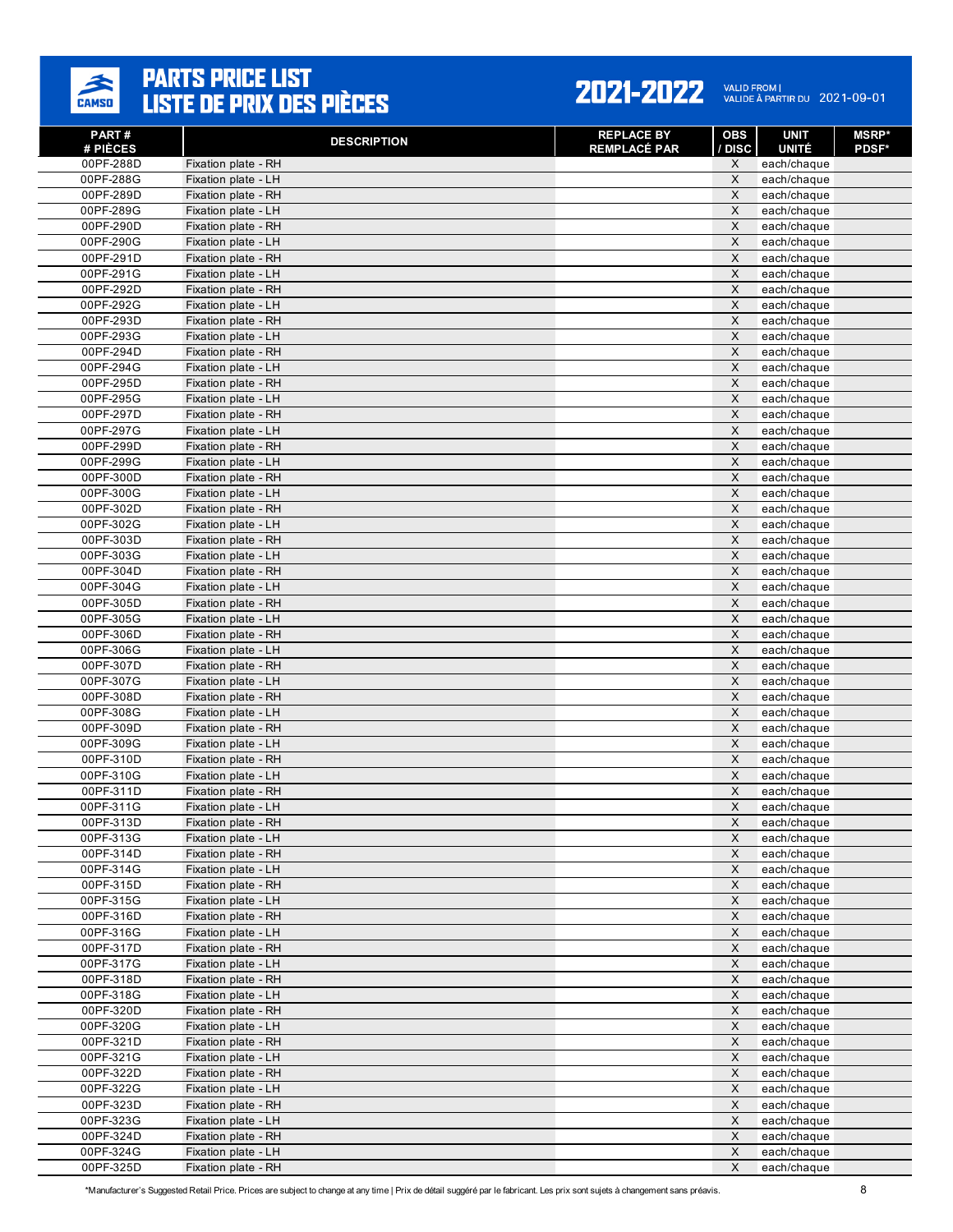

#### 2021-2022 VALID FROM | 2021-09-01

| PART#<br># PIÈCES      | <b>DESCRIPTION</b>                         | <b>REPLACE BY</b><br><b>REMPLACÉ PAR</b> | OBS<br>/ DISC             | <b>UNIT</b><br><b>UNITÉ</b> | <b>MSRP*</b><br><b>PDSF*</b> |
|------------------------|--------------------------------------------|------------------------------------------|---------------------------|-----------------------------|------------------------------|
| 00PF-325G              | Fixation plate - LH                        |                                          | X                         | each/chaque                 |                              |
| 00PF-326D              | Fixation plate - RH                        |                                          | X                         | each/chaque                 |                              |
| 00PF-326G              | Fixation plate - LH                        |                                          | X                         | each/chaque                 |                              |
| 00PF-327D              | Fixation plate - RH                        |                                          | $\pmb{\times}$            | each/chaque                 |                              |
| 00PF-327G              | Fixation plate - LH                        |                                          | X                         | each/chaque                 |                              |
| 00PF-328D              | Fixation plate - RH                        |                                          | $\pmb{\times}$            | each/chaque                 |                              |
| 00PF-328G              | Fixation plate - LH                        |                                          | X                         | each/chaque                 |                              |
| 00PF-329D              | Fixation plate - RH                        |                                          | X                         | each/chaque                 |                              |
| 00PF-329G              | Fixation plate - LH                        |                                          | X                         | each/chaque                 |                              |
| 00PF-331D              | Fixation plate - RH                        |                                          | X                         | each/chaque                 |                              |
| 00PF-331G              | Fixation plate - LH                        |                                          | X                         | each/chaque                 |                              |
| 00PF-332D              | Fixation plate - RH                        |                                          | X                         | each/chaque                 |                              |
| 00PF-332G              | Fixation plate - LH                        |                                          | $\pmb{\times}$            | each/chaque                 |                              |
| 00PF-334D              | Fixation plate - RH                        |                                          | X                         | each/chaque                 |                              |
| 00PF-334G              | Fixation plate - LH                        |                                          | $\pmb{\times}$            | each/chaque                 |                              |
| 00PF-335D              | Fixation plate - RH                        |                                          | X                         | each/chaque                 |                              |
| 00PF-335G              | Fixation plate - LH                        |                                          | X                         | each/chaque                 |                              |
| 00PF-336D              | Fixation plate - RH                        |                                          | X                         | each/chaque                 |                              |
| 00PF-336G              | Fixation plate - LH                        |                                          | $\pmb{\times}$            | each/chaque                 |                              |
| 00PF-337D              | Fixation plate - RH                        |                                          | X                         | each/chaque                 |                              |
| 00PF-337G              | Fixation plate - LH                        |                                          | X                         | each/chaque                 |                              |
| 00PF-338D              | Fixation plate - RH                        |                                          | $\mathsf{X}$              | each/chaque                 |                              |
| 00PF-338G              | Fixation plate - LH                        |                                          | X                         | each/chaque                 |                              |
| 00PF-339D              | Fixation plate - RH                        |                                          | X<br>X                    | each/chaque                 |                              |
| 00PF-339G<br>00PF-340D | Fixation plate - LH                        |                                          | $\pmb{\times}$            | each/chaque                 |                              |
|                        | Fixation plate - RH<br>Fixation plate - LH |                                          | X                         | each/chaque                 |                              |
| 00PF-340G<br>00PF-341D | Fixation plate - RH                        |                                          | X                         | each/chaque                 |                              |
| 00PF-341G              | Fixation plate - LH                        |                                          | $\pmb{\times}$            | each/chaque<br>each/chaque  |                              |
| 00PF-342D              | Fixation plate - RH                        |                                          | X                         | each/chaque                 |                              |
| 00PF-342G              | Fixation plate - LH                        |                                          | $\pmb{\times}$            | each/chaque                 |                              |
| 00PF-343D              | Fixation plate - RH                        |                                          | X                         | each/chaque                 |                              |
| 00PF-343G              | Fixation plate - LH                        |                                          | X                         | each/chaque                 |                              |
| 00PF-344D              | Fixation plate - RH                        |                                          | X                         | each/chaque                 |                              |
| 00PF-344G              | Fixation plate - LH                        |                                          | $\pmb{\times}$            | each/chaque                 |                              |
| 00PF-346D              | Fixation plate - RH                        |                                          | X                         | each/chaque                 |                              |
| 00PF-346G              | Fixation plate - LH                        |                                          | X                         | each/chaque                 |                              |
| 00PF-347D              | Fixation plate - RH                        |                                          | $\pmb{\times}$            | each/chaque                 |                              |
| 00PF-347G              | Fixation plate - LH                        |                                          | X                         | each/chaque                 |                              |
| 00PF-348D              | Fixation plate - RH                        |                                          | $\pmb{\times}$            | each/chaque                 |                              |
| 00PF-348G              | Fixation plate - LH                        |                                          | X                         | each/chaque                 |                              |
| 00PF-349D              | Fixation plate - RH                        |                                          | X                         | each/chaque                 |                              |
| 00PF-349G              | Fixation plate - LH                        |                                          | X                         | each/chaque                 |                              |
| 00PF-350D              | Fixation plate - RH                        |                                          | X                         | each/chaque                 |                              |
| 00PF-350G              | Fixation plate - LH                        |                                          | X                         | each/chaque                 |                              |
| 00PF-351D              | Fixation plate - RH                        |                                          | $\mathsf X$               | each/chaque                 |                              |
| 00PF-351G              | Fixation plate - LH                        |                                          | X                         | each/chaque                 |                              |
| 00PF-352D              | Fixation plate - RH                        |                                          | $\mathsf X$               | each/chaque                 |                              |
| 00PF-352G              | Fixation plate - LH                        |                                          | X                         | each/chaque                 |                              |
| 00PF-353D              | Fixation plate - RH                        |                                          | X                         | each/chaque                 |                              |
| 00PF-353G              | Fixation plate - LH                        |                                          | $\boldsymbol{\mathsf{X}}$ | each/chaque                 |                              |
| 00PF-354D              | Fixation plate - RH                        |                                          | X                         | each/chaque                 |                              |
| 00PF-354G              | Fixation plate - LH                        |                                          | $\mathsf X$               | each/chaque                 |                              |
| 00PF-355D              | Fixation plate - RH                        |                                          | $\boldsymbol{\mathsf{X}}$ | each/chaque                 |                              |
| 00PF-355G<br>00PF-356D | Fixation plate - LH                        |                                          | X<br>$\pmb{\times}$       | each/chaque                 |                              |
| 00PF-356G              | Fixation plate - RH                        |                                          | $\mathsf X$               | each/chaque                 |                              |
| 00PF-358D              | Fixation plate - LH<br>Fixation plate - RH |                                          | X                         | each/chaque<br>each/chaque  |                              |
| 00PF-358G              | Fixation plate - LH                        |                                          | X                         |                             |                              |
| 00PF-359D              | Fixation plate - RH                        |                                          | $\mathsf X$               | each/chaque<br>each/chaque  |                              |
| 00PF-359G              | Fixation plate - LH                        |                                          | $\mathsf X$               | each/chaque                 |                              |
| 00PF-360D              | Fixation plate - RH                        |                                          | $\mathsf X$               | each/chaque                 |                              |
| 00PF-360G              | Fixation plate - LH                        |                                          | $\pmb{\times}$            | each/chaque                 |                              |
| 00PF-361D              | Fixation plate - RH                        |                                          | X                         | each/chaque                 |                              |
| 00PF-361G              | Fixation plate - LH                        |                                          | X                         | each/chaque                 |                              |
|                        |                                            |                                          |                           |                             |                              |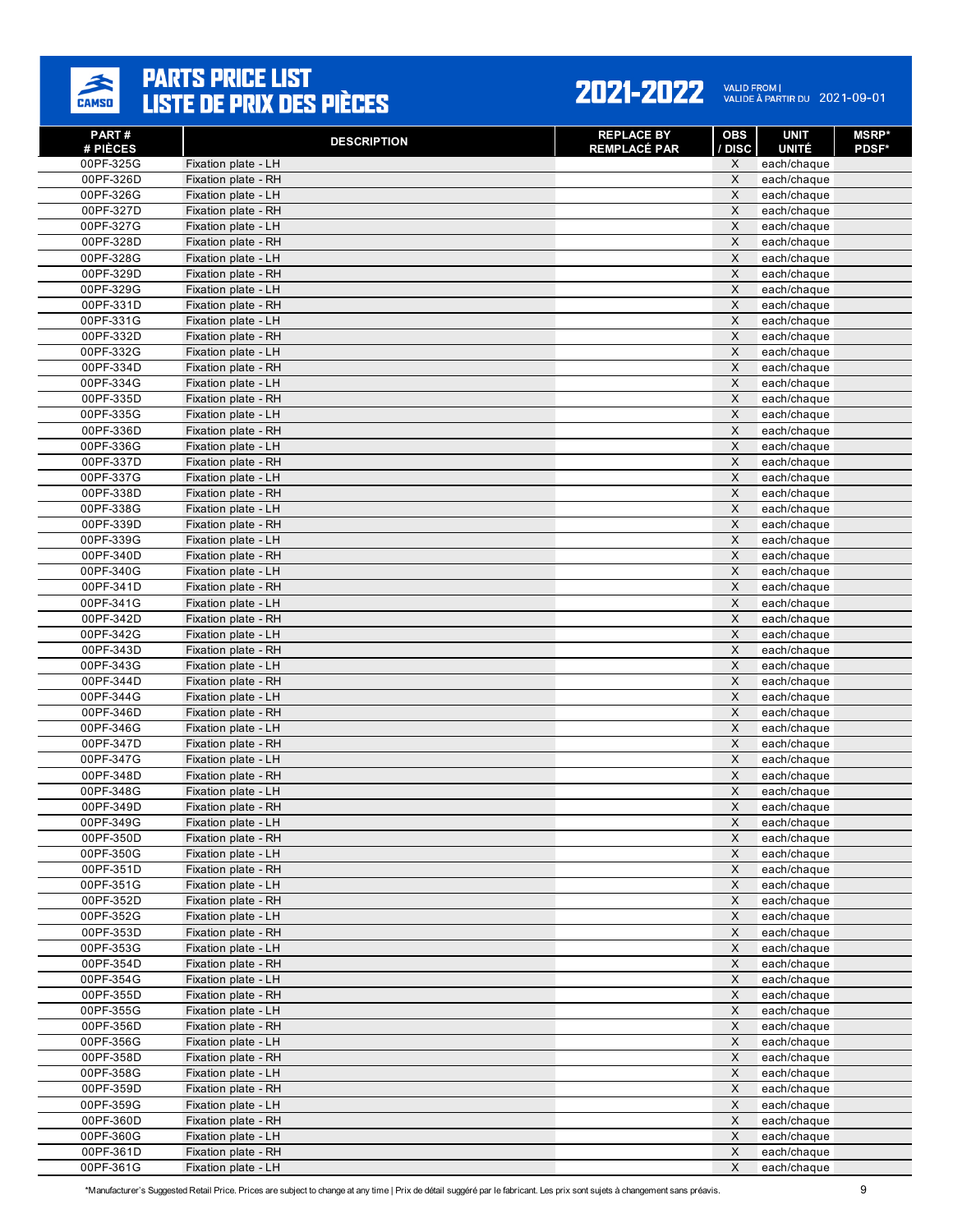

#### 2021-2022 VALID FROM | 2021-09-01

| PART#<br># PIÈCES    | <b>DESCRIPTION</b>                                                      | <b>REPLACE BY</b><br><b>REMPLACÉ PAR</b> | <b>OBS</b><br>/ DISC | <b>UNIT</b><br><b>UNITÉ</b> | <b>MSRP*</b><br><b>PDSF*</b> |
|----------------------|-------------------------------------------------------------------------|------------------------------------------|----------------------|-----------------------------|------------------------------|
| 00PF-362D            | Fixation plate - RH                                                     |                                          | X                    | each/chaque                 |                              |
| 00PF-362G            | Fixation plate - LH                                                     |                                          | X                    | each/chaque                 |                              |
| 00PF-365D            | Fixation plate - RH                                                     |                                          | $\mathsf{X}$         | each/chaque                 |                              |
| 00PF-365G            | Fixation plate - LH                                                     |                                          | $\times$             | each/chaque                 |                              |
| 00PF-366D            | Fixation plate - RH                                                     |                                          | X                    | each/chaque                 |                              |
| 00PF-366G            | Fixation plate - LH                                                     |                                          | X                    | each/chaque                 |                              |
| 00PF-367D            | Fixation plate - RH                                                     |                                          | X                    | each/chaque                 |                              |
| 00PF-367G            | Fixation plate - LH                                                     |                                          | X                    | each/chaque                 |                              |
| 00PF-368D            | Fixation plate - RH                                                     |                                          | $\times$             | each/chaque                 |                              |
| 00PF-368G            | Fixation plate - LH                                                     |                                          | $\times$             | each/chaque                 |                              |
| 00RT-012             | Tensioner recover XGEN 121"                                             |                                          |                      | each/chaque                 | 75,95 \$                     |
| 00RT-013             | Tensioner recover XGEN                                                  |                                          |                      | each/chaque                 | 189,95 \$                    |
| 00SO-003D            | Rear base assy XGEN - RH                                                |                                          |                      | each/chaque                 | 225,95 \$                    |
| 00SO-003G            | Rear base assy XGEN - LH                                                |                                          |                      | each/chaque                 | 225,95 \$                    |
| 00SO-004D            | Front base assy XGEN - RH                                               |                                          |                      | each/chaque                 | 225,95 \$                    |
| 00SO-004G            | Front base assy XGEN - LH                                               |                                          |                      | each/chaque                 | 225,95 \$                    |
| 00ST-001<br>00ST-002 | Front right base structure - GEN 3<br>Front left base structure - GEN 3 |                                          |                      | each/chaque                 | 549,95 \$<br>549,95 \$       |
| 00ST-008             | Front right base structure HD - GEN 3                                   |                                          |                      | each/chaque                 | 549,95 \$                    |
| 00ST-009             | Front left base structure HD - GEN 3                                    |                                          |                      | each/chaque<br>each/chaque  | 549,95 \$                    |
| 00ST-022             | Rear right structure, IS - SHD - GEN 3A                                 |                                          |                      | each/chaque                 | 1 100,95 \$                  |
| 00ST-025             | Rear left structure. RG - HD - GEN 3A                                   |                                          |                      | each/chaque                 | 1 100,95 \$                  |
| 00ST-044D            | Ski adaptor XSPORT - 156mm - RH                                         |                                          |                      | each/chaque                 | 249,95 \$                    |
| 00ST-044G            | Ski adaptor XSPORT - 156mm - LH                                         |                                          |                      | each/chaque                 | 249,95 \$                    |
| 00ST-046D            | Ski adaptor XSPORT - 144mm - RH                                         |                                          |                      | each/chaque                 | 149,95 \$                    |
| 00ST-046G            | Ski adaptor XSPORT - 144mm - LH                                         |                                          |                      | each/chaque                 | 149,95 \$                    |
| 00ST-047D            | Ski adaptor XSPORT - 144/110mm - RH                                     |                                          |                      | each/chaque                 | 249,95 \$                    |
| 00ST-047G            | Ski adaptor XSPORT - 144/110mm - LH                                     |                                          |                      | each/chaque                 | 249,95 \$                    |
| 00ST-085D            | <b>XGEN Front right base structure</b>                                  |                                          |                      | each/chaque                 | 789,95 \$                    |
| 00ST-085G            | XGEN Front left base structure                                          |                                          |                      | each/chaque                 | 789,95 \$                    |
| 00ST-086D            | XGEN Rear right base structure 98"                                      |                                          |                      | each/chaque                 | 789,95 \$                    |
| 00ST-086G            | XGEN Rear left base structure 98"                                       |                                          |                      | each/chaque                 | 789,95 \$                    |
| 00ST-087D            | XGEN Rear right base structure 116"                                     |                                          |                      | each/chaque                 | 925,95 \$                    |
| 00ST-087G            | XGEN Rear left base structure 116"                                      |                                          |                      | each/chaque                 | 925,95 \$                    |
| 00TE-001             | <b>Tensioner Cat Track</b>                                              |                                          |                      | each/chaque                 | $112,95$ \$                  |
| 00TE-002             | <b>Tensioner Cat Track</b>                                              |                                          |                      | each/chaque                 | 112,95 \$                    |
| 00TE-004             | <b>Tensioner Cat Track assy</b>                                         |                                          |                      | each/chaque                 | 112,95 \$                    |
| 00TE-005             | <b>Tensioner XGEN</b>                                                   |                                          |                      | each/chaque                 | 49.95 \$                     |
| 00TE-005             | <b>Tensioner XGEN</b>                                                   |                                          |                      | each/chaque                 | 49,95 \$                     |
| 00TE-009             | Spring assy XGEN                                                        |                                          |                      | each/chaque                 | $49,95$ \$                   |
| 00TE-011             | <b>Tensioner XGEN</b>                                                   |                                          |                      | each/chaque                 | 49,95 \$                     |
| 00TE-012<br>00TE-013 | <b>Tensioner XGEN</b><br><b>Tensioner XGEN</b>                          |                                          |                      | each/chaque<br>each/chaque  | 59,95 \$<br>59,95 \$         |
| 00TF-003             | Hydraulic rod                                                           |                                          |                      | each/chaque                 | $22,95$ \$                   |
| 00TS-001             | Stabilizing rod - assy                                                  |                                          |                      | each/chaque                 | $29,95$ \$                   |
| 00TS-002             | Stabilizing rod - assy                                                  |                                          |                      | each/chaque                 | $29,95$ \$                   |
| 00TS-003             | Stabilizing rod - assy                                                  |                                          |                      | each/chaque                 | $29,95$ \$                   |
| 00TS-004             | Stabilizing rod                                                         |                                          |                      | each/chaque                 | 71,95 \$                     |
| 00TS-009D            | Stabilizing rod assy - RH                                               |                                          |                      | each/chaque                 | 45,95 \$                     |
| 00TS-009G            | Stabilizing rod assy - LH                                               |                                          |                      | each/chaque                 | 45,95 \$                     |
| 00TS-010             | Stabilizing rod                                                         |                                          |                      | each/chaque                 | $29,95$ \$                   |
| 00TS-011             | Stabilizing rod                                                         |                                          |                      | each/chaque                 | $29,95$ \$                   |
| 00TS-013             | Stabilizing rod                                                         |                                          |                      | each/chaque                 | $29,95$ \$                   |
| 00TS-014             | Stabilizing rod assy                                                    |                                          |                      | each/chaque                 | $29,95$ \$                   |
| 00TS-016             | Stabilizing rod                                                         |                                          |                      | each/chaque                 | $29,95$ \$                   |
| 00TS-017             | Stabilising rod                                                         |                                          |                      | each/chaque                 | 145,95 \$                    |
| 00UB-001             | Ubolt 5/16"                                                             |                                          |                      | each/chaque                 | 14,95 \$                     |
| 00WT-001D            | Wide track chassis extension assy - RH                                  |                                          |                      | each/chaque                 | 338,95 \$                    |
| 00WT-001G            | Wide track chassis extension assy - LH                                  |                                          |                      | each/chaque                 | 338,95 \$                    |
| 00WT-007D            | Wide track chassis extension assy - RH                                  |                                          |                      | each/chaque                 | 264,95 \$                    |
| 00WT-007G            | Wide track chassis extension assy - LH                                  |                                          |                      | each/chaque                 | 264,95 \$                    |
| 00WT-009D            | XTRACK wide track assy - RH                                             |                                          |                      | each/chaque                 | 283,95 \$                    |
| 00WT-009G            | XTRACK wide track assy - LH                                             |                                          |                      | each/chaque                 | 283,95 \$                    |
| 01AU-001             | Sticker TJD orange                                                      |                                          |                      | each/chaque                 | $2,95$ \$                    |
| 01AU-015             | Sticker TJD 2" dia                                                      |                                          |                      | each/chaque                 | $2,95$ \$                    |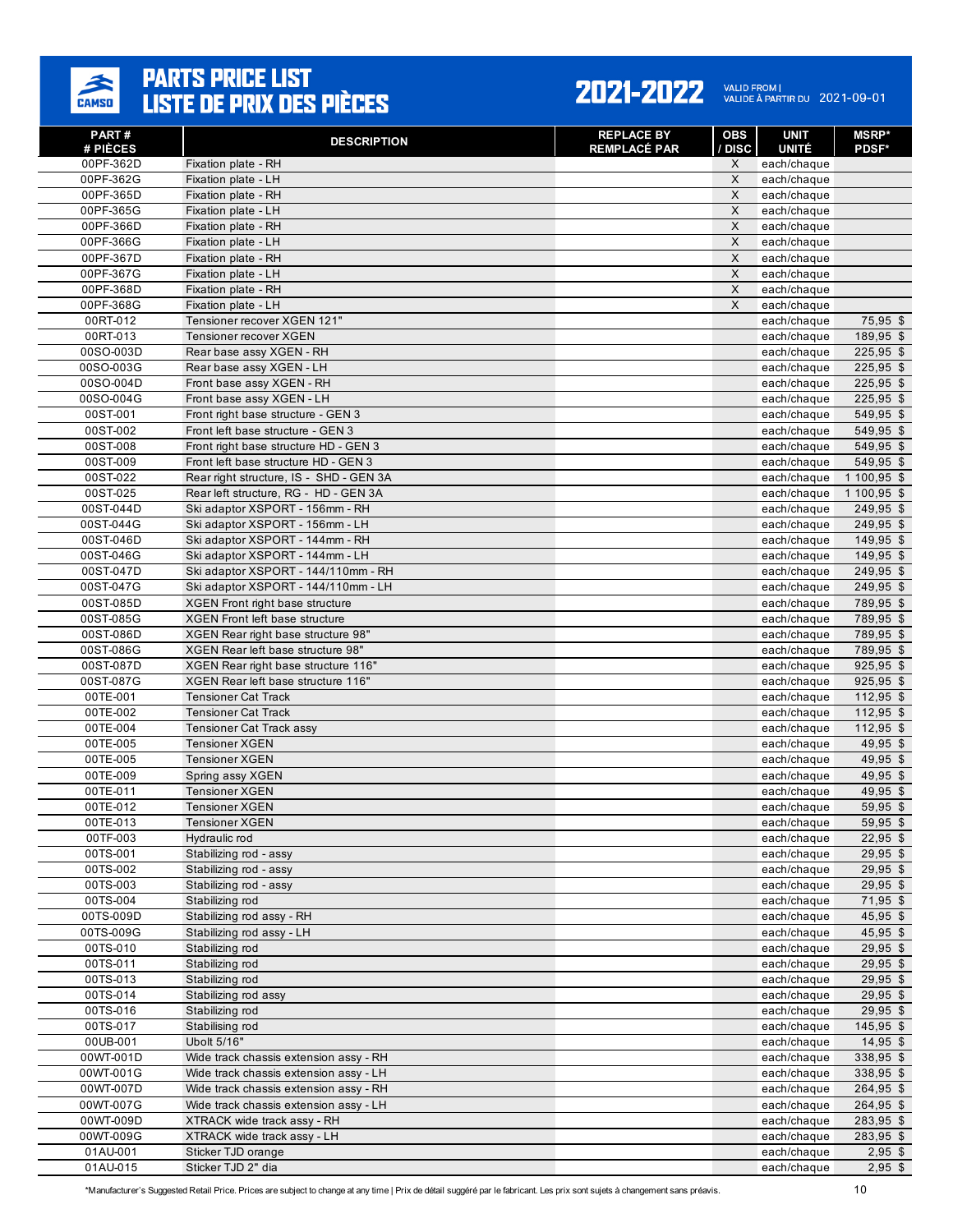

| PART#<br># PIÈCES     | <b>DESCRIPTION</b>                             | <b>REPLACE BY</b><br><b>REMPLACÉ PAR</b> | OBS<br>/ DISC | <b>UNIT</b><br><b>UNITÉ</b> | <b>MSRP</b> *<br><b>PDSF*</b> |
|-----------------------|------------------------------------------------|------------------------------------------|---------------|-----------------------------|-------------------------------|
| 01AU-016              | Sticker STS4 2.5" dia                          |                                          |               | each/chaque                 | $2,95$ \$                     |
| 01AU-017              | Sticker XGEN 1.5x6"                            |                                          |               | each/chaque                 | $2,95$ \$                     |
| 02BA-001              | Sprocket 15 theeth                             |                                          | X             | each/chaque                 |                               |
| 02BA-010              | Sprocket 18 theeth / 16" with bushing          |                                          |               | each/chaque                 | 89,95 \$                      |
| 02BA-013              | Sprocket 13 theeth                             |                                          |               | each/chaque                 | 89.95 \$                      |
| 02BA-015              | Sprocket nylon 15 theeth                       |                                          |               | each/chaque                 | 89,95 \$                      |
| 02BA-018              | Sprocket nylon 18 theeth                       |                                          |               | each/chaque                 | 57,95 \$                      |
| 02BM-005              | Special bolt 1/2-13UNC x 1-3/4"                |                                          |               | each/chaque                 | $13,95$ \$                    |
| 02BM-006              | Special bolt 1/2-13UNC x 2-1/8"                |                                          |               | each/chaque                 | $1,95$ \$                     |
| 02BM-007              | Custom hub bolt 5/16-18 x 1-1/2                |                                          |               | each/chaque                 | $1,95$ \$                     |
| 02CA-001              | Plastic cap 119-1-1/2                          |                                          |               | each/chaque                 | $1,00$ \$                     |
| 02CA-003              | Hub steel cap                                  |                                          |               | each/chaque                 | $5,95$ \$                     |
| 02CH-003              | Track                                          |                                          | $\times$      | each/chaque                 |                               |
| 02CH-004              | <b>Track</b>                                   |                                          |               | each/chaque                 | $375,00$ \$                   |
| 02CH-005<br>02CH-009  | Track "X serie" 98" x 12-1/2"                  |                                          |               | each/chaque                 | 439,95 \$                     |
| 02JE-001              | Track "X serie" 116" x 15 x 1.25"<br>Gasket    |                                          |               | each/chaque<br>each/chaque  | 539,95 \$<br>$1,95$ \$        |
| 02JE-002              | Seal                                           |                                          |               | each/chaque                 | $5,95$ \$                     |
| 02LI-001              | Plastic slide Cat Track                        | 02LI-003                                 | X             | each/chaque                 |                               |
| 02LI-003              | Plastic slide XGEN                             |                                          |               | each/chaque                 | $25,95$ \$                    |
| 02RC-001              | Spring                                         |                                          |               | each/chaque                 | $6,95$ \$                     |
| 02RC-004              | Spring                                         |                                          |               | each/chaque                 | $7.95$ \$                     |
| 02RC-006B             | Compresion spring                              |                                          |               | each/chaque                 | $9,95$ \$                     |
| 02RO-002              | Wheel 5.66"                                    | 02RO-007                                 | X             | each/chaque                 |                               |
| 02RO-005              | Wheel 9"                                       | 02RO-010                                 | X             | each/chaque                 |                               |
| 02RO-005              | Wheel 9"                                       | 02RO-010                                 | X             | each/chaque                 |                               |
| 02RO-006              | Wheel 6"                                       | 02RO-007                                 | X             | each/chaque                 |                               |
| 02RO-007              | Wheel 6" with rubber                           |                                          |               | each/chaque                 | $27,95$ \$                    |
| 02RO-010              | Wheel 9" with rubber                           |                                          |               | each/chaque                 | $40,95$ \$                    |
| 02RO-011              | Wheel 12" with rubber                          |                                          |               | each/chaque                 | 56,95 \$                      |
| 02RT-001              | Ball joint                                     |                                          |               | each/chaque                 | $8,95$ \$                     |
| 02RU-001              | Rubber damper                                  |                                          |               | each/chaque                 | $5,95$ \$                     |
| 02RU-002              | Rubber damper                                  |                                          |               | each/chaque                 | $1,95$ \$                     |
| 02SO-003              | UHMW rear base shoe                            |                                          |               | each/chaque                 | $175,95$ \$                   |
| 02SO-004              | UHMW front base shoe                           |                                          |               | each/chaque                 | 169,95 \$                     |
| 03BA-011              | Sprocket 18 theeth / 15-1/2"                   |                                          |               | each/chaque                 | $126,95$ \$                   |
| 03BA-016              | Sprocket SHD 14.5 with bushing                 |                                          |               | each/chaque                 | $110,95$ \$                   |
| 03BA-017              | Sprocket SHD 13.5 with bushing                 |                                          |               | each/chaque                 | 159,95 \$                     |
| 03BC-003              | Structure arm assy                             |                                          |               | each/chaque                 | 349,95 \$                     |
| 03BM-004              | Wheel bolt                                     |                                          |               | each/chaque                 | $12,95$ \$                    |
| 03BM-006<br>03BR-004D | Special bolt 1/2-20                            |                                          |               | each/chaque                 | $16,95$ \$                    |
| 03BR-004G             | Adaptor plate bracket<br>Adaptor plate bracket |                                          |               | each/chaque<br>each/chaque  | $22,95$ \$<br>$22,95$ \$      |
| 03BS-003              | Stabilizing rod                                |                                          |               | each/chaque                 | 149,95 \$                     |
| 03BS-006D             | Stabilizing rod - LH                           |                                          |               | each/chaque                 | 94,95 \$                      |
| 03BS-006G             | Stabilizing rod - RH                           |                                          |               | each/chaque                 | 94,95 \$                      |
| 03BS-007D             | Stabilizing rod - LH                           |                                          |               | each/chaque                 | 99,95 \$                      |
| 03BS-007G             | Stabilizing rod - RH                           |                                          |               | each/chaque                 | $99,95$ \$                    |
| 03BS-012D             | Stabilizing rod - LH                           |                                          |               | each/chaque                 | 99,95 \$                      |
| 03BS-012G             | Stabilizing rod - RH                           |                                          |               | each/chaque                 | 99,95 \$                      |
| 03CR-001              | Welded cable                                   | 00CR-010                                 | X             | each/chaque                 |                               |
| 03CR-003D             | Welded cable -RH                               |                                          |               | each/chaque                 | $42,95$ \$                    |
| 03CR-003G             | Welded cable - LH                              |                                          |               | each/chaque                 | 42,95 \$                      |
| 03EP-001D             | Front shoulder - RH                            |                                          |               | each/chaque                 | 52,95 \$                      |
| 03EP-001G             | Front shoulder - LH                            |                                          |               | each/chaque                 | 52,95 \$                      |
| 03LE-003              | Lever                                          |                                          |               | each/chaque                 | 124,95 \$                     |
| 03OU-001              | Extension key Cat Track / XGEN                 |                                          |               | each/chaque                 | $25,95$ \$                    |
| 03RE-008              | Reinforcement plate                            |                                          |               | each/chaque                 | $30,95$ \$                    |
| 03RE-032              | Reinforcement plate                            |                                          |               | each/chaque                 | $30,95$ \$                    |
| 03RL-015              | Spring blade washer                            |                                          |               | each/chaque                 | $29,95$ \$                    |
| 03RT-002              | Tensioner cover                                |                                          |               | each/chaque                 | $30,95$ \$                    |
| 03RT-004              | Tensionner cover                               |                                          |               | each/chaque                 | $21,95$ \$                    |
| 03RT-005              | Tensionner cover                               |                                          |               | each/chaque                 | $22,95$ \$                    |
| 03RT-006              | Tensionner cover                               |                                          |               | each/chaque                 | $22,95$ \$                    |
| 03RT-008              | Tensionner cover                               |                                          |               | each/chaque                 | 49,95 \$                      |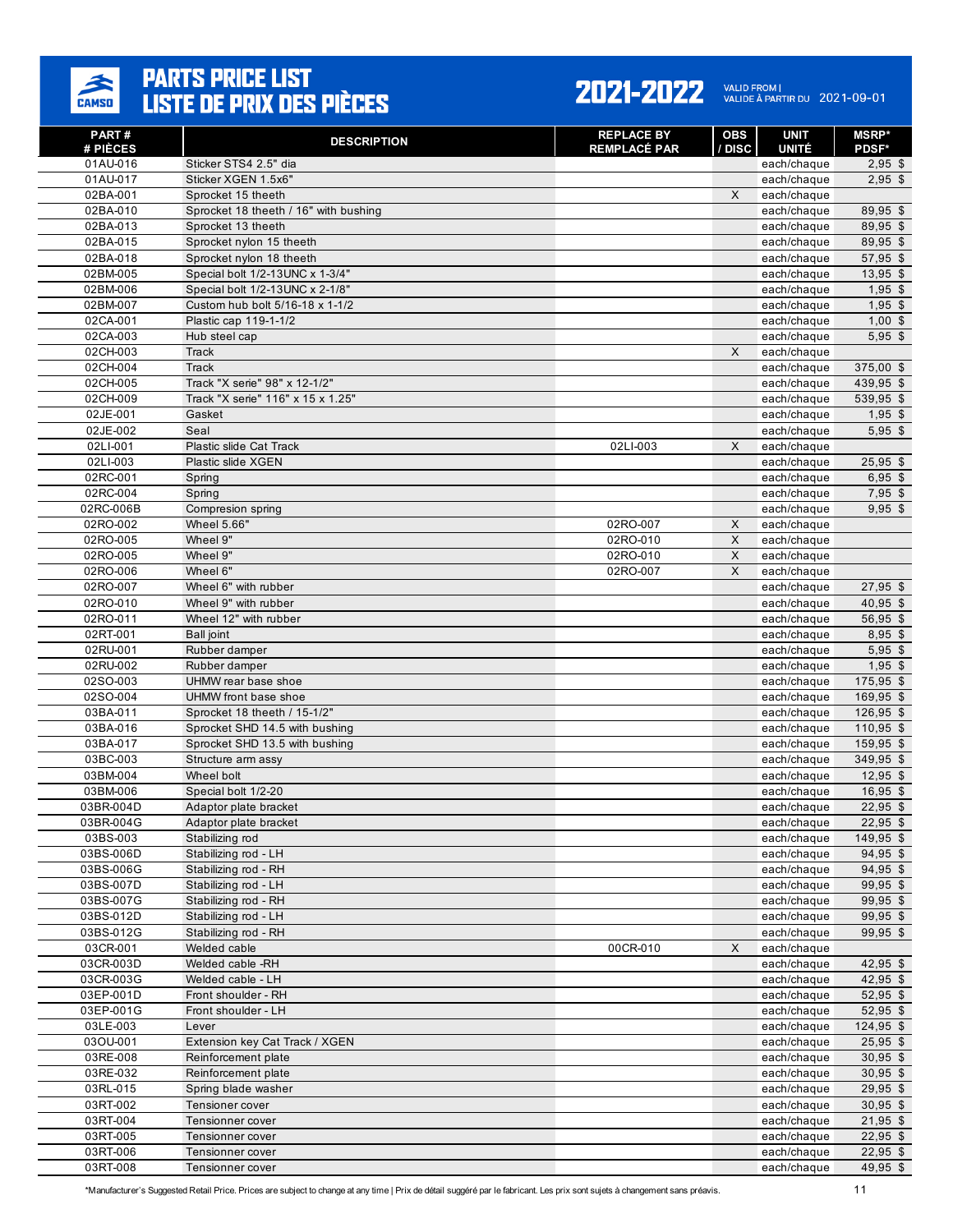

#### 2021-2022 VALID FROM | 2021-09-01

| PART #<br># PIÈCES     | <b>DESCRIPTION</b>                                                   | <b>REPLACE BY</b><br><b>REMPLACÉ PAR</b> | <b>OBS</b><br>/ DISC | <b>UNIT</b><br><b>UNITÉ</b> | <b>MSRP</b> *<br><b>PDSF*</b> |
|------------------------|----------------------------------------------------------------------|------------------------------------------|----------------------|-----------------------------|-------------------------------|
| 03RT-009               | Tensioner cover                                                      |                                          |                      | each/chaque                 | 39,95 \$                      |
| 03RT-010               | Tensioner cover                                                      |                                          |                      | each/chaque                 | $23,95$ \$                    |
| 03RT-011               | Tensioner cover                                                      |                                          |                      | each/chaque                 | $22,95$ \$                    |
| 03RT-013               | Tensioner cover                                                      |                                          |                      | each/chaque                 | 179,95 \$                     |
| 03SS-004D              | Stabilizer support - RH                                              |                                          |                      | each/chaque                 | 84.95 \$                      |
| 03SS-004G              | Stabilizer support - LH                                              |                                          |                      | each/chaque                 | 84,95 \$                      |
| 03SS-005               | Fixation support                                                     |                                          |                      | each/chaque                 | $50,95$ \$                    |
| 03SS-006D              | Stabilizer support welded - RH                                       |                                          |                      | each/chaque                 | $27,95$ \$                    |
| 03SS-006G              | Stabilizer support welded - LH                                       |                                          |                      | each/chaque                 | 27,95 \$                      |
| 03ST-001               | Front right base frame - Cat Track                                   |                                          |                      | each/chaque                 | $104,95$ \$                   |
| 03ST-002               | Front left base frame - Cat Track                                    |                                          |                      | each/chaque                 | 104,95 \$                     |
| 03ST-003               | Rear left base frame - Cat Track                                     |                                          |                      | each/chaque                 | 659,95 \$                     |
| 03ST-004               | Rear right base frame - Cat Track                                    |                                          |                      | each/chaque                 | 659,95 \$                     |
| 03ST-044D              | Front ski structure - RH - 156mm                                     |                                          |                      | each/chaque                 | 149,95 \$                     |
| 03ST-044G              | Front ski structure - LH - 156mm                                     | 03ST-047D                                | X                    | each/chaque                 | 149,95 \$                     |
| 03ST-045D<br>03ST-045G | Front ski structure - RH - 145mm<br>Front ski structure - LH - 145mm | 03ST-047G                                | X                    | each/chaque<br>each/chaque  |                               |
| 03ST-046D              | Front ski structure - RH - 144mm                                     |                                          |                      | each/chaque                 | 185,95 \$                     |
| 03ST-046G              | Front ski structure - LH - 144mm                                     |                                          |                      | each/chaque                 | 185,95 \$                     |
| 03ST-047D              | Front ski structure - RH                                             |                                          |                      | each/chaque                 | 149,95 \$                     |
| 03ST-047G              | Front ski structure - LH                                             |                                          |                      | each/chaque                 | 149,95 \$                     |
| 03ST-052D              | Structure front - RH XTRACK                                          |                                          |                      | each/chaque                 | 659,95 \$                     |
| 03ST-052D              | Structure front - RH XTRACK                                          |                                          |                      | each/chaque                 | 659,95 \$                     |
| 03ST-052G              | Structure front - LH XTRACK                                          |                                          |                      | each/chaque                 | 659,95 \$                     |
| 03ST-052G              | Structure front - LH XTRACK                                          |                                          |                      | each/chaque                 | 659,95 \$                     |
| 03ST-053D              | Structure rear - RH XTRACK                                           |                                          |                      | each/chaque                 | 659,95 \$                     |
| 03ST-053G              | Structure rear - LH XTRACK                                           |                                          |                      | each/chaque                 | 659,95 \$                     |
| 03ST-054D              | Structure front - RH XTRACK SHD                                      |                                          |                      | each/chaque                 | 799,95 \$                     |
| 03ST-054D              | Structure front - RH XTRACK SHD                                      |                                          |                      | each/chaque                 | 799,95 \$                     |
| 03ST-054G              | Structure front - LH XTRACK SHD                                      |                                          |                      | each/chaque                 | 799,95 \$                     |
| 03ST-054G              | Structure front - LH XTRACK SHD                                      |                                          |                      | each/chaque                 | 799,95 \$                     |
| 03ST-055D              | Structure rear - RH XTRACK SHD                                       |                                          |                      | each/chaque                 | 799,95 \$                     |
| 03ST-055D              | Structure rear - RH XTRACK SHD                                       |                                          |                      | each/chaque                 | 799,95 \$                     |
| 03ST-055G              | Structure rear - LH XTRACK SHD                                       |                                          |                      | each/chaque                 | 799,95 \$                     |
| 03ST-055G              | Structure rear - LH XTRACK SHD                                       |                                          |                      | each/chaque                 | 799,95 \$                     |
| 03ST-085D              | Structure front - RH XGEN                                            |                                          |                      | each/chaque                 | 599,95 \$                     |
| 03ST-085G              | Structure front - LH XGEN                                            |                                          |                      | each/chaque                 | 599,95 \$                     |
| 03ST-086D<br>03ST-086G | Structure rear - RH XGEN<br>Structure rear - LH XGEN                 |                                          |                      | each/chaque<br>each/chaque  | 599,95 \$<br>599,95 \$        |
| 03ST-087D              | Structure rear - RH XGEN 116                                         |                                          |                      | each/chaque                 | 599,95 \$                     |
| 03ST-087G              | Structure rear - LH XGEN 116                                         |                                          |                      | each/chaque                 | 599,95 \$                     |
| 03TE-005               | Tensioner (XGEN-A510)                                                |                                          |                      | each/chaque                 | 49,95 \$                      |
| 03TE-006               | Tensioner (XGEN-A511)                                                |                                          | X                    | each/chaque                 |                               |
| 03TE-011               | <b>Tensioner XGEN</b>                                                |                                          |                      | each/chaque                 | 49,95 \$                      |
| 03TE-012               | <b>Tensioner XTRACK</b>                                              |                                          |                      | each/chaque                 | 49,95 \$                      |
| 03TE-014               | Track tensioner                                                      |                                          |                      | each/chaque                 | 79,95 \$                      |
| 03TE-014               | Track tensioner                                                      |                                          |                      | each/chaque                 | 79,95 \$                      |
| 03TE-015               | <b>Tensioner XGEN</b>                                                |                                          |                      | each/chaque                 | 49,95 \$                      |
| 03TF-001               | Tensioner bolt 108mm                                                 |                                          |                      | each/chaque                 | $14,95$ \$                    |
| 03TF-002               | Tensioner bolt 163mm                                                 |                                          |                      | each/chaque                 | $11,95$ \$                    |
| 03TF-003               | Tensioner bolt 200mm                                                 |                                          |                      | each/chaque                 | $9,95$ \$                     |
| 03TF-004               | Tensioner bolt 133mm                                                 |                                          |                      | each/chaque                 | $9,95$ \$                     |
| 03TF-005               | Tensioner bolt 162mm                                                 |                                          |                      | each/chaque                 | $9,95$ \$                     |
| 03TF-006               | Tensionner rod                                                       |                                          |                      | each/chaque                 | 15,95 \$                      |
| 03TS-015               | Stabilizing rod                                                      |                                          |                      | each/chaque                 | 89,95 \$                      |
| 03TS-017               | Stabilizing rod                                                      |                                          |                      | each/chaque                 | 89,95 \$                      |
| 03WT-001D              | Structure wide track - RH                                            |                                          |                      | each/chaque                 | 319,95 \$                     |
| 03WT-001G              | Structure wide track - LH                                            |                                          |                      | each/chaque                 | 319,95 \$                     |
| 03WT-007D<br>03WT-007G | Structure wide track - RH                                            |                                          |                      | each/chaque                 | 225,95 \$<br>225,95 \$        |
| 03WT-009D              | Structure wide track - LH<br>Structure wide track - RH               |                                          |                      | each/chaque<br>each/chaque  | 225,95 \$                     |
| 03WT-009G              | Structure wide track - LH                                            |                                          |                      | each/chaque                 | 225,95 \$                     |
| 04999 381 938          | M10 X 60Y HHCS (Test Seulement GR 10,9)                              |                                          | X                    | each/chaque                 |                               |
| 04AM-003               | Hub spacer                                                           |                                          |                      | each/chaque                 | $39,95$ \$                    |
| 04AM-015               | Hub adaptor                                                          |                                          |                      | each/chaque                 | 138,95 \$                     |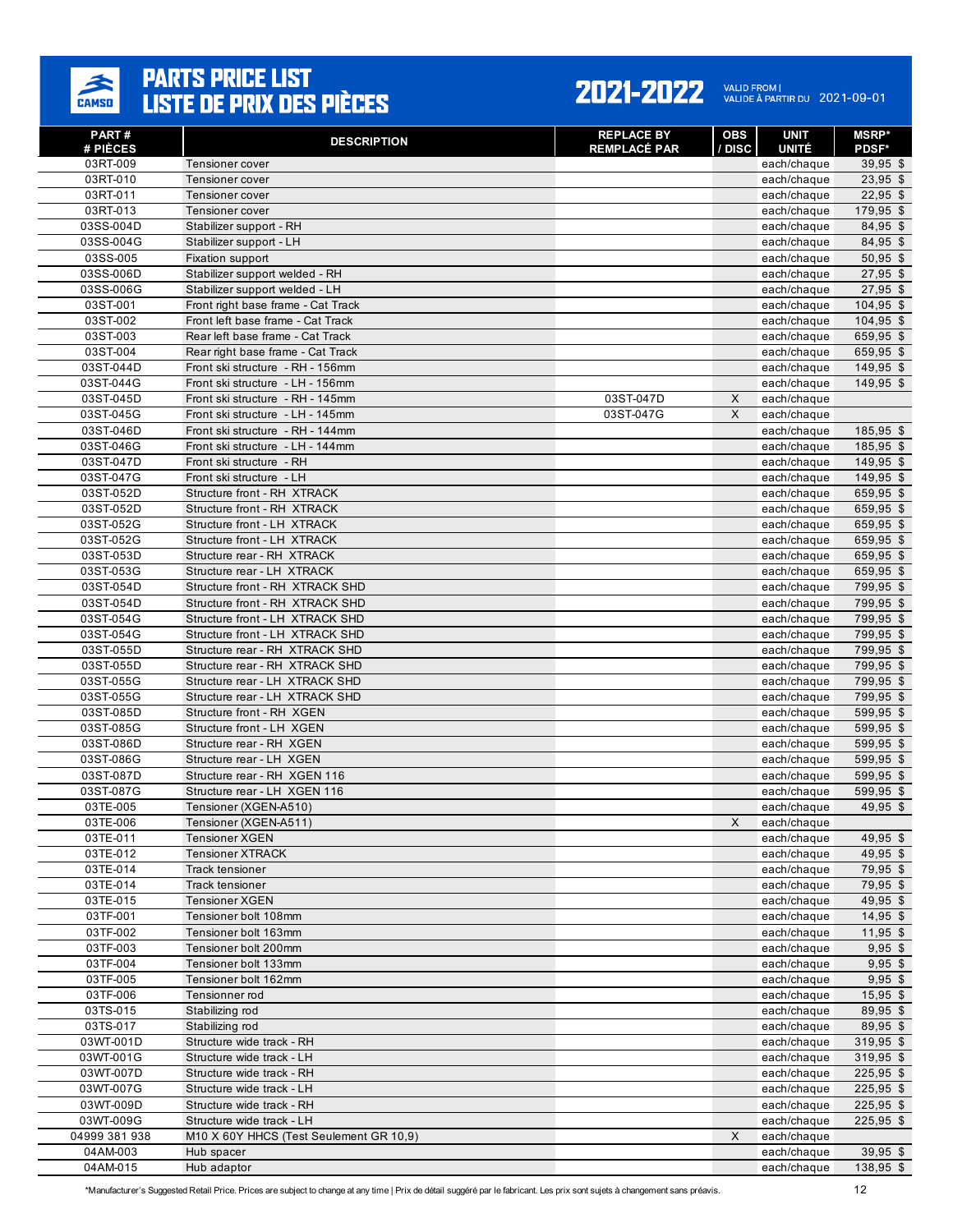

#### 2021-2022 VALID FROM | 2021-09-01

| <b>PART#</b><br># PIÈCES | <b>DESCRIPTION</b>                       | <b>REPLACE BY</b><br><b>REMPLACÉ PAR</b> | OBS<br>/ DISC | <b>UNIT</b><br><b>UNITÉ</b> | <b>MSRP</b> *<br><b>PDSF*</b> |
|--------------------------|------------------------------------------|------------------------------------------|---------------|-----------------------------|-------------------------------|
| 04AM-016                 | Hub spacer                               |                                          |               | each/chaque                 | $39,95$ \$                    |
| 04AM-018                 | Hub adaptor                              |                                          |               | each/chaque                 | 138,95 \$                     |
| 04AM-019                 | Hub spacer                               |                                          |               | each/chaque                 | 39,95 \$                      |
| 04AM-020                 | Hub adaptor                              |                                          |               | each/chaque                 | 138,95 \$                     |
| 04AM-021                 | Hub adaptor                              |                                          |               | each/chaque                 | 138,95 \$                     |
| 04AM-022                 | Hub adaptor                              |                                          |               | each/chaque                 | 39,95 \$                      |
| 04AM-024                 | Hub adaptor                              |                                          |               | each/chaque                 | 138,95 \$                     |
| 04AM-025                 | Hub adaptor                              |                                          |               | each/chaque                 | 138,95 \$                     |
| 04AM-027                 | Hub adaptor                              |                                          |               | each/chaque                 | 138,95 \$                     |
| 04AM-028                 | Hub adaptor                              |                                          |               | each/chaque                 | 138,95 \$                     |
| 04AM-029                 | Hub adaptor                              |                                          |               | each/chaque                 | 138,95 \$                     |
| 04AM-030                 | Hub spacer                               |                                          |               | each/chaque                 | 39,95 \$                      |
| 04AM-031                 | Hub adaptor                              |                                          |               | each/chaque                 | 138,95 \$                     |
| 04AM-032                 | Hub spacer                               |                                          |               | each/chaque                 | $39,95$ \$                    |
| 04AM-033                 | Hub adaptor                              |                                          |               | each/chaque                 | 138,95 \$                     |
| 04AM-034                 | Hub adaptor                              |                                          |               | each/chaque                 | 138,95 \$                     |
| 04AM-036                 | Hub adaptor                              |                                          |               | each/chaque                 | 138,95 \$                     |
| 04AM-039                 | Hub adaptor                              |                                          |               | each/chaque                 | 39,95 \$                      |
| 04AM-041<br>04AM-044     | Hub adaptor                              |                                          |               | each/chaque                 | 138,95 \$<br>$39,95$ \$       |
|                          | Hub spacer                               |                                          |               | each/chaque                 |                               |
| 04AM-045<br>04AM-046     | Hub adaptor<br>Hub adapteur              |                                          |               | each/chaque<br>each/chaque  | 138,95 \$<br>138,95 \$        |
| 04AM-049                 | Hub spacer                               |                                          |               | each/chaque                 | $39,95$ \$                    |
| 04AM-050                 | Hub adaptor                              |                                          |               | each/chaque                 | 138,95 \$                     |
| 04AM-051                 | Hub spacer                               |                                          |               | each/chaque                 | 138,95 \$                     |
| 04AM-054                 | Hub adaptor                              |                                          |               | each/chaque                 | 138,95 \$                     |
| 04AM-055                 | Hub spacer                               |                                          |               | each/chaque                 | 39,95 \$                      |
| 04AM-058                 | Hub adaptor                              |                                          |               | each/chaque                 | 138,95 \$                     |
| 04AM-059                 | Hub spacer                               |                                          |               | each/chaque                 | $39,95$ \$                    |
| 04AM-060                 | Hub adaptor                              |                                          |               | each/chaque                 | 138,95 \$                     |
| 04AM-062                 | Hub spacer                               | 1008-77-0031                             | X             | each/chaque                 |                               |
| 04AM-064                 | Hub adaptor                              |                                          |               | each/chaque                 | 138,95 \$                     |
| 04AM-065                 | Hub spacer                               |                                          |               | each/chaque                 | $39,95$ \$                    |
| 04AM-072                 | Hub spacer                               |                                          |               | each/chaque                 | 138,95 \$                     |
| 04AM-073                 | Hub adapteur                             | 04AM-074                                 | X             | each/chaque                 |                               |
| 04AM-074                 | Hub adapteur                             |                                          |               | each/chaque                 | 101,95 \$                     |
| 04AR-036                 | Wheel axle                               |                                          |               | each/chaque                 | $10,95$ \$                    |
| 04AR-038                 | Tensionner bolt spring bushing           | 00TE-009                                 | X             | each/chaque                 |                               |
| 04AR-039                 | Tensionner bolt spring bushing           |                                          |               | each/chaque                 | 89,95 \$                      |
| 04AR-056                 | Wheel support                            |                                          |               | each/chaque                 | $13,95$ \$                    |
| 04AR-058                 | Wheel axe XGEN III                       |                                          |               | each/chaque                 | $15,95$ \$                    |
| 04AR-059                 | Single wheel axe XGEN III                |                                          |               | each/chaque                 | $9,95$ \$                     |
| 04AR-061                 | Wheel axe XGEN III                       |                                          |               | each/chaque                 | 13,95 \$                      |
| 04AR-062                 | Wheel axe                                |                                          |               | each/chaque                 | $15,95$ \$                    |
| 04AR-063                 | Double wheel axe                         |                                          |               | each/chaque<br>each/chaque  | $19,95$ \$                    |
| 04AR-093<br>04AR-094     | Wheel axe<br>Wheel axe                   | 04AR-059<br>04AR-100                     | X<br>X        | each/chaque                 |                               |
| 04AR-096                 | Double wheel axe                         |                                          |               | each/chaque                 | $9,95$ \$                     |
| 04AR-100                 | Single wheel axe                         |                                          |               | each/chaque                 | $9,95$ \$                     |
| 04AR-101                 | Wheel axe                                |                                          | X             | each/chaque                 |                               |
| 04BA-003                 | Sprocket 13.5" modified                  |                                          |               | each/chaque                 | $143,95$ \$                   |
| 04BA-004                 | Sprocket 15 theeth Polaris Big hub       |                                          |               | each/chaque                 | 89,95 \$                      |
| 04BA-006                 | Sprocket 13-1/4"                         |                                          | X             | each/chaque                 |                               |
| 04BA-007                 | Sprocket 15 teeth                        | 99BA-007                                 | X             | each/chaque                 |                               |
| 04BA-008                 | Sprocket 14" wide track Cat Track X gene |                                          |               | each/chaque                 | $99,95$ \$                    |
| 04BA-009                 | Sprocket 13-1/4 Polaris Cat Track        |                                          |               | each/chaque                 | 99,95 \$                      |
| 04BA-013                 | Sprocket 13 theeth Cat track             |                                          |               | each/chaque                 | 99,95 \$                      |
| 04BA-019                 | Sprocket Cat Track SHD Big hub           |                                          |               | each/chaque                 | $99,95$ \$                    |
| 04BF-001                 | Fixation square                          |                                          |               | each/chaque                 | $19,95$ \$                    |
| 04BM-001                 | Machined bolt                            |                                          |               | each/chaque                 | $26,95$ \$                    |
| 04BM-002                 | Machined bolt                            |                                          |               | each/chaque                 | $7,95$ \$                     |
| 04BM-003                 | Machined bolt                            |                                          |               | each/chaque                 | $4,95$ \$                     |
| 04BR-036                 | Adaptor plate bracket                    |                                          |               | each/chaque                 | $15,95$ \$                    |
| 04CA-001                 | Steel cap                                |                                          |               | each/chaque                 | $1,95$ \$                     |
| 04CA-004                 | Hub cap 2004                             |                                          |               | each/chaque                 | $2,95$ \$                     |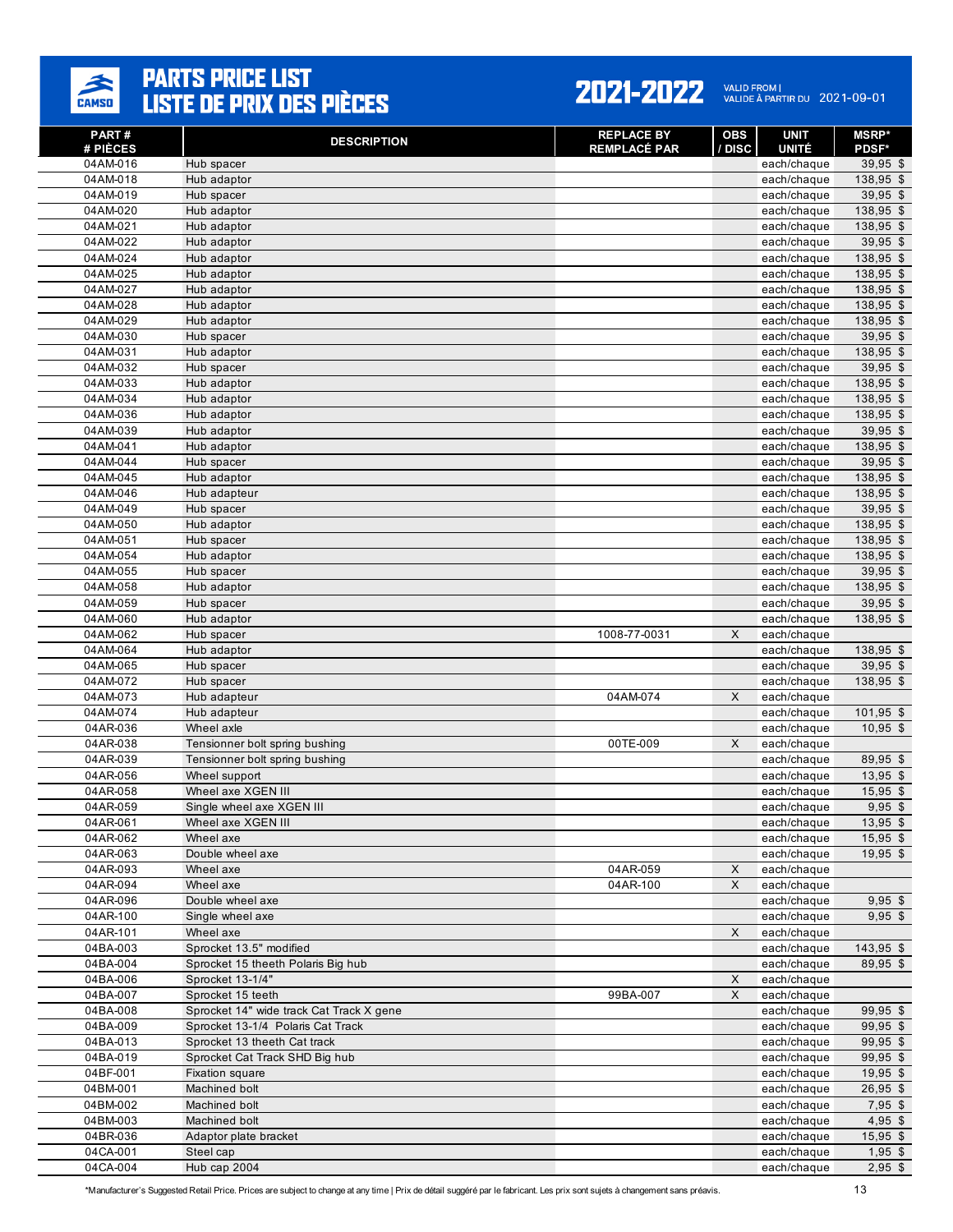

#### 2021-2022 VALID FROM | 2021-09-01

| <b>PART#</b><br># PIÈCES | <b>DESCRIPTION</b>                         | <b>REPLACE BY</b><br><b>REMPLACÉ PAR</b> | <b>OBS</b><br>/ DISC | <b>UNIT</b><br><b>UNITÉ</b> | <b>MSRP*</b><br><b>PDSF*</b> |
|--------------------------|--------------------------------------------|------------------------------------------|----------------------|-----------------------------|------------------------------|
| 04CA-006                 | External cover XGEN-545                    |                                          |                      | each/chaque                 | $7,95$ \$                    |
| 04CA-007                 | Washer countersunk                         |                                          |                      | each/chaque                 | $17,95$ \$                   |
| 04CA-008                 | Cover                                      |                                          |                      | each/chaque                 | $13,95$ \$                   |
| 04CA-009                 | Cover                                      |                                          |                      | each/chaque                 | $5,95$ \$                    |
| 04CH-007                 | Track 121" x 13" X generation              |                                          |                      | each/chaque                 | 649,95 \$                    |
| 04CH-008                 | Track 121" x 13" Cat Track                 |                                          |                      | each/chaque                 | 649,95 \$                    |
| 04DO-001                 | Spacer bushing                             |                                          |                      | each/chaque                 | $5,95$ \$                    |
| 04DO-002                 | Spacer bushing                             |                                          |                      | each/chaque                 | $9,95$ \$                    |
| 04DO-003                 | Spacer bushing                             |                                          |                      | each/chaque                 | $6,95$ \$                    |
| 04DO-005                 | Spacer bushing                             |                                          |                      | each/chaque                 | $15,95$ \$                   |
| 04DO-009                 | Adaptor bushing - Polaris                  |                                          |                      | each/chaque                 | $103,95$ \$                  |
| 04DO-013                 | Cable bushing XGEN-556                     |                                          |                      | each/chaque                 | $2,95$ \$                    |
| 04DO-014                 | Taper bushing                              |                                          |                      | each/chaque                 | $3,95$ \$                    |
| 04DO-015                 | <b>Bushing</b>                             |                                          |                      | each/chaque                 | $7,95$ \$                    |
| 04DO-024                 | Bushing tabilizer fixation rear structur   |                                          |                      | each/chaque                 | 24,95 \$                     |
| 04DO-026                 | Hub bearing housing X GENERATION           |                                          |                      | each/chaque                 | 56,95 \$                     |
| 04DO-040                 | <b>Bushing</b>                             |                                          |                      | each/chaque                 | $4,95$ \$                    |
| 04DO-045<br>04DO-046     | Spacer                                     |                                          |                      | each/chaque                 | 24,95 \$<br>8,95 \$          |
|                          | Square spacer                              |                                          |                      | each/chaque                 |                              |
| 04DO-047<br>04DO-048     | <b>Bushing</b>                             |                                          |                      | each/chaque<br>each/chaque  | $13,95$ \$                   |
| 04DO-052                 | <b>Bushing</b><br><b>Bushing tensioner</b> |                                          |                      | each/chaque                 | 12,95 \$<br>$9,95$ \$        |
| 04DO-053                 | <b>Bushing foorest</b>                     |                                          |                      | each/chaque                 | $50,95$ \$                   |
| 04DO-056                 | Bushing tabilizer fixation rear structur   |                                          |                      | each/chaque                 | $13,95$ \$                   |
| 04DO-057                 | Bushing support stabilizer                 |                                          |                      | each/chaque                 | $14,95$ \$                   |
| 04DO-059                 | <b>Bushing</b>                             |                                          |                      | each/chaque                 | $2.95$ \$                    |
| 04DO-060                 | Bushing reinforcement plate long track     |                                          |                      | each/chaque                 | $5,95$ \$                    |
| 04DO-061                 | <b>Bushing HD sprocket</b>                 |                                          |                      | each/chaque                 | $6,95$ \$                    |
| 04DO-063                 | <b>Bushing</b>                             |                                          |                      | each/chaque                 | 82,95 \$                     |
| 04DO-064                 | Adaptor bushing                            |                                          |                      | each/chaque                 | $117,95$ \$                  |
| 04EC-001                 | Special nut Kawasaki KVF                   |                                          |                      | each/chaque                 | $12,95$ \$                   |
| 04ES-005                 | Contact spacer                             |                                          |                      | each/chaque                 | $7,95$ \$                    |
| 04ES-006                 | Pivot spacer                               |                                          |                      | each/chaque                 | $5,95$ \$                    |
| 04ES-007                 | Stabilisation support spacer               |                                          |                      | each/chaque                 | $4,95$ \$                    |
| 04FP-002                 | Adator plate support                       |                                          |                      | each/chaque                 | $9,95$ \$                    |
| 04FP-003                 | Adator plate support                       | 1178-C2-B001                             | X                    | each/chaque                 |                              |
| 04HE-001                 | Hex special nut                            |                                          |                      | each/chaque                 | $5,95$ \$                    |
| 04HE-003                 | Wheel taper nut 3/8-24                     | 1178-C2-B001                             | X                    | each/chaque                 |                              |
| 04HE-004                 | Spécial bolt 7/16-14 x 3/4"                |                                          |                      | each/chaque                 | $3,95$ \$                    |
| 04HE-006                 | Wheel taper nut M10-1.5                    |                                          |                      | each/chaque                 | $4,95$ \$                    |
| 04HE-008                 | Wheel taper nut M10-1.0                    |                                          |                      | each/chaque                 | $4,95$ \$                    |
| 04HN-001                 | Spécial nut                                |                                          |                      | each/chaque                 | 149,95 \$                    |
| 04LI-006                 | Slide wide track 280mm                     |                                          |                      | each/chaque                 | 14,95 \$                     |
| 04LI-014                 | Slide XTRACK                               |                                          |                      | each/chaque                 | 24,95 \$                     |
| 04LI-019                 | Slide wide track 250mm                     |                                          |                      | each/chaque                 | $11,95$ \$                   |
| 04MO-001                 | Hub                                        |                                          |                      | each/chaque                 | 169,95 \$                    |
| 04MO-010                 | Hub                                        | 00MO-208                                 | X                    | each/chaque                 | $164,95$ \$                  |
| 04MO-011<br>04MO-013     | Hub<br>Hub                                 | 00MO-071                                 | X                    | each/chaque<br>each/chaque  |                              |
| 04MO-014                 | Hub                                        | 04MO-230                                 | X                    | each/chaque                 |                              |
| 04MO-040                 | Hub                                        |                                          |                      | each/chaque                 | 164,95 \$                    |
| 04MO-041                 | Hub                                        |                                          |                      | each/chaque                 | 164,95 \$                    |
| 04MO-073                 | Hub                                        |                                          |                      | each/chaque                 | 164,95 \$                    |
| 04MO-160                 | Hub                                        | 00MO-203                                 | X                    | each/chaque                 |                              |
| 04MO-205                 | Hub                                        |                                          |                      | each/chaque                 | 164,95 \$                    |
| 04MO-207                 | Hub                                        |                                          |                      | each/chaque                 | 164,95 \$                    |
| 04MO-208                 | Hub                                        |                                          |                      | each/chaque                 | 164,95 \$                    |
| 04MO-225                 | Hub SHD XTRACK                             |                                          |                      | each/chaque                 | 169,95 \$                    |
| 04MO-226                 | Hub X GENERATION                           |                                          |                      | each/chaque                 | 164,95 \$                    |
| 04MO-228                 | Hub                                        | 04MO-230                                 | X                    | each/chaque                 |                              |
| 04MO-229                 | Hub                                        |                                          |                      | each/chaque                 | 164,95 \$                    |
| 04MO-230                 | Hub                                        |                                          |                      | each/chaque                 | 169,95 \$                    |
| 04OU-002                 | Multi dimension tool key                   |                                          |                      | each/chaque                 | 19,95 \$                     |
| 04PF-112                 | Fixation plate                             |                                          | $\mathsf X$          | each/chaque                 |                              |
| 04PF-205D                | Fixation plate - RH                        |                                          | $\mathsf X$          | each/chaque                 |                              |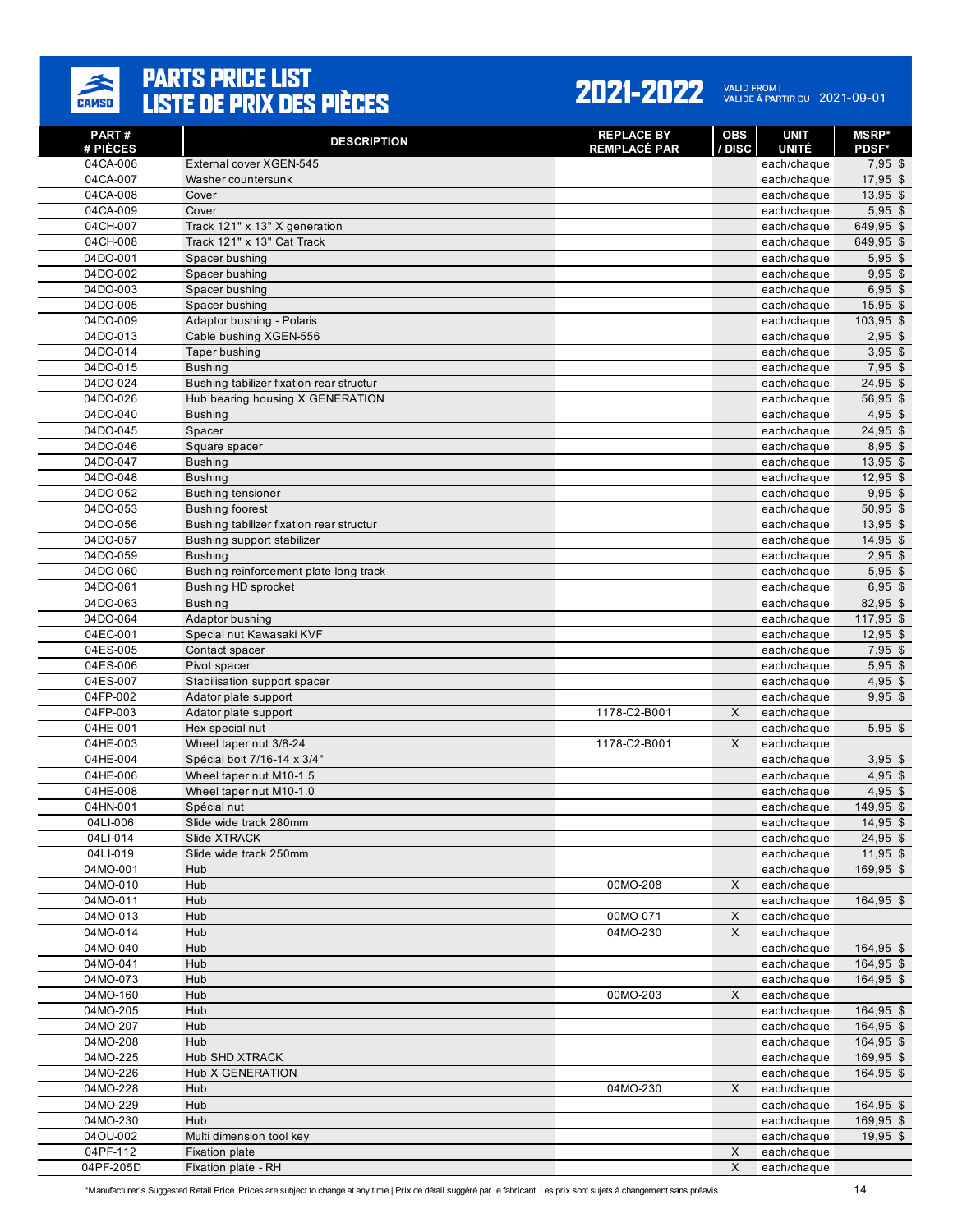

| PART#<br># PIÈCES      | <b>DESCRIPTION</b>                         | <b>REPLACE BY</b><br><b>REMPLACÉ PAR</b> | OBS<br>/ DISC             | <b>UNIT</b><br><b>UNITÉ</b> | <b>MSRP*</b><br><b>PDSF*</b> |
|------------------------|--------------------------------------------|------------------------------------------|---------------------------|-----------------------------|------------------------------|
| 04PF-205G              | Fixation plate - LH                        |                                          | X                         | each/chaque                 |                              |
| 04PF-222               | <b>Fixation plate</b>                      |                                          | X                         | each/chaque                 |                              |
| 04PF-284D              | Fixation plate - RH                        |                                          | X                         | each/chaque                 |                              |
| 04PF-284G              | Fixation plate - LH                        |                                          | $\pmb{\times}$            | each/chaque                 |                              |
| 04PF-285D              | Fixation plate - RH                        |                                          | X                         | each/chaque                 |                              |
| 04PF-285G              | Fixation plate - LH                        |                                          | $\pmb{\times}$            | each/chaque                 |                              |
| 04PF-286D              | Fixation plate - RH                        |                                          | X                         | each/chaque                 |                              |
| 04PF-286G              | Fixation plate - LH                        |                                          | X                         | each/chaque                 |                              |
| 04PF-287D              | Fixation plate - RH                        |                                          | X                         | each/chaque                 |                              |
| 04PF-287G              | Fixation plate - LH                        |                                          | $\pmb{\times}$            | each/chaque                 |                              |
| 04PF-288D              | Fixation plate - RH                        |                                          | X                         | each/chaque                 |                              |
| 04PF-288G              | Fixation plate - LH                        |                                          | X                         | each/chaque                 |                              |
| 04PF-289D              | Fixation plate - RH                        |                                          | $\pmb{\times}$            | each/chaque                 |                              |
| 04PF-289G              | Fixation plate - LH                        |                                          | X                         | each/chaque                 |                              |
| 04PF-290D              | Fixation plate - RH                        |                                          | $\pmb{\times}$            | each/chaque                 |                              |
| 04PF-290G              | Fixation plate - LH                        |                                          | X                         | each/chaque                 |                              |
| 04PF-291D              | Fixation plate - RH                        |                                          | X                         | each/chaque                 |                              |
| 04PF-291G              | Fixation plate - LH                        |                                          | X<br>$\pmb{\times}$       | each/chaque                 |                              |
| 04PF-292D              | Fixation plate - RH                        |                                          |                           | each/chaque                 |                              |
| 04PF-292G              | Fixation plate - LH<br>Fixation plate - RH |                                          | X<br>X                    | each/chaque<br>each/chaque  |                              |
| 04PF-293D<br>04PF-293G | Fixation plate - LH                        |                                          | $\mathsf{X}$              | each/chaque                 |                              |
| 04PF-294D              | Fixation plate - RH                        |                                          | X                         | each/chaque                 |                              |
| 04PF-294G              | Fixation plate - LH                        |                                          | X                         | each/chaque                 |                              |
| 04PF-295D              | Fixation plate - RH                        |                                          | X                         | each/chaque                 |                              |
| 04PF-295G              | Fixation plate - LH                        |                                          | $\pmb{\times}$            | each/chaque                 |                              |
| 04PF-297D              | Fixation plate - RH                        |                                          | X                         | each/chaque                 |                              |
| 04PF-297G              | Fixation plate - LH                        |                                          | X                         | each/chaque                 |                              |
| 04PF-299D              | Fixation plate - RH                        |                                          | $\pmb{\times}$            | each/chaque                 |                              |
| 04PF-299G              | Fixation plate - LH                        |                                          | X                         | each/chaque                 |                              |
| 04PF-300D              | Fixation plate - RH                        |                                          | $\pmb{\times}$            | each/chaque                 |                              |
| 04PF-300G              | Fixation plate - LH                        |                                          | X                         | each/chaque                 |                              |
| 04PF-301D              | Fixation plate - RH                        |                                          | X                         | each/chaque                 |                              |
| 04PF-301G              | Fixation plate - LH                        |                                          | X                         | each/chaque                 |                              |
| 04PF-302D              | Fixation plate - RH                        |                                          | $\pmb{\times}$            | each/chaque                 |                              |
| 04PF-302G              | Fixation plate - LH                        |                                          | X                         | each/chaque                 |                              |
| 04PF-303D              | Fixation plate - RH                        |                                          | X                         | each/chaque                 |                              |
| 04PF-303G              | Fixation plate - LH                        |                                          | $\pmb{\times}$            | each/chaque                 |                              |
| 04PF-304D              | Fixation plate - RH                        |                                          | X                         | each/chaque                 |                              |
| 04PF-304G              | Fixation plate - LH                        |                                          | $\pmb{\times}$            | each/chaque                 |                              |
| 04PF-305D              | Fixation plate - RH                        |                                          | X                         | each/chaque                 |                              |
| 04PF-305G              | Fixation plate - LH                        |                                          | X                         | each/chaque                 |                              |
| 04PF-306D              | Fixation plate - RH                        |                                          | X                         | each/chaque                 |                              |
| 04PF-306G              | Fixation plate - LH                        |                                          | X                         | each/chaque                 |                              |
| 04PF-307D              | Fixation plate - RH                        |                                          | $\mathsf X$               | each/chaque                 |                              |
| 04PF-307G<br>04PF-308D | Fixation plate - LH<br>Fixation plate - RH |                                          | $\mathsf X$<br>X          | each/chaque<br>each/chaque  |                              |
| 04PF-308G              | Fixation plate - LH                        |                                          | $\mathsf X$               | each/chaque                 |                              |
| 04PF-310D              | Fixation plate - RH                        |                                          | X                         | each/chaque                 |                              |
| 04PF-310G              | Fixation plate - LH                        |                                          | X                         | each/chaque                 |                              |
| 04PF-311D              | Fixation plate - RH                        |                                          | $\boldsymbol{\mathsf{X}}$ | each/chaque                 |                              |
| 04PF-311G              | Fixation plate - LH                        |                                          | X                         | each/chaque                 |                              |
| 04PF-312D              | Fixation plate - RH                        |                                          | $\mathsf X$               | each/chaque                 |                              |
| 04PF-312G              | Fixation plate - LH                        |                                          | $\boldsymbol{\mathsf{X}}$ | each/chaque                 |                              |
| 04PF-313D              | Fixation plate - RH                        |                                          | X                         | each/chaque                 |                              |
| 04PF-313G              | Fixation plate - LH                        |                                          | $\pmb{\times}$            | each/chaque                 |                              |
| 04PF-314D              | Fixation plate - RH                        |                                          | $\mathsf X$               | each/chaque                 |                              |
| 04PF-314G              | Fixation plate - LH                        |                                          | X                         | each/chaque                 |                              |
| 04PF-315D              | Fixation plate - RH                        |                                          | $\mathsf X$               | each/chaque                 |                              |
| 04PF-315G              | Fixation plate - LH                        |                                          | $\mathsf X$               | each/chaque                 |                              |
| 04PF-316D              | Fixation plate - RH                        |                                          | $\mathsf X$               | each/chaque                 |                              |
| 04PF-316G              | Fixation plate - LH                        |                                          | $\boldsymbol{\mathsf{X}}$ | each/chaque                 |                              |
| 04PF-317D              | Fixation plate - RH                        |                                          | $\pmb{\times}$            | each/chaque                 |                              |
| 04PF-317G              | Fixation plate - LH                        |                                          | X                         | each/chaque                 |                              |
| 04PF-318D              | Fixation plate - RH                        |                                          | X                         | each/chaque                 |                              |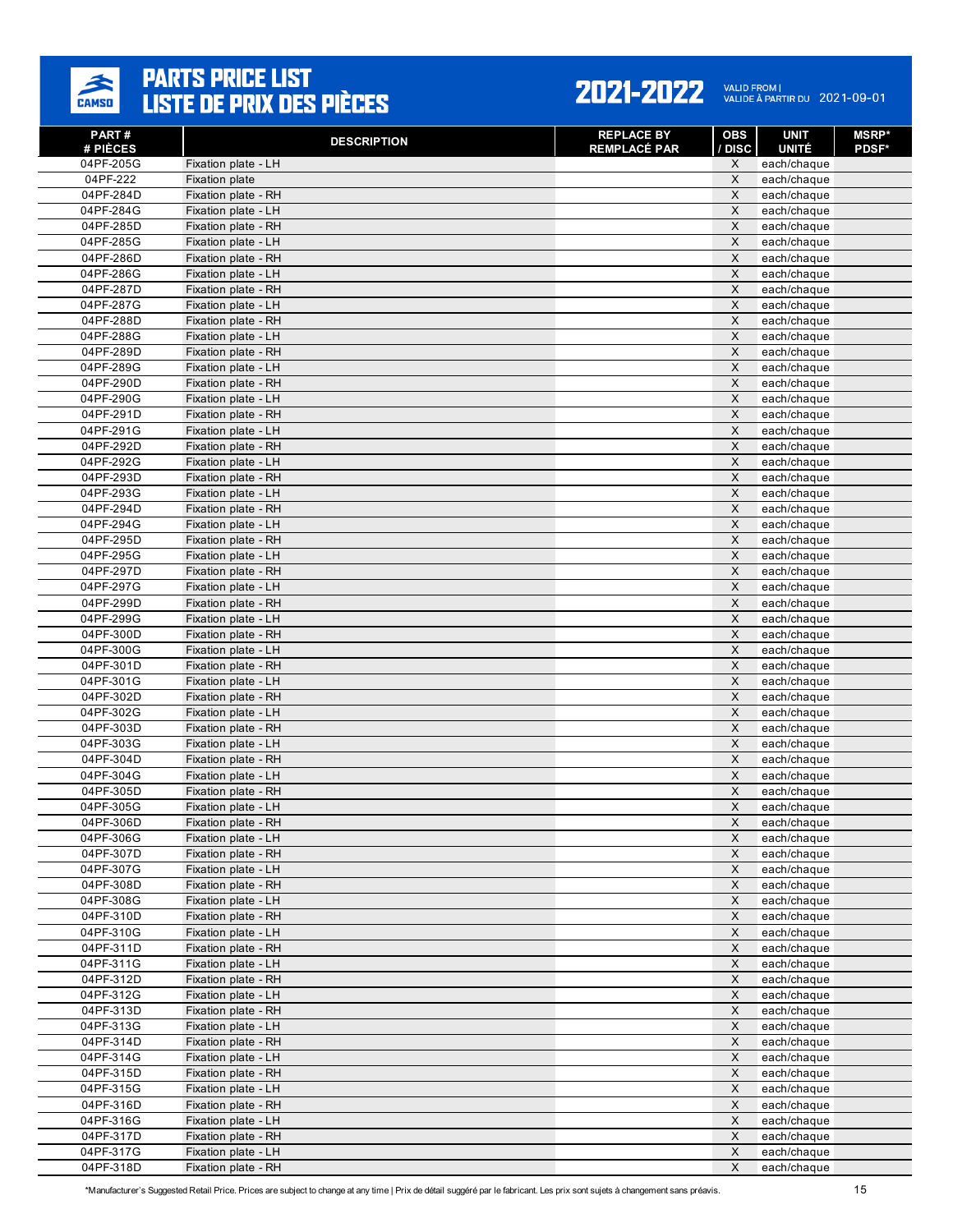

| PART#<br># PIÈCES      | <b>DESCRIPTION</b>                         | <b>REPLACE BY</b><br><b>REMPLACÉ PAR</b> | OBS<br>/ DISC             | <b>UNIT</b><br><b>UNITÉ</b> | <b>MSRP*</b><br><b>PDSF*</b> |
|------------------------|--------------------------------------------|------------------------------------------|---------------------------|-----------------------------|------------------------------|
| 04PF-318G              | Fixation plate - LH                        |                                          | X                         | each/chaque                 |                              |
| 04PF-319D              | Fixation plate - RH                        |                                          | X                         | each/chaque                 |                              |
| 04PF-319G              | Fixation plate - LH                        |                                          | X                         | each/chaque                 |                              |
| 04PF-320D              | Fixation plate - RH                        |                                          | $\pmb{\times}$            | each/chaque                 |                              |
| 04PF-320G              | Fixation plate - LH                        |                                          | X                         | each/chaque                 |                              |
| 04PF-321D              | Fixation plate - RH                        |                                          | $\pmb{\times}$            | each/chaque                 |                              |
| 04PF-321G              | Fixation plate - LH                        |                                          | X                         | each/chaque                 |                              |
| 04PF-323D              | Fixation plate - RH                        |                                          | X                         | each/chaque                 |                              |
| 04PF-323G              | Fixation plate - LH                        |                                          | X                         | each/chaque                 |                              |
| 04PF-324D              | Fixation plate - RH                        |                                          | $\pmb{\times}$            | each/chaque                 |                              |
| 04PF-324G              | Fixation plate - LH                        |                                          | X                         | each/chaque                 |                              |
| 04PF-325D              | Fixation plate - RH                        |                                          | X                         | each/chaque                 |                              |
| 04PF-325G              | Fixation plate - LH                        |                                          | $\pmb{\times}$            | each/chaque                 |                              |
| 04PF-326D              | Fixation plate - RH                        |                                          | X                         | each/chaque                 |                              |
| 04PF-326G              | Fixation plate - LH                        |                                          | $\pmb{\times}$            | each/chaque                 |                              |
| 04PF-327D              | Fixation plate - RH                        |                                          | X                         | each/chaque                 |                              |
| 04PF-327G              | Fixation plate - LH                        |                                          | X                         | each/chaque                 |                              |
| 04PF-328D              | Fixation plate - RH                        |                                          | X                         | each/chaque                 |                              |
| 04PF-328G              | Fixation plate - LH                        |                                          | $\pmb{\times}$            | each/chaque                 |                              |
| 04PF-329D              | Fixation plate - RH                        |                                          | X                         | each/chaque                 |                              |
| 04PF-329G              | Fixation plate - LH                        |                                          | X                         | each/chaque                 |                              |
| 04PF-330D              | Fixation plate - RH                        |                                          | $\mathsf{X}$              | each/chaque                 |                              |
| 04PF-330G<br>04PF-331D | Fixation plate - LH                        |                                          | X<br>X                    | each/chaque                 |                              |
| 04PF-331G              | Fixation plate - RH<br>Fixation plate - LH |                                          | X                         | each/chaque                 |                              |
| 04PF-332D              | Fixation plate - RH                        |                                          | $\pmb{\times}$            | each/chaque<br>each/chaque  |                              |
| 04PF-332G              | Fixation plate - LH                        |                                          | X                         | each/chaque                 |                              |
| 04PF-333D              | Fixation plate - RH                        |                                          | X                         | each/chaque                 |                              |
| 04PF-333G              | Fixation plate - LH                        |                                          | $\pmb{\times}$            | each/chaque                 |                              |
| 04PF-334D              | Fixation plate - RH                        |                                          | X                         | each/chaque                 |                              |
| 04PF-334G              | Fixation plate - LH                        |                                          | $\pmb{\times}$            | each/chaque                 |                              |
| 04PF-335D              | Fixation plate - RH                        |                                          | X                         | each/chaque                 |                              |
| 04PF-335G              | Fixation plate - LH                        |                                          | X                         | each/chaque                 |                              |
| 04PF-336D              | Fixation plate - RH                        |                                          | X                         | each/chaque                 |                              |
| 04PF-336G              | Fixation plate - LH                        |                                          | $\pmb{\times}$            | each/chaque                 |                              |
| 04PF-337D              | Fixation plate - RH                        |                                          | X                         | each/chaque                 |                              |
| 04PF-337G              | Fixation plate - LH                        |                                          | X                         | each/chaque                 |                              |
| 04PF-338D              | Fixation plate - RH                        |                                          | $\pmb{\times}$            | each/chaque                 |                              |
| 04PF-338G              | Fixation plate - LH                        |                                          | X                         | each/chaque                 |                              |
| 04PF-339D              | Fixation plate - RH                        |                                          | $\pmb{\times}$            | each/chaque                 |                              |
| 04PF-339G              | Fixation plate - LH                        |                                          | X                         | each/chaque                 |                              |
| 04PF-340D              | Fixation plate - RH                        |                                          | X                         | each/chaque                 |                              |
| 04PF-340G              | Fixation plate - LH                        |                                          | X                         | each/chaque                 |                              |
| 04PF-341D              | Fixation plate - RH                        |                                          | X                         | each/chaque                 |                              |
| 04PF-341G              | Fixation plate - LH                        |                                          | $\mathsf X$               | each/chaque                 |                              |
| 04PF-342D              | Fixation plate - RH                        |                                          | $\mathsf X$               | each/chaque                 |                              |
| 04PF-342G              | Fixation plate - LH                        |                                          | X                         | each/chaque                 |                              |
| 04PF-343D              | Fixation plate - RH                        |                                          | $\mathsf X$               | each/chaque                 |                              |
| 04PF-343G<br>04PF-344D | Fixation plate - LH                        |                                          | X<br>X                    | each/chaque                 |                              |
| 04PF-344G              | Fixation plate - RH<br>Fixation plate - LH |                                          | $\boldsymbol{\mathsf{X}}$ | each/chaque<br>each/chaque  |                              |
| 04PF-345D              | Fixation plate - RH                        |                                          | X                         | each/chaque                 |                              |
| 04PF-345G              | Fixation plate - LH                        |                                          | $\mathsf X$               | each/chaque                 |                              |
| 04PF-346D              | Fixation plate - RH                        |                                          | $\boldsymbol{\mathsf{X}}$ | each/chaque                 |                              |
| 04PF-346G              | Fixation plate - LH                        |                                          | X                         | each/chaque                 |                              |
| 04PF-347D              | Fixation plate - RH                        |                                          | $\pmb{\times}$            | each/chaque                 |                              |
| 04PF-347G              | Fixation plate - LH                        |                                          | $\mathsf X$               | each/chaque                 |                              |
| 04PF-348D              | Fixation plate - RH                        |                                          | X                         | each/chaque                 |                              |
| 04PF-348G              | Fixation plate - LH                        |                                          | $\mathsf X$               | each/chaque                 |                              |
| 04PF-349D              | Fixation plate - RH                        |                                          | $\mathsf X$               | each/chaque                 |                              |
| 04PF-349G              | Fixation plate - LH                        |                                          | $\mathsf X$               | each/chaque                 |                              |
| 04PF-350D              | Fixation plate - RH                        |                                          | $\boldsymbol{\mathsf{X}}$ | each/chaque                 |                              |
| 04PF-350G              | Fixation plate - LH                        |                                          | $\pmb{\times}$            | each/chaque                 |                              |
| 04PF-351D              | Fixation plate - RH                        |                                          | X                         | each/chaque                 |                              |
| 04PF-351G              | Fixation plate - LH                        |                                          | X                         | each/chaque                 |                              |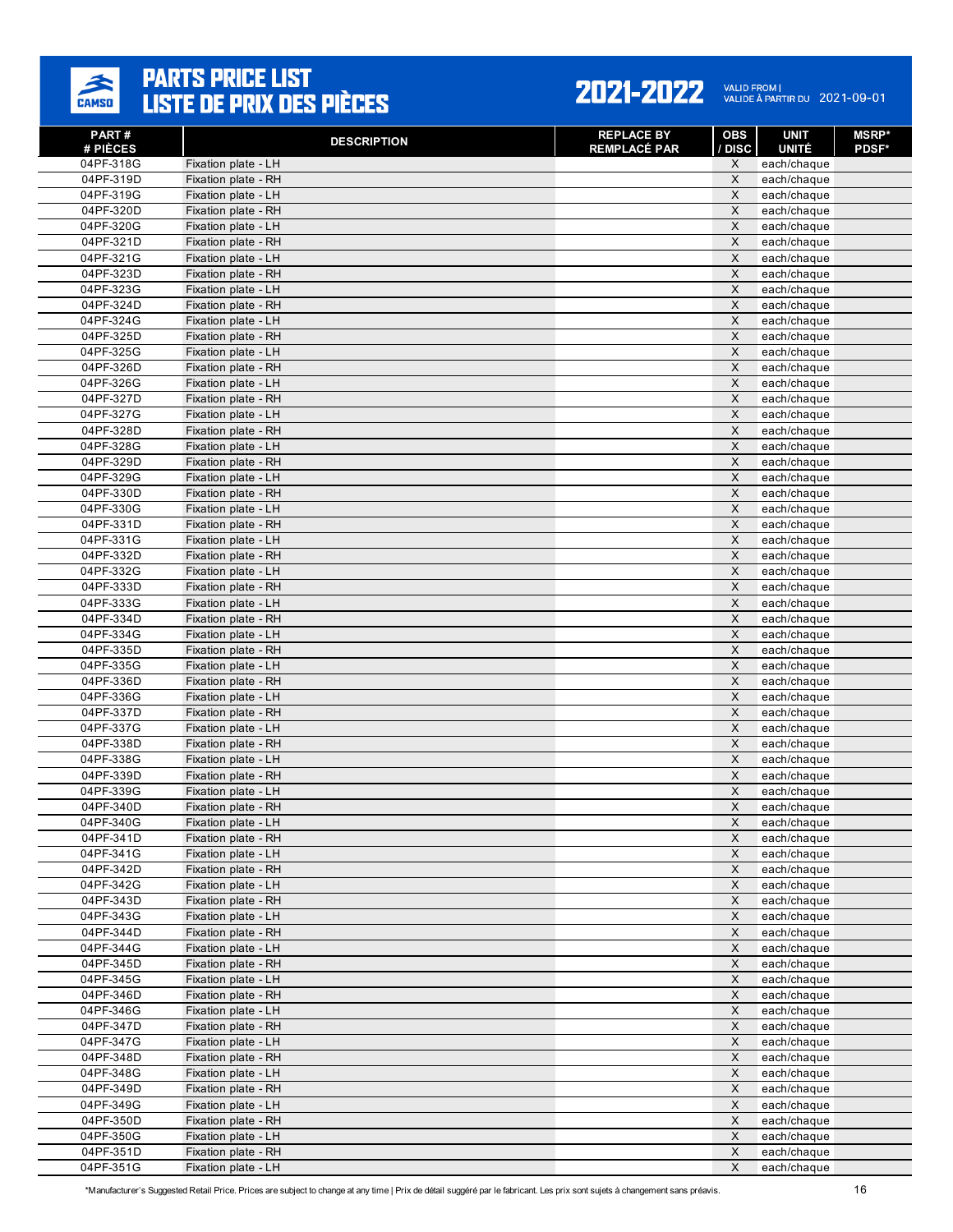

#### 2021-2022 VALID FROM | 2021-09-01

| <b>PART#</b><br># PIÈCES | <b>DESCRIPTION</b>                         | <b>REPLACE BY</b><br><b>REMPLACÉ PAR</b> | <b>OBS</b><br>/ DISC | <b>UNIT</b><br><b>UNITÉ</b> | <b>MSRP*</b><br><b>PDSF*</b> |
|--------------------------|--------------------------------------------|------------------------------------------|----------------------|-----------------------------|------------------------------|
| 04PF-352D                | Fixation plate - RH                        |                                          | X                    | each/chaque                 |                              |
| 04PF-352G                | Fixation plate - LH                        |                                          | X                    | each/chaque                 |                              |
| 04PF-353D                | Fixation plate - RH                        |                                          | X                    | each/chaque                 |                              |
| 04PF-353G                | Fixation plate - LH                        |                                          | $\pmb{\times}$       | each/chaque                 |                              |
| 04PF-354D                | Fixation plate - RH                        |                                          | X                    | each/chaque                 |                              |
| 04PF-354G                | Fixation plate - LH                        |                                          | X                    | each/chaque                 |                              |
| 04PF-355D                | Fixation plate - RH                        |                                          | $\pmb{\times}$       | each/chaque                 |                              |
| 04PF-355G                | Fixation plate - LH                        |                                          | X                    | each/chaque                 |                              |
| 04PF-356D                | Fixation plate - RH                        |                                          | X                    | each/chaque                 |                              |
| 04PF-356G                | Fixation plate - LH                        |                                          | $\pmb{\times}$       | each/chaque                 |                              |
| 04PF-358D                | Fixation plate - RH                        |                                          | X                    | each/chaque                 |                              |
| 04PF-358G                | Fixation plate - LH                        |                                          | X<br>$\pmb{\times}$  | each/chaque                 |                              |
| 04PF-359D<br>04PF-359G   | Fixation plate - RH<br>Fixation plate - LH |                                          | X                    | each/chaque<br>each/chaque  |                              |
| 04PF-360D                | Fixation plate - RH                        |                                          | X                    | each/chaque                 |                              |
| 04PF-360G                | Fixation plate - LH                        |                                          | X                    | each/chaque                 |                              |
| 04PF-361D                | Fixation plate - RH                        |                                          | X                    | each/chaque                 |                              |
| 04PF-361G                | Fixation plate - LH                        |                                          | X                    | each/chaque                 |                              |
| 04PF-362D                | Fixation plate - RH                        |                                          | $\pmb{\times}$       | each/chaque                 |                              |
| 04PF-362G                | Fixation plate - LH                        |                                          | X                    | each/chaque                 |                              |
| 04PF-365D                | Fixation plate - RH                        |                                          | X                    | each/chaque                 |                              |
| 04PF-365G                | Fixation plate - LH                        |                                          | X                    | each/chaque                 |                              |
| 04PF-366D                | Fixation plate - RH                        |                                          | X                    | each/chaque                 |                              |
| 04PF-366G                | Fixation plate - LH                        |                                          | X                    | each/chaque                 |                              |
| 04PF-367D                | Fixation plate - RH                        |                                          | X                    | each/chaque                 |                              |
| 04PF-367G                | Fixation plate - LH                        |                                          | $\pmb{\times}$       | each/chaque                 |                              |
| 04PF-368D                | Fixation plate - RH                        |                                          | X                    | each/chaque                 |                              |
| 04PF-368G                | Fixation plate - LH                        |                                          | X                    | each/chaque                 |                              |
| 04PL-163                 | Plaque fixation                            |                                          | $\mathsf X$          | each/chaque                 |                              |
| 04PL-167                 | Plaque fixation                            |                                          | X                    | each/chaque                 |                              |
| 04PL-169                 | Plaque fixation                            |                                          | X                    | each/chaque                 |                              |
| 04PL-175                 | Plaque fixation                            |                                          | X                    | each/chaque                 |                              |
| 04PL-273                 | Plaque fixation                            |                                          | X                    | each/chaque                 |                              |
| 04PL-274                 | Plaque fixation                            |                                          | X<br>$\pmb{\times}$  | each/chaque                 |                              |
| 04PL-275D<br>04PL-275G   | Plaque fixation<br>Plaque fixation         |                                          | X                    | each/chaque                 |                              |
| 04PL-276                 | Plaque fixation                            |                                          | X                    | each/chaque<br>each/chaque  |                              |
| 04PL-280                 | Plaque fixation                            |                                          | $\pmb{\times}$       | each/chaque                 |                              |
| 04PL-281                 | Plaque fixation                            |                                          | X                    | each/chaque                 |                              |
| 04PL-282D                | Plaque fixation                            |                                          | $\pmb{\times}$       | each/chaque                 |                              |
| 04PL-282G                | Plaque fixation                            |                                          | X                    | each/chaque                 |                              |
| 04PL-285                 | Plaque fixation                            |                                          | X                    | each/chaque                 |                              |
| 04PL-286                 | Plaque fixation                            |                                          | X                    | each/chaque                 |                              |
| 04PL-295                 | Plaque fixation                            |                                          | X                    | each/chaque                 |                              |
| 04PL-305                 | Plaque fixation                            |                                          | $\mathsf X$          | each/chaque                 |                              |
| 04PL-379                 | Lift adaptor plate                         |                                          | $\mathsf X$          | each/chaque                 |                              |
| 04PL-380                 | Lift adaptor plate                         |                                          | $\pmb{\times}$       | each/chaque                 |                              |
| 04PL-381                 | Lift adaptor plate                         |                                          | $\mathsf X$          | each/chaque                 |                              |
| 04PL-400                 | Plaque fixation                            |                                          | $\mathsf X$          | each/chaque                 |                              |
| 04PL-402                 | Plaque fixation                            |                                          | X                    | each/chaque                 |                              |
| 04PL-403                 | Plaque fixation                            |                                          | $\mathsf X$          | each/chaque                 |                              |
| 04PL-408                 | Plaque fixation                            |                                          | X                    | each/chaque                 |                              |
| 04PL-409                 | Plaque fixation                            |                                          | $\mathsf X$          | each/chaque                 |                              |
| 04PL-410                 | Plaque fixation                            |                                          | $\mathsf X$          | each/chaque                 |                              |
| 04PL-411                 | Plaque fixation                            |                                          | X                    | each/chaque                 |                              |
| 04PL-412                 | Plaque fixation                            |                                          | $\pmb{\times}$       | each/chaque                 |                              |
| 04PL-435D                | Plaque fixation                            |                                          | $\mathsf X$<br>X     | each/chaque                 |                              |
| 04PL-435G<br>04PL-436    | Plaque fixation<br>Plaque fixation         |                                          | $\mathsf X$          | each/chaque                 |                              |
| 04PL-440                 | Plaque fixation                            |                                          | $\mathsf X$          | each/chaque<br>each/chaque  |                              |
| 04PL-445                 | Plaque fixation                            |                                          | $\mathsf X$          | each/chaque                 |                              |
| 04PL-460                 | Plaque fixation                            |                                          | X                    | each/chaque                 |                              |
| 04PL-484D                | Plaque fixation                            |                                          | $\mathsf X$          | each/chaque                 |                              |
| 04PL-484G                | Plaque fixation                            |                                          | $\mathsf X$          | each/chaque                 |                              |
| 04PL-485                 | Plaque fixation                            |                                          | X                    | each/chaque                 |                              |
|                          |                                            |                                          |                      |                             |                              |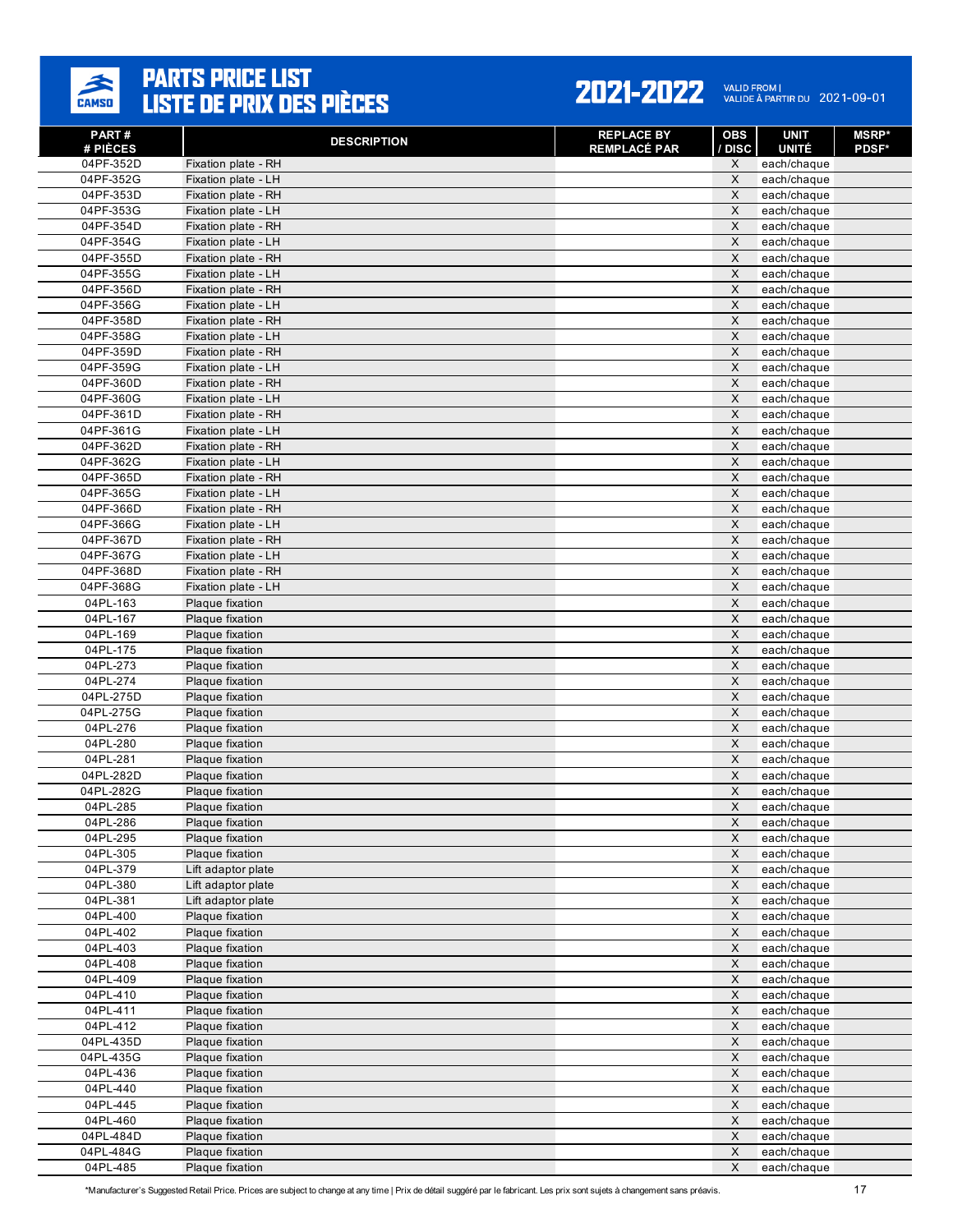

| <b>PART#</b>         | <b>DESCRIPTION</b>                        | <b>REPLACE BY</b>   | <b>OBS</b>                            | <b>UNIT</b>                 | <b>MSRP*</b>             |
|----------------------|-------------------------------------------|---------------------|---------------------------------------|-----------------------------|--------------------------|
| # PIÈCES<br>04PL-540 | Plaque fixation                           | <b>REMPLACÉ PAR</b> | / DISC<br>X                           | <b>UNITÉ</b><br>each/chaque | <b>PDSF*</b>             |
| 04PL-544             | Plaque renfort XGEN 116                   |                     | X                                     | each/chaque                 |                          |
| 04PL-545             | Plaque renfort XGEN 116                   |                     | $\times$                              | each/chaque                 |                          |
| 04PL-562D            | Plaque fixation                           |                     | $\mathsf{X}$                          | each/chaque                 |                          |
| 04PL-562G            | Plaque fixation                           |                     | X                                     | each/chaque                 |                          |
| 04PL-567             | Plaque fixation                           |                     | $\times$                              | each/chaque                 |                          |
| 04PL-568             | Plaque fixation                           |                     | X                                     | each/chaque                 |                          |
| 04PL-569             | Plaque fixation                           |                     | $\times$                              | each/chaque                 |                          |
| 04PL-586             | <b>Fixation plate</b>                     |                     |                                       | each/chaque                 | $12,95$ \$               |
| 04PL-604             | Plaque fixation                           |                     | X                                     | each/chaque                 |                          |
| 04PL-607             | Plaque fixation                           |                     | X                                     | each/chaque                 |                          |
| 04PL-609             | Plaque fixation                           |                     | $\boldsymbol{\mathsf{X}}$             | each/chaque                 |                          |
| 04PL-610             | Plaque fixation                           |                     | $\sf X$                               | each/chaque                 |                          |
| 04RB-001             | Sprocket washer                           |                     |                                       | each/chaque                 | $6,95$ \$                |
| 04RC-001             | Spring                                    | 00TE-009            | X                                     | each/chaque                 |                          |
| 04RC-002<br>04RE-004 | Spring<br>Rod                             |                     |                                       | each/chaque                 | $14,95$ \$<br>$32,95$ \$ |
| 04RE-007             | Rod                                       |                     |                                       | each/chaque<br>each/chaque  | $32,95$ \$               |
| 04RL-001             | Eccentrique washer                        |                     |                                       | each/chaque                 | $3,95$ \$                |
| 04RL-004             | Eccentrique washer                        | 04RL-011            | X                                     | each/chaque                 |                          |
| 04RL-009             | Flat washer modify                        |                     |                                       | each/chaque                 | $4,95$ \$                |
| 04RL-010             | Falt washer                               |                     |                                       | each/chaque                 | $5,95$ \$                |
| 04RL-011             | Eccentrique washer                        |                     |                                       | each/chaque                 | $2,95$ \$                |
| 04RL-012             | Flat washer double wheel                  |                     |                                       | each/chaque                 | $2,95$ \$                |
| 04RL-014             | Eccentrique washer XGEN 116               |                     |                                       | each/chaque                 | $4,95$ \$                |
| 04RO-003             | Ring                                      |                     |                                       | each/chaque                 | $9,95$ \$                |
| 04RO-008             | Wheel 6" machined                         |                     |                                       | each/chaque                 | $33,95$ \$               |
| 04RS-001             | Special washer                            |                     |                                       | each/chaque                 | $4,95$ \$                |
| 04SA-001             | Support plate adaptor                     |                     |                                       | each/chaque                 | $5,95$ \$                |
| 04SA-002             | Support plate adaptor                     |                     |                                       | each/chaque                 | $27,95$ \$               |
| 04SA-005             | Support plate adaptor                     |                     |                                       | each/chaque                 | $4,95$ \$                |
| 04SA-006             | Support plate adaptor                     |                     |                                       | each/chaque                 | $11,95$ \$               |
| 04SA-008             | Support plate adaptor                     |                     |                                       | each/chaque                 | $9,95$ \$                |
| 04SA-009D            | Support plate adaptor                     |                     |                                       | each/chaque                 | $32,95$ \$               |
| 04SA-009G            | Support plate adaptor                     |                     |                                       | each/chaque                 | $32,95$ \$               |
| 04SA-010             | Support plate adaptor                     |                     |                                       | each/chaque                 | $49,95$ \$               |
| 04SA-011             | Support plate adaptor                     |                     |                                       | each/chaque                 | 35,95 \$                 |
| 04SA-012             | Support plate adaptor                     |                     |                                       | each/chaque<br>each/chaque  | $40,95$ \$               |
| 04SA-013<br>04SF-002 | Support plate adaptor<br>Fixation support |                     | X                                     | each/chaque                 | $50,95$ \$               |
| 04SF-003             | Fixation support                          |                     | X                                     | each/chaque                 |                          |
| 04SF-010             | Fixation support                          |                     | $\times$                              | each/chaque                 |                          |
| 04SF-012             | <b>Fixation support</b>                   |                     | X                                     | each/chaque                 |                          |
| 04SF-014             | Fixation support                          |                     | X                                     | each/chaque                 |                          |
| 04SF-018             | Fixation support                          |                     | $\times$                              | each/chaque                 |                          |
| 04SF-046             | Fixation support                          |                     | X                                     | each/chaque                 |                          |
| 04SF-048             | Fixation support                          |                     | $\times$                              | each/chaque                 |                          |
| 04SF-070D            | Fixation support                          |                     | $\boldsymbol{\mathsf{X}}$             | each/chaque                 |                          |
| 04SF-070G            | Fixation support                          |                     | $\mathsf X$                           | each/chaque                 |                          |
| 04SF-072             | Fixation support                          |                     | $\mathsf X$                           | each/chaque                 |                          |
| 04SF-080             | Fixation support                          |                     | $\boldsymbol{\mathsf{X}}$             | each/chaque                 |                          |
| 04SF-102             | Fixation support                          |                     | $\mathsf X$                           | each/chaque                 |                          |
| 04SF-110D            | Fixation support                          |                     | $\mathsf X$                           | each/chaque                 |                          |
| 04SF-110G            | Fixation support                          |                     | $\boldsymbol{\mathsf{X}}$             | each/chaque                 |                          |
| 04SF-130             | Fixation support                          |                     | $\mathsf X$                           | each/chaque                 |                          |
| 04SF-132             | Fixation support                          |                     | $\mathsf X$                           | each/chaque                 |                          |
| 04SF-134             | Fixation support                          |                     | $\boldsymbol{\mathsf{X}}$             | each/chaque                 |                          |
| 04SF-136             | Fixation support                          |                     | $\mathsf{X}$                          | each/chaque                 |                          |
| 04SF-145             | Fixation support                          |                     | $\boldsymbol{\mathsf{X}}$<br>$\times$ | each/chaque                 |                          |
| 04SF-147<br>04SF-149 | Fixation support                          |                     | $\boldsymbol{\mathsf{X}}$             | each/chaque<br>each/chaque  |                          |
| 04SF-160             | Fixation support<br>Fixation support      |                     | $\mathsf X$                           |                             |                          |
| 04SF-166             | Fixation support                          |                     | X                                     | each/chaque<br>each/chaque  |                          |
| 04SF-200             | Fixation support                          |                     | $\boldsymbol{\mathsf{X}}$             | each/chaque                 |                          |
| 04SF-202             | Fixation support                          |                     | X                                     | each/chaque                 |                          |
|                      |                                           |                     |                                       |                             |                          |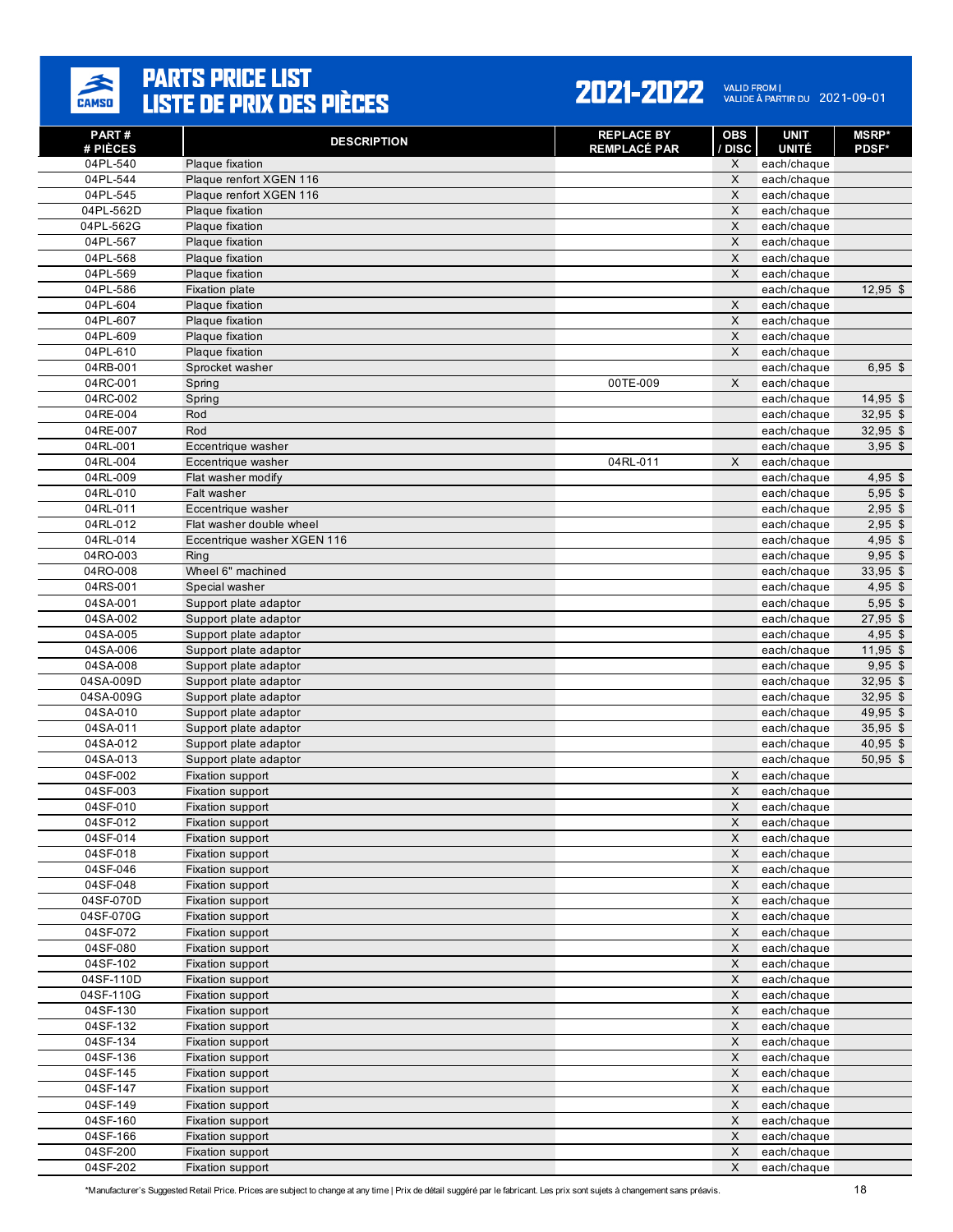

#### 2021-2022 VALID FROM | 2021-09-01

| PART#<br># PIÈCES     | <b>DESCRIPTION</b>                   | <b>REPLACE BY</b><br><b>REMPLACÉ PAR</b> | <b>OBS</b><br>/ DISC    | <b>UNIT</b><br><b>UNITÉ</b> | <b>MSRP</b> *<br><b>PDSF*</b> |
|-----------------------|--------------------------------------|------------------------------------------|-------------------------|-----------------------------|-------------------------------|
| 04SF-203D             | Fixation support                     |                                          | X                       | each/chaque                 |                               |
| 04SF-203G             | Fixation support                     |                                          | X                       | each/chaque                 |                               |
| 04SF-204              | Fixation support                     |                                          | $\times$                | each/chaque                 |                               |
| 04SF-205              | Fixation support                     |                                          | $\times$                | each/chaque                 |                               |
| 04SF-206D             | Fixation support                     |                                          | X                       | each/chaque                 |                               |
| 04SF-206G             | Fixation support                     |                                          | $\mathsf{X}$            | each/chaque                 |                               |
| 04SF-207D             | Fixation support                     |                                          | X                       | each/chaque                 |                               |
| 04SF-207G             | Fixation support                     |                                          | X                       | each/chaque                 |                               |
| 04SF-208D             | Fixation support                     |                                          | $\times$                | each/chaque                 |                               |
| 04SF-208G             | Fixation support                     |                                          | $\times$                | each/chaque                 |                               |
| 04SF-209D             | Fixation support                     |                                          | X                       | each/chaque                 |                               |
| 04SF-209G             | Fixation support                     |                                          | $\times$                | each/chaque                 |                               |
| 04SF-210              | Fixation support                     |                                          | $\times$                | each/chaque                 |                               |
| 04SF-211              | Fixation support                     |                                          | X                       | each/chaque                 |                               |
| 04SF-212              | Fixation support                     |                                          | $\times$                | each/chaque                 |                               |
| 04SF-213D             | Fixation support                     |                                          | X                       | each/chaque                 |                               |
| 04SF-213G             | Fixation support                     |                                          | X                       | each/chaque                 |                               |
| 04SF-214              | Fixation support                     |                                          | X                       | each/chaque                 |                               |
| 04SF-215D             | Fixation support                     |                                          | $\times$                | each/chaque                 |                               |
| 04SF-215G             | Fixation support                     |                                          | X                       | each/chaque                 |                               |
| 04SF-216              | Fixation support                     |                                          | $\times$                | each/chaque                 |                               |
| 04SF-218              | Fixation support                     |                                          | $\sf X$                 | each/chaque                 |                               |
| 04SF-221              | Fixation support                     |                                          | X                       | each/chaque                 |                               |
| 04SF-225D             | Fixation support                     |                                          | X                       | each/chaque                 |                               |
| 04SF-225G             | Fixation support                     |                                          | $\times$                | each/chaque                 |                               |
| 04SF-226              | Fixation support                     |                                          | $\times$                | each/chaque                 |                               |
| 04SF-227              | Fixation support                     |                                          | X                       | each/chaque                 |                               |
| 04SF-229              | Fixation support                     |                                          | $\times$<br>$\times$    | each/chaque                 |                               |
| 04SF-230D             | Fixation support                     |                                          |                         | each/chaque                 |                               |
| 04SF-230G<br>04SF-231 | Fixation support                     |                                          | X<br>$\sf X$            | each/chaque                 |                               |
| 04SF-232              | Fixation support<br>Fixation support |                                          | X                       | each/chaque<br>each/chaque  |                               |
| 04SF-233D             | Fixation support                     |                                          | X                       | each/chaque                 |                               |
| 04SF-233G             | Fixation support                     |                                          | $\times$                | each/chaque                 |                               |
| 04SF-235              | Fixation support                     |                                          | $\times$                | each/chaque                 |                               |
| 04SF-236              | Fixation support                     |                                          | X                       | each/chaque                 |                               |
| 04SF-237              | Fixation support                     |                                          | $\times$                | each/chaque                 |                               |
| 04SF-239              | Fixation support                     |                                          | $\times$                | each/chaque                 |                               |
| 04SF-240              | Fixation support                     |                                          | X                       | each/chaque                 |                               |
| 04SF-241D             | Fixation support                     |                                          | $\overline{\mathsf{x}}$ | each/chaque                 |                               |
| 04SF-241G             | Fixation support                     |                                          | X                       | each/chaque                 |                               |
| 04SF-242D             | Fixation support                     |                                          | X                       | each/chaque                 |                               |
| 04SF-242G             | <b>Fixation support</b>              |                                          | $\times$                | each/chaque                 |                               |
| 04SF-243              | Fixation support                     |                                          | X                       | each/chaque                 |                               |
| 04SF-244D             | Fixation support                     |                                          | $\times$                | each/chaque                 |                               |
| 04SF-244G             | Fixation support                     |                                          | $\mathsf X$             | each/chaque                 |                               |
| 04SF-245              | Fixation support                     |                                          | $\times$                | each/chaque                 |                               |
| 04SF-246              | Fixation support                     |                                          | $\mathsf X$             | each/chaque                 |                               |
| 04SF-247D             | Fixation support                     |                                          | $\mathsf X$             | each/chaque                 |                               |
| 04SF-247G             | Fixation support                     |                                          | $\times$                | each/chaque                 |                               |
| 04SF-248D             | Fixation support                     |                                          | $\mathsf X$             | each/chaque                 |                               |
| 04SF-248G             | Fixation support                     |                                          | X                       | each/chaque                 |                               |
| 04SF-250              | Fixation support                     |                                          | $\mathsf X$             | each/chaque                 |                               |
| 04SF-251              | Fixation support                     |                                          | $\mathsf X$             | each/chaque                 |                               |
| 04SF-255D             | Fixation support                     |                                          | X                       | each/chaque                 |                               |
| 04SF-255G             | Fixation support                     |                                          | $\times$                | each/chaque                 |                               |
| 04SF-256              | Fixation support                     |                                          | $\mathsf X$             | each/chaque                 |                               |
| 04SF-257              | Fixation support                     |                                          | $\mathsf X$             | each/chaque                 |                               |
| 04SF-258              | Fixation support                     |                                          | $\times$                | each/chaque                 |                               |
| 04SF-259              | Fixation support                     |                                          | $\mathsf X$             | each/chaque                 |                               |
| 04SF-260              | Fixation support                     |                                          | $\mathsf X$             | each/chaque                 |                               |
| 04SF-261              | Fixation support                     |                                          | $\mathsf X$<br>$\times$ | each/chaque                 |                               |
| 04SF-262<br>04SF-265  | Fixation support                     |                                          | X                       | each/chaque                 |                               |
| 04SF-266              | Fixation support                     |                                          | $\times$                | each/chaque<br>each/chaque  |                               |
|                       | Fixation support                     |                                          |                         |                             |                               |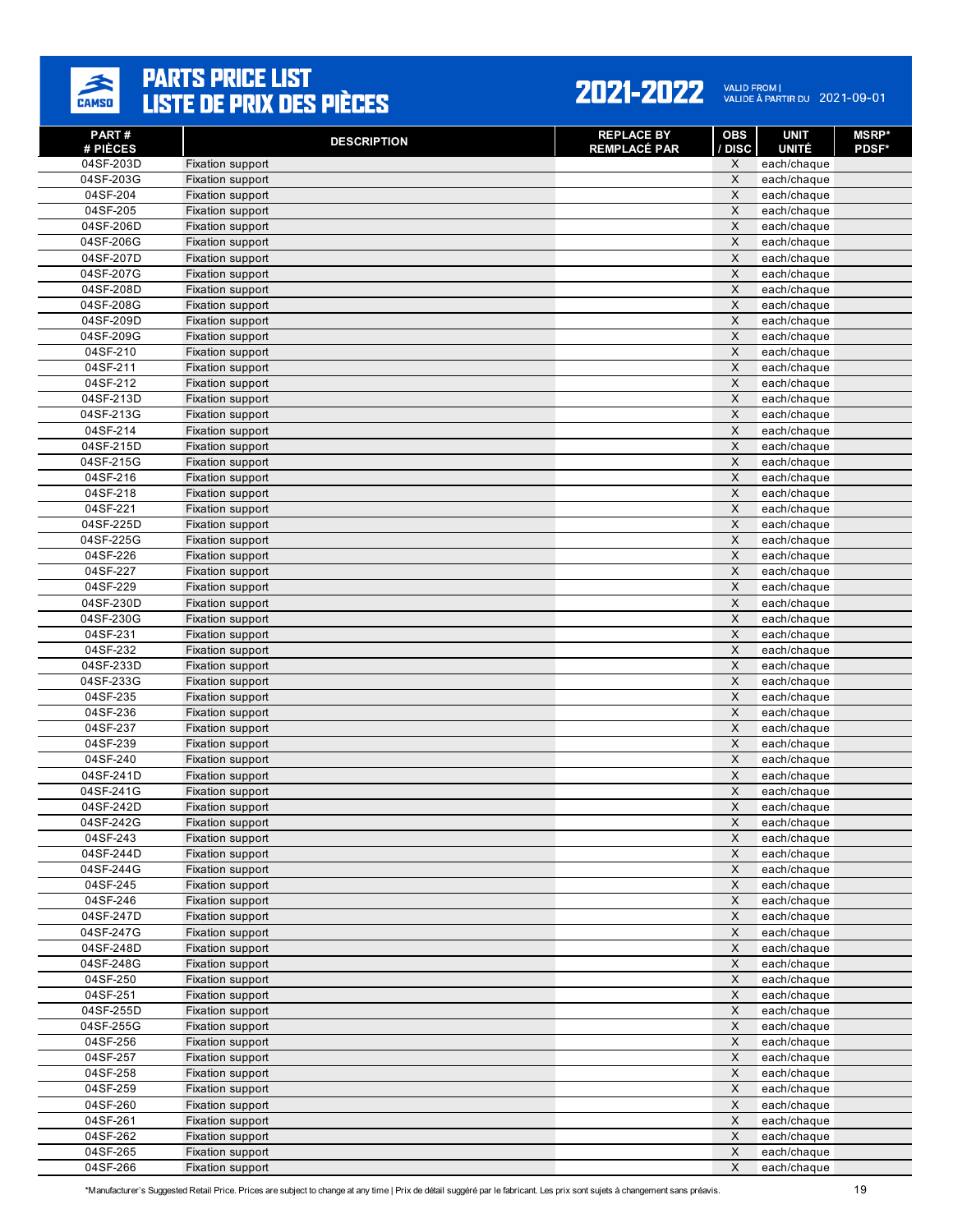

| PART#<br># PIÈCES    | <b>DESCRIPTION</b>                   | <b>REPLACE BY</b><br><b>REMPLACÉ PAR</b> | <b>OBS</b><br>/ DISC       | <b>UNIT</b><br><b>UNITÉ</b> | <b>MSRP</b> *<br><b>PDSF*</b> |
|----------------------|--------------------------------------|------------------------------------------|----------------------------|-----------------------------|-------------------------------|
| 04SF-267             | Fixation support                     |                                          | X                          | each/chaque                 |                               |
| 04SF-268             | Fixation support                     |                                          | X                          | each/chaque                 |                               |
| 04SF-269             | Fixation support                     |                                          | $\times$                   | each/chaque                 |                               |
| 04SF-270             | Fixation support                     |                                          | $\times$                   | each/chaque                 |                               |
| 04SF-272             | Fixation support                     |                                          | X                          | each/chaque                 |                               |
| 04SF-276             | Fixation support                     |                                          | $\sf X$                    | each/chaque                 |                               |
| 04SF-278             | Fixation support                     |                                          | X                          | each/chaque                 |                               |
| 04SF-279             | Fixation support                     |                                          | X                          | each/chaque                 |                               |
| 04SF-280             | Fixation support                     |                                          | $\times$                   | each/chaque                 |                               |
| 04SF-281             | Fixation support                     |                                          | $\times$                   | each/chaque                 |                               |
| 04SF-282             | Fixation support                     |                                          | X                          | each/chaque                 |                               |
| 04SF-283             | Fixation support                     |                                          | $\times$                   | each/chaque                 |                               |
| 04SF-284<br>04SF-285 | Fixation support                     |                                          | $\times$<br>X              | each/chaque                 |                               |
| 04SF-286             | Fixation support                     |                                          | $\times$                   | each/chaque                 |                               |
| 04SF-289             | Fixation support<br>Fixation support |                                          | X                          | each/chaque<br>each/chaque  |                               |
| 04SF-292D            | Fixation support                     |                                          | X                          | each/chaque                 |                               |
| 04SF-292G            | Fixation support                     |                                          | X                          | each/chaque                 |                               |
| 04SF-293             | Fixation support                     |                                          | $\times$                   | each/chaque                 |                               |
| 04SF-294             | Fixation support                     |                                          | X                          | each/chaque                 |                               |
| 04SF-295             | Fixation support                     |                                          | X                          | each/chaque                 |                               |
| 04SF-297             | Fixation support                     |                                          | $\sf X$                    | each/chaque                 |                               |
| 04SF-298             | Fixation support                     |                                          | X                          | each/chaque                 |                               |
| 04SF-299             | Fixation support                     |                                          | X                          | each/chaque                 |                               |
| 04SF-301             | Fixation support                     |                                          | $\times$                   | each/chaque                 |                               |
| 04SF-302             | Fixation support                     |                                          | $\times$                   | each/chaque                 |                               |
| 04SF-303D            | Fixation support                     |                                          | X                          | each/chaque                 |                               |
| 04SF-303G            | Fixation support                     |                                          | $\times$                   | each/chaque                 |                               |
| 04SF-304             | Fixation support                     |                                          | $\times$                   | each/chaque                 |                               |
| 04SF-305             | Fixation support                     |                                          | X                          | each/chaque                 |                               |
| 04SF-307             | Fixation support                     |                                          | $\sf X$                    | each/chaque                 |                               |
| 04SF-308             | Fixation support                     |                                          | X                          | each/chaque                 |                               |
| 04SF-309             | Fixation support                     |                                          | X                          | each/chaque                 |                               |
| 04SF-310             | Fixation support                     |                                          | $\times$                   | each/chaque                 |                               |
| 04SF-311             | Fixation support                     |                                          | $\times$                   | each/chaque                 |                               |
| 04SF-313D            | Fixation support                     |                                          | X                          | each/chaque                 |                               |
| 04SF-313G            | Fixation support                     |                                          | $\times$                   | each/chaque                 |                               |
| 04SF-314             | Fixation support                     |                                          | $\times$                   | each/chaque                 |                               |
| 04SF-315             | Fixation support                     |                                          | X                          | each/chaque                 |                               |
| 04SF-316             | Fixation support                     |                                          | $\overline{\mathsf{x}}$    | each/chaque                 |                               |
| 04SF-317D            | Fixation support                     |                                          | X                          | each/chaque                 |                               |
| 04SF-317G            | Fixation support                     |                                          | X                          | each/chaque                 |                               |
| 04SF-318D            | Fixation support                     |                                          | $\times$                   | each/chaque                 |                               |
| 04SF-318G            | Fixation support                     |                                          | X                          | each/chaque                 |                               |
| 04SF-319             | Fixation support                     |                                          | $\mathsf X$                | each/chaque                 |                               |
| 04SF-320             | Fixation support                     |                                          | $\mathsf X$                | each/chaque                 |                               |
| 04SF-321             | Fixation support                     |                                          | $\times$                   | each/chaque                 |                               |
| 04SF-322<br>04SF-323 | Fixation support<br>Fixation support |                                          | $\mathsf X$<br>$\mathsf X$ | each/chaque<br>each/chaque  |                               |
| 04SF-324             |                                      |                                          | $\boldsymbol{\mathsf{X}}$  |                             |                               |
| 04SF-325             | Fixation support<br>Fixation support |                                          | $\mathsf X$                | each/chaque<br>each/chaque  |                               |
| 04SF-326             | Fixation support                     |                                          | X                          | each/chaque                 |                               |
| 04SF-328             | Fixation support                     |                                          | $\mathsf X$                | each/chaque                 |                               |
| 04SF-330             | Fixation support                     |                                          | $\mathsf X$                | each/chaque                 |                               |
| 04SF-331             | Fixation support                     |                                          | X                          | each/chaque                 |                               |
| 04SF-332             | Fixation support                     |                                          | $\times$                   | each/chaque                 |                               |
| 04SF-333D            | Fixation support                     |                                          | $\mathsf X$                | each/chaque                 |                               |
| 04SF-333G            | Fixation support                     |                                          | $\mathsf X$                | each/chaque                 |                               |
| 04SF-334D            | Fixation support                     |                                          | $\mathsf X$                | each/chaque                 |                               |
| 04SF-334G            | Fixation support                     |                                          | $\mathsf X$                | each/chaque                 |                               |
| 04SF-335D            | Fixation support                     |                                          | $\mathsf X$                | each/chaque                 |                               |
| 04SF-335G            | Fixation support                     |                                          | $\mathsf X$                | each/chaque                 |                               |
| 04SF-336             | Fixation support                     |                                          | $\mathsf X$                | each/chaque                 |                               |
| 04SF-337D            | Fixation support                     |                                          | $\mathsf X$                | each/chaque                 |                               |
| 04SF-337G            | Fixation support                     |                                          | $\times$                   | each/chaque                 |                               |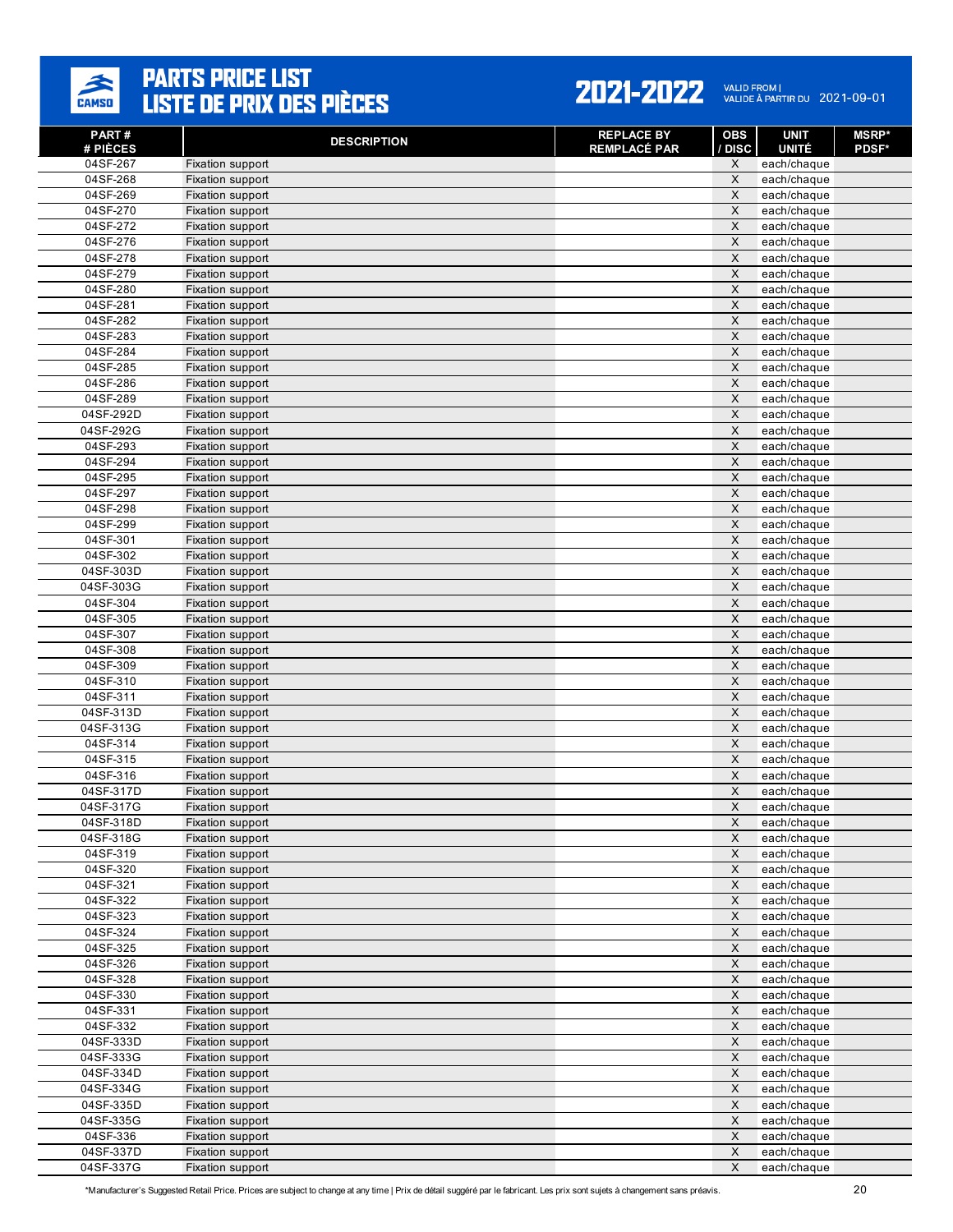

#### 2021-2022 VALID FROM | 2021-09-01

| PART#<br># PIÈCES      | <b>DESCRIPTION</b>                   | <b>REPLACE BY</b><br><b>REMPLACÉ PAR</b> | <b>OBS</b><br>/ DISC | UNIT<br><b>UNITÉ</b>       | <b>MSRP</b> *<br><b>PDSF*</b> |
|------------------------|--------------------------------------|------------------------------------------|----------------------|----------------------------|-------------------------------|
| 04SF-338D              | Fixation support                     |                                          | X                    | each/chaque                |                               |
| 04SF-338G              | Fixation support                     |                                          | X                    | each/chaque                |                               |
| 04SF-339               | Fixation support                     |                                          | X                    | each/chaque                |                               |
| 04SF-340D              | Fixation support                     |                                          | X                    | each/chaque                |                               |
| 04SF-340G              | Fixation support                     |                                          | X                    | each/chaque                |                               |
| 04SF-341D              | Fixation support                     |                                          | $\times$             | each/chaque                |                               |
| 04SF-341G              | Fixation support                     |                                          | X                    | each/chaque                |                               |
| 04SF-342D              | Fixation support                     |                                          | X                    | each/chaque                |                               |
| 04SF-342G              | Fixation support                     |                                          | X                    | each/chaque                |                               |
| 04SF-343D              | Fixation support                     |                                          | $\times$             | each/chaque                |                               |
| 04SF-343G              | Fixation support                     |                                          | X                    | each/chaque                |                               |
| 04SF-344               | Fixation support                     |                                          | X                    | each/chaque                |                               |
| 04SF-345D              | Fixation support                     |                                          | $\times$             | each/chaque                |                               |
| 04SF-345G              | Fixation support                     |                                          | X                    | each/chaque                |                               |
| 04SF-346D              | Fixation support                     |                                          | X                    | each/chaque                |                               |
| 04SF-346G              | Fixation support                     |                                          | X                    | each/chaque                |                               |
| 04SF-347D              | Fixation support                     |                                          | X                    | each/chaque                |                               |
| 04SF-347G              | Fixation support                     |                                          | X                    | each/chaque                |                               |
| 04SF-348D              | Fixation support                     |                                          | X                    | each/chaque                |                               |
| 04SF-348G              | Fixation support                     |                                          | X                    | each/chaque                |                               |
| 04SF-349D              | Fixation support                     |                                          | X                    | each/chaque                |                               |
| 04SF-349G              | Fixation support                     |                                          | X                    | each/chaque                |                               |
| 04SF-350               | Fixation support                     |                                          | X                    | each/chaque                |                               |
| 04SF-351D              | Fixation support                     |                                          | X                    | each/chaque                |                               |
| 04SF-351G              | Fixation support                     |                                          | X                    | each/chaque                |                               |
| 04SF-352D              | Fixation support                     |                                          | X                    | each/chaque                |                               |
| 04SF-352G              | Fixation support                     |                                          | X                    | each/chaque                |                               |
| 04SF-353               | Fixation support                     |                                          | X                    | each/chaque                |                               |
| 04SF-354D              | Fixation support                     |                                          | X                    | each/chaque                |                               |
| 04SF-354G              | Fixation support                     |                                          | X                    | each/chaque                |                               |
| 04SF-355               | Fixation support                     |                                          | $\times$             | each/chaque                |                               |
| 04SF-356D              | Fixation support                     |                                          | X                    | each/chaque                |                               |
| 04SF-356G              | Fixation support                     |                                          | X                    | each/chaque                |                               |
| 04SF-359               | Fixation support                     |                                          | X<br>$\times$        | each/chaque                |                               |
| 04SF-360D              | Fixation support                     |                                          |                      | each/chaque                |                               |
| 04SF-360G              | Fixation support                     |                                          | X<br>X               | each/chaque                |                               |
| 04SF-361D<br>04SF-361G | Fixation support                     |                                          | $\times$             | each/chaque                |                               |
| 04SF-362               | Fixation support<br>Fixation support |                                          | X                    | each/chaque<br>each/chaque |                               |
| 04SF-365               | Fixation support                     |                                          | X                    | each/chaque                |                               |
| 04SF-366               | Fixation support                     |                                          | X                    | each/chaque                |                               |
| 04SF-367D              | Fixation support                     |                                          | X                    | each/chaque                |                               |
| 04SF-367G              | Fixation support                     |                                          | X                    | each/chaque                |                               |
| 04SF-368               | Fixation support                     |                                          | X                    | each/chaque                |                               |
| 04SR-001               | Stud 7/16-20                         |                                          |                      | each/chaque                | $3,95$ \$                     |
| 04SR-001               | Stud 7/16-20                         |                                          |                      | each/chaque                | $3,95$ \$                     |
| 04SU-021               | Fixation support                     |                                          |                      | each/chaque                | $5,95$ \$                     |
| 04SU-022               | Fixation support                     |                                          |                      | each/chaque                | $5,95$ \$                     |
| 04SU-034               | Tube support                         |                                          |                      | each/chaque                | 25,95 \$                      |
| 04SU-036               | Plate support                        |                                          |                      | each/chaque                | $25,95$ \$                    |
| 04SU-037               | Tube support                         |                                          |                      | each/chaque                | $26,95$ \$                    |
| 04SU-040               | Tube support                         |                                          |                      | each/chaque                | 48,95 \$                      |
| 04TF-003               | Thread rod 3/8-16 x 152mm            |                                          |                      | each/chaque                | $16,95$ \$                    |
| 04TF-004               | Thread rod 5/8-11 x 420mm            |                                          |                      | each/chaque                | $16,95$ \$                    |
| 04TF-005               | Thread rod $5/8-11 \times 444$ mm    |                                          |                      | each/chaque                | $18,95$ \$                    |
| 04TF-006               | Thread rod 5/8-11 x 470mm            |                                          |                      | each/chaque                | $17,95$ \$                    |
| 04TF-007               | Threaded rod - 5/8-11 x7 3/4"        |                                          |                      | each/chaque                | $6,95$ \$                     |
| 04TF-008               | Thread rod 5/8-11 x 267mm            |                                          |                      | each/chaque                | $5,95$ \$                     |
| 04TF-015               | Thread rod 5/8-11 x 203mm            |                                          |                      | each/chaque                | $7,95$ \$                     |
| 04TF-017               | Thread rod 5/8-11 x 152mm            |                                          |                      | each/chaque                | $10,95$ \$                    |
| 04TF-020               | Thread rod 7/16-14 x 157mm           |                                          |                      | each/chaque                | $15,95$ \$                    |
| 04TF-021               | Threaded rod 7/16-14 X 197MM         |                                          |                      | each/chaque                | $4,95$ \$                     |
| 04TF-022               | Thread rod 5/8-11 x 260mm            |                                          |                      | each/chaque                | $11,95$ \$                    |
| 04TF-023               | Thread rod 5/8-11 x 330mm            |                                          |                      | each/chaque                | $17,95$ \$                    |
| 04TF-032               | Thread rod 5/8-11 x 362mm            |                                          |                      | each/chaque                | $23,95$ \$                    |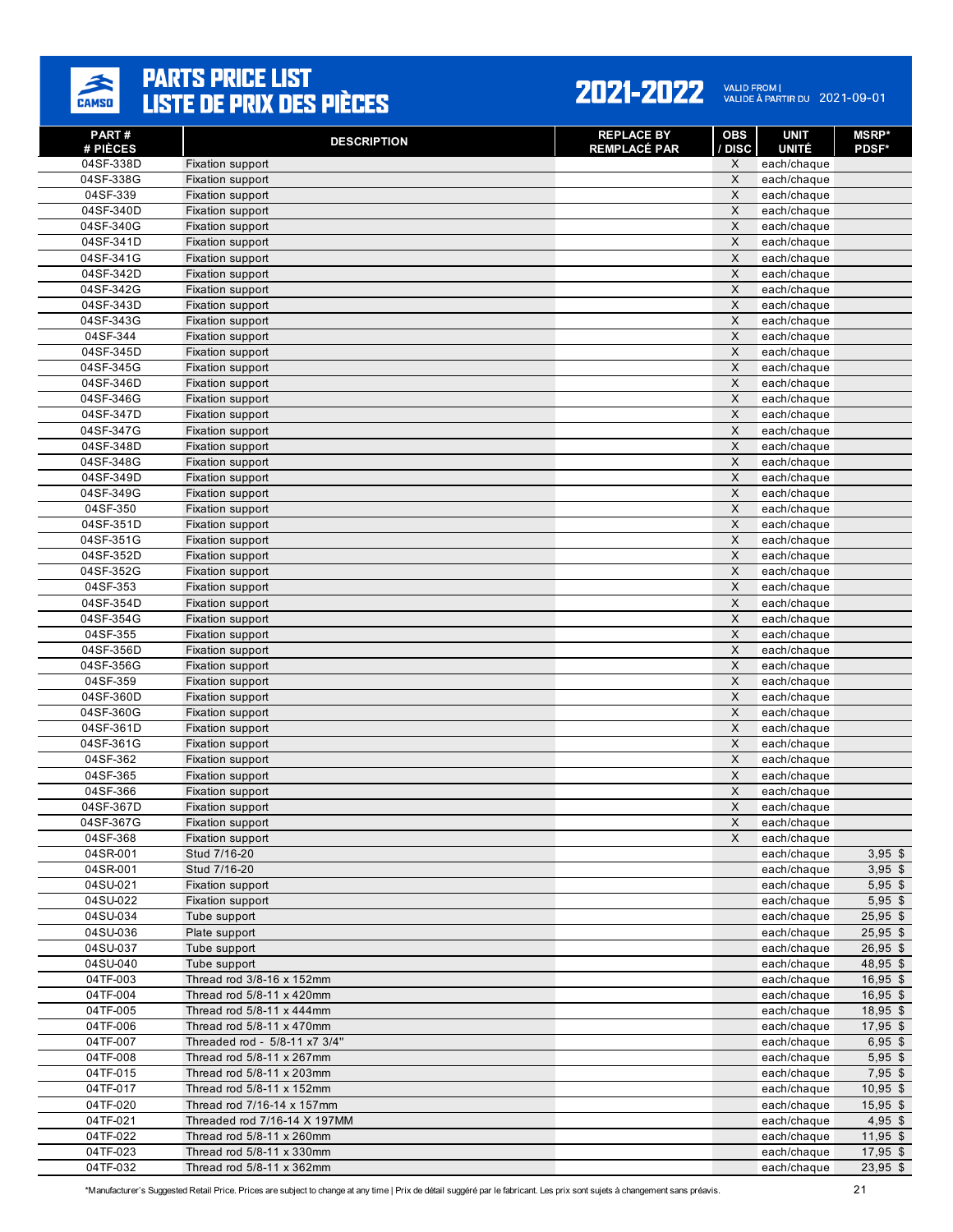

#### 2021-2022 VALID FROM | 2021-09-01

| PART#<br># PIÈCES            | <b>DESCRIPTION</b>                                            | <b>REPLACE BY</b><br><b>REMPLACÉ PAR</b> | OBS<br>/ DISC                         | <b>UNIT</b><br><b>UNITÉ</b> | <b>MSRP</b> *<br><b>PDSF*</b> |
|------------------------------|---------------------------------------------------------------|------------------------------------------|---------------------------------------|-----------------------------|-------------------------------|
| 04TU-002                     | Tube 1/2" CED 40                                              |                                          |                                       | each/chaque                 | $10,95$ \$                    |
| 04TU-005                     | Spacer bushing                                                |                                          |                                       | each/chaque                 | $27,95$ \$                    |
| 04TU-006                     | <b>Bushing spacer</b>                                         |                                          |                                       | each/chaque                 | $2,95$ \$                     |
| 04TU-029                     | Tube                                                          |                                          |                                       | each/chaque                 | 76,95 \$                      |
| 04TU-035                     | Front fixation tube Suzuki                                    |                                          |                                       | each/chaque                 | $7,95$ \$                     |
| 04TU-060                     | Tube                                                          |                                          |                                       | each/chaque                 | 277,95 \$                     |
| 04TU-065                     | Tube                                                          |                                          |                                       | each/chaque                 | $16,95$ \$                    |
| 04TU-066                     | Tube                                                          |                                          |                                       | each/chaque                 | $16,95$ \$                    |
| 04TU-067                     | Tube 1/2" CED 40                                              |                                          |                                       | each/chaque                 | $11,95$ \$                    |
| 04TU-081                     | Stabilisation rod tube (XGEN-537)                             |                                          |                                       | each/chaque                 | $9,95$ \$                     |
| 04TU-082                     | Tube                                                          |                                          |                                       | each/chaque                 | $12,95$ \$                    |
| 04TU-087                     | Tube                                                          |                                          |                                       | each/chaque                 | $16,95$ \$                    |
| 04TU-095                     | Tube spacer                                                   |                                          |                                       | each/chaque                 | $6,95$ \$                     |
| 04TU-112                     | <b>Bushing spacer</b>                                         |                                          |                                       | each/chaque                 | $3,95$ \$                     |
| $04TU-140$                   | <b>Bushing spacer</b>                                         |                                          |                                       | each/chaque                 | $13,95$ \$                    |
| 04TU-167                     | Tube                                                          |                                          |                                       | each/chaque                 | $9,95$ \$                     |
| 04TU-168                     | Tube                                                          |                                          |                                       | each/chaque                 | $9,95$ \$                     |
| 04TU-169                     | Tube                                                          |                                          |                                       | each/chaque                 | $5,95$ \$                     |
| 06.2196.13                   | <b>Copper Washer</b>                                          |                                          | $\times$                              | each/chaque                 |                               |
| 06.2228.42                   | Banjo Bolt M10-1.00 X 18.5mm                                  |                                          | X                                     | each/chaque                 |                               |
| 07MO-130                     | Replacement - Hub                                             |                                          |                                       | each/chaque                 | 207,95 \$                     |
| 07MO-131                     | Replacement - Hub                                             |                                          |                                       | each/chaque                 | 498,95 \$                     |
| 07MO-206                     | Replacement - Hub                                             |                                          |                                       | each/chaque                 | 193,95 \$                     |
| 07MO-210                     | Replacement - Hub                                             |                                          |                                       | each/chaque                 | 119,95 \$                     |
| 07PF-046                     | Replacement - Fixation plate                                  |                                          | $\times$                              | each/chaque                 |                               |
| 07PF-202                     | Replacement - Fixation plate                                  |                                          | $\mathsf{X}$                          | each/chaque                 |                               |
| 07PF-221                     | Replacement - Fixation plate                                  |                                          | $\times$<br>$\boldsymbol{\mathsf{X}}$ | each/chaque                 |                               |
| 10.8328.10<br>10.8329.10     | Master Cylinder Right (Giant)<br>Master Cylinder Left (Giant) |                                          | $\mathsf{X}$                          | each/chaque                 |                               |
| 1000-00-3001                 | Standard pivot limitor 01-08                                  | 1000-00-6001                             | $\times$                              | each/chaque<br>each/chaque  |                               |
| 1000-00-6001                 | Standard pivot limitor                                        |                                          |                                       | each/chaque                 | 94,95 \$                      |
| 1000-00-7000                 | Threaded rod, anti-rotation 4S                                | 1000-00-7902                             | X                                     | each/chaque                 |                               |
| 1000-00-7002                 | Threaded Rod, stabilizing rod (metric)                        |                                          |                                       | each/chaque                 | $26,95$ \$                    |
| 1000-00-7902                 | Anti-rotation replacement rod                                 |                                          |                                       | each/chaque                 | 49,95 \$                      |
| 1000-00-8002                 | Treaded rod, long, stabilizing rod                            |                                          |                                       | each/chaque                 | 54,95 \$                      |
| 1000-00-8050                 | Stabilizing rod, short                                        |                                          |                                       | each/chaque                 | $34,95$ \$                    |
| 1000-00-8058                 | Stabilizing rod, long                                         |                                          |                                       | each/chaque                 | $21,95$ \$                    |
| 1000-00-8570                 | Short anti-rotation rod                                       |                                          |                                       | each/chaque                 | $21,95$ \$                    |
| 1000-00-9280                 | Anti-rotation, tubing                                         |                                          |                                       | each/chaque                 | 44,95 \$                      |
| 1000-05-2003                 | OPTIONNAL PIVOT LIMITOR                                       |                                          |                                       | each/chaque                 | 84,95 \$                      |
| 1001-00-0001                 | Standard stabilizing rod                                      | 1001-00-0101                             | X                                     | each/chaque                 |                               |
| 1001-00-0101                 | Stabilizing rod assy                                          |                                          |                                       | each/chaque                 | 124,95 \$                     |
| 1001-00-4010                 | Stabilizing rod assy                                          |                                          |                                       | each/chaque                 | 159.95 \$                     |
| 1001-00-7000                 | Stabilizing rod assy 370lbs (imperial)                        | 1001-00-7005-SP                          | X                                     | each/chaque                 |                               |
| 1001-00-7002-SP              | Stab. rod assy 200lbs IMP (service part)                      | 1001-00-7102-SP                          | X                                     | each/chaque                 |                               |
| 1001-00-7005-SP              | Stabilizing rod ass 370lb (service part)                      |                                          |                                       | each/chaque                 | $91,95$ \$                    |
| 1001-00-7009                 | Stabilizing rod ass 200lb imp (flat rub)                      | 1001-00-7010                             | $\times$                              | each/chaque                 |                               |
| 1001-00-7010                 | Stabilizing rod ass 200lb mét (flat rub)                      |                                          |                                       | each/chaque                 | $91,95$ \$                    |
| 1001-00-7099                 | Replacement arm 1000-00-7000                                  | 1000-00-7902                             | X                                     | each/chaque                 |                               |
| 1001-00-7102-SP              | Stabilizing rod assy / Service part                           |                                          |                                       | each/chaque                 | $91,95$ \$                    |
| 1001-00-7225-SP              | Antirotation rod assy, ATV                                    |                                          |                                       | each/chaque                 | $91,95$ \$                    |
| 1001-00-7226-SP              | Antirotation rod assy - ATV (SP)                              | 7001-00-7226                             | X                                     | each/chaque                 |                               |
| 1001-00-7504-SP              | Antirotation rod assy - ATV (SP)                              | 7001-00-7504                             | X                                     | each/chaque                 |                               |
| 1001-00-7535-SP              | Antirotation rod assy - ATV (SP)                              |                                          |                                       | each/chaque                 | 109,95 \$                     |
| 1001-00-8005-SP              | Stabilizing rod assy 480lbs (Serv part)                       |                                          |                                       | each/chaque                 | $109,95$ \$                   |
| 1001-00-8501-SP              | Stabilizing rod assy, UTV front                               |                                          |                                       | each/chaque                 | 109,95 \$                     |
| 1001-00-8508-SP              | Stabilizing rod assy, UTV rear                                | 7001-00-8508                             | $\mathsf X$                           | each/chaque                 |                               |
| 1001-00-8902-SP              | Antirotation rod assy - UTV (SP)                              | 7001-00-8902                             | X                                     | each/chaque                 |                               |
| 1001-01-0002                 | Stabilizing rod A. Cat 400-454-500 std                        | 1001-01-0102                             | X                                     | each/chaque                 |                               |
| 1001-01-0003                 | Stabilizing rod A. Cat TBX Cargo 02                           | 1001-01-0103                             | $\boldsymbol{\mathsf{X}}$             | each/chaque                 |                               |
| 1001-01-0004                 | Stabilizing rod A. Cat 400-454-500 man.                       | 1001-01-0104                             | X                                     | each/chaque                 |                               |
| 1001-01-0102                 | Stabilizing rod - assy                                        |                                          |                                       | each/chaque                 | $124,95$ \$<br>$124,95$ \$    |
| 1001-01-0103<br>1001-01-0104 | Stabilizing rod assy<br>Stabilizing rod - assy                |                                          |                                       | each/chaque<br>each/chaque  | 124,95 \$                     |
| 1001-02-0003                 | Stabilizing rod BRP Traxter XL                                | 1001-02-0103                             | $\boldsymbol{\mathsf{X}}$             | each/chaque                 |                               |
|                              |                                                               |                                          |                                       |                             |                               |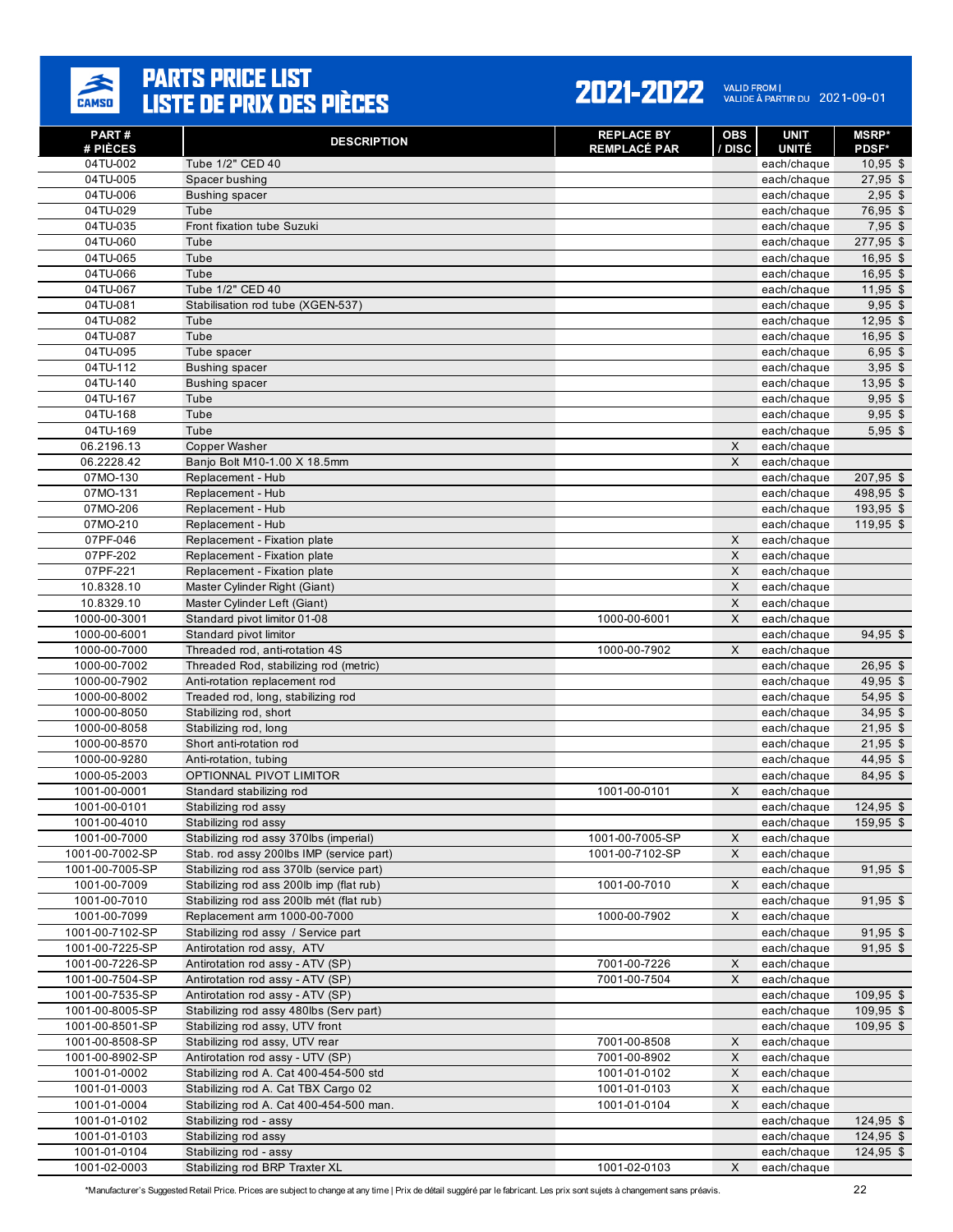

#### 2021-2022 VALID FROM | 2021-09-01

| PART#                        | <b>DESCRIPTION</b>                                                                 | <b>REPLACE BY</b>            | <b>OBS</b>       | <b>UNIT</b>                 | <b>MSRP</b> *              |
|------------------------------|------------------------------------------------------------------------------------|------------------------------|------------------|-----------------------------|----------------------------|
| # PIÈCES<br>1001-02-0017     | Stabilizing rod BRP Outlander Max                                                  | REMPLACÉ PAR<br>1001-02-0117 | <b>DISC</b><br>X | <b>UNITÉ</b><br>each/chaque | <b>PDSF*</b>               |
| 1001-02-0103                 | Stabilizing rod - assy                                                             |                              |                  | each/chaque                 | 124,95 \$                  |
| 1001-02-0117                 | Stabilizing rod - assy                                                             |                              |                  | each/chaque                 | $124,95$ \$                |
| 1001-02-0200                 | Stabilizing rod - assy                                                             |                              |                  | each/chaque                 | $124,95$ \$                |
| 1001-02-0880                 | Stabilizing rod - assy                                                             |                              |                  | each/chaque                 | $124,95$ \$                |
| 1001-03-0005                 | Stabilizing rod 10" Honda 300 88-00                                                | 1001-03-0105                 | X                | each/chaque                 |                            |
| 1001-03-0035                 | Stabilizing rod 10"                                                                | 1001-03-0135                 | X                | each/chaque                 |                            |
| 1001-03-0105                 | Stabilizing rod - assy                                                             |                              |                  | each/chaque                 | $124,95$ \$                |
| 1001-03-0135                 | Stabilizing rod - assy                                                             |                              |                  | each/chaque                 | $124,95$ \$                |
| 1001-03-0350                 | Stabilizing rod HondaTRX350 ACat 375-400                                           | 1001-03-1350                 | X                | each/chaque                 |                            |
| 1001-03-1350                 | Stabilizing rod - assy                                                             |                              |                  | each/chaque                 | 124,95 \$                  |
| 1001-04-0400                 | Stabilizing rod Kawasaki KVF 400 97-02                                             | 1001-04-1400                 | X                | each/chaque                 |                            |
| 1001-04-1400                 | Stabilizing rod - assy                                                             |                              |                  | each/chaque                 | 124,95 \$                  |
| 1001-04-3010                 | Stabilizing rod Kawasaki Mule 3010                                                 | 1001-04-3110                 | X                | each/chaque                 |                            |
| 1001-04-3040                 | Stabilizing rod Kawasaki KLF Bayou                                                 | 1001-04-3140                 | X                | each/chaque                 |                            |
| 1001-04-3110                 | Stabilizing rod assy                                                               |                              |                  | each/chaque                 | $124,95$ \$                |
| 1001-04-3140                 | Stabilizing rod - assy                                                             |                              |                  | each/chaque                 | 124,95 \$                  |
| 1001-05-0006                 | Stabilizing rod Pol.Magn/KVF/Suz/Grizzly                                           | 1001-05-0106                 | $\mathsf X$      | each/chaque                 |                            |
| 1001-05-0007                 | Stabilizing rod Polaris ATP                                                        | 1001-05-0107                 | X                | each/chaque                 |                            |
| 1001-05-0016                 | Stabilizing rod 3" bolt Suzuki 500                                                 | 1001-05-0116                 | X                | each/chaque                 |                            |
| 1001-05-0026                 | Axel lift kit Polaris 6x6 Ranger 05-06                                             | 1001-05-0026-F               | X                | each/chaque                 |                            |
| 1001-05-0026-F               | Axel lift tube 10.75" long                                                         |                              |                  | each/chaque                 | $91,95$ \$                 |
| 1001-05-0036<br>1001-05-0037 | Stabilizing rod left 31/2" bolt Pol.325<br>Stabilizing rod left 31/2" bolt Pol.ATP | 1001-05-0136<br>1001-05-0137 | X<br>X           | each/chaque                 |                            |
|                              | Stabilizing rod - assy                                                             |                              |                  | each/chaque                 |                            |
| 1001-05-0106<br>1001-05-0107 | Stabilizing rod - assy                                                             |                              |                  | each/chaque<br>each/chaque  | $124,95$ \$<br>$124,95$ \$ |
| 1001-05-0116                 | Stabilizing rod - assy                                                             |                              |                  | each/chaque                 | $124,95$ \$                |
| 1001-05-0136                 | Stabilizing rod - assy                                                             |                              |                  | each/chaque                 | $124,95$ \$                |
| 1001-05-0137                 | Stabilizing rod - assy                                                             |                              |                  | each/chaque                 | 124,95 \$                  |
| 1001-06-0001                 | Stabilizing rod Suzuki Eiger                                                       | 1001-06-0101                 | X                | each/chaque                 |                            |
| 1001-06-0101                 | Stabilizing rod - assy                                                             |                              |                  | each/chaque                 | 124,95 \$                  |
| 1001-06-6602                 | Stabilizing rod Suzuki Carry                                                       | 1001-06-6612                 | X                | each/chaque                 |                            |
| 1001-06-6612                 | Stabilizing rod - assy                                                             |                              |                  | each/chaque                 | 159,95 \$                  |
| 1001-07-0004                 | Stabilizing rod left 8" Yamaha Big Bear                                            | 1001-07-0104                 | X                | each/chaque                 |                            |
| 1001-07-0005                 | Stabilizing rod 10" Yamaha Big Bear                                                |                              | X                | each/chaque                 |                            |
| 1001-07-0104                 | Stabilizing rod - assy                                                             |                              |                  | each/chaque                 | $124,95$ \$                |
| 1001-10-0118                 | Stabilizing rod - assy                                                             |                              |                  | each/chaque                 | $124,95$ \$                |
| 1002-01-0375                 | Rear bracket kit                                                                   |                              |                  | pair/paire                  | 78,95 \$                   |
| 1002-01-0500                 | Rear bracket kit                                                                   |                              |                  | pair/paire                  | 89,95 \$                   |
| 1002-02-0007                 | Rear bracket kit                                                                   |                              |                  | pair/paire                  | 89,95 \$                   |
| 1002-02-0008                 | Stabilizing rod extension kit                                                      |                              |                  | pair/paire                  | 79,95 \$                   |
| 1002-02-0015                 | Rear bracket kit                                                                   |                              |                  | each/chaque                 | 209,95 \$                  |
| 1002-02-0275                 | Rear main plate assembly                                                           |                              | X                | each/chaque                 |                            |
| 1002-02-0401                 | Rear bracket kit                                                                   |                              |                  | each/chaque                 | 229,95 \$                  |
| 1002-02-0415                 | Rear bracket kit                                                                   |                              |                  | each/chaque                 | 229,95 \$                  |
| 1002-02-0426                 | Rear bracket kit                                                                   |                              |                  | each/chaque                 | 229,95 \$                  |
| 1002-02-0801                 | Rear bracket kit                                                                   |                              |                  | each/chaque                 | 319,95 \$                  |
| 1002-02-0815                 | Lifting square                                                                     | 1002-02-0815-P               | X                | pair/paire                  |                            |
| 1002-02-0815-P               | Set square anchoring                                                               |                              |                  | each/chaque                 | $22,95$ \$                 |
| 1002-02-0820<br>1002-02-1000 | Stabilizing rod rising bracket                                                     |                              | X                | each/chaque                 |                            |
| 1002-02-1520                 | Rear bracket kit<br>Rear bracket kit                                               |                              |                  | each/chaque<br>each/chaque  | $114,95$ \$<br>329,95 \$   |
| 1002-02-1800                 | Left stabilizing rod rising bracket 4S                                             | 1002-02-1905                 | X                | each/chaque                 |                            |
| 1002-02-1801                 | Right stabilizing rod rising bracket 4S                                            | 1002-02-1915                 | X                | each/chaque                 |                            |
| 1002-02-1905                 | Rehaussement LH                                                                    |                              |                  | each/chaque                 | $51,95$ \$                 |
| 1002-02-1915                 | Rehaussement RH                                                                    |                              |                  | each/chaque                 | $51,95$ \$                 |
| 1002-02-2012                 | Rear bracket kit                                                                   |                              |                  | each/chaque                 | $319,95$ \$                |
| 1002-03-0150                 | Rear bracket kit                                                                   |                              |                  | each/chaque                 | 139,95 \$                  |
| 1002-03-0190                 | Rear bracket kit                                                                   |                              |                  | each/chaque                 | 149,95 \$                  |
| 1002-03-0300                 | Rear bracket kit                                                                   |                              |                  | each/chaque                 | 219,95 \$                  |
| 1002-03-0350                 | Rear bracket kit                                                                   |                              |                  | each/chaque                 | 89,95 \$                   |
| 1002-03-0351                 | Rear bracket kit                                                                   |                              |                  | each/chaque                 | 95,95 \$                   |
| 1002-03-0420                 | Rear bracket kit                                                                   |                              |                  | pair/paire                  | $147,95$ \$                |
| 1002-03-0500                 | Rear bracket kit                                                                   |                              |                  | each/chaque                 | $147,95$ \$                |
| 1002-03-1250                 | Rear bracket kit                                                                   |                              |                  | each/chaque                 | 229,95 \$                  |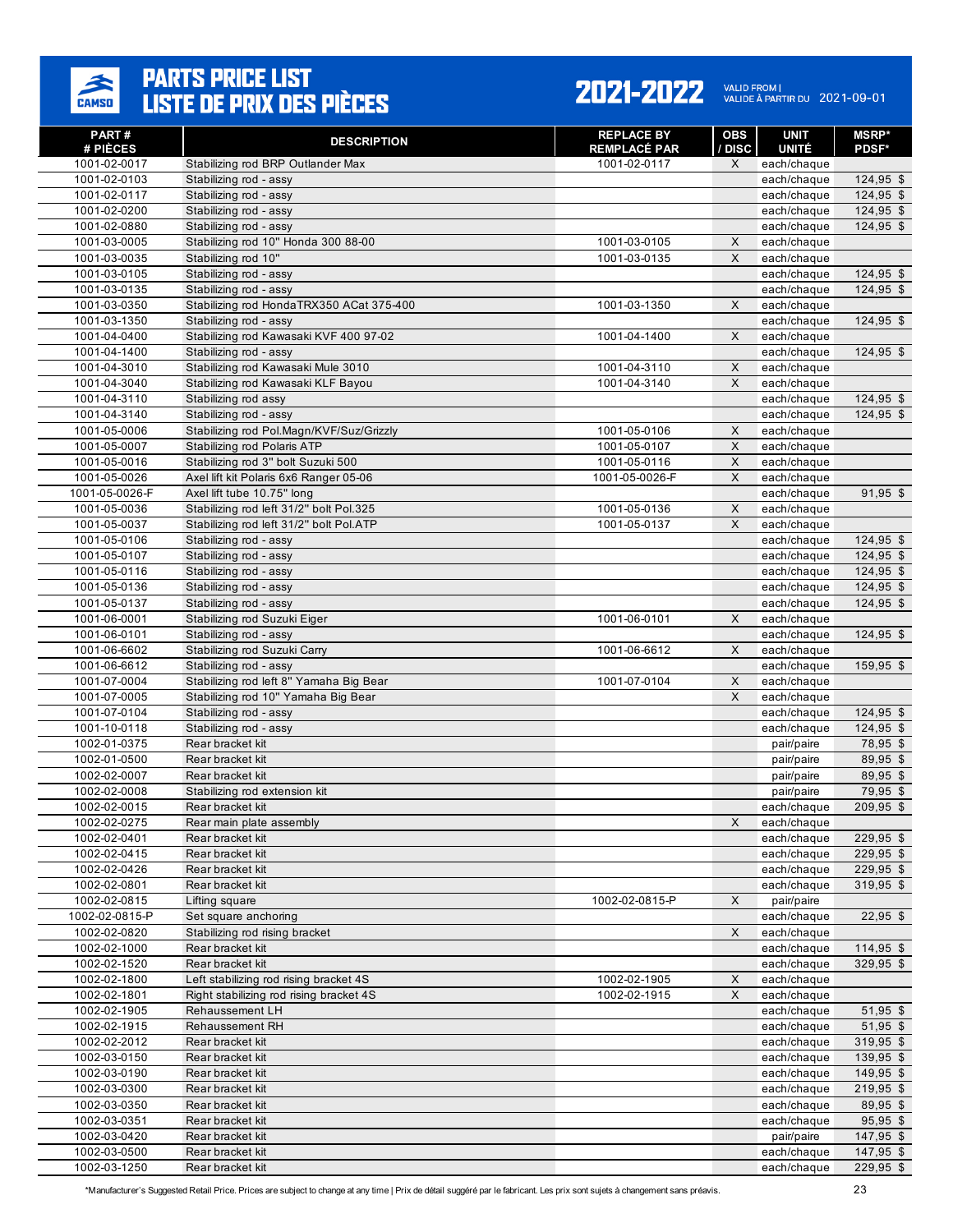

| PART#<br># PIÈCES            | <b>DESCRIPTION</b>                       | <b>REPLACE BY</b><br><b>REMPLACÉ PAR</b> | <b>OBS</b><br><b>DISC</b> | <b>UNIT</b><br><b>UNITÉ</b> | <b>MSRP</b> *<br><b>PDSF*</b> |
|------------------------------|------------------------------------------|------------------------------------------|---------------------------|-----------------------------|-------------------------------|
| 1002-03-4045                 | Rear bracket kit                         | 1002-03-0190                             | X                         | each/chaque                 |                               |
| 1002-03-5500                 | Rear bracket kit                         |                                          |                           | each/chaque                 | 199.95 \$                     |
| 1002-03-5501                 | Front 1/2 part plate Honda 500 05        |                                          | X                         | each/chaque                 |                               |
| 1002-03-5502                 | Stab, rod anchor bracket rear Honda 500  |                                          | X                         | each/chaque                 |                               |
| 1002-04-0300                 | Rear bracket kit                         |                                          |                           | pair/paire                  | 88,95 \$                      |
| 1002-04-0301                 | Rear bracket kit                         |                                          |                           | pair/paire                  | 153,95 \$                     |
| 1002-04-0360                 | Rear bracket kit                         |                                          |                           | pair/paire                  | 147,95 \$                     |
| 1002-04-0400                 | Rear bracket kit                         |                                          |                           | pair/paire                  | $147,95$ \$                   |
| 1002-04-0401                 | Rear bracket kit                         |                                          |                           | each/chaque                 | 147,95 \$                     |
| 1002-04-0610                 | Rear bracket kit                         |                                          |                           | each/chaque                 | 104,95 \$                     |
| 1002-04-0650                 | Rear bracket kit                         |                                          |                           | each/chaque                 | 108,95 \$                     |
| 1002-04-3010                 | Rear bracket kit                         |                                          |                           | pair/paire                  | 69,95 \$                      |
| 1002-05-0022                 | Rear bracket kit                         |                                          |                           | pair/paire                  | 89,95 \$                      |
| 1002-05-0026                 | Rear bracket kit                         |                                          |                           | each/chaque                 | 89,95 \$                      |
| 1002-05-0500                 | Rear bracket kit                         |                                          |                           | pair/paire                  | 165,95 \$                     |
| 1002-05-5926<br>1002-06-0400 | Rear bracket kit<br>Rear bracket kit     |                                          |                           | each/chaque<br>pair/paire   | 64,95 \$<br>79,95 \$          |
| 1002-06-0500                 | Rear bracket kit                         |                                          |                           | pair/paire                  | 46,95 \$                      |
| 1002-06-0501                 | Rear bracket kit                         | 1002-06-0589                             | X                         | pair/paire                  |                               |
| 1002-06-0589                 | Rear bracket kit                         |                                          |                           | each/chaque                 | 132,95 \$                     |
| 1002-06-6600                 | Rear bracket kit                         |                                          |                           | pair/paire                  | 169,95 \$                     |
| 1002-07-0350                 | Rear bracket kit                         |                                          |                           | pair/paire                  | 139,95 \$                     |
| 1002-07-0400                 | Rear bracket kit                         |                                          |                           | pair/paire                  | 65,95 \$                      |
| 1002-07-0401                 | Rear bracket kit                         |                                          |                           | pair/paire                  | 102,95 \$                     |
| 1002-07-0450                 | Rear bracket kit                         |                                          |                           | each/chaque                 | 147,95 \$                     |
| 1002-07-0600                 | Rear bracket kit                         |                                          |                           | pair/paire                  | 84,95 \$                      |
| 1002-07-0601                 | Rear bracket kit                         |                                          |                           | pair/paire                  | 134,95 \$                     |
| 1002-08-0001                 | Rear bracket kit                         |                                          |                           | pair/paire                  | 119,95 \$                     |
| 1002-08-1100                 | Rear bracket kit                         |                                          |                           | pair/paire                  | 89,95 \$                      |
| 1002-09-0001                 | Rear bracket kit                         |                                          |                           | pair/paire                  | 249,95 \$                     |
| 1002-10-0870                 | Rear bracket kit                         |                                          |                           | each/chaque                 | 84,95 \$                      |
| 1002-20-0610                 | Left cover John Deere Gator HPX 4x4      |                                          | X                         | each/chaque                 |                               |
| 1002-20-0611                 | Right cover John Deere Gator HPX 4x4     |                                          | X                         | each/chaque                 |                               |
| 1002-20-0615                 | Rear bracket kit                         |                                          |                           | pair/paire                  | 219,95 \$                     |
| 1002-21-2200                 | Rear bracket kit                         | 1002-21-2300                             | X                         | each/chaque                 |                               |
| 1002-21-2300                 | Rear bracket kit                         |                                          |                           | each/chaque                 | 179,95 \$                     |
| 1002-25-0001                 | Rear bracket kit                         |                                          |                           | each/chaque                 | $109,95$ \$                   |
| 1002-41-0001                 | Rear bracket kit<br>Sprocket scraper kit |                                          |                           | pair/paire                  | $59,95$ \$<br>149,95 \$       |
| 1003-00-5000<br>1003-00-9001 | Cable                                    | 7003-00-9005                             | X                         | each/chaque<br>each/chaque  |                               |
| 1003-02-7000                 | Steering limitor cable BRP               | 7003-77-3500                             | X                         | pair/paire                  |                               |
| 1003-05-0999                 | Steering limitor cable assembly          | 7003-77-3500                             | X                         | pair/paire                  |                               |
| 1003-05-3500                 | Steering limitor cable assembly          | 7003-77-3500                             | X                         | pair/paire                  |                               |
| 1003-07-7000                 | Steering limitor cable Yamaha            | 7003-77-3500                             | X                         | pair/paire                  |                               |
| 1003-08-0001                 | Steering limitor cable Kubota            | 7003-77-3500                             | $\mathsf X$               | pair/paire                  |                               |
| 1003-20-0610                 | Steering limitor cable John Deere        | 7003-77-3500                             | X                         | pair/paire                  |                               |
| 1003-77-3500                 | Steering limiter assy                    | 7003-77-3500                             | X                         | each/chaque                 |                               |
| 1003-77-3560                 | Cable assy                               |                                          |                           | each/chaque                 | 26,95 \$                      |
| 1004-01-0020                 | Front bracket kit                        |                                          |                           | each/chaque                 | 191,95 \$                     |
| 1004-01-0170                 | Front bracket kit                        |                                          |                           | each/chaque                 | 191,95 \$                     |
| 1004-01-0210                 | Front bracket kit                        |                                          |                           | each/chaque                 | $191,95$ \$                   |
| 1004-01-0300                 | Front bracket kit                        |                                          |                           | pair/paire                  | 191,95 \$                     |
| 1004-01-0366                 | Front bracket kit                        |                                          |                           | pair/paire                  | 191,95 \$                     |
| 1004-01-0375                 | Front bracket kit                        |                                          |                           | pair/paire                  | $191,95$ \$                   |
| 1004-01-0454                 | Front bracket kit                        |                                          |                           | pair/paire                  | 191,95 \$                     |
| 1004-01-0500                 | Front anti-pivot bracket Arctic Cat 500  | DISC NO REPLACEMENT                      | X                         | pair/paire                  |                               |
| 1004-01-0650                 | Front bracket kit                        | 1004-01-2065                             | X                         | pair/paire                  |                               |
| 1004-01-0850                 | Front bracket kit                        |                                          |                           | each/chaque                 | 191,95 \$                     |
| 1004-01-1012                 | Front bracket kit                        |                                          |                           | each/chaque                 | 191,95 \$                     |
| 1004-01-2065                 | Front bracket kit                        |                                          |                           | each/chaque                 | 191,95 \$                     |
| 1004-01-4050                 | Front bracket kit                        |                                          |                           | pair/paire                  | 191,95 \$                     |
| 1004-01-4051<br>1004-02-0007 | Front bracket kit                        | 1004-01-2065                             | X                         | pair/paire                  | 191,95 \$                     |
| 1004-02-0009                 | Front bracket kit<br>Front bracket kit   |                                          |                           | pair/paire<br>pair/paire    | 191,95 \$                     |
| 1004-02-0015                 | Front bracket kit                        |                                          |                           | pair/paire                  | 191,95 \$                     |
|                              |                                          |                                          |                           |                             |                               |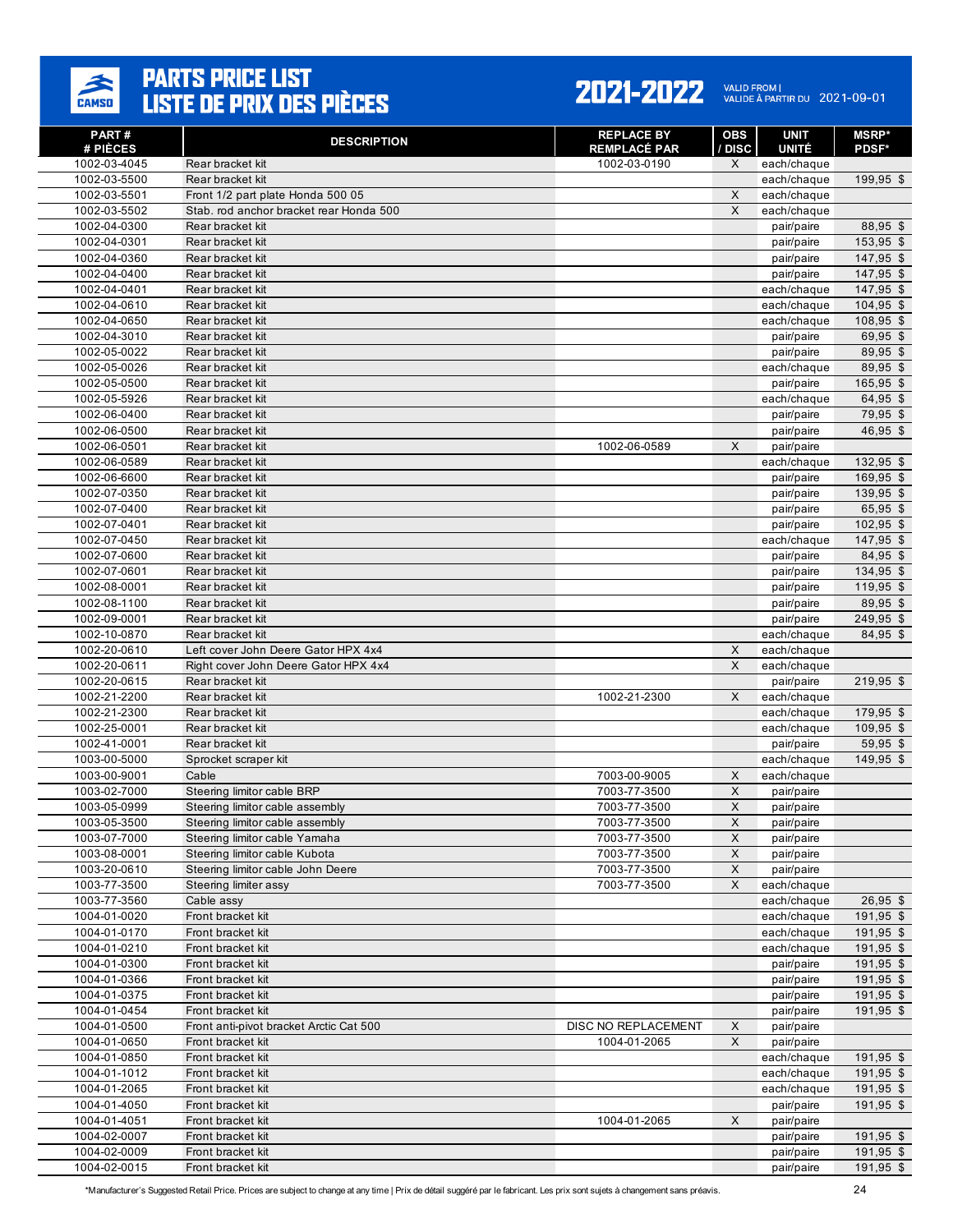

| PART#<br># PIÈCES            | <b>DESCRIPTION</b>                     | <b>REPLACE BY</b><br><b>REMPLACÉ PAR</b> | <b>OBS</b><br>/ DISC | <b>UNIT</b><br><b>UNITÉ</b> | <b>MSRP</b> *<br><b>PDSF*</b> |
|------------------------------|----------------------------------------|------------------------------------------|----------------------|-----------------------------|-------------------------------|
| 1004-02-0060                 | Front bracket kit                      |                                          |                      | each/chaque                 | 191,95 \$                     |
| 1004-02-0070                 | Front bracket kit                      |                                          |                      | each/chaque                 | 191,95 \$                     |
| 1004-02-0100                 | Front bracket kit                      |                                          |                      | each/chaque                 | 191,95 \$                     |
| 1004-02-0180                 | Front bracket kit                      |                                          |                      | each/chaque                 | 191,95 \$                     |
| 1004-02-0510                 | Front bracket kit                      |                                          |                      | each/chaque                 | 191,95 \$                     |
| 1004-02-0540                 | Front bracket kit                      |                                          |                      | each/chaque                 | 191,95 \$                     |
| 1004-02-0680                 | Front bracket kit                      |                                          |                      | each/chaque                 | 191,95 \$                     |
| 1004-02-0800                 | Front bracket kit                      |                                          |                      | each/chaque                 | 191,95 \$                     |
| 1004-02-0880                 | Front bracket kit                      | 1004-02-1381                             | X                    | pair/paire                  |                               |
| 1004-02-0930                 | Front bracket kit                      |                                          |                      | each/chaque                 | 191,95 \$                     |
| 1004-02-1000                 | Front bracket kit                      | 1004-02-1213                             | $\mathsf{X}$         | pair/paire                  |                               |
| 1004-02-1213                 | Front bracket kit                      |                                          |                      | each/chaque                 | 191,95 \$                     |
| 1004-02-1381<br>1004-03-0100 | Front bracket kit<br>Front bracket kit |                                          |                      | each/chaque                 | 191,95 \$<br>191,95 \$        |
| 1004-03-0200                 | Front bracket kit                      |                                          |                      | each/chaque                 | 191,95 \$                     |
| 1004-03-0300                 | Front bracket kit                      |                                          |                      | each/chaque<br>pair/paire   | 191,95 \$                     |
| 1004-03-0301                 | Front bracket kit                      |                                          |                      | pair/paire                  | 191,95 \$                     |
| 1004-03-0330                 | Front bracket kit                      |                                          |                      | each/chaque                 | 191,95 \$                     |
| 1004-03-0350                 | Front bracket kit                      |                                          |                      | pair/paire                  | 191,95 \$                     |
| 1004-03-0351                 | Front bracket kit                      |                                          |                      | pair/paire                  | $191,95$ \$                   |
| 1004-03-0390                 | Front bracket kit                      |                                          |                      | each/chaque                 | 191,95 \$                     |
| 1004-03-0400                 | Front bracket kit                      |                                          |                      | pair/paire                  | 191,95 \$                     |
| 1004-03-0420                 | Front bracket kit                      | 1004-03-0640                             | X                    | pair/paire                  |                               |
| 1004-03-0450                 | Front bracket kit                      |                                          |                      | pair/paire                  | 191,95 \$                     |
| 1004-03-0512                 | Front bracket kit                      |                                          |                      | each/chaque                 | 191,95 \$                     |
| 1004-03-0530                 | Front bracket kit                      |                                          |                      | each/chaque                 | 191,95 \$                     |
| 1004-03-0590                 | Front bracket kit                      |                                          |                      | each/chaque                 | 191,95 \$                     |
| 1004-03-0640                 | Front bracket kit                      |                                          |                      | each/chaque                 | 191,95 \$                     |
| 1004-03-0910                 | Front bracket kit                      |                                          |                      | each/chaque                 | 191,95 \$                     |
| 1004-03-2680<br>1004-03-5065 | Front bracket kit<br>Front bracket kit | 1004-03-0390                             | X<br>X               | pair/paire                  |                               |
| 1004-04-0080                 | Front bracket kit                      | 1004-03-0512                             |                      | pair/paire<br>pair/paire    | 191,95 \$                     |
| 1004-04-0102                 | Front bracket kit                      |                                          |                      | pair/paire                  | 191,95 \$                     |
| 1004-04-0120                 | Front bracket kit                      |                                          |                      | each/chaque                 | 191,95 \$                     |
| 1004-04-0230                 | Front bracket kit                      |                                          |                      | each/chaque                 | 191,95 \$                     |
| 1004-04-0320                 | Front bracket kit                      |                                          |                      | each/chaque                 | 191,95 \$                     |
| 1004-04-0403                 | Front bracket kit                      |                                          |                      | pair/paire                  | 191,95 \$                     |
| 1004-04-0610                 | Front bracket kit                      |                                          |                      | pair/paire                  | 191,95 \$                     |
| 1004-04-0656                 | Front bracket kit                      |                                          |                      | pair/paire                  | 191,95 \$                     |
| 1004-04-0750                 | Front bracket kit                      |                                          |                      | pair/paire                  | 191,95 \$                     |
| 1004-04-3010                 | Front bracket kit                      | 1004-04-0320                             | X                    | pair/paire                  |                               |
| 1004-04-3040                 | Front bracket kit                      |                                          |                      | pair/paire                  | 191,95 \$                     |
| 1004-04-9900                 | Front bracket kit                      |                                          |                      | pair/paire                  | 191,95 \$                     |
| 1004-05-0022                 | Front bracket kit                      |                                          |                      | pair/paire                  | $191,95$ \$                   |
| 1004-05-0023                 | Front bracket kit                      | 1004-05-0315                             | X                    | pair/paire                  |                               |
| 1004-05-0025<br>1004-05-0028 | Front bracket kit                      | 1004-05-1155<br>1004-05-1180             | X<br>X               | pair/paire                  |                               |
| 1004-05-0030                 | Front bracket kit<br>Front bracket kit | 1004-05-0149                             | $\mathsf X$          | pair/paire<br>pair/paire    |                               |
| 1004-05-0085                 | Front bracket kit                      | 1004-04-0670                             | X                    | each/chaque                 |                               |
| 1004-05-0130                 | Front bracket kit                      | 1004-05-0274                             | X                    | each/chaque                 |                               |
| 1004-05-0149                 | Front bracket kit                      |                                          |                      | each/chaque                 | 191,95 \$                     |
| 1004-05-0150                 | Front bracket kit                      | 1004-05-0310                             | X                    | each/chaque                 |                               |
| 1004-05-0190                 | Front bracket kit                      |                                          |                      | each/chaque                 | 191,95 \$                     |
| 1004-05-0210                 | Front bracket kit                      |                                          |                      | each/chaque                 | 191,95 \$                     |
| 1004-05-0255                 | Front bracket kit                      | 1004-05-0149                             | X                    | pair/paire                  |                               |
| 1004-05-0274                 | Front bracket kit                      |                                          |                      | each/chaque                 | 191,95 \$                     |
| 1004-05-0310                 | Front bracket kit                      |                                          |                      | each/chaque                 | 191,95 \$                     |
| 1004-05-0315                 | Front bracket kit                      |                                          |                      | each/chaque                 | 191,95 \$                     |
| 1004-05-0410                 | Front bracket kit                      |                                          |                      | each/chaque                 | 191,95 \$                     |
| 1004-05-0430                 | Front bracket kit                      |                                          |                      | each/chaque                 | 191,95 \$                     |
| 1004-05-0480                 | Front bracket kit                      |                                          |                      | each/chaque                 | 191,95 \$                     |
| 1004-05-0560<br>1004-05-0580 | Front bracket kit                      |                                          |                      | each/chaque                 | 191,95 \$<br>191,95 \$        |
| 1004-05-0630                 | Front bracket kit<br>Front bracket kit |                                          |                      | each/chaque<br>each/chaque  | 191,95 \$                     |
| 1004-05-0670                 | Front bracket kit                      |                                          |                      | each/chaque                 | 191,95 \$                     |
|                              |                                        |                                          |                      |                             |                               |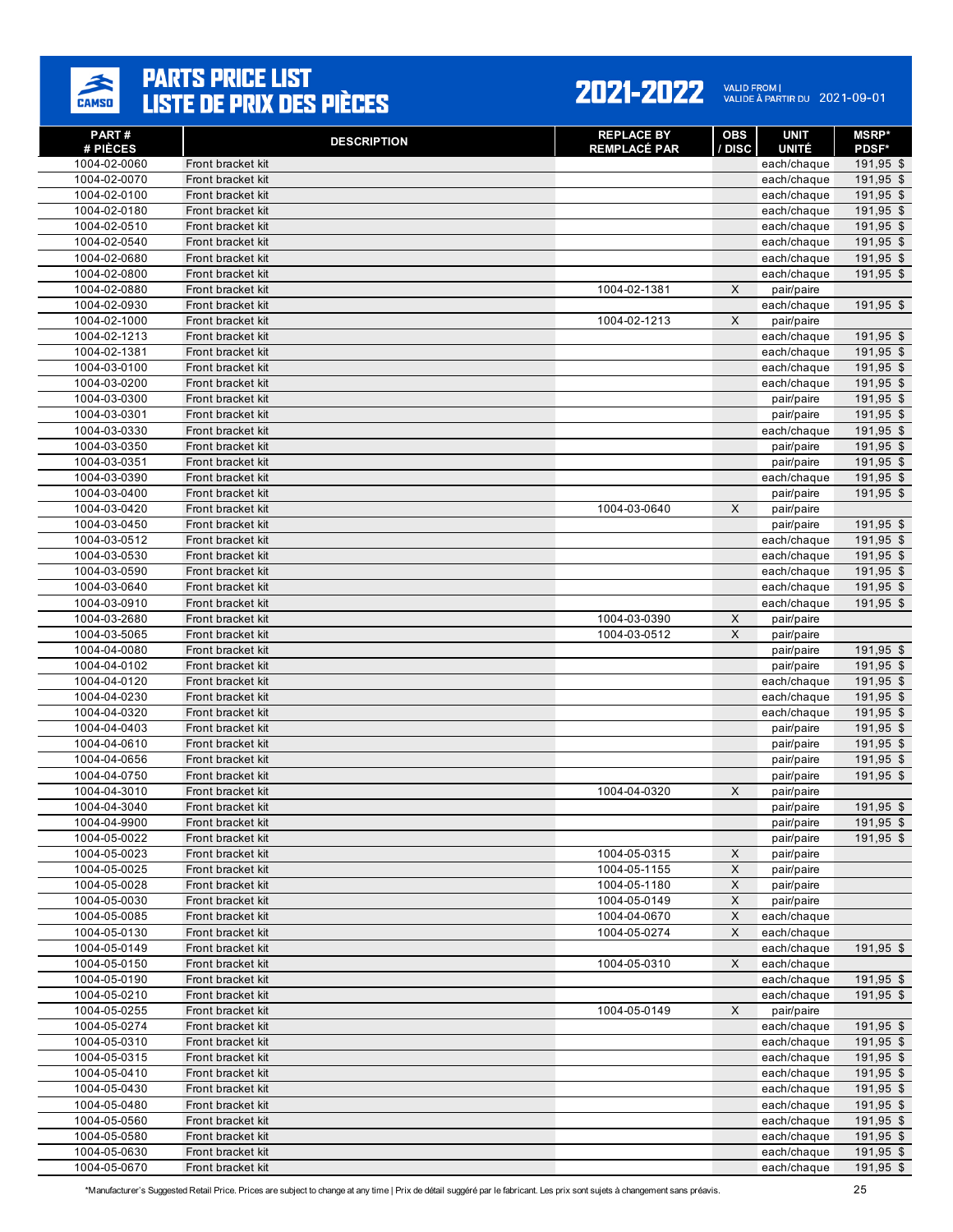

| PART#                        | <b>DESCRIPTION</b>                               | <b>REPLACE BY</b>   | <b>OBS</b>                    | <b>UNIT</b>               | <b>MSRP</b> *          |
|------------------------------|--------------------------------------------------|---------------------|-------------------------------|---------------------------|------------------------|
| # PIÈCES                     |                                                  | <b>REMPLACÉ PAR</b> | / DISC                        | <b>UNITÉ</b>              | <b>PDSF*</b>           |
| 1004-05-0690<br>1004-05-0710 | Front bracket kit<br>Front bracket kit           |                     |                               | each/chaque               | 191,95 \$<br>191,95 \$ |
| 1004-05-0730                 | Front bracket kit                                |                     |                               | each/chaque               | 191,95 \$              |
| 1004-05-0900                 | Front bracket kit                                | 1004-05-1155        | $\mathsf{X}$                  | each/chaque<br>pair/paire |                        |
| 1004-05-0950                 | Front bracket kit                                |                     |                               | each/chaque               | 191,95 \$              |
| 1004-05-1155                 | Front bracket kit                                |                     |                               | each/chaque               | 191,95 \$              |
| 1004-05-1180                 | Front bracket kit                                |                     |                               | each/chaque               | 191,95 \$              |
| 1004-05-5070                 | Front bracket kit                                | 1004-05-0410        | $\mathsf X$                   | pair/paire                |                        |
| 1004-05-5570                 | Front bracket kit                                | 1004-05-0085        | X                             | pair/paire                |                        |
| 1004-06-0290                 | Front bracket kit                                |                     |                               | each/chaque               | 191,95 \$              |
| 1004-06-0300                 | Front bracket kit                                |                     |                               | pair/paire                | 191,95 \$              |
| 1004-06-0500                 | Front bracket kit                                |                     |                               | pair/paire                | 191,95 \$              |
| 1004-06-0700                 | Front bracket kit                                | 1004-06-0290        | X                             | pair/paire                |                        |
| 1004-06-0750                 | Front bracket kit                                | 1004-06-0290        | $\mathsf X$                   | pair/paire                |                        |
| 1004-06-4050                 | Front bracket kit                                |                     |                               | pair/paire                | 191,95 \$              |
| 1004-06-6600                 | Front bracket kit                                |                     |                               | pair/paire                | 191,95 \$              |
| 1004-06-6700                 | Front bracket kit                                |                     |                               | pair/paire                | 191,95 \$              |
| 1004-07-0120                 | Front bracket kit                                |                     |                               | each/chaque               | 191,95 \$              |
| 1004-07-0140                 | Front bracket kit                                |                     |                               | each/chaque               | 191,95 \$              |
| 1004-07-0200                 | Front bracket kit                                |                     |                               | each/chaque               | 191,95 \$              |
| 1004-07-0350                 | Front bracket kit                                |                     |                               | pair/paire                | 191,95 \$              |
| 1004-07-0351                 | Front bracket kit                                |                     |                               | pair/paire                | 191,95 \$              |
| 1004-07-0380                 | Front bracket kit                                |                     |                               | each/chaque               | 191,95 \$              |
| 1004-07-0400                 | Front bracket kit                                |                     |                               | pair/paire                | 191,95 \$              |
| 1004-07-0401                 | Front bracket kit                                |                     |                               | pair/paire                | 191,95 \$              |
| 1004-07-0450                 | Front bracket kit                                |                     |                               | pair/paire                | $191,95$ \$            |
| 1004-07-0459                 | Front bracket kit                                |                     |                               | pair/paire                | 191,95 \$              |
| 1004-07-0500                 | Front bracket kit                                |                     |                               | each/chaque               | 191,95 \$              |
| 1004-07-0520                 | Front bracket kit                                |                     |                               | each/chaque               | 191,95 \$              |
| 1004-07-0600                 | Front bracket kit                                |                     |                               | pair/paire                | 191,95 \$              |
| 1004-07-0660                 | Front bracket kit                                |                     |                               | pair/paire                | 191,95 \$              |
| 1004-07-0700                 | Front bracket kit                                | 1004-07-0120        | X                             | pair/paire                |                        |
| 1004-07-0777                 | Front bracket kit                                |                     |                               | each/chaque               | 191,95 \$              |
| 1004-07-0780                 | Front bracket kit                                |                     |                               | each/chaque               | 191,95 \$              |
| 1004-07-4600                 | Front bracket kit                                | 1004-07-0777        | X                             | pair/paire                |                        |
| 1004-08-0001                 | Front bracket kit                                |                     |                               | pair/paire                | 191,95 \$              |
| 1004-08-0100                 | Front bracket kit                                |                     |                               | each/chaque               | 191,95 \$              |
| 1004-08-0160                 | Front bracket kit                                |                     |                               | each/chaque               | 191,95 \$              |
| 1004-09-4400                 | Front bracket kit                                |                     |                               | pair/paire                | 191,95 \$              |
| 1004-10-0040                 | Front bracket kit                                |                     |                               | each/chaque               | 191,95 \$              |
| 1004-10-0190                 | Front bracket kit                                |                     |                               | each/chaque               | 191,95 \$              |
| 1004-10-0200                 | Front bracket kit                                |                     |                               | each/chaque               | 191,95 \$              |
| 1004-10-0260                 | Front bracket kit                                |                     |                               | each/chaque               | 191,95 \$              |
| 1004-10-0300                 | Front bracket kit                                |                     |                               | each/chaque               | 191,95 \$              |
| 1004-10-0370                 | Front bracket kit                                |                     |                               | each/chaque               | 191,95 \$              |
| 1004-10-0500                 | Front bracket kit                                | 1004-10-0370        | X                             | pair/paire                |                        |
| 1004-10-0960                 | Front bracket kit                                |                     |                               | each/chaque               | 191,95 \$              |
| 1004-10-1012                 | Front bracket kit<br>Anti-rotation front bracket |                     |                               | each/chaque               | 191,95 \$              |
| 1004-10-1043<br>1004-10-1089 |                                                  |                     | $\mathsf X$<br>$\pmb{\times}$ | each/chaque               |                        |
| 1004-11-0044                 | Anti-rotation front bracket<br>Front bracket kit |                     |                               | each/chaque               |                        |
| 1004-11-0240                 | Front bracket kit                                |                     |                               | pair/paire<br>each/chaque | 191,95 \$<br>191,95 \$ |
| 1004-20-0610                 | Front bracket kit                                |                     |                               |                           | 191,95 \$              |
| 1004-20-0625                 | Front bracket kit                                |                     |                               | pair/paire<br>pair/paire  | 191,95 \$              |
| 1004-20-0790                 | Front bracket kit                                |                     |                               | each/chaque               | 191,95 \$              |
| 1004-20-1610                 | Front bracket kit                                |                     |                               | each/chaque               | 191,95 \$              |
| 1004-21-2200                 | Front bracket kit                                |                     |                               | pair/paire                | 191,95 \$              |
| 1004-22-0001                 | Front bracket kit                                |                     |                               | pair/paire                | 191,95 \$              |
| 1004-25-0001                 | Front bracket kit                                |                     |                               | pair/paire                | 191,95 \$              |
| 1004-32-0220                 | Front bracket kit                                |                     |                               | each/chaque               | 191,95 \$              |
| 1004-32-2100                 | Front bracket kit                                |                     |                               | each/chaque               | 191,95 \$              |
| 1004-37-0010                 | Front bracket kit                                |                     |                               | each/chaque               | 191,95 \$              |
| 1004-38-0620                 | Front bracket kit                                |                     |                               | each/chaque               | 191,95 \$              |
| 1004-41-0001                 | Front bracket kit                                |                     |                               | pair/paire                | 191,95 \$              |
| 1004-41-0030                 | Front bracket kit                                |                     |                               | each/chaque               | 191,95 \$              |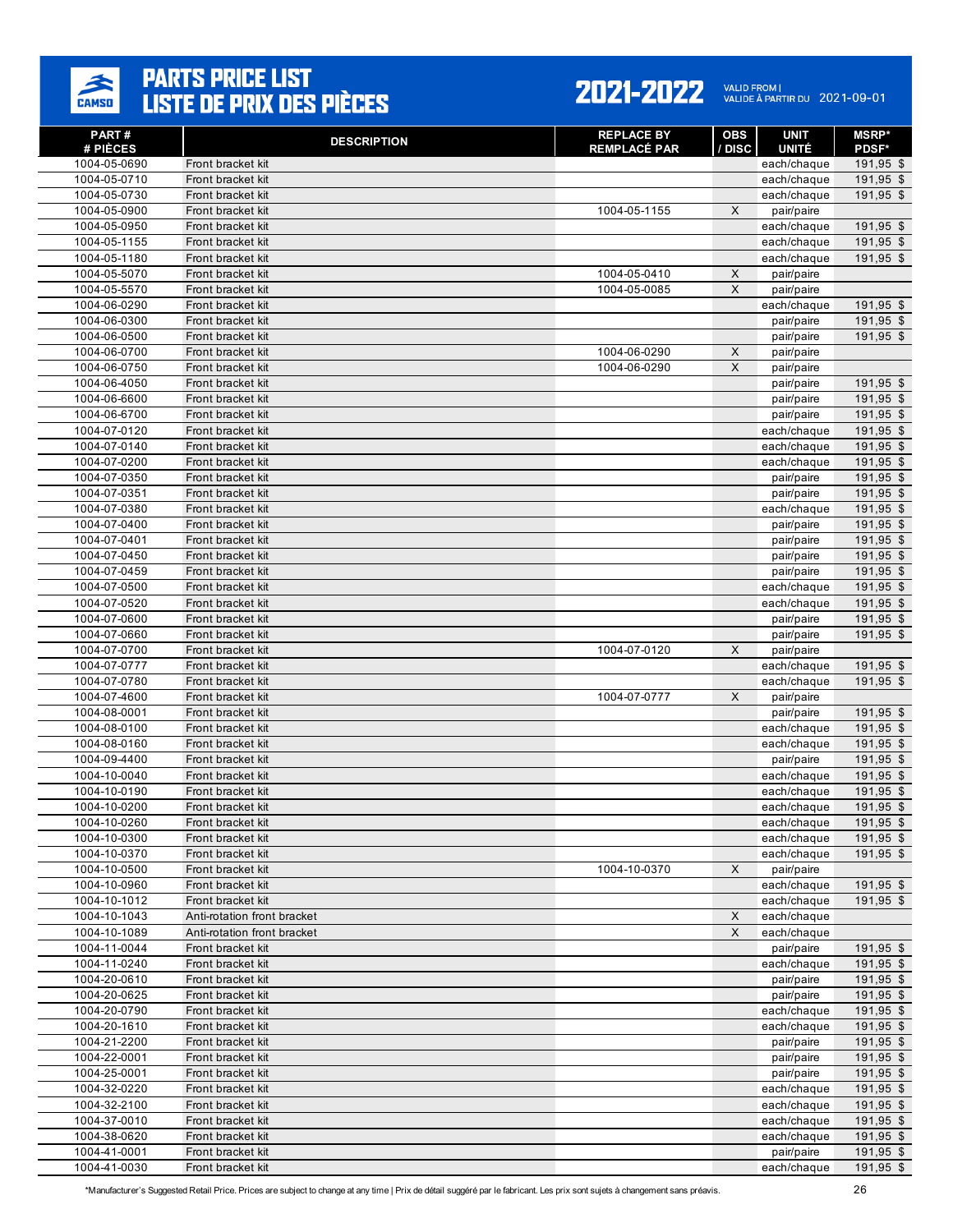

| PART#<br># PIÈCES            | <b>DESCRIPTION</b>                   | <b>REPLACE BY</b><br><b>REMPLACÉ PAR</b> | <b>OBS</b><br>/ DISC | <b>UNIT</b><br><b>UNITÉ</b> | <b>MSRP</b> *<br><b>PDSF*</b> |
|------------------------------|--------------------------------------|------------------------------------------|----------------------|-----------------------------|-------------------------------|
| 1004-41-0500                 | Front bracket kit                    |                                          |                      | pair/paire                  | 191,95 \$                     |
| 1004-41-1500                 | Front bracket kit                    |                                          |                      | pair/paire                  | 191,95 \$                     |
| 1004-43-0050                 | Front bracket kit                    |                                          |                      | each/chaque                 | 191,95 \$                     |
| 1004-43-0090                 | Front bracket kit                    |                                          |                      | each/chaque                 | 191,95 \$                     |
| 1004-43-0280                 | Front bracket kit                    |                                          |                      | each/chaque                 | 191,95 \$                     |
| 1004-43-0890                 | Front bracket kit                    |                                          |                      | each/chaque                 | 191,95 \$                     |
| 1004-61-0600                 | Front bracket kit                    |                                          |                      | pair/paire                  | 191,95 \$                     |
| 1005-01-0050                 | Rear bracket kit                     |                                          |                      | each/chaque                 | 191,95 \$                     |
| 1005-01-0230                 | Rear bracket kit                     |                                          |                      | each/chaque                 | 191,95 \$                     |
| 1005-01-0300                 | Rear bracket kit                     |                                          |                      | pair/paire                  | 191,95 \$                     |
| 1005-01-0366                 | Rear bracket kit                     | 1005-41-0070                             | X                    | pair/paire                  |                               |
| 1005-01-0430<br>1005-01-0650 | Rear bracket kit<br>Rear bracket kit |                                          |                      | each/chaque                 | 191,95 \$<br>$191,95$ \$      |
| 1005-01-0970                 | Rear bracket kit                     |                                          |                      | pair/paire<br>each/chaque   | 191,95 \$                     |
| 1005-01-1000                 | Rear bracket kit                     |                                          |                      | pair/paire                  | 191,95 \$                     |
| 1005-01-1112                 | Rear bracket kit                     |                                          |                      | each/chaque                 | 191,95 \$                     |
| 1005-01-1127                 | Anti-rotation rear bracket - LH      |                                          | X                    | each/chaque                 |                               |
| 1005-01-1137                 | Anti-rotation rear bracket - RH      |                                          | X                    | each/chaque                 |                               |
| 1005-01-4050                 | Rear bracket kit                     | 1005-01-0650                             | X                    | pair/paire                  |                               |
| 1005-02-0100                 | Rear bracket kit                     |                                          |                      | each/chaque                 | 191,95 \$                     |
| 1005-02-0130                 | Rear bracket kit                     |                                          |                      | each/chaque                 | 191,95 \$                     |
| 1005-02-0140                 | Rear bracket kit                     |                                          |                      | each/chaque                 | 191,95 \$                     |
| 1005-02-0290                 | Rear bracket kit                     |                                          |                      | each/chaque                 | 191,95 \$                     |
| 1005-02-0560                 | Rear bracket kit                     |                                          |                      | each/chaque                 | 191,95 \$                     |
| 1005-02-0710                 | Rear bracket kit                     |                                          |                      | each/chaque                 | 191,95 \$                     |
| 1005-02-0770                 | Rear bracket kit                     |                                          |                      | each/chaque                 | 191,95 \$                     |
| 1005-02-0920                 | Rear bracket kit                     |                                          |                      | each/chaque                 | 191,95 \$                     |
| 1005-03-0001                 | Rear bracket kit                     |                                          |                      | pair/paire                  | 191,95 \$                     |
| 1005-03-0240                 | Rear bracket kit                     |                                          |                      | each/chaque                 | $191,95$ \$                   |
| 1005-03-0250<br>1005-03-0310 | Rear bracket kit<br>Rear bracket kit |                                          |                      | each/chaque                 | 191,95 \$<br>191,95 \$        |
| 1005-03-0480                 | Rear bracket kit                     |                                          |                      | each/chaque<br>each/chaque  | 191,95 \$                     |
| 1005-03-0650                 | Rear bracket kit                     |                                          |                      | pair/paire                  | 191,95 \$                     |
| 1005-03-0690                 | Rear bracket kit                     |                                          |                      | each/chaque                 | 191,95 \$                     |
| 1005-03-0830                 | Rear bracket kit                     |                                          |                      | each/chaque                 | $191,95$ \$                   |
| 1005-03-2680                 | Rear bracket kit                     |                                          |                      | pair/paire                  | 191,95 \$                     |
| 1005-04-0080                 | Rear bracket kit                     |                                          |                      | pair/paire                  | 191,95 \$                     |
| 1005-04-0084                 | Rear bracket kit                     |                                          |                      | each/chaque                 | 191,95 \$                     |
| 1005-04-0260                 | Rear bracket kit                     |                                          |                      | each/chaque                 | 191,95 \$                     |
| 1005-04-0380                 | Rear bracket kit                     |                                          |                      | each/chaque                 | 191,95 \$                     |
| 1005-04-0750                 | Rear bracket kit                     |                                          |                      | pair/paire                  | 191,95 \$                     |
| 1005-05-0022                 | Rear bracket kit                     | 1005-05-0330                             | X                    | pair/paire                  |                               |
| 1005-05-0027                 | Rear bracket kit                     |                                          |                      | pair/paire                  | 191,95 \$                     |
| 1005-05-0028                 | Rear bracket kit                     |                                          |                      | pair/paire                  | 191,95 \$                     |
| 1005-05-0029                 | Rear bracket kit                     | 1005-05-0475                             | X<br>$\mathsf X$     | pair/paire                  |                               |
| 1005-05-0030<br>1005-05-0075 | Rear bracket kit<br>Rear bracket kit | 1005-05-0075                             |                      | pair/paire<br>each/chaque   | 191,95 \$                     |
| 1005-05-0160                 | Rear bracket kit                     |                                          |                      | each/chaque                 | 191,95 \$                     |
| 1005-05-0250                 | Rear bracket kit                     | 1005-05-0460                             | X                    | each/chaque                 |                               |
| 1005-05-0280                 | Rear bracket kit                     |                                          |                      | each/chaque                 | 191,95 \$                     |
| 1005-05-0330                 | Rear bracket kit                     |                                          |                      | each/chaque                 | 191,95 \$                     |
| 1005-05-0370                 | Rear bracket kit                     |                                          |                      | each/chaque                 | 191,95 \$                     |
| 1005-05-0410                 | Rear bracket kit                     |                                          |                      | each/chaque                 | 191,95 \$                     |
| 1005-05-0460                 | Rear bracket kit                     |                                          |                      | each/chaque                 | 191,95 \$                     |
| 1005-05-0475                 | Rear bracket kit                     |                                          |                      | each/chaque                 | 191,95 \$                     |
| 1005-05-0490                 | Rear bracket kit                     |                                          |                      | each/chaque                 | 191,95 \$                     |
| 1005-05-0500                 | Rear bracket kit                     | 1005-05-0841                             | X                    | each/chaque                 |                               |
| 1005-05-0520                 | Rear bracket kit                     |                                          |                      | each/chaque                 | 191,95 \$                     |
| 1005-05-0530                 | Rear bracket kit                     |                                          |                      | each/chaque                 | 191,95 \$                     |
| 1005-05-0570                 | Rear bracket kit                     | 1005-05-0980                             | X                    | each/chaque                 |                               |
| 1005-05-0678<br>1005-05-0720 | Rear bracket kit<br>Rear bracket kit |                                          |                      | each/chaque                 | 191,95 \$<br>191,95 \$        |
| 1005-05-0760                 | Rear bracket kit                     |                                          |                      | each/chaque<br>each/chaque  | 191,95 \$                     |
| 1005-05-0840                 | Rear bracket kit                     |                                          |                      | each/chaque                 | 191,95 \$                     |
| 1005-05-0841                 | Rear bracket kit                     |                                          |                      | each/chaque                 | 191,95 \$                     |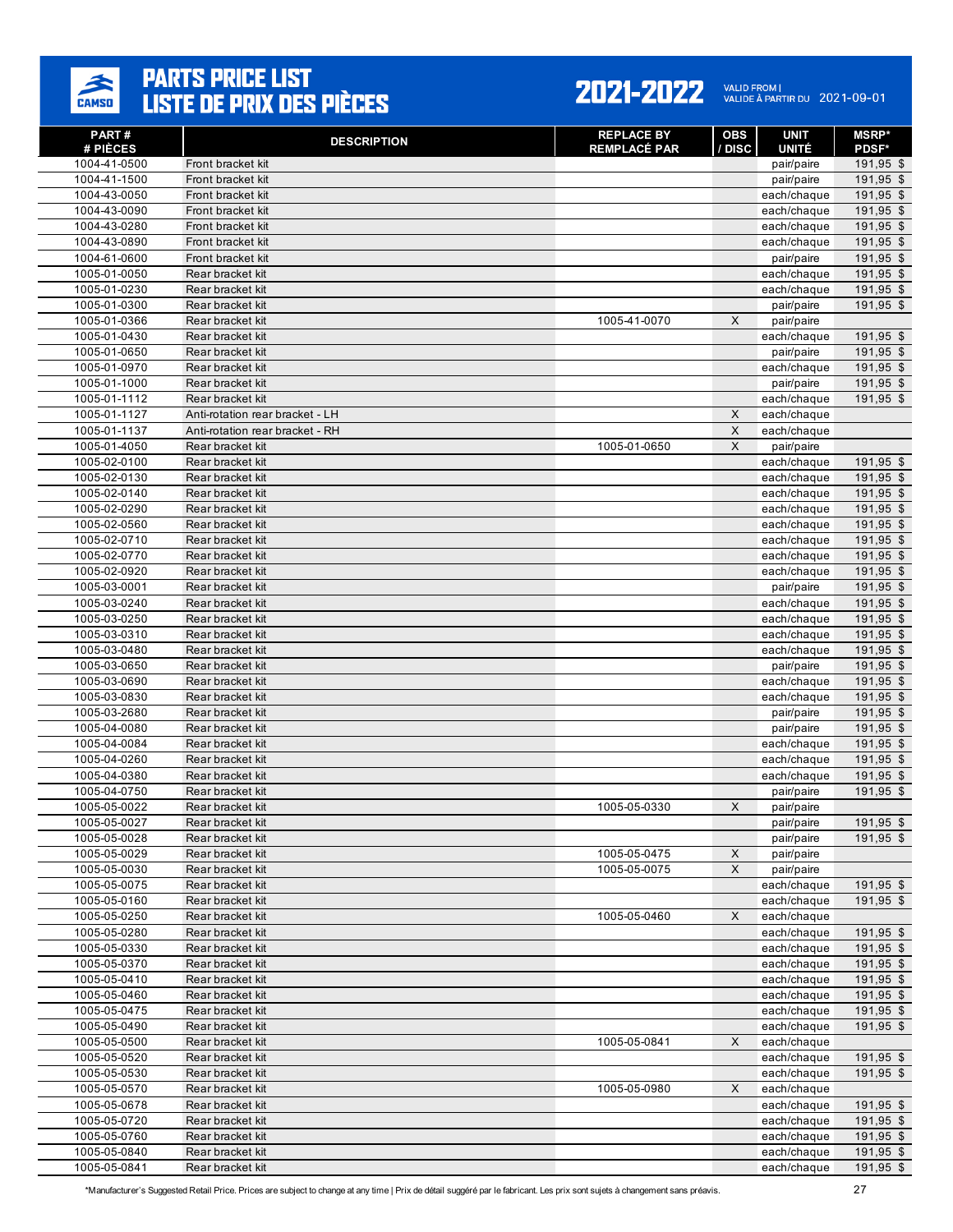

#### 2021-2022 VALID FROM | 2021-09-01

| PART#                        | <b>DESCRIPTION</b>                       | <b>REPLACE BY</b>   | <b>OBS</b>  | <b>UNIT</b>               | <b>MSRP*</b>           |
|------------------------------|------------------------------------------|---------------------|-------------|---------------------------|------------------------|
| # PIÈCES                     |                                          | <b>REMPLACÉ PAR</b> | / DISC      | <b>UNITÉ</b>              | <b>PDSF*</b>           |
| 1005-05-0841<br>1005-05-0900 | Rear bracket kit<br>Rear bracket kit     |                     |             | each/chaque               | 191,95 \$<br>191,95 \$ |
| 1005-05-0980                 | Rear bracket kit                         |                     |             | pair/paire<br>each/chaque | 191,95 \$              |
| 1005-05-1020                 | Rear bracket kit                         |                     |             | pair/paire                | 191,95 \$              |
| 1005-05-1805                 | Rear bracket kit                         |                     |             | each/chaque               | 191,95 \$              |
| 1005-05-4000                 | Rear bracket kit                         | 1005-05-0330        | X           | pair/paire                |                        |
| 1005-05-5070                 | Rear bracket kit                         | 1005-05-0678        | X           | pair/paire                |                        |
| 1005-05-9057                 | Rear bracket kit                         | 1005-05-0490        | X           | each/chaque               |                        |
| 1005-06-0300                 | Rear bracket kit                         |                     |             | pair/paire                | 191,95 \$              |
| 1005-06-0700                 | Rear bracket kit                         |                     |             | pair/paire                | 191,95 \$              |
| 1005-07-0090                 | Rear bracket kit                         |                     |             | each/chaque               | 191,95 \$              |
| 1005-07-0150                 | Rear bracket kit                         |                     |             | each/chaque               | 191,95 \$              |
| 1005-07-0170                 | Rear bracket kit                         |                     |             | each/chaque               | 191,95 \$              |
| 1005-07-0180                 | Rear bracket kit                         |                     |             | each/chaque               | 191,95 \$              |
| 1005-07-0250                 | Rear bracket kit                         |                     |             | each/chaque               | 191,95 \$              |
| 1005-07-0450                 | Rear bracket kit                         |                     |             | pair/paire                | 191,95 \$              |
| 1005-07-0470                 | Rear bracket kit                         |                     |             | each/chaque               | 191,95 \$              |
| 1005-07-0550                 | Rear bracket kit                         |                     |             | each/chaque               | 191,95 \$              |
| 1005-07-0630                 | Rear bracket kit                         | 1005-07-0860        | X           | each/chaque               |                        |
| 1005-07-0660                 | Rear bracket kit                         | 1005-10-0110        | X           | pair/paire                |                        |
| 1005-07-0700                 | Rear bracket kit                         | 1005-07-0170        | X           | pair/paire                |                        |
| 1005-07-0810                 | Rear bracket kit                         |                     |             | each/chaque               | 191,95 \$              |
| 1005-07-0860                 | Rear bracket kit                         |                     |             | each/chaque               | 191,95 \$              |
| 1005-07-4600                 | Rear bracket kit                         | 1005-07-0090        | X           | pair/paire                |                        |
| 1005-08-0060                 | Rear bracket kit                         |                     |             | each/chaque               | 191,95 \$              |
| 1005-08-0220                 | Rear bracket kit                         |                     |             | each/chaque               | 191,95 \$              |
| 1005-08-0500                 | Rear bracket kit                         |                     |             | pair/paire                | 191,95 \$              |
| 1005-08-0990                 | Rear bracket kit                         |                     |             | each/chaque               | 191,95 \$              |
| 1005-10-0005                 | Rear bracket kit                         |                     |             | pair/paire                | 191,95 \$              |
| 1005-10-0110                 | Rear bracket kit                         | 1005-10-0510        | X           | each/chaque               |                        |
| 1005-10-0220                 | Rear bracket kit                         |                     |             | each/chaque               | 191,95 \$              |
| 1005-10-0250                 | Rear bracket kit                         |                     |             | each/chaque               | 191,95 \$              |
| 1005-10-0340                 | Rear bracket kit                         |                     |             | each/chaque               | 191,95 \$              |
| 1005-10-0350                 | Rear bracket kit                         |                     |             | each/chaque               | 191,95 \$              |
| 1005-10-0390                 | Rear bracket kit                         |                     |             | each/chaque               | 191,95 \$              |
| 1005-10-0510                 | Rear bracket kit                         |                     |             | each/chaque               | 191,95 \$              |
| 1005-10-0600                 | Rear bracket kit                         |                     |             | each/chaque               | 191,95 \$              |
| 1005-10-1380                 | Rear bracket kit                         |                     |             | each/chaque               | 191,95 \$              |
| 1005-11-0044                 | Rear bracket kit                         |                     |             | pair/paire                | 191,95 \$              |
| 1005-11-0320                 | Rear bracket kit                         |                     |             | each/chaque               | 191,95 \$              |
| 1005-20-0620                 | Rear bracket kit                         |                     |             | pair/paire                | 191,95 \$              |
| 1005-20-1475                 | Rear bracket kit                         |                     |             | each/chaque               | 191,95 \$              |
| 1005-20-2085                 | Rear bracket kit                         |                     |             | each/chaque               | $191,95$ \$            |
| 1005-22-0001                 | Rear bracket kit                         |                     |             | pair/paire                | 191,95 \$              |
| 1005-32-0360                 | Rear bracket kit                         |                     |             | each/chaque               | 191,95 \$              |
| 1005-32-2100                 | Rear bracket kit                         | 1005-05-0330        | X           | each/chaque               |                        |
| 1005-37-0020                 | Rear bracket kit                         |                     |             | each/chaque               | 191,95 \$              |
| 1005-38-0270                 | Rear bracket kit                         |                     |             | each/chaque               | 191,95 \$              |
| 1005-38-0360                 | Rear bracket kit                         |                     |             | each/chaque               | $191,95$ \$            |
| 1005-41-0001                 | Rear bracket kit                         | 1005-41-0070        | X           | pair/paire                |                        |
| 1005-41-0070                 | Rear bracket kit                         |                     |             | each/chaque               | 191,95 \$              |
| 1005-41-1500                 | Rear bracket kit                         |                     |             | pair/paire                | 191,95 \$              |
| 1005-43-0120                 | Rear bracket kit                         |                     |             | each/chaque               | 191,95 \$              |
| 1005-43-0140                 | Rear bracket kit                         |                     |             | each/chaque               | 191,95 \$              |
| 1005-43-0940                 | Rear bracket kit                         |                     |             | each/chaque               | 191,95 \$              |
| 1005-61-0600                 | Rear bracket kit                         |                     |             | pair/paire                | 191,95 \$              |
| 1006-00-0017                 | Front anti-pivot brack. cover AC/Hon/Kaw | ND-Order Braket kit | X           | each/chaque               |                        |
| 1006-00-0020                 | Front anti-pivot bracket cover Honda/Yam | ND-Order Braket kit | X           | each/chaque               |                        |
| 1006-01-0366                 | Front anti-pivot brack. cover A. Cat 366 | ND-Order Braket kit | X           | each/chaque               |                        |
| 1006-02-0007                 | Front anti-pivot br. cover BRPTrax/Quest | ND-Order Braket kit | X           | each/chaque               |                        |
| 1006-02-0015                 | Front anti-pivot br. cover BRP Outlander | ND-Order Braket kit | X           | each/chaque               |                        |
| 1006-02-0016                 | Rear anti-pivot br. cover BRP Outlander  | 1006-02-0016-F      | X           | each/chaque               |                        |
| 1006-02-0016-F               | Rear bracket cover                       |                     |             | each/chaque               | $29,95$ \$             |
| 1006-02-0017                 | Front anti-pivot br. cover BRP Outl. Max | ND-Order Braket kit | X           | each/chaque               |                        |
| 1006-02-0018                 | Front anti-pivot br. cover BRPTrax/Quest | ND-Order Braket kit | $\mathsf X$ | each/chaque               |                        |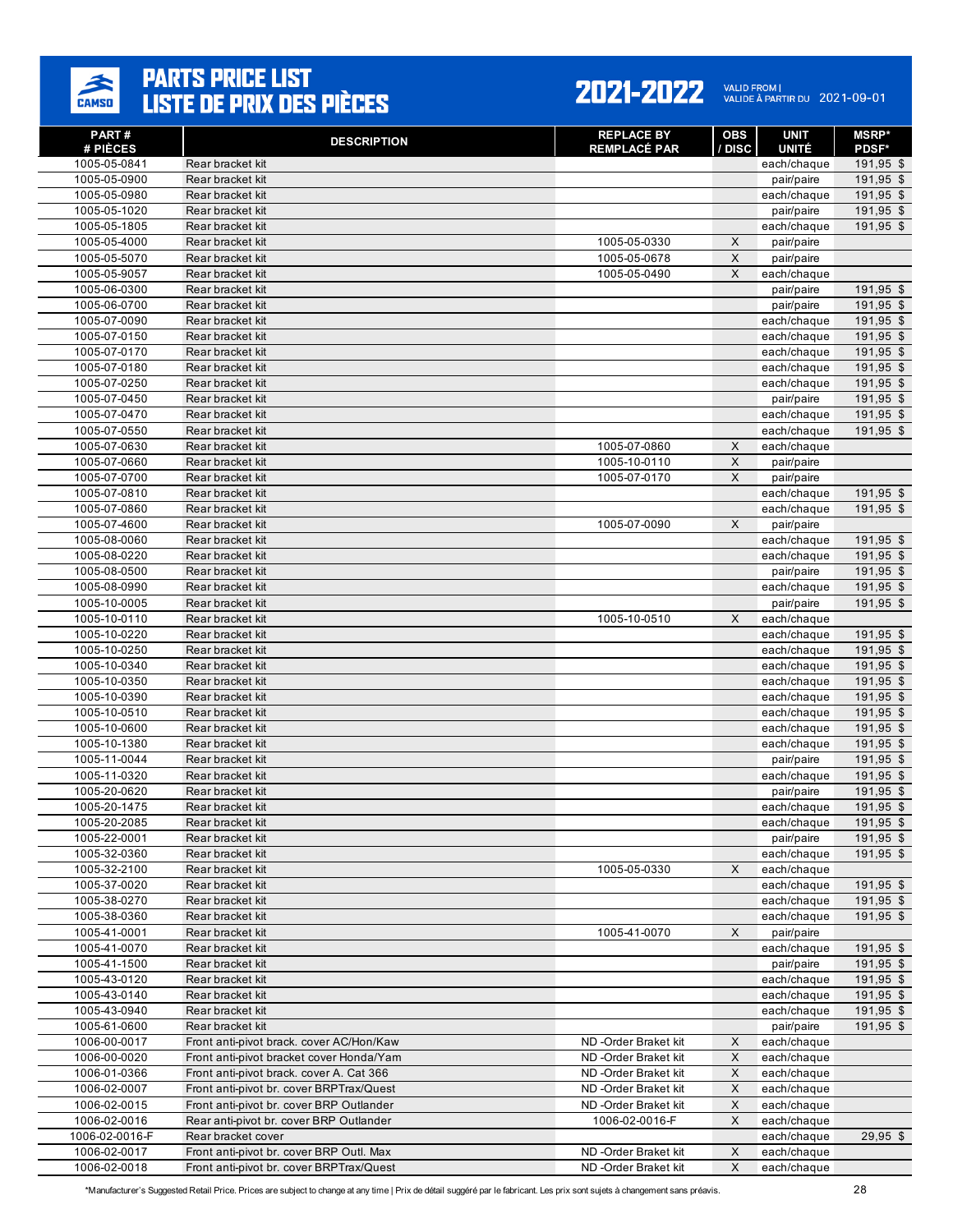

| PART#<br># PIÈCES            | <b>DESCRIPTION</b>                                                                  | <b>REPLACE BY</b><br><b>REMPLACÉ PAR</b>   | <b>OBS</b><br><b>DISC</b> | <b>UNIT</b><br><b>UNITÉ</b> | <b>MSRP*</b><br><b>PDSF*</b> |
|------------------------------|-------------------------------------------------------------------------------------|--------------------------------------------|---------------------------|-----------------------------|------------------------------|
| 1006-02-0416                 | Stab. rod anchor br. cover BRP Outlander                                            | ND-Order Braket kit                        | X                         | each/chaque                 |                              |
| 1006-03-0420                 | Front anti-pivot bracket cover Honda 420                                            | ND-Order Braket kit                        | X                         | each/chaque                 |                              |
| 1006-04-0018                 | Front anti-pivot bracket cover Kawa KVF                                             | ND-Order Braket kit                        | X                         | each/chaque                 |                              |
| 1006-04-0019                 | Front anti-pivot bracket cover Kawa KVF                                             | ND-Order Braket kit                        | X                         | each/chaque                 |                              |
| 1006-04-0080                 | Front anti-pivot brack. cover Kawa Teryx                                            | ND-Order Braket kit                        | X                         | each/chaque                 |                              |
| 1006-04-0610                 | Front anti-pivot br. cover Kawa Mule 610                                            | ND-Order Braket kit                        | X                         | each/chaque                 |                              |
| 1006-04-0655                 | Front anti-pivot br. cover Kawa KVF650SI                                            | ND-Order Braket kit                        | X                         | each/chaque                 |                              |
| 1006-05-0022                 | Front anti-pivot br cover Polaris/Suzuki                                            | ND-Order Braket kit                        | X                         | each/chaque                 |                              |
| 1006-05-0025                 | Front anti-pivot br. cover Polaris RZR S                                            | ND-Order Braket kit                        | X                         | each/chaque                 |                              |
| 1006-05-0028                 | Front anti-pivot br. cover Polaris RZR                                              | ND-Order Braket kit                        | X                         | each/chaque                 |                              |
| 1006-05-5070                 | Front anti-pivot bracket cover Polaris                                              | ND-Order Braket kit                        | X                         | each/chaque                 |                              |
| 1006-06-0084                 | Footrest protector cover Suzuki Quadmas.                                            | ND-Order Braket kit                        | X                         | each/chaque                 |                              |
| 1006-06-0500                 | Front anti-pivot bracket cover Suzuki KQ                                            | ND-Order Braket kit                        | X                         | each/chaque                 |                              |
| 1006-06-4050                 | Front anti-pivot bracket cover Suzuki                                               | ND-Order Braket kit                        | X                         | each/chaque                 |                              |
| 1006-06-6700                 | Front anti-pivot br. cover Suz.Carry6700                                            | ND-Order Braket kit                        | X                         | each/chaque                 |                              |
| 1006-06-6800                 | Front anti-pivot br. cover Suz.Carry6600                                            | ND-Order Braket kit                        | X                         | each/chaque                 |                              |
| 1006-07-0350                 | Front anti-pivot br. cover Yam. BB/Kodi.                                            | ND-Order Braket kit                        | X                         | each/chaque                 |                              |
| 1006-07-0660                 | Front anti-pivot br. cover Yam. Grizzly                                             | ND-Order Braket kit                        | X                         | each/chaque                 |                              |
| 1006-07-0700                 | Front anti-pivot br. cover Yam. Griz 700                                            | ND-Order Braket kit                        | X                         | each/chaque                 |                              |
| 1006-07-4600                 | Front anti-pivot br. cover Yam. Rhino                                               | ND-Order Braket kit                        | X                         | each/chaque                 |                              |
| 1006-08-0001                 | Front steering limiter bracket cover                                                | ND-Order Braket kit                        | X                         | each/chaque                 |                              |
| 1006-10-0018                 | Front anti-pivot bracket cover CF Moto                                              | ND-Order Braket kit                        | X                         | each/chaque                 |                              |
| 1006-10-0500                 | Front anti-pivot bracket cover Yamaha                                               | ND-Order Braket kit                        | X                         | each/chaque                 |                              |
| 1006-22-0001                 | Front anti-pivot bracket cover CHIRONEX                                             | ND-Order Braket kit                        | X                         | each/chaque                 |                              |
| 1006-32-0412                 | Front bracket cover                                                                 |                                            | X                         | each/chaque                 |                              |
| 1007-01-0022                 | Rear anti-pivot br. cover ACat 300i-500i                                            | ND-Order Braket kit                        | X                         | each/chaque                 |                              |
| 1007-03-0650                 | Rear anti-pivot bracket cover Honda 650                                             | ND-Order Braket kit                        | X                         | each/chaque                 |                              |
| 1007-04-0080                 | Rear anti-pivot bracket cover Kawa Teryx                                            | ND-Order Braket kit                        | X                         | each/chaque                 |                              |
| 1007-04-0750                 | Rear anti-pivot bracket cover Kawa 750                                              | ND-Order Braket kit                        | X                         | each/chaque                 |                              |
| 1007-05-0027                 | A rear anti-pivot br covPol 550/850 XP                                              | ND-Order Braket kit                        | X                         | each/chaque                 |                              |
| 1007-05-1020                 | A rear anti-pivot brack. cover PolarisX2                                            | ND-Order Braket kit                        | X                         | each/chaque                 |                              |
| 1007-05-1021                 | B rear anti-pivot brack. cover PolarisX2                                            | ND-Order Braket kit                        | X                         | each/chaque                 |                              |
| 1007-05-5070                 | Rear anti-pivot br. cover Pol. 400/800                                              | ND-Order Braket kit                        | X                         | each/chaque                 |                              |
| 1007-06-0700                 | Rear anti-pivot br. cover Suzuki KQ 700<br>Rear anti-pivot br.cover SuzukiCarry6600 | ND-Order Braket kit                        | X                         | each/chaque                 |                              |
| 1007-06-6601                 |                                                                                     | ND-Order Braket kit                        | X<br>X                    | each/chaque                 |                              |
| 1007-07-4600<br>1007-25-0001 | Rear anti-pivot br. cover Yamaha Rhino<br>Rear anti-pivot br. cover Nordik Motor    | ND-Order Braket kit<br>ND-Order Braket kit | X                         | each/chaque                 |                              |
| 1008-00-0015                 | Flat spacer                                                                         | 1008-00-0118                               | X                         | each/chaque<br>each/chaque  |                              |
| 1008-00-0023                 | hub spacer, 2"                                                                      |                                            |                           | each/chaque                 | $39,95$ \$                   |
| 1008-00-0118                 | Flat spacer, 1/4"                                                                   |                                            |                           | each/chaque                 | $27,95$ \$                   |
| 1008-00-7000                 | Wheel spacer                                                                        |                                            | X                         | each/chaque                 |                              |
| 1008-00-7001                 | Wheel spacer with stud                                                              | 1008-77-0020                               | X                         | each/chaque                 |                              |
| 1008-04-0001                 | Wheel spacer new model Kawasaki                                                     |                                            | $\overline{X}$            | each/chaque                 |                              |
| 1008-04-0002                 | Hub spacer, 1"- 136/4 - 136/4                                                       | 1008-77-0010                               | X                         | each/chaque                 |                              |
| 1008-04-0080                 | Track spacer, 5/16"                                                                 |                                            |                           | each/chaque                 | $34,95$ \$                   |
| 1008-04-0082                 | Wheel spacer new model (stud) Kawa Teryx                                            | 1008-77-0010                               | X                         | each/chaque                 |                              |
| 1008-05-0080                 | Wheel Spacers bolt patern 156mm & 136mm                                             | 1008-77-0031                               | X                         | each/chaque                 |                              |
| 1008-05-0100                 | Wheel spacer shim 3/16                                                              | 1008-77-0031                               | X                         | each/chaque                 |                              |
| 1008-05-0500                 | Hub spacer, 1/2"- 156/4 - 156/4                                                     |                                            |                           | each/chaque                 | $99,95$ \$                   |
| 1008-05-0501                 | Hub spacer, 2"- 100/4 - 110/4                                                       |                                            |                           | each/chaque                 | $99,95$ \$                   |
| 1008-05-0701                 | Wheel spacer new model Polaris Ranger                                               |                                            | X                         | each/chaque                 |                              |
| 1008-05-0702                 | Hub spacer, 1"- 156/4 & 156/5 -110/4                                                |                                            |                           | each/chaque                 | $119,95$ \$                  |
| 1008-06-0300                 | Hub spacer, 1"- 160/5 - 115/4                                                       |                                            |                           | each/chaque                 | 199,95 \$                    |
| 1008-06-0500                 | Hub spacer, 3/8" - 90/4 - 110-4                                                     |                                            |                           | each/chaque                 | $99,95$ \$                   |
| 1008-06-0501                 | Hub spacer, 1"- 90/4 & 100/4 -110/4                                                 |                                            |                           | each/chaque                 | $129,95$ \$                  |
| 1008-06-6001                 | Hub spacer, 1"- 115/4 - 110/4                                                       |                                            |                           | each/chaque                 | 144,95 \$                    |
| 1008-07-0600                 | Flat spacer, 3/16"                                                                  |                                            |                           | each/chaque                 | $49,95$ \$                   |
| 1008-08-0002                 | Wheel spacer Kubota RTV 500                                                         | 1008-77-0004                               | X                         | each/chaque                 |                              |
| 1008-75-0001                 | Wheel spacer from Polaris to Grizzly                                                | 1008-77-0004                               | $\mathsf X$               | each/chaque                 |                              |
| 1008-77-0001                 | Wheel spacer 1" Multi                                                               |                                            | X                         | each/chaque                 |                              |
| 1008-77-0004                 | Hub spacer, 1"- 100/110/136-4                                                       |                                            |                           | each/chaque                 | 149,95 \$                    |
| 1008-77-0010                 | Multi hub spacer, 1-1/8"                                                            | 1008-77-0050                               | x                         | each/chaque                 | 65,95 \$                     |
| 1008-77-0020                 | Multi hub spacer, 2"                                                                | 1008-77-0060                               | X                         | each/chaque                 | 79,95 \$                     |
| 1008-77-0031                 | Multi flat spacer, 3/16"                                                            |                                            |                           | each/chaque                 | $33,95$ \$                   |
| 1008-77-0040                 | Multi hub spacer, 4"                                                                |                                            |                           | each/chaque                 | $112,95$ \$                  |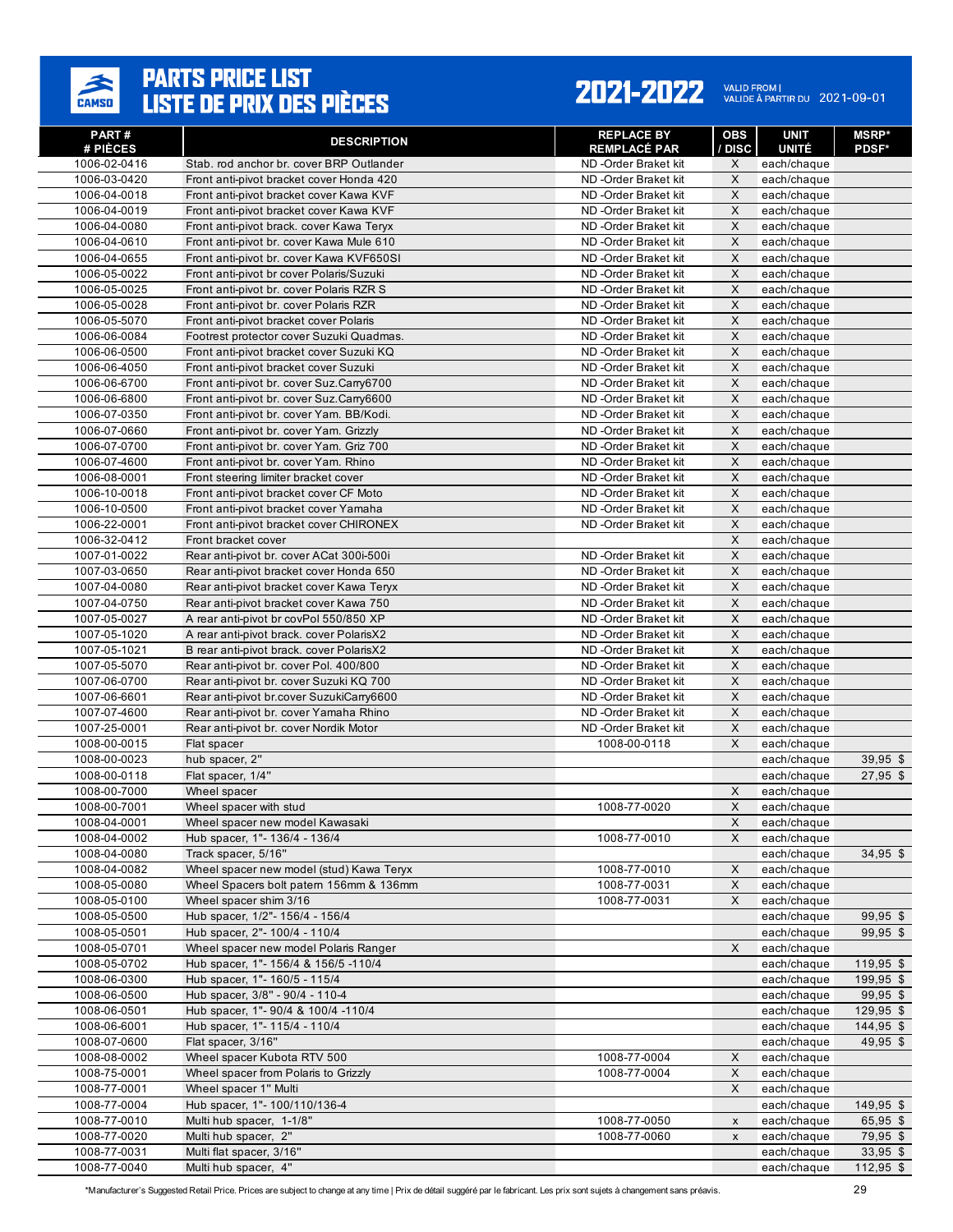

#### 2021-2022 VALID FROM | 2021-09-01

| PART#<br># PIÈCES            | <b>DESCRIPTION</b>                                                   | <b>REPLACE BY</b><br><b>REMPLACÉ PAR</b> | OBS<br>/ DISC       | UNIT<br><b>UNITÉ</b>       | <b>MSRP</b> *<br><b>PDSF*</b> |
|------------------------------|----------------------------------------------------------------------|------------------------------------------|---------------------|----------------------------|-------------------------------|
| 1008-77-0050                 | Multi hub spacer 1-1/8" assy                                         |                                          |                     | each/chaque                | 68,95 \$                      |
| 1008-77-0060                 | Multi hub spacer 2" assy                                             |                                          |                     | each/chaque                | 104,95 \$                     |
| 1008-GT-0934                 | <b>Wheel Spacer</b>                                                  |                                          | X                   | each/chaque                |                               |
| 1009-00-0015                 | Sprocket 15 teeth std (300-400 cc)                                   |                                          |                     | each/chaque                | 124,95 \$                     |
| 1009-00-0016                 | Sprocket 16 teeth                                                    |                                          |                     | each/chaque                | $124,95$ \$                   |
| 1009-00-0017                 | Sprocket 17 teeth                                                    |                                          |                     | each/chaque                | $124,95$ \$                   |
| 1009-00-0018                 | Sprocket 18 teeth                                                    |                                          |                     | each/chaque                | $124,95$ \$                   |
| 1009-00-0116                 | Sprocket 16 teeth                                                    | 1009-00-0016                             | X                   | each/chaque                |                               |
| 1009-00-1510                 | Sprocket 15 teeth - 100                                              | 1009-00-0015                             | X                   | each/chaque                |                               |
| 1009-00-7115-SAV             | Replacement kit sprocket 15 teeth                                    |                                          |                     | each/chaque                | 84,95 \$                      |
| 1009-00-7116-SAV             | Replacement kit sprocket 16 teeth                                    |                                          |                     | each/chaque                | 84,95 \$                      |
| 1009-00-7117-SAV             | Replacement kit sprocket 17 teeth                                    |                                          |                     | each/chaque                | 84,95 \$                      |
| 1009-00-7118-SAV             | Replacement kit sprocket 18 teeth                                    |                                          |                     | each/chaque                | 84,95 \$                      |
| 1009-00-7510-SAV             | Replacement kit sprocket 15 teeth-100                                |                                          |                     | each/chaque                | 119,95 \$                     |
| 1009-00-9015                 | Sprocket, 520, 15 teeth                                              |                                          |                     | each/chaque                | 49,95 \$                      |
| 1009-00-9017                 | Sprocket, 520, 17 teeth                                              |                                          |                     | each/chaque                | 49,95 \$                      |
| 1009-00-9019                 | Sprocket, 520, 19 teeth                                              |                                          |                     | each/chaque                | 49,95 \$                      |
| 1009-00-9310                 | Sprocket, 7 teeth / 2.86 pitch                                       |                                          |                     | each/chaque                | $29,95$ \$                    |
| 1009-05-0026                 | Sprocket 15 teeth Polaris 500/Magnum                                 |                                          |                     | each/chaque                | 119,95 \$                     |
| 1009-05-0500                 | Sprocket 16 teeth Polaris 500/Magnum                                 |                                          |                     | each/chaque                | $119,95$ \$                   |
| 1009-05-7017                 | Sprocket 17 teeth 4S Polaris                                         | 1009-00-7117-SAV                         | $\mathsf X$         | each/chaque                |                               |
| 1009-05-7018                 | Sprocket 18 teeth 4S Polaris                                         | 1009-00-7118-SAV                         | X                   | each/chaque                |                               |
| 1009-08-0016                 | Sprocket 16 teeth Kubota                                             |                                          |                     | each/chaque                | $119,95$ \$                   |
| 1009-08-0017                 | Sprocket 17 teeth Kubota                                             |                                          |                     | each/chaque                | 119,95 \$                     |
| 1009-08-0018                 | Sprocket 18 teeth Kubota                                             |                                          |                     | each/chaque                | 119,95 \$                     |
| 1009-08-7116-SAV             | Repl. kit sprocket 16 teeth, 5 bolts                                 |                                          |                     | each/chaque                | $96,95$ \$                    |
| 1009-08-7117-SAV             | Repl. kit sprocket 17 teeth, 5 bolts                                 |                                          |                     | each/chaque                | $96,95$ \$                    |
| 1009-08-7118-SAV             | Repl. kit sprocket 18 teeth, 5 bolts                                 |                                          |                     | each/chaque                | $96,95$ \$                    |
| 1009-09-0016                 | Sprocket 16 teeth Land Pride                                         |                                          |                     | each/chaque                | 119,95 \$                     |
| 1009-21-0016                 | Sprocket 16 teeth Bob Cat                                            |                                          | X                   | each/chaque                |                               |
| 1009-50-7017                 | Sprocket - bushing 17 teeth 4S                                       |                                          | $\mathsf{X}$        | each/chaque                |                               |
| 1009-50-7018                 | Sprocket - bushing 18 teeth 4S                                       |                                          | X                   | each/chaque                |                               |
| 1010-00-0025                 | Front right frame std - silver                                       |                                          |                     | each/chaque                | 419,95 \$                     |
| 1010-00-0026                 | Front right frame std - yellow                                       |                                          | X                   | each/chaque                |                               |
| 1010-00-0027                 | Front right frame std - red                                          |                                          | X                   | each/chaque                |                               |
| 1010-00-0028                 | Front right frame std - lime green                                   |                                          | X<br>$\pmb{\times}$ | each/chaque                |                               |
| 1010-00-0029                 | Front right frame std - forest green<br>Front right frame std - blue |                                          | $\mathsf{X}$        | each/chaque                |                               |
| 1010-00-0030<br>1010-00-1625 | Front right frame UTV - silver                                       |                                          |                     | each/chaque<br>each/chaque | 419,95 \$                     |
| 1010-00-3322                 | RH Front frame - ATV R4S                                             |                                          |                     | each/chaque                | 329,95 \$                     |
| 1010-00-7121                 | Front right frame 4S - black                                         | 7010-00-7121                             | X                   | each/chaque                |                               |
| 1010-00-7125                 | Front right frame 4S - grey                                          | 7010-00-7125                             | X                   | each/chaque                |                               |
| 1010-00-7222                 | RH front frame Tatou 4S (metric)                                     |                                          |                     | each/chaque                | 419,95 \$                     |
| 1010-00-7501                 | Upper carrier - Mat black                                            | 1010-00-7505                             | X                   | each/chaque                |                               |
| 1010-00-7505                 | Upper carrier - Silver XT4S                                          |                                          |                     | each/chaque                | 199,95 \$                     |
| 1010-00-7510                 | Front lower blow ass'y                                               | 7010-00-7545                             | $\mathsf X$         | each/chaque                |                               |
| 1010-00-7511                 | Front plastic base ass'y                                             | 7010-00-7545                             | X                   | each/chaque                |                               |
| 1010-00-8022                 | RH front frame Tatou UTV 4S                                          |                                          |                     | each/chaque                | 419,95 \$                     |
| 1010-00-B022                 | RH Front frame - UTV T4S - MY2014                                    |                                          |                     | each/chaque                | 419,95 \$                     |
| 1010-05-0025                 | Front right frame Polaris 500/Mag silver                             |                                          |                     | each/chaque                | 419,95 \$                     |
| 1010-05-0026                 | Front right frame Pol. 500/Mag - yellow                              |                                          | X                   | each/chaque                |                               |
| 1010-05-0027                 | Front right frame Polaris 500/Mag. - red                             |                                          | X                   | each/chaque                |                               |
| 1010-05-0028                 | Front right frame Pol 500/Mag lime green                             |                                          | $\mathsf X$         | each/chaque                |                               |
| 1010-05-0029                 | Front right frame Pol 500/Mag for. green                             |                                          | $\mathsf X$         | each/chaque                |                               |
| 1010-05-0030                 | Front right frame Polaris 500/Mag - blue                             |                                          | X                   | each/chaque                |                               |
| 1011-00-0025                 | Front left frame std - silver                                        |                                          |                     | each/chaque                | 419,95 \$                     |
| 1011-00-0026                 | Front left frame std - yellow                                        |                                          | X                   | each/chaque                |                               |
| 1011-00-0027                 | Front left frame std - red                                           |                                          | X                   | each/chaque                |                               |
| 1011-00-0028                 | Front left frame std - lime green                                    |                                          | X                   | each/chaque                |                               |
| 1011-00-0029                 | Front left frame std - forest green                                  |                                          | $\mathsf{X}$        | each/chaque                |                               |
| 1011-00-0030                 | Front left frame std - blue                                          |                                          | X                   | each/chaque                |                               |
| 1011-00-1625                 | Front left frame UTV - silver                                        |                                          |                     | each/chaque                | 419,95 \$                     |
| 1011-00-3322                 | LH Front frame - ATV R4S                                             |                                          |                     | each/chaque                | 329,95 \$                     |
| 1011-00-7121                 | Front left frame 4S - black                                          | 7011-00-7121                             | X                   | each/chaque                |                               |
| 1011-00-7125                 | Front left frame 4S - silver                                         | 7011-00-7125                             | X                   | each/chaque                |                               |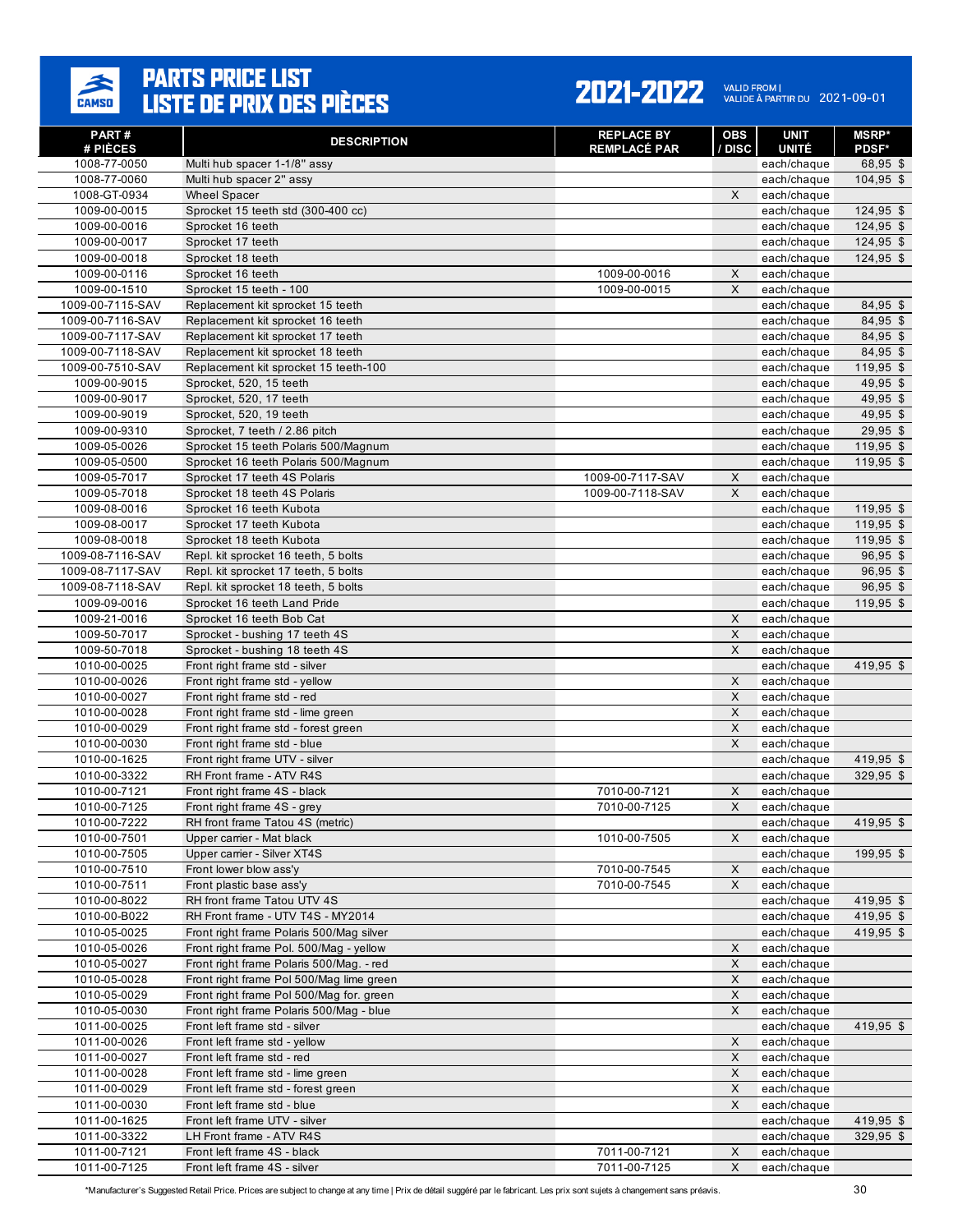

#### 2021-2022 VALID FROM | 2021-09-01

| PART#<br># PIÈCES            | <b>DESCRIPTION</b>                                               | <b>REPLACE BY</b><br><b>REMPLACÉ PAR</b> | <b>OBS</b><br>/ DISC | <b>UNIT</b><br><b>UNITÉ</b> | <b>MSRP*</b><br><b>PDSF*</b> |
|------------------------------|------------------------------------------------------------------|------------------------------------------|----------------------|-----------------------------|------------------------------|
| 1011-00-7222                 | LH front frame Tatou 4S (metric)                                 |                                          |                      | each/chaque                 | $419,95$ \$                  |
| 1011-00-8022                 | LH front frame Tatou UTV 4S                                      |                                          |                      | each/chaque                 | $419,95$ \$                  |
| 1011-00-B022                 | LH front frame - UTV T4S - MY2014                                |                                          |                      | each/chaque                 | 419,95 \$                    |
| 1011-05-0025                 | Front left frame Polaris 500/Mag silver                          |                                          |                      | each/chaque                 | 419,95 \$                    |
| 1011-05-0026                 | Front left frame Pol. 500/Mag - vellow                           |                                          | X                    | each/chaque                 |                              |
| 1011-05-0027                 | Front left frame Polaris 500/Mag. - red                          |                                          | X                    | each/chaque                 |                              |
| 1011-05-0028                 | Front left frame Pol 500/Mag lime green                          |                                          | X                    | each/chaque                 |                              |
| 1011-05-0029                 | Front left frame Pol 500/Mag for. green                          |                                          | X                    | each/chaque                 |                              |
| 1011-05-0030                 | Front left frame Polaris 500/Mag - blue                          |                                          | X                    | each/chaque                 |                              |
| 1012-00-0025                 | Rear right frame std - silver                                    |                                          |                      | each/chaque                 | 419,95 \$                    |
| 1012-00-0026                 | Rear right frame std - yellow                                    |                                          | X                    | each/chaque                 |                              |
| 1012-00-0027                 | Rear right frame std - red                                       |                                          | X                    | each/chaque                 |                              |
| 1012-00-0028                 | Rear right frame std - lime green                                |                                          | X                    | each/chaque                 |                              |
| 1012-00-0029                 | Rear right frame std - forest green                              |                                          | X                    | each/chaque                 |                              |
| 1012-00-0030                 | Rear right frame std - blue                                      |                                          | X                    | each/chaque                 |                              |
| 1012-00-1625                 | Rear right frame 116 - silver                                    |                                          |                      | each/chaque                 | 619,95 \$                    |
| 1012-00-1626                 | Rear right frame 116 - yellow                                    |                                          | X                    | each/chaque                 |                              |
| 1012-00-1627                 | Rear right frame 116 - red                                       |                                          | $\mathsf{X}$         | each/chaque                 |                              |
| 1012-00-1629                 | Rear right frame 116 - forest green                              |                                          | $\pmb{\times}$       | each/chaque                 |                              |
| 1012-00-1630                 | Rear right frame 116 - blue                                      |                                          | X                    | each/chaque                 |                              |
| 1012-00-3322                 | RH Rear frame - ATV R4S                                          |                                          |                      | each/chaque                 | 329,95 \$                    |
| 1012-00-7121                 | Rear right frame 4S - black                                      | 7012-00-7121                             | X                    | each/chaque                 |                              |
| 1012-00-7125                 | Rear right frame 4S - silver                                     | 7012-00-7125                             | X                    | each/chaque                 |                              |
| 1012-00-7222                 | RH rear frame Tatou 4S (metric)                                  |                                          |                      | each/chaque                 | 419,95 \$                    |
| 1012-00-7510                 | Rear lower blow ass'y                                            | 7012-00-7545                             | X                    | each/chaque                 |                              |
| 1012-00-7511                 | Rear plastic base ass'y                                          | 7012-00-7545                             | X                    | each/chaque                 |                              |
| 1012-00-8022                 | RH rear frame Tatou UTV 4S                                       |                                          |                      | each/chaque                 | 619,95 \$                    |
| 1012-00-AY25                 | Rear right frame std assy - silver                               |                                          | X                    | each/chaque                 |                              |
| 1012-00-B022                 | RH rear frame - UTV T4S - MY2014                                 |                                          |                      | each/chaque                 | 619,95 \$                    |
| 1013-00-0025                 | Rear left frame std - silver                                     |                                          |                      | each/chaque                 | 419,95 \$                    |
| 1013-00-0026                 | Rear left frame std - yellow                                     |                                          | X                    | each/chaque                 |                              |
| 1013-00-0027                 | Rear left frame std - red                                        |                                          | $\pmb{\times}$       | each/chaque                 |                              |
| 1013-00-0028                 | Rear left frame std - lime green                                 |                                          | X                    | each/chaque                 |                              |
| 1013-00-0029                 | Rear left frame std - forest green                               |                                          | X                    | each/chaque                 |                              |
| 1013-00-0030                 | Rear left frame std - blue                                       |                                          | X                    | each/chaque                 |                              |
| 1013-00-1625                 | Rear left frame 116 - silver                                     |                                          |                      | each/chaque                 | 619,95 \$                    |
| 1013-00-1626                 | Rear left frame 116 - yellow                                     |                                          | X                    | each/chaque                 |                              |
| 1013-00-1627                 | Rear left frame 116 - red                                        |                                          | X<br>X               | each/chaque                 |                              |
| 1013-00-1629<br>1013-00-1630 | Rear left frame 116 - forest green<br>Rear left frame 116 - blue |                                          | X                    | each/chaque                 |                              |
| 1013-00-3322                 | LH Rear frame - ATV R4S                                          |                                          |                      | each/chaque                 | 329,95 \$                    |
| 1013-00-7025                 | Rear left frame 4S - silver                                      |                                          | X                    | each/chaque<br>each/chaque  |                              |
| 1013-00-7121                 | Rear left frame 4S - black                                       | 7013-00-7125<br>7013-00-7121             | $\mathsf{X}$         | each/chaque                 |                              |
| 1013-00-7125                 | Rear left frame 4S - silver                                      | 7013-00-7125                             | X                    | each/chaque                 |                              |
| 1013-00-7222                 | LH rear frame Tatou 4S (metric)                                  |                                          |                      | each/chaque                 | 419,95 \$                    |
| 1013-00-8022                 | LH rear frame Tatou UTV 4S                                       |                                          |                      | each/chaque                 | 619,95 \$                    |
| 1013-00-B022                 | LH rear frame - UTV T4S - MY2014                                 |                                          |                      | each/chaque                 | 619,95 \$                    |
| 1014-00-0025                 | Frame tail adjuster - silver                                     | 1014-00-7299                             | X                    | each/chaque                 |                              |
| 1014-00-0026                 | Frame tail adjuster - yellow                                     |                                          |                      | each/chaque                 | 64,95 \$                     |
| 1014-00-0027                 | Frame tail adjuster - red                                        | 1014-00-7299                             | X                    | each/chaque                 |                              |
| 1014-00-0028                 | Frame tail adjuster - lime green                                 |                                          |                      | each/chaque                 | 64,95 \$                     |
| 1014-00-0029                 | Frame tail adjuster - forest green                               |                                          |                      | each/chaque                 | 64,95 \$                     |
| 1014-00-0030                 | Frame tail adjuster - blue                                       |                                          |                      | each/chaque                 | 64,95 \$                     |
| 1014-00-1000                 | Frame tail adjuster Tatou original silve                         | 1014-00-7299                             | X                    | each/chaque                 |                              |
| 1014-00-3003                 | Tensionner, cam                                                  |                                          |                      | each/chaque                 | 24,95 \$                     |
| 1014-00-7021                 | Frame tail adjuster 4S - black                                   |                                          |                      | each/chaque                 | $37,95$ \$                   |
| 1014-00-7025                 | Frame tail adjuster 4S - silver                                  | 1014-00-7299                             | X                    | each/chaque                 |                              |
| 1014-00-7121                 | Frame tail adjuster 4S (long) - black                            |                                          |                      | each/chaque                 | 37,95 \$                     |
| 1014-00-7125                 | Frame tail adjuster 4S (long) - silver                           |                                          |                      | each/chaque                 | 37,95 \$                     |
| 1014-00-7222                 | Tensionner Tatou 4S (metric)                                     |                                          |                      | each/chaque                 | $37,95$ \$                   |
| 1014-00-7299                 | S-kit - tensionner Tatou 4S                                      |                                          |                      | each/chaque                 | 37,95 \$                     |
| 1014-00-7322                 | Long tensionner Tatou 4S (metric)                                |                                          |                      | each/chaque                 | 37,95 \$                     |
| 1014-00-7525                 | Extruded track tensionner                                        | 1014-00-7610                             | X                    | each/chaque                 |                              |
| 1014-00-7610                 | Extruded track tensioner                                         |                                          |                      | each/chaque                 | 64,95 \$                     |
| 1014-00-8022                 | Tensionner Tatou UTV 4S                                          | 1014-00-B021                             | X                    | each/chaque                 |                              |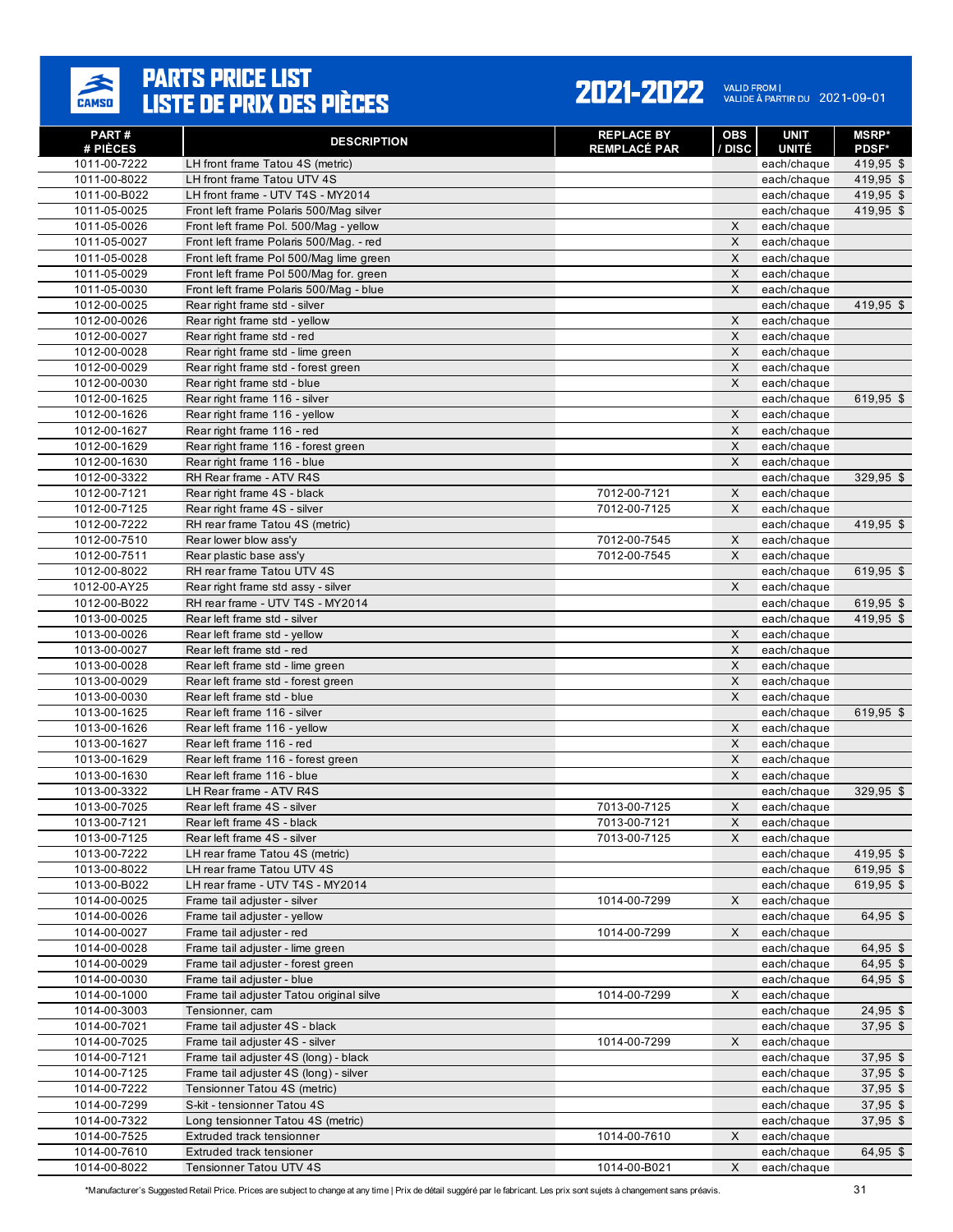

| PART#                    | <b>DESCRIPTION</b>                       | <b>REPLACE BY</b>   | <b>OBS</b>  | <b>UNIT</b>                 | <b>MSRP*</b> |
|--------------------------|------------------------------------------|---------------------|-------------|-----------------------------|--------------|
| # PIÈCES<br>1014-00-9005 | Tensionner, chain                        | <b>REMPLACÉ PAR</b> | / DISC<br>X | <b>UNITÉ</b><br>each/chaque | <b>PDSF*</b> |
| 1014-00-9015             | Tensioner, plate                         |                     | X           | each/chaque                 |              |
| 1014-00-9120             | Tensionner, assy                         |                     | X           | each/chaque                 |              |
| 1014-00-B021             | TENSIONNER - UTV T4S, Black              |                     |             | each/chaque                 | $37,95$ \$   |
| 1014-00-B022             | Tensionner - UTV T4S HW                  | 1014-00-B021        | X           | each/chaque                 |              |
| 1014-00-B024             | Tensionner - black - POLARIS             | 1014-00-B021        | X           | each/chaque                 |              |
| 1014-10-0025             | Frame tail adjuster HW/UTV - silver      |                     |             | each/chaque                 | 64,95 \$     |
| 1014-10-0026             | Frame tail adjuster HW/UTV - yellow      | 1014-10-0025        | X           | each/chaque                 |              |
| 1014-10-0027             | Frame tail adjuster HW/UTV - red         | 1014-10-0025        | X           | each/chaque                 |              |
| 1014-10-0028             | Frame tail adjuster HW/UTV - lime green  | 1014-10-0025        | X           | each/chaque                 |              |
| 1014-10-0029             | Frame tail adjuster HW/UTV- forest green | 1014-10-0025        | X           | each/chaque                 |              |
| 1014-10-0030             | Frame tail adjuster HW/UTV - blue        | 1014-10-0025        | X           | each/chaque                 |              |
| 1014-66-0025             | Frame tail adjuster 6X6 - silver         |                     |             | each/chaque                 | 64,95 \$     |
| 1015-00-3001             | Anti-rotation, LH - Bracket RS           |                     |             | each/chaque                 | 74,95 \$     |
| 1015-00-3010             | Anti-rotation, Bracket IS                |                     |             | each/chaque                 | $21,95$ \$   |
| 1015-00-3011             | Anti-rotation, RH - Bracket RS           |                     |             | each/chaque                 | 74,95 \$     |
| 1015-00-7000             | Stabilizer                               | 1015-00-7094        | X           | each/chaque                 |              |
| 1015-00-7001             | Anti-rotation bracket rig. susp. left    |                     |             | each/chaque                 | 149,95 \$    |
| 1015-00-7002             | Anti-rotation bracket ind. susp. left    |                     |             | each/chaque                 | 149,95 \$    |
| 1015-00-7003             | Stabilizer assembly                      | 1015-00-7922-SP     | X           | each/chaque                 |              |
| 1015-00-7004             | Anti-rotation bracket rig. susp. left    | 1015-00-7008        | X           | each/chaque                 |              |
| 1015-00-7005             | Anti-Rotation Bracket Ind Susp           |                     |             | each/chaque                 | $32,95$ \$   |
| 1015-00-7008             | Antirotation. RS bracket - LH            |                     |             | each/chaque                 | 96,95 \$     |
| 1015-00-7010             | Stabilizer                               | 1015-00-7094        | X           | each/chaque                 |              |
| 1015-00-7011             | Anti-rotation bracket rig. susp. right   |                     |             | each/chaque                 | 149,95 \$    |
| 1015-00-7012             | Anti-rotation bracket ind. susp. right   |                     |             | each/chaque                 | 149,95 \$    |
| 1015-00-7014             | Anti-rotation bracket rig. susp. right   | 1015-00-7018        | X           | each/chaque                 |              |
| 1015-00-7018             | Antirotation, RS bracket - RH            |                     |             | each/chaque                 | $96,95$ \$   |
| 1015-00-7025             | Back plate                               | 7015-00-7026        | X           | each/chaque                 |              |
| 1015-00-7026             | Back plate (metric)                      |                     |             | each/chaque                 | $5,95$ \$    |
| 1015-00-7094             | Stabilizer replacement kit               |                     |             | each/chaque                 | $45,95$ \$   |
| 1015-00-7103-SP          | Stabilizer assembly / Service part       | 1015-00-7922-SP     | $\times$    | each/chaque                 |              |
| 1015-00-7115             | Stabilizer                               |                     |             | each/chaque                 | 58,95 \$     |
| 1015-00-7153             | Stabilizer w/wheels ass'y                | 1015-00-7670-SP     | X           | each/chaque                 |              |
| 1015-00-7153-SP          | Stabilizer w/wheels ass'y (SP)           | 1015-00-7670-SP     | X           | each/chaque                 |              |
| 1015-00-7199-SP          | Stabilizer assembly 07-08 / Service part |                     |             | each/chaque                 | $99,95$ \$   |
| 1015-00-7501             | ATV stabilizer ass'y, Male               | 7015-00-7501        | X           | each/chaque                 |              |
| 1015-00-7502             | ATV stabilizer ass'y, Female             | 7015-00-7502        | X           | each/chaque                 |              |
| 1015-00-7511             | Sprocket scraper                         |                     |             | each/chaque                 | $10,95$ \$   |
| 1015-00-7580             | Stabilizer female ass'y                  | 7015-00-7650        | X           | each/chaque                 |              |
| 1015-00-7595-SP          | Stabilizer male ass'y (SP)               | 1015-00-7665-SP     | X           | each/chaque                 |              |
| 1015-00-7613             | ATV stabilizer male                      |                     |             | each/chaque                 | $42,95$ \$   |
| 1015-00-7624             | ATV stabilizer female                    |                     |             | each/chaque                 | 48,95 \$     |
| 1015-00-7665-SP          | Stabilizer male assy (SP)                |                     |             | each/chaque                 | 99,95 \$     |
| 1015-00-7670-SP          | Stabilizer w/wheels ass'y (SP)           |                     |             | each/chaque                 | 99,95 \$     |
| 1015-00-7922-SP          | Stabilizer w/wheels ass'y 2006-2012 (SP) |                     |             | each/chaque                 | $109,95$ \$  |
| 1015-00-8000             | Wide wheel stabilizer male               |                     |             | each/chaque                 | 79,95 \$     |
| 1015-00-8001             | Wide wheel stabilizer female             |                     |             | each/chaque                 | 79,95 \$     |
| 1015-00-8004             | LH, bracket anti-rotation (RS) UTV 4S    |                     |             | each/chaque                 | 54,95 \$     |
| 1015-00-8005             | Bracket anti-rotation (IS) UTV 4S        | 7015-00-8251        | X           | each/chaque                 |              |
| 1015-00-8010-SP          | Wide wheel stab.short ass (service part) | 7015-00-8503        | X           | each/chaque                 |              |
| 1015-00-8014             | RH, bracket anti-rotation (RS) UTV 4S    |                     |             | each/chaque                 | 54,95 \$     |
| 1015-00-8021-SP          | Wide wheel stabilizer long assy (SP)     | 7015-00-8021        | X           | each/chaque                 |              |
| 1015-00-8115             | Wide wheel Stabilizer female             |                     |             | each/chaque                 | 58,95 \$     |
| 1015-00-8120             | Wide wheel Stabilizer male               |                     |             | each/chaque                 | 58,95 \$     |
| 1015-00-8250-SP          | Anti-Rotation Bracket IS (service part)  | 7015-00-8252        | X           | each/chaque                 |              |
| 1015-00-8503-SP          | Wide wheel Stabilizer - male             | 7015-00-8503        | X           | each/chaque                 |              |
| 1015-00-8513-SP          | Wide wheel stabilizer - female           | 7015-00-8513        | X           | each/chaque                 |              |
| 1015-00-8555-SP          | UTV stabilizer male assy                 |                     |             | each/chaque                 | 139,95 \$    |
| 1015-00-8899             | Stabilizer female kit 2014               |                     |             | each/chaque                 | $145,95$ \$  |
| 1015-05-7002             | Spacer 1/4" anti-rotation (IS)           |                     |             | each/chaque                 | $6,95$ \$    |
| 1015-05-7005             | Spacer 5/8" anti-rotation (IS)           |                     |             | each/chaque                 | $11,95$ \$   |
| 1016-00-0025             | Frame wheel - silver                     | 1016-00-0132        | X           | each/chaque                 |              |
| 1016-00-0026             | Frame wheel - yellow                     |                     |             | each/chaque                 | $30,95$ \$   |
| 1016-00-0027             | Frame wheel - red                        |                     |             | each/chaque                 | $30,95$ \$   |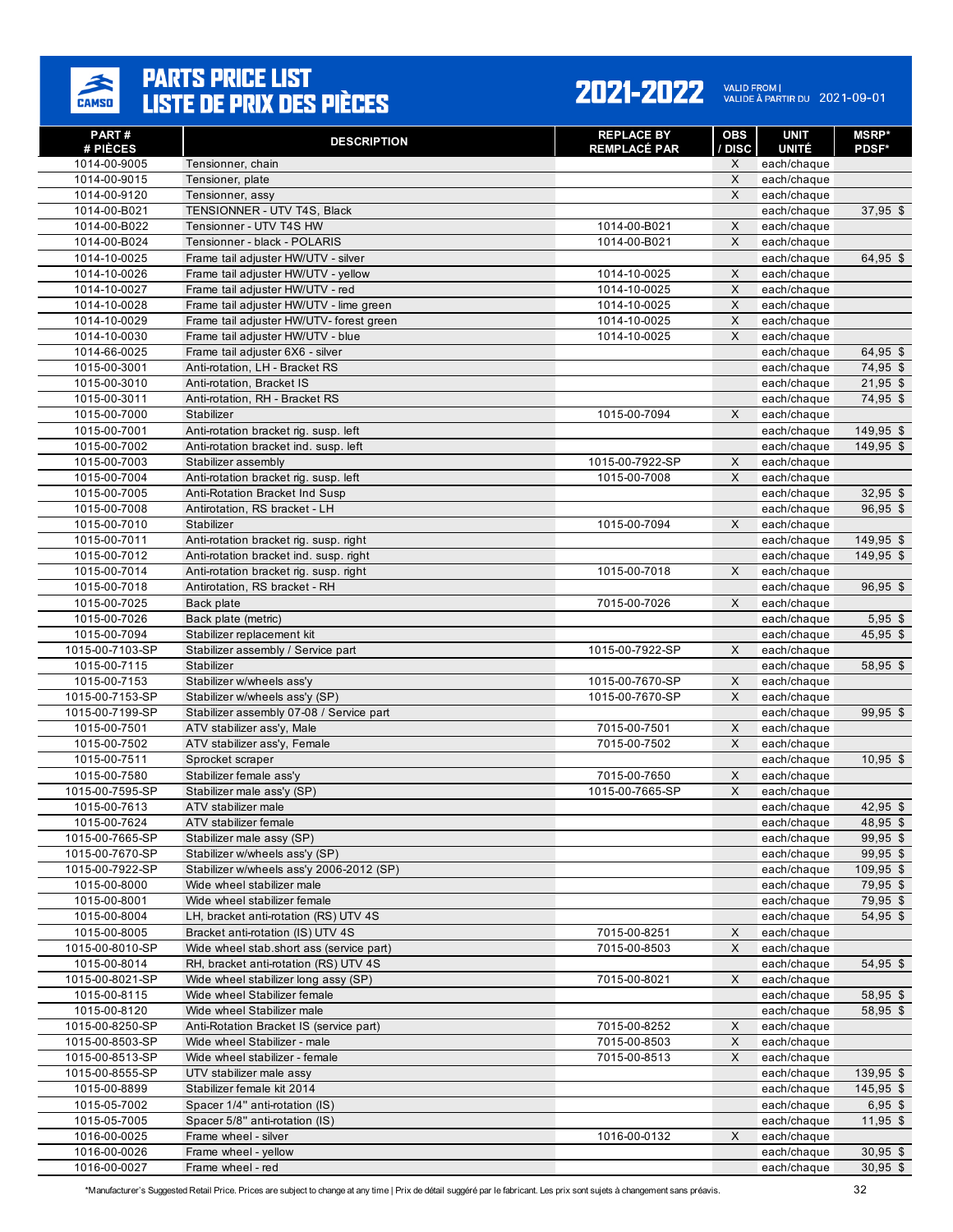

#### 2021-2022 VALID FROM | 2021-09-01

| PART#<br># PIÈCES            | <b>DESCRIPTION</b>                                                        | <b>REPLACE BY</b><br><b>REMPLACÉ PAR</b> | <b>OBS</b><br>/ DISC | <b>UNIT</b><br><b>UNITÉ</b> | <b>MSRP*</b><br><b>PDSF*</b> |
|------------------------------|---------------------------------------------------------------------------|------------------------------------------|----------------------|-----------------------------|------------------------------|
| 1016-00-0028                 | Frame wheel - lime green                                                  |                                          |                      | each/chaque                 | $30,95$ \$                   |
| 1016-00-0029                 | Frame wheel - forest green                                                |                                          |                      | each/chaque                 | $30,95$ \$                   |
| 1016-00-0030                 | Frame wheel - blue                                                        |                                          |                      | each/chaque                 | $30,95$ \$                   |
| 1016-00-0132                 | Frame wheel 132 mm                                                        |                                          |                      | each/chaque                 | $28,95$ \$                   |
| 1016-00-0133                 | ATV WHEEL ASSEMBLY 133mmx20mm                                             | 1016-00-5001                             | X                    | each/chaque                 |                              |
| 1016-00-0134                 | 134mm injection wheel ass'y                                               | 1016-00-5002                             | X                    | each/chaque                 |                              |
| 1016-00-0165                 | Frame wheel 165mm (R0165K-1 001A)                                         |                                          |                      | each/chaque                 | $27,95$ \$                   |
| 1016-00-0200                 | Frame wheel 200 mm                                                        |                                          |                      | each/chaque                 | 37,95 \$                     |
| 1016-00-0201                 | ATV WHEEL ASSEMBLY 201mmx20mm                                             | 1016-00-6001                             | X                    | each/chaque                 |                              |
| 1016-00-0202                 | 202mm injection wheel ass'y                                               | 1016-00-6002                             | X                    | each/chaque                 |                              |
| 1016-00-1132                 | Frame wheel heavy duty 132 mm                                             | 1016-00-0132                             | X                    | each/chaque                 |                              |
| 1016-00-2132                 | Frame wheel 132 mm (plastic)                                              | 1016-00-5001                             | X                    | each/chaque                 |                              |
| 1016-00-2200                 | Frame wheel 200 mm (plastic)                                              | 1016-00-6001                             | X                    | each/chaque                 |                              |
| 1016-00-2241                 | Wheel 241mm - assy                                                        | 7016-00-2241                             | X                    | each/chaque                 |                              |
| 1016-00-3132                 | 132mm injection ATV wheel assy                                            | 1016-00-5001                             | X                    | each/chaque                 |                              |
| 1016-00-3200                 | 200mm injection ATV wheel assy                                            | 1016-00-6001                             | X                    | each/chaque                 |                              |
| 1016-00-4132                 | 132mm x 50mm injection wheel                                              | 7016-00-5220                             | X                    | each/chaque                 |                              |
| 1016-00-5000                 | Replacement wheel 132mm inj. assembly                                     | 1016-00-5001                             | X                    | each/chaque                 |                              |
| 1016-00-5001                 | Replacement wheel 133mm assembly                                          |                                          |                      | each/chaque                 | $41,95$ \$                   |
| 1016-00-5002                 | Replacement wheel 134mm assembly                                          |                                          |                      | each/chaque                 | $31,95$ \$                   |
| 1016-00-5133                 | 132mm x 50mm HD WHEEL ASSY                                                | 7016-00-5220                             | $\mathsf X$          | each/chaque                 |                              |
| 1016-00-6000                 | Replacement wheel 200mm inj. assembly<br>Replacement wheel 201mm assembly | 1016-00-6001                             | X                    | each/chaque                 | 46,95 \$                     |
| 1016-00-6001                 |                                                                           |                                          |                      | each/chaque                 |                              |
| 1016-00-6002<br>1016-00-9094 | Replacement wheel 202mm assembly<br>Wheel, 94mm                           |                                          | X                    | each/chaque<br>each/chaque  | $38,95$ \$                   |
| 1016-00-9104                 | Wheel, 104mm                                                              |                                          | $\mathsf{X}$         | each/chaque                 |                              |
| 1016-00-9162                 | Idler wheel, 162mm                                                        |                                          |                      | each/chaque                 | $26,95$ \$                   |
| 1016-00-9163                 | Wheel, 162mm                                                              |                                          | X                    | each/chaque                 |                              |
| 1016-00-9999                 | Wheel holder kit                                                          |                                          |                      | each/chaque                 | $27,90$ \$                   |
| 1016-05-0606                 | Frame Wheel Black 6X6                                                     |                                          |                      | each/chaque                 | $26,95$ \$                   |
| 1016-99-2000                 | Wheel axe assy                                                            |                                          | X                    | each/chaque                 |                              |
| 1017-00-0001                 | Frame Tail Plastic Cap                                                    |                                          |                      | each/chaque                 | $4,95$ \$                    |
| 1017-00-0005                 | Plastic Wheel Cap 1"                                                      | 1017-00-0014                             |                      | each/chaque                 | $4,95$ \$                    |
| 1017-00-0006                 | Plastic Wheel Cap 1 1/4"                                                  |                                          |                      | each/chaque                 | $4,95$ \$                    |
| 1017-00-0009                 | Plastic Wheel Cap 2"                                                      |                                          |                      | each/chaque                 | $4,95$ \$                    |
| 1017-00-0010                 | Plastic Frame Cap 2"                                                      |                                          |                      | each/chaque                 | $4,95$ \$                    |
| 1017-00-0011                 | Dust cap, stabilizer                                                      | 1017-00-0157                             | X                    | each/chaque                 |                              |
| 1017-00-0014                 | Round tubing plug 1"O.D                                                   |                                          |                      | each/chaque                 | $4,95$ \$                    |
| 1017-00-0030                 | Retainer, dust cap                                                        | 1037-00-0012                             | X                    | each/chaque                 |                              |
| 1017-00-0042                 | Wheel cap                                                                 |                                          |                      | each/chaque                 | $2,95$ \$                    |
| 1017-00-0110                 | 2 lips cap, 2"O.D tube (TPV/101-64)                                       | 1017-00-0042                             | X                    | each/chaque                 | $2,95$ \$                    |
| 1017-00-0145                 | Dust cap, stabilizer                                                      | 1017-00-0157                             | X                    | each/chaque                 |                              |
| 1017-00-0157                 | Dust cap - Stabilizer                                                     |                                          |                      | each/chaque                 | $2,95$ \$                    |
| 1017-00-0225                 | Cap nut                                                                   |                                          |                      | each/chaque                 | $3,95$ \$                    |
| 1017-00-0315                 | Cap nut                                                                   | 1017-00-0225                             | X                    | each/chaque                 |                              |
| 1017-00-7001                 | css Spindle Hub Cap - O'ring - Dome Camo                                  | 1017-00-7011                             | X                    | each/chaque                 |                              |
| 1017-00-7011                 | Hub cap (hot stamped) assy                                                |                                          |                      | each/chaque                 | $10,95$ \$                   |
| 1017-00-7081                 | Hub cap assy BLUE                                                         | 1017-00-7150                             | X                    | each/chaque                 |                              |
| 1017-00-7150                 | Hub cap CAMSO - Ass'y                                                     |                                          |                      | each/chaque                 | $6,95$ \$                    |
| 1017-00-7201                 | Hub cap TJD - Ass'y                                                       |                                          | X                    | each/chaque                 |                              |
| 1017-00-9026                 | Square ribbed plug                                                        |                                          |                      | each/chaque                 | $1,47$ \$                    |
| 1017-00-AS01                 | Wheel Cap and Snap Ring Set                                               |                                          | X                    | each/chaque                 |                              |
| 1017-00-AS02<br>1017-00-AS03 | Wheel Cap and Snap Ring Set 116<br>Wheel Cap and Bolt set                 |                                          | X                    | each/chaque<br>each/chaque  | 24,95 \$                     |
| 1018-00-0017                 | <b>Front Rocking Plates</b>                                               |                                          |                      | each/chaque                 | 44,95 \$                     |
| 1018-00-0038                 | Rear Plates "J"                                                           | 1018-00-0438                             | X                    | each/chaque                 |                              |
| 1018-00-0050                 | Rear Rocking Plates Independant.Susp.                                     |                                          |                      | each/chaque                 | $39,95$ \$                   |
| 1018-00-0051                 | Shim Plate Pivot Plates                                                   |                                          | X                    | each/chaque                 |                              |
| 1018-00-0438                 | Rear Plates "J" 4"                                                        |                                          |                      | each/chaque                 | $6,95$ \$                    |
| 1018-00-9011                 | Side panel, LH - Black                                                    |                                          | X                    | each/chaque                 |                              |
| 1018-00-9015                 | Side panel, LH - Silver                                                   |                                          | X                    | each/chaque                 |                              |
| 1018-00-9021                 | Side panel, RH - Black                                                    |                                          | X                    | each/chaque                 |                              |
| 1018-00-9025                 | Side panel, RH - Silver                                                   |                                          | X                    | each/chaque                 |                              |
| 1018-00-9250                 | Frame - DTS                                                               |                                          | X                    | each/chaque                 |                              |
| 1018-04-0610                 | Spacer Plate Mule 610                                                     |                                          | X                    | each/chaque                 |                              |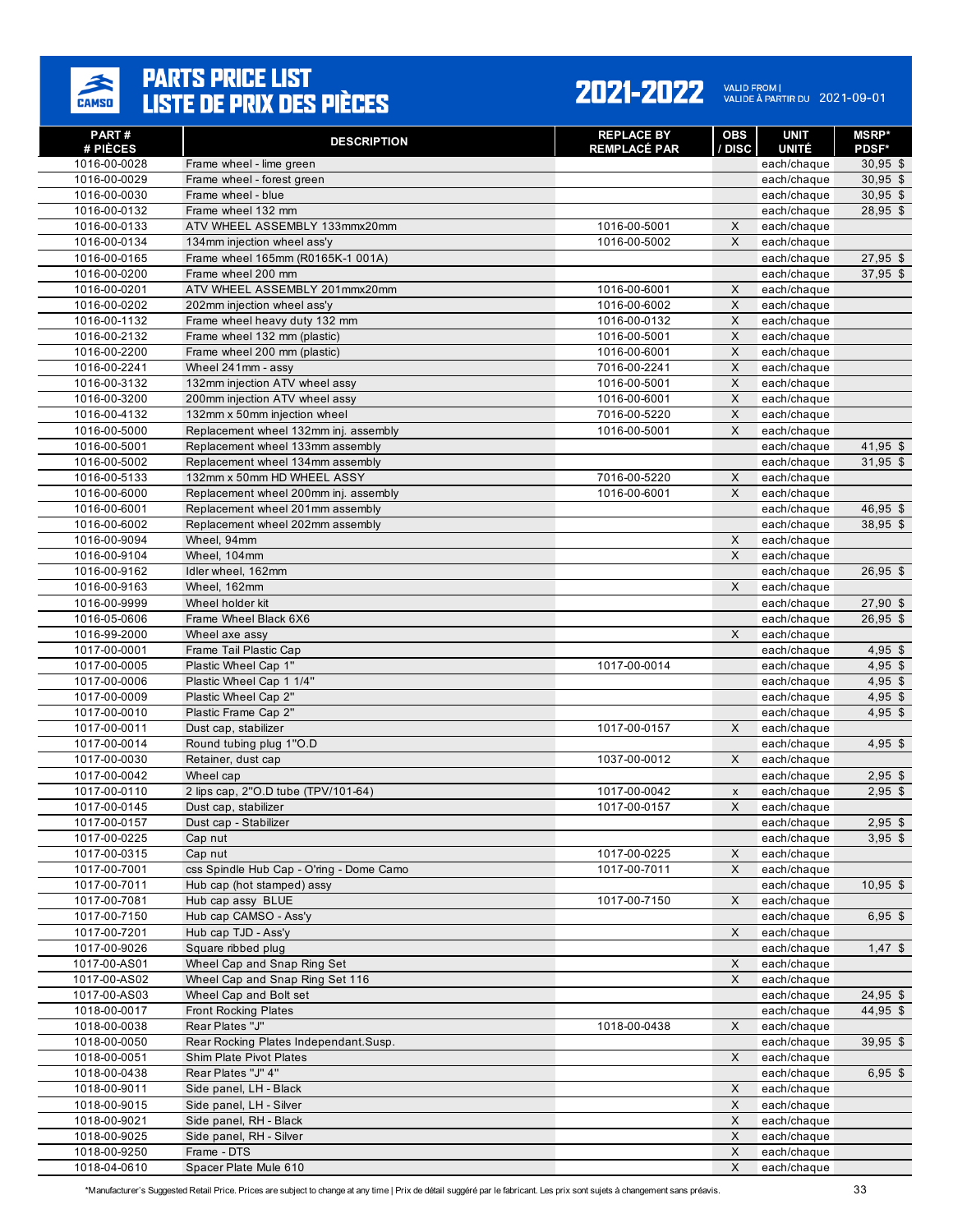

#### 2021-2022 VALID FROM | 2021-09-01

| PART#<br># PIÈCES                    | <b>DESCRIPTION</b>                                                          | <b>REPLACE BY</b><br><b>REMPLACÉ PAR</b> | <b>OBS</b><br>/ DISC | <b>UNIT</b><br><b>UNITÉ</b> | <b>MSRP*</b><br><b>PDSF*</b> |
|--------------------------------------|-----------------------------------------------------------------------------|------------------------------------------|----------------------|-----------------------------|------------------------------|
| 1018-05-0500                         | Rocking Plates Polaris Large Front                                          |                                          |                      | each/chaque                 | 44,95 \$                     |
| 1019-01-0028                         | Short Spindle Hubs Arctic Cat                                               | 7019-77-A015                             | X                    | each/chaque                 |                              |
| 1019-03-0028                         | Short Spindle Hubs Standard                                                 | 7019-77-A015                             | $\mathsf X$          | each/chaque                 |                              |
| 1019-03-0030-SAV                     | Replacement Honda Big red imperial hub                                      | 7019-77-A015                             | X                    | each/chaque                 |                              |
| 1019-04-0028                         | Short Spindle Hubs Kawasaki                                                 | 7019-77-A015                             | X                    | each/chaque                 |                              |
| 1019-04-3010                         | Spindle Hubs 1/2 Drilled Holes Kawa Mule                                    | 7019-77-A015                             | $\mathsf X$          | each/chaque                 |                              |
| 1019-04-3428                         | Short Spindle Hubs 1 1/2 Kawa 360 03-05                                     | 7019-77-A015                             | X                    | each/chaque                 |                              |
| 1019-04-3428-SAV<br>1019-05-0010-SAV | Replacement 1-1/2" imperial hub                                             | 7019-05-0071                             | X<br>X               | each/chaque                 |                              |
| 1019-05-0062-SAV                     | Replacement Polarie metric hub<br>Polaris multi hub - assy (SP)             | 7019-05-0071                             | X                    | each/chaque<br>each/chaque  |                              |
| 1019-05-0101                         | Polaris hub, assy (option)                                                  | 7019-05-0071                             | X                    | each/chaque                 |                              |
| 1019-05-0101-SAV                     | Polaris hub, assy (option) (SP)                                             | 7019-05-0071                             | X                    | each/chaque                 |                              |
| 1019-05-0500-SAV                     | Replacement Polarie Big hub impérial                                        |                                          |                      | each/chaque                 | 179,95 \$                    |
| 1019-05-0505                         | Spindle Hubs Polaris                                                        |                                          | X                    | each/chaque                 |                              |
| 1019-05-0728                         | Spindle Hubs Polaris Standard                                               | 7019-05-0071                             | X                    | each/chaque                 |                              |
| 1019-06-0328-SAV                     | Replacement Suzuki special hub impérial                                     | 1019-06-5328-SAV                         | X                    | each/chaque                 |                              |
| 1019-06-0528-SAV                     | Replacement Suzuki special hub impérial                                     | 1019-06-5328-SAV                         | X                    | each/chaque                 |                              |
| 1019-06-5328-SAV                     | Replacement suzuki special metric hub                                       |                                          |                      | each/chaque                 | 179,95 \$                    |
| 1019-08-0002-SAV                     | Replacement 5 bolts metric hub                                              | 7019-08-A007                             | X                    | each/chaque                 |                              |
| 1019-08-0028-SAV                     | Replacement Kubota hub impérial                                             | 7019-08-A007                             | X                    | each/chaque                 |                              |
| 1019-09-0028                         | Short Spindle Hubs Land Pride                                               |                                          | X                    | each/chaque                 |                              |
| 1019-09-0028-SAV                     | Replacement Landpride hub impérial                                          |                                          | X                    | each/chaque                 |                              |
| 1019-10-0099-SAV                     | S-kit - hub multi - retrofit                                                | 7019-77-A015                             | X                    | each/chaque                 |                              |
| 1019-13-0001                         | Spindle Hubs Arctic Cat + Rhino Std                                         |                                          | X                    | each/chaque                 |                              |
| 1019-20-0610                         | Short Spindle Hubs John Deere Gator Hpx                                     | 7019-08-A007                             | $\mathsf X$          | each/chaque                 |                              |
| 1019-22-0001-SAV                     | Replacement hub Chironex impérial                                           | 7019-77-A015                             | X                    | each/chaque                 |                              |
| 1019-77-0000                         | Spindle Hubs Multi Bolt                                                     |                                          | X                    | each/chaque                 |                              |
| 1019-77-0011-SAV                     | Replacement Multi ATV metric hub                                            | 7019-77-A015                             | $\mathsf X$          | each/chaque                 |                              |
| 1019-77-0031-SAV                     | Replacement Multi UTV metric hub                                            | 7019-77-A015                             | X                    | each/chaque                 |                              |
| 1020-01-0027-SAV<br>1020-03-0027     | Replacement Long Hub Arctic Cat impérial<br>Rear Long Spindle Hubs Standard |                                          | X<br>X               | each/chaque                 |                              |
| 1020-04-0027                         | Rear Long Spindle Hubs Kawasaki                                             |                                          | X                    | each/chaque<br>each/chaque  |                              |
| 1020-05-0500                         | Rear Long Spindle Hubs Polaris 6X6                                          | 1020-05-0506-SAV                         | X                    | each/chaque                 |                              |
| 1020-05-0505                         | Rear Xlong Spindle Hub Polaris 6x6                                          | 1020-05-0505-SAV                         | X                    | each/chaque                 |                              |
| 1020-05-0505-SAV                     | Replacement Long Hub Polaris impérial                                       |                                          |                      | each/chaque                 | $179,95$ \$                  |
| 1020-05-0506-SAV                     | Replacement Long Hub Polaris SR impérial                                    |                                          |                      | each/chaque                 | 179,95 \$                    |
| 1020-77-0001-SAV                     | Replacement Multi Long Hubs impérial                                        |                                          | X                    | each/chaque                 |                              |
| 1024-00-1255                         | Wheel (4.10/3.50-6) gray assy                                               | 7016-00-2256                             | X                    | each/chaque                 |                              |
| 1024-00-2255                         | Wheel (4.10/3.50-6) gray ass'y                                              | 7016-00-2255                             | X                    | each/chaque                 |                              |
| 1031-00-0003                         | Hexagon Head Bolt M8X1.25X25                                                | 1033-08-0025                             | X                    | each/chaque                 |                              |
| 1031-00-0004                         | Hexagon Head Bolt M8X1.25X30                                                | 1033-08-0030                             | $\mathsf X$          | each/chaque                 |                              |
| 1031-06-1011                         | HSBS, M6-1X10, 10.9, ZP                                                     |                                          |                      | each/chaque                 | $1,95$ \$                    |
| 1032-04-J010                         | SHCS, M4-0.7X10, 12.9, ZP, DIN912                                           |                                          |                      | each/chaque                 | $1,95$ \$                    |
| 1032-06-0025                         | SHCS, M6-1.0x25, 8.8, ZP, DIN912                                            |                                          |                      | each/chaque                 | $0,95$ \$                    |
| 1032-06-H020                         | SHCS, M6-1x20, 12.9, ZN, DIN912                                             |                                          | X                    | each/chaque                 |                              |
| 1032-06-J020                         | SHCS, M6-1x20, 12.9, ZP, DIN912                                             |                                          |                      | each/chaque                 | $1,47$ \$                    |
| 1032-08-0012                         | HSCS, M8-1.25X12, 8.8, ZP, DIN912                                           |                                          |                      | each/chaque                 | $1,47$ \$                    |
| 1032-08-J065                         | HSCS, M8-1.25X65, 12.9, ZN, DIN912                                          |                                          |                      | each/chaque                 | $1,47$ \$                    |
| 1032-08-J090                         | HSCS, M8-1.25X90, 12.9, ZP, DIN912                                          |                                          |                      | each/chaque                 | $1,95$ \$                    |
| 1032-10-H030                         | HSCS, M10-1.5X30, 12.9, ZP, TL, DIN 912                                     |                                          |                      | each/chaque                 | $1,95$ \$                    |
| 1033-06-0020                         | HCS, M6-1X20, 8.8, ZP, DIN933<br>HCS, M6-1X25, 8.8, ZP, DIN933              |                                          |                      | each/chaque<br>each/chaque  | $1,95$ \$                    |
| 1033-06-0025                         |                                                                             |                                          |                      |                             | $1,95$ \$                    |
| 1033-06-0030<br>1033-06-0040         | HCS, M6-1X30, 8.8, ZP, DIN933<br>HCS, M6-1X40, 8.8, ZP, DIN933              |                                          |                      | each/chaque<br>each/chaque  | $1,95$ \$<br>$1,95$ \$       |
| 1033-06-0060                         | HCS, M6-1X60, 8.8, ZP, DIN933                                               |                                          |                      | each/chaque                 | $1,95$ \$                    |
| 1033-06-0150                         | HCS, M6-1.0X150, 8.8, ZP, ISO4014                                           |                                          |                      | each/chaque                 | $4,95$ \$                    |
| 1033-08-0020                         | HCS, M8-1.25X20, 8.8, ZP, DIN933                                            |                                          |                      | each/chaque                 | $1,95$ \$                    |
| 1033-08-0025                         | HCS, M8-1.25X25, 8.8, ZP, DIN933                                            |                                          |                      | each/chaque                 | $1,95$ \$                    |
| 1033-08-0030                         | HCS, M8-1.25X30, 8.8, ZP, DIN931                                            |                                          |                      | each/chaque                 | $1,95$ \$                    |
| 1033-08-0045                         | HCS, M8-1.25X45, 8.8, ZP, DIN931                                            |                                          |                      | each/chaque                 | $1,95$ \$                    |
| 1033-08-0050                         | HCS, M8-1.25X50, 8.8, ZP, DIN931                                            |                                          |                      | each/chaque                 | $1,95$ \$                    |
| 1033-08-0055                         | HCS, M8-1.25X55, 8.8, ZP, DIN931                                            |                                          |                      | each/chaque                 | $1,95$ \$                    |
| 1033-08-0060                         | HCS, M8-1.25X60, 8.8, ZP, DIN931                                            | 1033-08-1060                             | X                    | each/chaque                 |                              |
| 1033-08-0065                         | HCS, M8-1.25X65, 8.8, ZP, DIN931                                            |                                          |                      | each/chaque                 | $1,95$ \$                    |
| 1033-08-0070                         | HCS, M8-1.25X70, 8.8, ZP, DIN931                                            |                                          |                      | each/chaque                 | $1,95$ \$                    |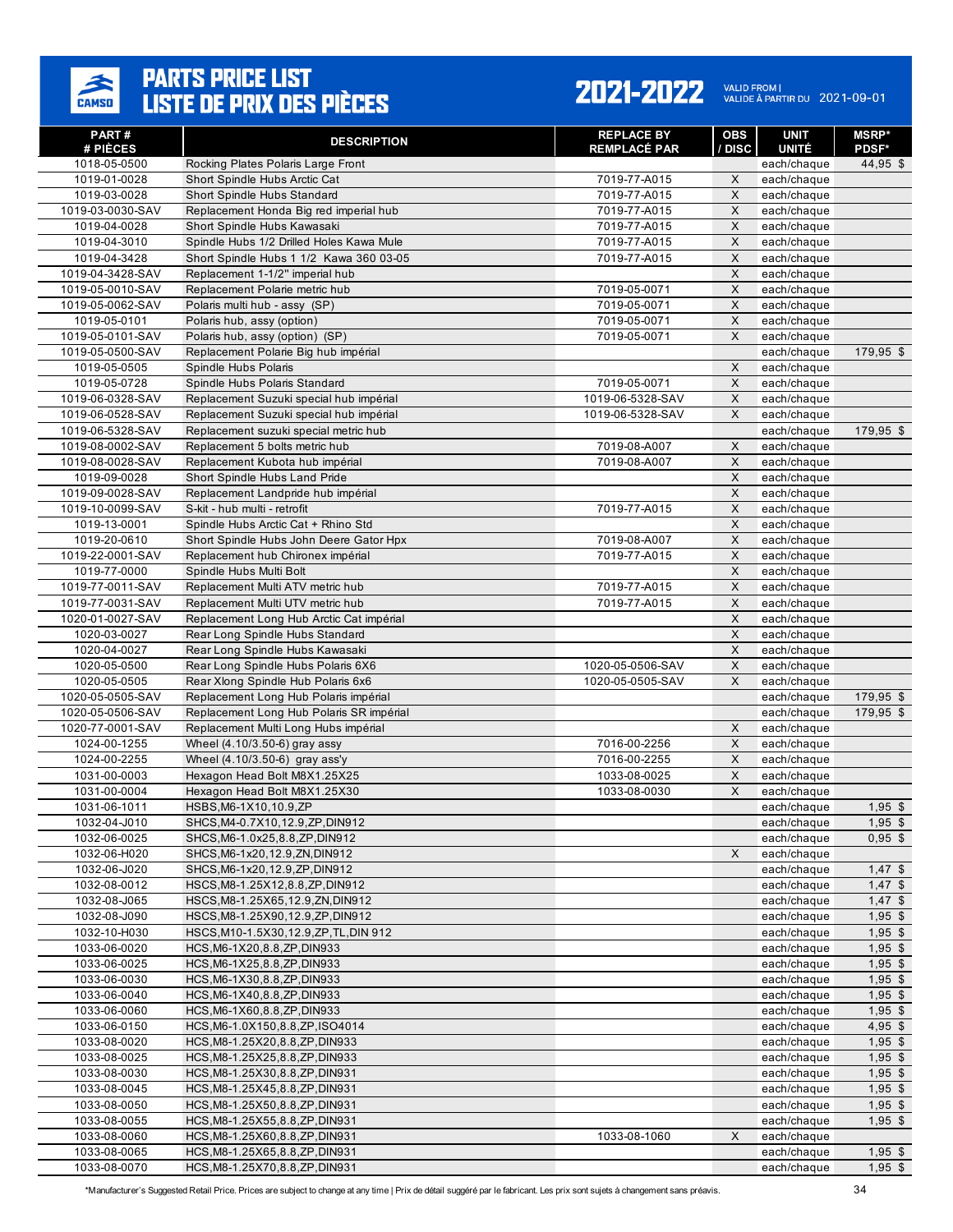### $\sum_{\text{CAMSD}}$

# **PARTS PRICE LIST<br>LISTE DE PRIX DES PIÈCES**

#### 2021-2022 VALID FROM | 2021-09-01

| PART#<br># PIÈCES | <b>DESCRIPTION</b>                    | <b>REPLACE BY</b><br><b>REMPLACÉ PAR</b> | <b>OBS</b><br>/ DISC | UNIT<br><b>UNITÉ</b> | <b>MSRP</b> *<br>PDSF* |
|-------------------|---------------------------------------|------------------------------------------|----------------------|----------------------|------------------------|
| 1033-08-0075      | HCS, M8-1.25X75, 8.8, ZP, DIN931      |                                          |                      | each/chaque          | $2,95$ \$              |
| 1033-08-0076      | HCS, M8-1.25X75, 8.8, BLK, DIN931     |                                          |                      | each/chaque          | $2,95$ \$              |
| 1033-08-0080      | HCS, M8-1.25X80, 8.8, ZP, DIN931      | 1033-08-1080                             | X                    | each/chaque          |                        |
| 1033-08-0090      | HCS, M8-1.25X90, 8.8, ZP, DIN931      |                                          |                      | each/chaque          | $1,95$ \$              |
| 1033-08-0100      | HCS, M8-1.25X100, 8.8, ZP, DIN931     |                                          |                      | each/chaque          | $4,95$ \$              |
| 1033-08-0150      | HCS, M8-1.25X150, 8.8, ZP, DIN933     |                                          |                      | each/chaque          | $2,95$ \$              |
| 1033-08-1040      | HCS, M8-1.25X40, 10.9, ZP, DIN931     |                                          |                      | each/chaque          | $1,47$ \$              |
| 1033-08-1060      | HCS, M8-1.25X60, 10.9, ZP, DIN931     |                                          |                      | each/chaque          | $1,95$ \$              |
| 1033-08-1080      | HCS, M8-1.25X80, 10.9, ZP, DIN931     |                                          |                      | each/chaque          | $1,95$ \$              |
| 1033-08-2020      | HCSW, M8-1.25X20, 8.8, ZP, TL, DIN933 |                                          |                      | each/chaque          | $1,95$ \$              |
| 1033-08-2020      | HCSW, M8-1.25X20, 8.8, ZP, TL, DIN933 |                                          |                      | each/chaque          | $1,95$ \$              |
| 1033-10-0020      | HCS, M10-1.5X20, 8.8, ZP, DIN933      |                                          |                      | each/chaque          | $1,95$ \$              |
| 1033-10-0025      | HCS, M10-1.5X25, 8.8, ZP, DIN933      |                                          |                      | each/chaque          | $1,95$ \$              |
| 1033-10-0026      | HCS, M10-1.5X25, 8.8, BLK, DIN933     |                                          | X                    | each/chaque          |                        |
| 1033-10-0030      | HCS, M10-1.5X30, 8.8, ZP, DIN933      |                                          |                      | each/chaque          | $1,95$ \$              |
| 1033-10-0031      | HCS, M10-1.5X30, 8.8, BLK, DIN933     |                                          |                      | each/chaque          | $1,95$ \$              |
| 1033-10-0040      | HCS, M10-1.5X40, 8.8, ZP, DIN931      |                                          |                      | each/chaque          | $1,95$ \$              |
| 1033-10-0041      | HCS, M10-1.5X40, 8.8, BLK, DIN933     |                                          |                      | each/chaque          | $1,95$ \$              |
| 1033-10-0045      | HCS, M10-1.5X45, 8.8, ZP, DIN931      |                                          |                      | each/chaque          | $1,95$ \$              |
| 1033-10-0050      | HCS, M10-1.5X50, 8.8, ZP, DIN931      |                                          |                      | each/chaque          | $1,95$ \$              |
| 1033-10-0055      | HCS, M10-1.5X55, 8.8, ZP, DIN931      |                                          |                      | each/chaque          | $1,95$ \$              |
| 1033-10-0060      | HCS, M10-1.5X60, 8.8, ZP, DIN931      |                                          |                      | each/chaque          | $1,95$ \$              |
| 1033-10-0065      | HCS, M10-1.5X65, 8.8, ZP, DIN931      |                                          |                      | each/chaque          | $1,95$ \$              |
| 1033-10-0070      | HCS, M10-1.5X70, 8.8, ZP, DIN931      |                                          |                      | each/chaque          | $1,95$ \$              |
| 1033-10-0075      | HCS, M10-1.5X75, 8.8, ZP, DIN931      |                                          |                      | each/chaque          | $1,95$ \$              |
| 1033-10-0085      | HCS, M10-1.5X85, 8.8, ZP, DIN931      |                                          |                      | each/chaque          | $1.95$ \$              |
| 1033-10-0090      | HCS, M10-1.5X90, 8.8, ZP, DIN931      |                                          |                      | each/chaque          | $1,95$ \$              |
| 1033-10-0100      | HCS, M10-1.5X100, 8.8, ZP, DIN931     |                                          |                      | each/chaque          | $1,95$ \$              |
| 1033-10-0110      | HCS, M10-1.5X110, 8.8, ZP, DIN931     |                                          |                      | each/chaque          | $1,95$ \$              |
| 1033-10-0120      | HCS, M10-1.5X120, 8.8, ZP, DIN931     |                                          |                      | each/chaque          | $2,95$ \$              |
| 1033-10-0130      | HCS, M10-1.5X130, 8.8, ZP, DIN931     |                                          |                      | each/chaque          | $2,95$ \$              |
| 1033-10-0140      | HCS, M10-1.5X140, 8.8, ZP, DIN931     |                                          |                      | each/chaque          | $4,95$ \$              |
| 1033-10-0150      | HCS, M10-1.5X150, 8.8, ZP, DIN931     |                                          |                      | each/chaque          | $2,95$ \$              |
| 1033-10-0160      | HCS, M10-1.5X160, 8.8, ZP, DIN931     |                                          |                      | each/chaque          | $14,95$ \$             |
| 1033-10-0170      | HCS, M10-1.5X170, 8.8, ZP, DIN931     |                                          |                      | each/chaque          | $5,95$ \$              |
| 1033-10-0180      | HCS, M10-1.5X180, 8.8, ZP, DIN931     |                                          |                      | each/chaque          | $7,95$ \$              |
| 1033-10-0200      | HCS, M10-1.5X200, 8.8, ZP, DIN931     |                                          |                      | each/chaque          | $5,95$ \$              |
| 1033-10-1030      | HCS, M10-1.5X30, 10.9, ZP, DIN933     |                                          |                      | each/chaque          | $1,95$ \$              |
| 1033-10-1050      | HCS, M10-1.5X50, 10.9, ZP, DIN931     |                                          |                      | each/chaque          | $2,95$ \$              |
| 1033-10-1055      | HCS, M10-1.5X55, 10.9, ZP, DIN931     |                                          |                      | each/chaque          | $1,95$ \$              |
| 1033-10-1060      | HCS, M10-1.5X60, 10.9, ZP, DIN931     |                                          |                      | each/chaque          | $1,95$ \$              |
| 1033-10-1070      | HCS, M10-1.5X70, 10.9, ZP, DIN931     |                                          |                      | each/chaque          | $1,95$ \$              |
| 1033-10-1075      | HCS, M10-1.5X75, 10.9, ZP, DIN931     |                                          |                      | each/chaque          | $1,95$ \$              |
| 1033-10-1080      | HCS, M10-1.5X80, 10.9, ZP, DIN931     |                                          |                      | each/chaque          | $1,95$ \$              |
| 1033-10-1085      | HCS, M10-1.5X85, 10.9, ZP, DIN931     |                                          |                      | each/chaque          | $11,95$ \$             |
| 1033-10-2025      | HCSW, M10-1.5X25, 8.8, ZP, TL, DIN933 | 1033-10-2026                             | X                    | each/chaque          |                        |
| 1033-10-2026      | HCSW, M10-1.5X25, 8.8, ZP, TL, DIN933 |                                          |                      | each/chaque          | $1,95$ \$              |
| 1033-10-2030      | HCSW, M10-1.5X30, 8.8, ZP, TL, DIN933 | 1036-10-4030                             | X                    | each/chaque          |                        |
| 1033-10-2045      | HCSW, M10-1.5X45, 8.8, ZP, TL, DIN931 | 7033-10-8045                             | X                    | each/chaque          |                        |
| 1033-10-3030      | HCS, M10-1.25X30, 8.8, ZP, DIN961     |                                          |                      | each/chaque          | $1,95$ \$              |
| 1033-10-3055      | HCS, M10-1.25X55, 8.8, ZP, DIN961     |                                          |                      | each/chaque          | $1,95$ \$              |
| 1033-10-3060      | HCS, M10-1.25X55, 8.8, ZP, DIN961     |                                          |                      | each/chaque          | $1,95$ \$              |
| 1033-10-6030      | HCS, M10-1.25X30, 8.8, ZP, 14 KEY     | 1033-10-6035                             | X                    | each/chaque          |                        |
| 1033-10-6035      | HCS, M10-1.25X35, 8.8, ZP, 14 KEY     |                                          |                      | each/chaque          | $9,95$ \$              |
| 1033-10-8025      | HCSW, M10-1.5X25, 8.8, ZP, DIN933     |                                          |                      | each/chaque          | $1,95$ \$              |
| 1033-10-8026      | HCSW, M10-1.5X25, 8.8, ZP, DIN933     | 1033-10-2026                             | X                    | each/chaque          |                        |
| 1033-10-8030      | HCSW, M10-1.5X30, 8.8, ZP, DIN933     | 1036-10-4030                             | X                    | each/chaque          |                        |
| 1033-10-8045      | HCSW, M10-1.5X45, 8.8, ZP, DIN931     | 7033-10-8045                             | X                    | each/chaque          |                        |
| 1033-10-A025      | HCS, M10-1.5x25, 10.9, ZP, TL, DIN933 |                                          |                      | each/chaque          | $1,95$ \$              |
| 1033-10-A045      | HCS, M10-1.5X45, 10.9, ZP, TL, DIN931 |                                          |                      | each/chaque          | $1,95$ \$              |
| 1033-12-0030      | HCS, M12-1.75X30, 8.8, ZP, DIN933     |                                          |                      | each/chaque          | $2,95$ \$              |
| 1033-12-0045      | HCS, M12-1.75X45, 8.8, ZP, DIN931     |                                          |                      | each/chaque          | $2,95$ \$              |
| 1033-12-0065      | HCS, M12-1.75X65, 8.8, ZP, DIN931     |                                          |                      | each/chaque          | $2,95$ \$              |
| 1033-12-0110      | HCS, M12-1.75X110, 8.8, ZP, DIN931    |                                          |                      | each/chaque          | $9,15$ \$              |
| 1033-12-0130      | HCS, M12-1.75X130, 8.8, ZP, DIN931    |                                          |                      | each/chaque          | $4,95$ \$              |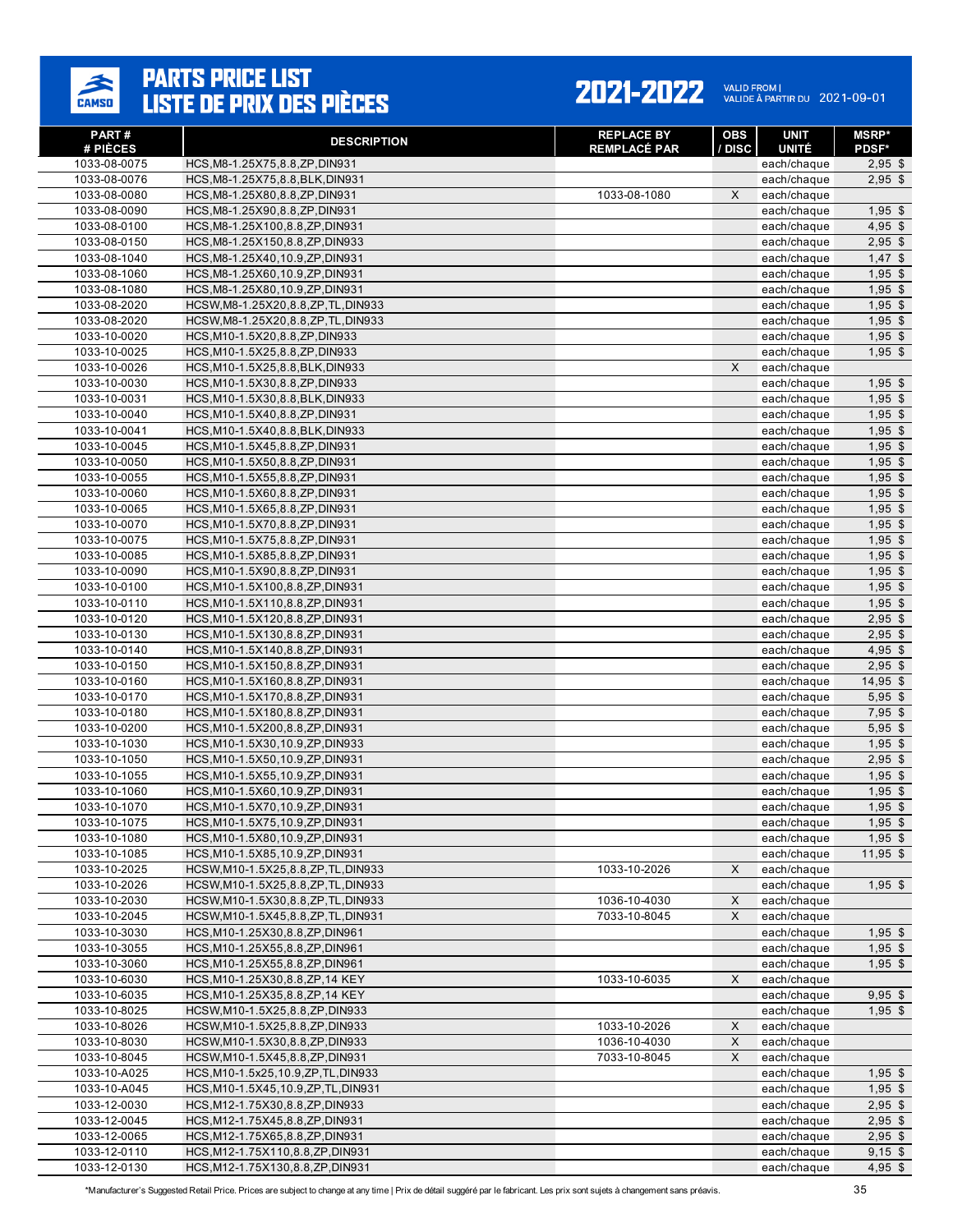### $\sum_{\text{CAMSD}}$

# **PARTS PRICE LIST<br>LISTE DE PRIX DES PIÈCES**

#### 2021-2022 VALID FROM | 2021-09-01

| <b>PART#</b><br># PIÈCES     | <b>DESCRIPTION</b>                                                       | <b>REPLACE BY</b><br><b>REMPLACÉ PAR</b> | <b>OBS</b><br>/ DISC | <b>UNIT</b><br><b>UNITÉ</b> | <b>MSRP*</b><br><b>PDSF*</b> |
|------------------------------|--------------------------------------------------------------------------|------------------------------------------|----------------------|-----------------------------|------------------------------|
| 1033-12-0170                 | HCS, M12-1.75X170, 8.8, ZP, DIN931                                       |                                          |                      | each/chaque                 | $5,95$ \$                    |
| 1033-12-0180                 | HCS, M12-1.75x180, 8.8, ZP, DIN931                                       |                                          |                      | each/chaque                 | $7,95$ \$                    |
| 1033-12-0190                 | HCS, M12-1.75x190, 8.8, ZP, DIN931                                       |                                          |                      | each/chaque                 | $4,95$ \$                    |
| 1033-12-0200                 | HCS, M12-1.75X200, 8.8, ZP, DIN931                                       |                                          |                      | each/chaque                 | $9.95$ \$                    |
| 1033-12-0220                 | HCS, M12-1.75x220, 8.8, ZP, DIN931                                       |                                          |                      | each/chaque                 | $12,95$ \$                   |
| 1033-12-0240                 | HCS, M12-1.75X240, 8.8, ZP, DIN931                                       |                                          |                      | each/chaque                 | $15,95$ \$                   |
| 1033-12-0260                 | HCS, M12-1.75x260, 8.8, ZP, DIN931                                       |                                          |                      | each/chaque                 | $16,95$ \$                   |
| 1033-12-0280                 | HCS, M12-1.75x280, 8.8, ZP, DIN931                                       |                                          |                      | each/chaque                 | $1,95$ \$                    |
| 1033-12-1030                 | HCS, M12-1.75X30, 10.9, ZP, DIN933                                       | 1033-AS-0066                             | X                    | each/chaque                 |                              |
| 1033-12-1050                 | HCS, M12-1.75X50, 10.9, ZP, DIN933                                       |                                          |                      | each/chaque                 | $2,95$ \$                    |
| 1033-12-2025                 | HCSW, M12-1.75X25, 8.8, ZP, TL, DIN933                                   | 1033-12-9025                             | X                    | each/chaque                 |                              |
| 1033-12-2030                 | HCSW, M12-1.75X30, 8.8, ZP, TL, DIN933                                   | 1033-AS-0066                             | X                    | each/chaque                 |                              |
| 1033-12-8025                 | HCSW, M12-1.75X25, 8.8, ZP, DIN933                                       | 1033-12-9025                             | X                    | each/chaque                 |                              |
| 1033-12-8030                 | HCSW, M12-1.75X30, 8.8, ZP, DIN933                                       | 1033-AS-0066                             | X                    | each/chaque                 |                              |
| 1033-12-9025                 | HCSW, M12-1.75X25, 10.9, ZP, TL, DIN933                                  |                                          |                      | each/chaque                 | $2,95$ \$                    |
| 1033-12-B170                 | HCS Custom, M12-1.75x170, 10.9, ZP, DIN931                               |                                          |                      | each/chaque                 | $23,95$ \$                   |
| 1033-12-D050                 | HCS, M12-1.75X50, 8.8, ZP, ISO4017                                       |                                          |                      | each/chaque                 | $1,95$ \$                    |
| 1033-14-1180                 | HCS, M14-2.0x180, 10.9, ZP, DIN931                                       |                                          |                      | each/chaque                 | $11,95$ \$<br>$9.95$ \$      |
| 1033-AS-0025<br>1033-AS-0030 | Stabilizing rod short bolts kit<br>Stabilizing rod bolt kit              |                                          |                      | each/chaque                 | 18,95 \$                     |
| 1033-AS-0066                 | Hub bolt kit                                                             |                                          |                      | each/chaque<br>each/chaque  | $3,95$ \$                    |
| 1033-AS-0075                 | Stabilizing rod long bolts kit                                           |                                          |                      | each/chaque                 | $15,95$ \$                   |
| 1033-AS-0101                 | Sprocket assembly bolts kit                                              |                                          |                      | each/chaque                 | $12,95$ \$                   |
| 1033-AS-1000                 | Imperial hub assembly bolts kit                                          |                                          |                      | each/chaque                 | $17,95$ \$                   |
| 1033-AS-1250                 | Rigid tandem bolt/washer kit                                             |                                          |                      | each/chaque                 | $5,95$ \$                    |
| 1033-AS-2000                 | Metric hub assembly bolts kit                                            |                                          |                      | each/chaque                 | $40,95$ \$                   |
| 1033-C2-F025                 | HCS, 3/8-24X1.00, GR8, ZP, ASME B18.2.1                                  |                                          |                      | each/chaque                 | $1,95$ \$                    |
| 1033-F1-E140                 | HCS, 1/2-13X5.5, GR5, ZP, ASME B18.2.1                                   |                                          |                      | each/chaque                 | $7,95$ \$                    |
| 1033-G1-E165                 | HCS, 5/8-11X6.50, GR5, ZP, ASME B18.2.1                                  |                                          |                      | each/chaque                 | $6,95$ \$                    |
| 1034-00-0007                 | SSC, 7/16-20x2-1/4, B7, ZP, DIN939                                       |                                          |                      | each/chaque                 | $2,95$ \$                    |
| 1034-06-0003                 | SSC, M10-1.25X33, (10-4-19), 8.8, ZP                                     |                                          |                      | each/chaque                 | $9,95$ \$                    |
| 1034-08-0716                 | SSC, 7/16-20X1, CUP, SSS                                                 |                                          |                      | each/chaque                 | $3,95$ \$                    |
| 1034-10-2540                 | STUD, M10x1.25x40, 8.8, YZN                                              | 1175-10-1040                             | $\pmb{\chi}$         | each/chaque                 | $2,95$ \$                    |
| 1035-06-1030                 | HFCS, M6-1X30, 10.9, ZP. DIN6921                                         |                                          |                      | each/chaque                 | $1,47$ \$                    |
| 1035-06-A016                 | HFCS, M6-1X16, 10.9, ZP, TL, IFI536                                      |                                          |                      | each/chaque                 | $2,95$ \$                    |
| 1035-08-0020                 | HFCS, M8-1.25X20, 8.8, ZP, DIN6921                                       |                                          |                      | each/chaque                 | $1,47$ \$                    |
| 1035-08-0026                 | HFCS, M8-1.25X25, 8.8, ZP, DIN933                                        |                                          |                      | each/chaque                 | $2,95$ \$                    |
| 1035-08-5040                 | HFCS, M8-1.25X40, 10.9, ZP, JIS B1189                                    |                                          |                      | each/chaque                 | $2,95$ \$                    |
| 1035-08-5045                 | HFCS, M8-1.25X45, 10.9, ZP, JIS B1189                                    |                                          |                      | each/chaque                 | $2,95$ \$                    |
| 1035-08-A060                 | HFCS, M8-1.25X60, 10.9, ZP, TL, IFI536                                   |                                          |                      | each/chaque                 | $6,95$ \$                    |
| 1035-08-A070                 | HFCS, M8-1.25X70, 10.9, ZP, TL, IFI536                                   |                                          |                      | each/chaque                 | $2,95$ \$                    |
| 1035-08-C050                 | HFCS, M8-1.25X50, 10.9, ZP, IFI536                                       |                                          |                      | each/chaque                 | $1,95$ \$                    |
| 1035-08-C055                 | HFCS, M8-1.25X55, 10.9, ZP, IFI536                                       |                                          |                      | each/chaque                 | $1,95$ \$                    |
| 1035-08-C055<br>1035-08-C060 | HFCS, M8-1.25X55, 10.9, ZP, IFI536<br>HFCS, M8-1.25X60, 10.9, ZP, IFI536 |                                          |                      | each/chaque<br>each/chaque  | $1,95$ \$<br>$1,95$ \$       |
| 1035-08-C070                 | HFCS, M8-1.25X70, 10.9, ZP, IFI536                                       |                                          |                      | each/chaque                 | $1,95$ \$                    |
| 1035-08-C080                 | HFCS, M8-1.25X80, 10.9, ZP, IFI536                                       |                                          |                      | each/chaque                 | $2,95$ \$                    |
| 1035-10-0030                 | HFCS, M10-1.5X30, 8.8, ZP, DIN6921                                       |                                          |                      | each/chaque                 | $1,95$ \$                    |
| 1035-10-1045                 | HFCS, M10-1.5X45, 10.9, ZP, DIN6921                                      |                                          |                      | each/chaque                 | $1,95$ \$                    |
| 1035-10-5040                 | HFCS, M10-1.25X40, 10.9, ZP, DIN6921                                     |                                          |                      | each/chaque                 | $3,95$ \$                    |
| 1035-12-0090                 | HFCS, M12-1.75X90, 8.8, ZP, DIN6921                                      |                                          |                      | each/chaque                 | $6,95$ \$                    |
| 1035-12-1030                 | HFCS, M12-1.75X30, 10.9, ZP, DIN6921                                     |                                          |                      | each/chaque                 | $2,95$ \$                    |
| 1035-12-1050                 | HFCS, M12-1.75X50, 12.9, ZP, DIN6921                                     | 1033-AS-1250                             | X                    | each/chaque                 |                              |
| 1035-12-1100                 | HFCS, M12-1.75X100, 10.9, ZP, DIN6921                                    |                                          |                      | each/chaque                 | $3,95$ \$                    |
| 1035-12-1140                 | HFCS, M12-1.75X140, 10.9, ZP                                             |                                          |                      | each/chaque                 | $7,95$ \$                    |
| 1035-12-9030                 | HFCSW, M12-1.75x30, 10.9, ZP, TL                                         | 7036-12-D050                             | X                    | each/chaque                 |                              |
| 1035-12-A050                 | HFCS, M12-1.75X50, 10.9, ZP, TL, ISO4014                                 | 1033-AS-1250                             | X                    | each/chaque                 |                              |
| 1036-08-0025                 | HFSCS, M8-1.25x25, 8.8, ZP, DIN6921                                      |                                          |                      | each/chaque                 | $1,35$ \$                    |
| 1036-10-4030                 | HFSCS, M10-1.5X30, 10.9, ZP, TL, DIN 6921                                |                                          |                      | each/chaque                 | $1,95$ \$                    |
| 1036-12-4030                 | HFSCS, M12-1.75X30, 10.9, ZP, TL, DIN 6921                               | 1033-AS-0066                             |                      | each/chaque                 | $1,95$ \$                    |
| 1036-12-D050                 | HFSCS, M12-1.75X50, 8.8, ZP, full thread                                 |                                          |                      | each/chaque                 | $2,95$ \$                    |
| 1037-00-0001                 | Nylon TY-RAP - 8IN                                                       | 1037-00-0012                             | X                    | each/chaque                 |                              |
| 1037-00-0003                 | Mountable cable tie                                                      |                                          |                      | each/chaque                 | $5,95$ \$                    |
| 1037-00-0012                 | Nylon TY-RAP - 14.5IN                                                    |                                          |                      | each/chaque                 | $1,95$ \$                    |
| 1037-00-0028                 | Half clip                                                                |                                          |                      | each/chaque                 | $1,47$ \$                    |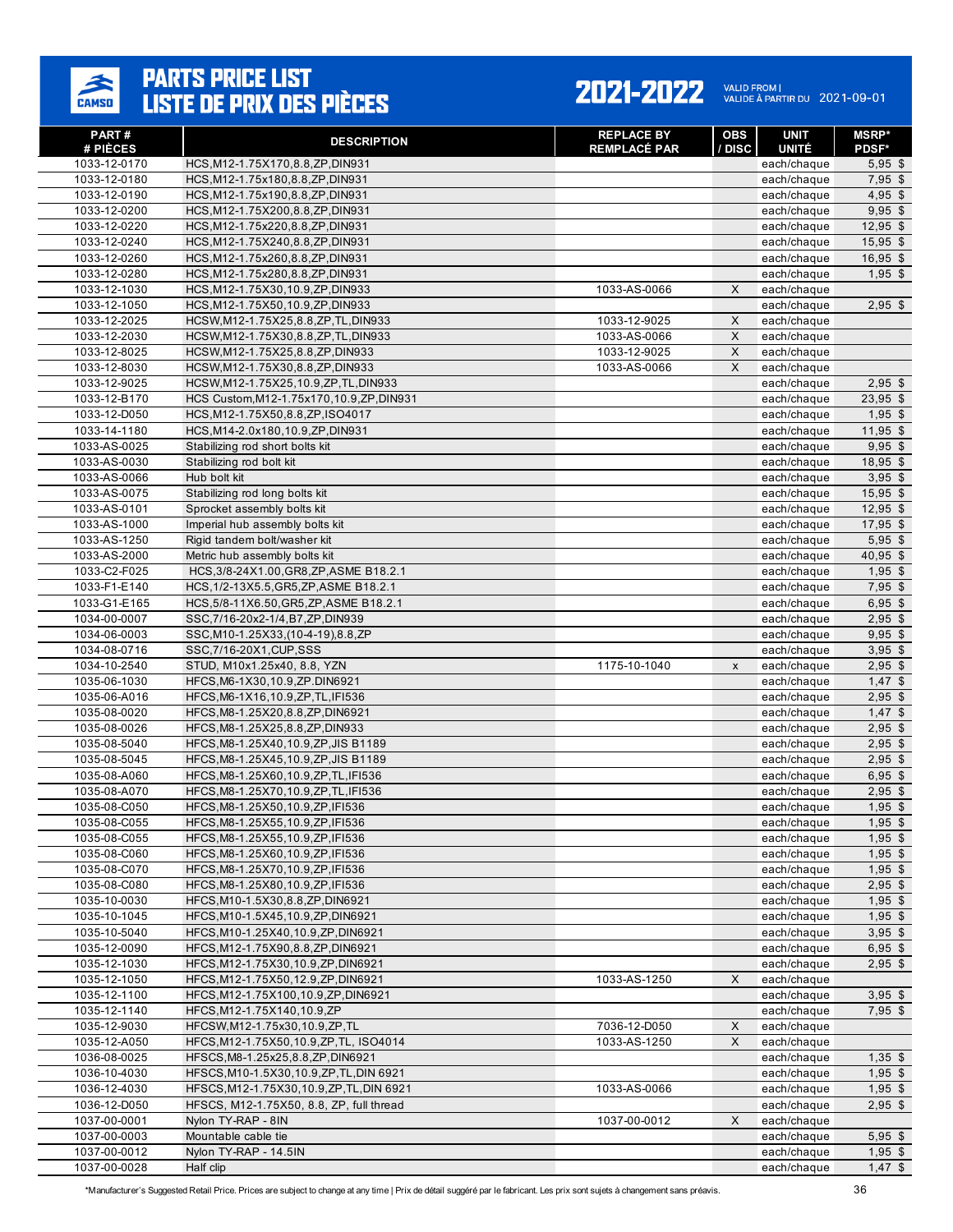

| PART#<br># PIÈCES | <b>DESCRIPTION</b>                      | <b>REPLACE BY</b><br><b>REMPLACÉ PAR</b> | <b>OBS</b><br>/ DISC | <b>UNIT</b><br><b>UNITÉ</b> | <b>MSRP</b> *<br><b>PDSF*</b> |
|-------------------|-----------------------------------------|------------------------------------------|----------------------|-----------------------------|-------------------------------|
| 1037-00-0037      | Loop clamp                              |                                          |                      | each/chaque                 | $1,47$ \$                     |
| 1037-20-0024      | Nylon ty-rap - 24"                      |                                          |                      | each/chaque                 | $2,95$ \$                     |
| 1038-08-K020      | HSFBS, M8-1.25X20, SS, 18-8             |                                          |                      | each/chaque                 | $1,95$ \$                     |
| 1038-08-K025      | HSFBS, M8-1.25X25, SS, 18-8, ISO7380    |                                          |                      | each/chaque                 | $6,95$ \$                     |
| 1039-00-0001      | HCS, 1/4-20x1.50, 5, ZP, UNC            |                                          |                      | each/chaque                 | $1,95$ \$                     |
| 1039-00-0002      | HCS, 1/4-20x0.75, 5, ZP, UNC            |                                          |                      | each/chaque                 | $1,95$ \$                     |
| 1040-00-0001      | HCS, 5/16-18x1.00, 5, ZP, UNC           |                                          |                      | each/chaque                 | $1,95$ \$                     |
| 1040-00-0002      | HCS, 5/16-18x3.00, 5, ZP, UNC           |                                          |                      | each/chaque                 | $1,95$ \$                     |
| 1040-00-0003      | HCS, 5/16-18x3.50, 5, ZP, UNC           |                                          |                      | each/chaque                 | $1,95$ \$                     |
| 1040-00-0004      | HCS, 5/16-18x2.50, 5, ZP, UNC           |                                          |                      | each/chaque                 | $1,95$ \$                     |
| 1040-00-0005      | HCS, 5/16-18x1.25, 5, ZP, UNC           |                                          |                      | each/chaque                 | $1,95$ \$                     |
| 1040-00-0006      | HCS, 5/16-18x3/4, 5, ZP, UNC            |                                          |                      | each/chaque                 | $1,95$ \$                     |
| 1040-00-0007      | HCS, 5/16-18x2.00, 5, ZP, UNC           |                                          |                      | each/chaque                 | $1,95$ \$                     |
| 1040-00-0008      | HCS, 5/16-18x2.75, 5, ZP, UNC           |                                          |                      | each/chaque                 | $1,95$ \$                     |
| 1040-00-0009      | HCS, 5/16-18x4.00, 5, ZP, UNC           |                                          |                      | each/chaque                 | $1,95$ \$                     |
| 1040-20-0001      | HCS, 5/16-18x3.00, 5, BLK, UNC          |                                          |                      | each/chaque                 | $1,95$ \$                     |
| 1041-00-0001      | HCS, 3/8-16X1.25, 5, ZP, SAE J429       |                                          |                      | each/chaque                 | $1,95$ \$                     |
| 1041-00-0002      | HCS, 3/8-16x1.50, 5, ZP, UNC            |                                          |                      | each/chaque                 | $1,95$ \$                     |
| 1041-00-0003      | HCS, 3/8-16x2.00, 5, ZP, UNC            |                                          |                      | each/chaque                 | $1,95$ \$                     |
| 1041-00-0004      | HCS, 3/8-16x2.50, 5, ZP, UNC            |                                          |                      | each/chaque                 | $1,95$ \$                     |
| 1041-00-0005      | HCS, 3/8-16x3.00, 5, ZP, UNC            |                                          |                      | each/chaque                 | $1,95$ \$                     |
| 1041-00-0006      | HCS, 3/8-16x3.50, 5, ZP, UNC            |                                          |                      | each/chaque                 | $1,95$ \$                     |
| 1041-00-0007      | HCS, 3/8-16x1.75, 5, ZP, UNC            |                                          |                      | each/chaque                 | $1,95$ \$                     |
| 1041-00-0008      | HCS, 3/8-16x1.00, 5, BLK, UNC           |                                          |                      | each/chaque                 | $1,95$ \$                     |
| 1041-00-0009      | HCS, 3/8-16x4.00, 5, ZP, UNC            |                                          |                      | each/chaque                 | $1,95$ \$                     |
| 1041-00-0010      | HCS, 3/8-16x2.25, 5, ZP, UNC            |                                          |                      | each/chaque                 | $1,95$ \$                     |
| 1041-00-0011      | HCS, 3/8-16x2.75, 5, ZP, UNC            |                                          |                      | each/chaque                 | $1,95$ \$                     |
| 1041-00-0012      | HCS, 3/8-16X1.0, ZP, SAE J429           |                                          |                      | each/chaque                 | $1,95$ \$                     |
| 1041-00-0014      | HCS, 3/8-16x4.50, 5, ZP, UNC            |                                          |                      | each/chaque                 | $1,95$ \$                     |
| 1041-00-0015      | HCS, 3/8-16x3.25, 5, ZP, UNC            |                                          |                      | each/chaque                 | $1,95$ \$                     |
| 1041-00-0112      | Wheel bolt kit                          |                                          |                      | each/chaque                 | $2,95$ \$                     |
| 1041-00-8005      | HCS, 3/8-16x3.00, 8, ZP, UNC            |                                          |                      | each/chaque                 | $1,95$ \$                     |
| 1041-00-AS01      | Plate Bolt, Bushing Kit                 |                                          | X                    | each/chaque                 |                               |
| 1041-00-AS02      | Stab Rod Anchor Bolt Kit                |                                          |                      | each/chaque                 | 12,95 \$                      |
| 1041-00-AS04      | Anti-Pivot Bolt Kit                     |                                          |                      | each/chaque                 | $24,95$ \$                    |
| 1041-00-AS05      | Pivot Limitor Bolt Kit                  |                                          |                      | each/chaque                 | $9,95$ \$                     |
| 1041-00-AS06      | Front Anti-Pivot Bolt Kit 2-4-2-4       |                                          | $\pmb{\times}$       | each/chaque                 |                               |
| 1041-02-AS01      | Anti-Pivot Bracket Bolt Kit BRP Traxter |                                          | X                    | each/chaque                 |                               |
| 1041-06-AS01      | Anti-Pivot Bracket Rear Bolt Kit K Quad |                                          | X                    | each/chaque                 |                               |
| 1041-38-6000      | HCS, 3/8-16X6, ZP, SAE J429             |                                          |                      | each/chaque                 | $1,95$ \$                     |
| 1041-AS-0010      | Bolts kit retrofit imperial bracket ATV |                                          |                      | each/chaque                 | $13,95$ \$                    |
| 1041-AS-0020      | Bolts kit retrofit imperial bracket UTV |                                          |                      | each/chaque                 | $13,95$ \$                    |
| 1042-00-0001      | CP, 1/8, 1-3/4, ZP                      |                                          |                      | each/chaque                 | $1,95$ \$                     |
| 1043-00-0002      | HCS, 7/16-14x2.50, 5, ZP, UNC           |                                          |                      | each/chaque                 | $2,95$ \$                     |
| 1044-00-0001      | HCS, 1/2-13x1.25, 5, ZP, UNC            |                                          |                      | each/chaque                 | $1,95$ \$                     |
| 1045-00-0001      | UB, 1/4-20x1.25, 1.125x2.25, 5, ZP      | 1045-06-3055                             | X                    | each/chaque                 |                               |
| 1045-00-0002      | UB, 5/16-18x1.00, 1.375x2.25, 5, ZP     | 1045-08-3560                             | $\mathsf X$          | each/chaque                 |                               |
| 1045-00-0003      | UB, 5/16-18x1.875, 1.625x3.00, 5, ZP    | 1045-08-4280                             | X                    | each/chaque                 |                               |
| 1045-00-0004      | UB, 3/8-16x1.25, 2.00x3.00, 5, ZP       | 1045-10-5585                             | X                    | each/chaque                 |                               |
| 1045-00-0005      | UB, 3/8-16x1.375, 3.00x2.25, 5, ZP      | 1045-10-7565                             | $\mathsf X$          | each/chaque                 |                               |
| 1045-00-0006      | UB, 1/4-20x0.75, 0.75x1.3125, 5, ZP     | 1045-06-2040                             | X                    | each/chaque                 |                               |
| 1045-00-AS02      | Hardware Kit for 1002-03-5500           |                                          |                      | each/chaque                 | $9,95$ \$                     |
| 1045-01-0014      | UB, 1/4-20x0.875, 1.00x1.50, 5, ZP      | 1045-06-2040                             | X                    | each/chaque                 |                               |
| 1045-06-0700      | UB, 1/4-20x1.50, 0.75x2.125, 5, ZP      | 1045-06-2065                             | $\mathsf X$          | each/chaque                 |                               |
| 1045-06-0758      | UB, 1/4-20x1.00, 1.00x1.75, 5, ZP       | 1045-06-2750                             | X                    | each/chaque                 |                               |
| 1045-06-2040      | UB, M6-1.0X20X40, 4.8, ZP               |                                          |                      | each/chaque                 | $4,95$ \$                     |
| 1045-06-2065      | UB, M6-1.0x20x65, 4.8, ZP               |                                          |                      | each/chaque                 | $3,95$ \$                     |
| 1045-06-2750      | UB, M6-1.0X27X50, 4.8, ZP               |                                          |                      | each/chaque                 | $4,95$ \$                     |
| 1045-06-3055      | UB, M6-1.0X30X55, 4.8, ZP               | 1045-06-3065                             | X                    | each/chaque                 |                               |
| 1045-06-3065      | UB, M6-1.0X30X65, 8.8, ZP               |                                          |                      | each/chaque                 | 8,95 \$                       |
| 1045-08-0001      | UB, 3/8-16x1.50, 2.25x3.50, 5.ZP        | 1045-10-5890                             | X                    | each/chaque                 |                               |
| 1045-08-3560      | UB, M8-1.25x36x60, 4.8, ZP              |                                          |                      | each/chaque                 | $6,95$ \$                     |
| 1045-08-4280      | UB, M8-1.25x42x80, 4.8, ZP              |                                          |                      | each/chaque                 | $4,95$ \$                     |
| 1045-08-4293      | UB, M8-1.25x42x93,4.8, YZP              |                                          |                      | each/chaque                 | $5,95$ \$                     |
| 1045-10-5585      | UB, M10-1.5x55x85, 4.8, ZP              |                                          |                      | each/chaque                 | $5,95$ \$                     |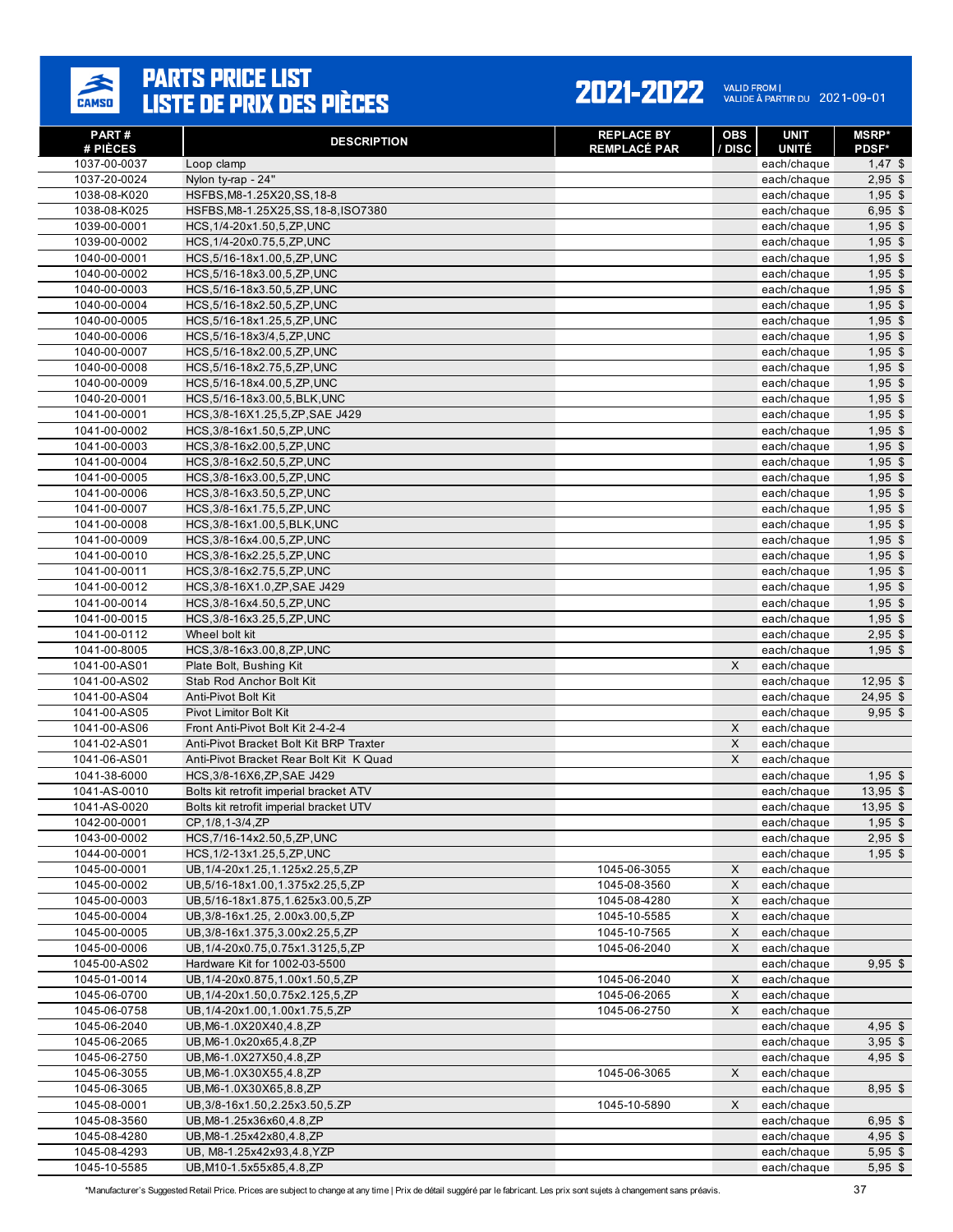### $\frac{1}{\text{CAMSD}}$

# **PARTS PRICE LIST<br>LISTE DE PRIX DES PIÈCES**

#### 2021-2022 VALID FROM | 2021-09-01

| PART#<br># PIÈCES            | <b>DESCRIPTION</b>                                                                   | <b>REPLACE BY</b><br><b>REMPLACÉ PAR</b> | <b>OBS</b><br>/ DISC | <b>UNIT</b><br><b>UNITÉ</b> | <b>MSRP*</b><br><b>PDSF*</b> |
|------------------------------|--------------------------------------------------------------------------------------|------------------------------------------|----------------------|-----------------------------|------------------------------|
| 1045-10-5890                 | UB, M10-1.5x58x90, 4.8, ZP                                                           |                                          |                      | each/chaque                 | $4,95$ \$                    |
| 1045-10-7565                 | UB, M10-1.5X75X65, 4.8, ZP                                                           |                                          |                      | each/chaque                 | $6,95$ \$                    |
| 1046-00-0001                 | CB, 3/8-16x2.00, 5, ZP, SAE J429                                                     |                                          |                      | each/chaque                 | $4,95$ \$                    |
| 1046-00-0002                 | CB, 3/8-16x2.25, 5, ZP, SAE J429                                                     |                                          |                      | each/chaque                 | $3,95$ \$                    |
| 1046-08-0035                 | CB, M8-1.25X35, 8.8, ZP, DIN603                                                      |                                          |                      | each/chaque                 | $1,95$ \$                    |
| 1046-10-0045                 | CB, M10-1.5X45, 8.8, ZP, DIN603                                                      |                                          |                      | each/chaque                 | $0,95$ \$                    |
| 1046-10-0050                 | CB, M10-1.5X50, 8.8, ZP, DIN603                                                      |                                          |                      | each/chaque                 | $1,95$ \$                    |
| 1046-10-0060                 | CB, M10-1.5X60, 8.8, ZP, DIN603                                                      |                                          |                      | each/chaque                 | $2,95$ \$                    |
| 1046-10-0061                 | CB, M10-1.5X60, 8.8, ZP, DIN603, MODIFIER                                            |                                          |                      | each/chaque                 | $3,95$ \$                    |
| 1046-10-0070                 | CB, M10-1.5X70, 8.8, ZP, DIN603                                                      |                                          |                      | each/chaque                 | $4,95$ \$                    |
| 1046-10-0080                 | CB, M10-1.5X80, 8.8, ZP, DIN603                                                      |                                          |                      | each/chaque                 | $3,95$ \$                    |
| 1046-10-0100                 | CB, M10-1.5X100, 8.8, ZP, DIN603                                                     |                                          |                      | each/chaque                 | $2,95$ \$                    |
| 1046-C1-X275                 | CB, 3/8-16x2.75, 5, ZP, SAE J429                                                     |                                          |                      | each/chaque                 | $1,95$ \$                    |
| 1047-00-0001                 | EY, 3/8-16x3.25, 0.8125, 5, ZP                                                       |                                          |                      | each/chaque                 | $4,95$ \$                    |
| 1047-00-0002                 | EY, 5/16-18x2.00, 0.5IDx3.25, 5, ZP                                                  |                                          |                      | each/chaque                 | $2,95$ \$                    |
| 1047-00-7000                 | ROD END, UNF, 1/2-20                                                                 |                                          |                      | each/chaque                 | $11,95$ \$                   |
| 1047-00-7010                 | ROD END, M12-1.25                                                                    |                                          |                      | each/chaque                 | $17,95$ \$                   |
| 1047-12-1090                 | X-longht rod end                                                                     |                                          |                      | each/chaque                 | $21,95$ \$                   |
| 1047-12-1115                 | Rod end, M12-1.25x115, assy                                                          |                                          |                      | each/chaque                 | $23,95$ \$                   |
| 1047-16-1065                 | Rod end, M16-1.5x65, assy                                                            |                                          |                      | each/chaque                 | $27,95$ \$                   |
| 1048-00-0001<br>1049-00-0001 | SSC, 2", 3/8-16x0.76, 3/8-24x0.90, 8, ZP<br>HSFS.3/8-16x1.25.5. ZP                   |                                          |                      | each/chaque<br>each/chaque  | $3,95$ \$<br>$1,95$ \$       |
| 1049-00-0002                 | HSFS, 3/8-16x1.50, 5, ZP                                                             |                                          |                      | each/chaque                 | $1,95$ \$                    |
| 1049-00-0003                 | HSFS, 3/8-16x1.00, 5, ZP                                                             |                                          |                      | each/chaque                 | $1,95$ \$                    |
| 1049-00-0004                 | SDSQWS,#12-24X2.00,ZP                                                                |                                          |                      | each/chaque                 | $1,95$ \$                    |
| 1049-00-0005                 | SDSQWS,#12-24X2.50,ZP                                                                |                                          |                      | each/chaque                 | $1,95$ \$                    |
| 1049-00-0006                 | SDHWS, 1/4-20x1.50, 5, ZP                                                            |                                          |                      | each/chaque                 | $1,95$ \$                    |
| 1049-00-0007                 | SDSQWS,#12-24X1.5,ZP                                                                 |                                          |                      | each/chaque                 | $1,95$ \$                    |
| 1049-00-0018                 | SDHWS, 3/8-16x1.00, 5, ZP                                                            |                                          |                      | each/chaque                 | $3,95$ \$                    |
| 1049-00-0020                 | SDHWS, 1/4X14X1, ZP                                                                  | 1249-A2-X025                             | X                    | each/chaque                 |                              |
| 1049-00-70AS                 | Sprocket Bolt & Bushing Kit                                                          |                                          | X                    | each/chaque                 |                              |
| 1049-06-1012                 | HSFS, M6-1.0X12, 10.9, ZP, DIN7991                                                   |                                          |                      | each/chaque                 | $0,95$ \$                    |
| 1049-06-1020                 | HSFS, M6-1.0X20, 10.9, ZP, DIN7991                                                   |                                          |                      | each/chaque                 | $0,95$ \$                    |
| 1049-08-1020                 | HSFS, M8-1.25X20mm, 10.9, ZP                                                         |                                          |                      | each/chaque                 | $2,95$ \$                    |
| 1049-08-1035                 | HSFS, M8-1.25X35mm, 10.9, ZP                                                         |                                          |                      | each/chaque                 | $3,95$ \$                    |
| 1049-08-1040                 | HSFS, M8-1.25X40, 10.9, ZP, DIN7991                                                  |                                          |                      | each/chaque                 | $1,47$ \$                    |
| 1049-10-0025                 | HSFS, M10-1.5X 25, 10.9, ZP                                                          |                                          |                      | each/chaque                 | $1,95$ \$                    |
| 1049-10-0030                 | HSFS, M10-1.5X 30, 10.9, ZP                                                          |                                          |                      | each/chaque                 | $1,95$ \$                    |
| 1049-10-0040                 | HSFS, M10-1.5X 40, 10.9, ZP                                                          |                                          |                      | each/chaque                 | $1,95$ \$                    |
| 1049-10-1080                 | HSFS, M10-1.5X 80, 10.9, ZP                                                          |                                          |                      | each/chaque                 | $1,95$ \$                    |
| 1049-F1-M044                 | HSFS.1/2-13x1,75,ZP,ASTM F835                                                        |                                          |                      | each/chaque                 | $3,95$ \$                    |
| 1050-00-0001                 | Bushing 1/4 0,390ID X 0,6250D X 0,280L                                               |                                          |                      | each/chaque                 | $2.95$ \$                    |
| 1050-00-0002                 | Bushing 1/2 0,390ID X 0,500L                                                         |                                          |                      | each/chaque                 | $2.95$ \$                    |
| 1050-00-0003                 | Bushing 3/8 0,390ID X 0,625OD X 0,400L                                               | 1050-00-0013                             | X                    | each/chaque                 |                              |
| 1050-00-0004                 | Bushing 0,750od X 0,382id X 0,322L                                                   |                                          |                      | each/chaque                 | $4,95$ \$                    |
| 1050-00-0005<br>1050-00-0006 | Square Washer 0,390X1,00X1,500X0,125 Bla<br>Bushin Plain1 1/2 0,406IDX0,625ODX1,500L | 1050-00-0018                             | X                    | each/chaque<br>each/chaque  | $7,95$ \$                    |
|                              |                                                                                      |                                          |                      |                             |                              |
| 1050-00-0007<br>1050-00-0008 | Bushin Plain1 1/2 0,390IDX0,625ODX1,500L<br>Bushin Plain1 3/4 0,390IDX0.625ODX1,750L |                                          |                      | each/chaque<br>each/chaque  | $14,95$ \$<br>$2,95$ \$      |
| 1050-00-0009                 | Bushing , 390 X , 625 X 1, 035L                                                      |                                          |                      | each/chaque                 | $2,95$ \$                    |
| 1050-00-0010                 | Bushing ,422 X ,625 X 0,941L                                                         |                                          |                      | each/chaque                 | $2,95$ \$                    |
| 1050-00-0011                 | Bushing ,445 X ,625 X 0,709L                                                         |                                          |                      | each/chaque                 | $2,95$ \$                    |
| 1050-00-0012                 | T-Bushing                                                                            |                                          |                      | each/chaque                 | $8,95$ \$                    |
| 1050-00-0013                 | Bushing spacer 3/8"                                                                  |                                          |                      | each/chaque                 | $2,95$ \$                    |
| 1050-00-0016                 | Slide bushing                                                                        |                                          |                      | each/chaque                 | $2,95$ \$                    |
| 1050-00-0017                 | Bushing 0.50 ID x 1.00 OD x 0.50 L                                                   |                                          |                      | each/chaque                 | $8,95$ \$                    |
| 1050-00-0018                 | Bushing 1-1/2 0.410IDX0.625ODx1.50L YZN                                              |                                          |                      | each/chaque                 | $3,95$ \$                    |
| 1050-00-0019                 | Bushing .50 ID X 1.00 OD X 1.00 L                                                    |                                          |                      | each/chaque                 | $5,95$ \$                    |
| 1050-00-0022                 | <b>Threaded T-Bushing</b>                                                            |                                          |                      | each/chaque                 | $12,95$ \$                   |
| 1050-00-0023                 | Taper bushing                                                                        |                                          |                      | each/chaque                 | $8,95$ \$                    |
| 1050-00-0024                 | Bushing, rigid arm                                                                   |                                          |                      | each/chaque                 | $6,95$ \$                    |
| 1050-00-0028                 | Bushing 14.29mm (9/16") ID X 25.4L                                                   |                                          |                      | each/chaque                 | $7,95$ \$                    |
| 1050-00-0081                 | T-bushing                                                                            |                                          |                      | each/chaque                 | $7,95$ \$                    |
| 1050-00-0200                 | <b>STEP SPACER</b>                                                                   |                                          |                      | each/chaque                 | $6,95$ \$                    |
| 1050-00-8000                 | Anti-rotation bushing (RS) UTV 4S                                                    | 1050-00-8199                             | X                    | each/chaque                 |                              |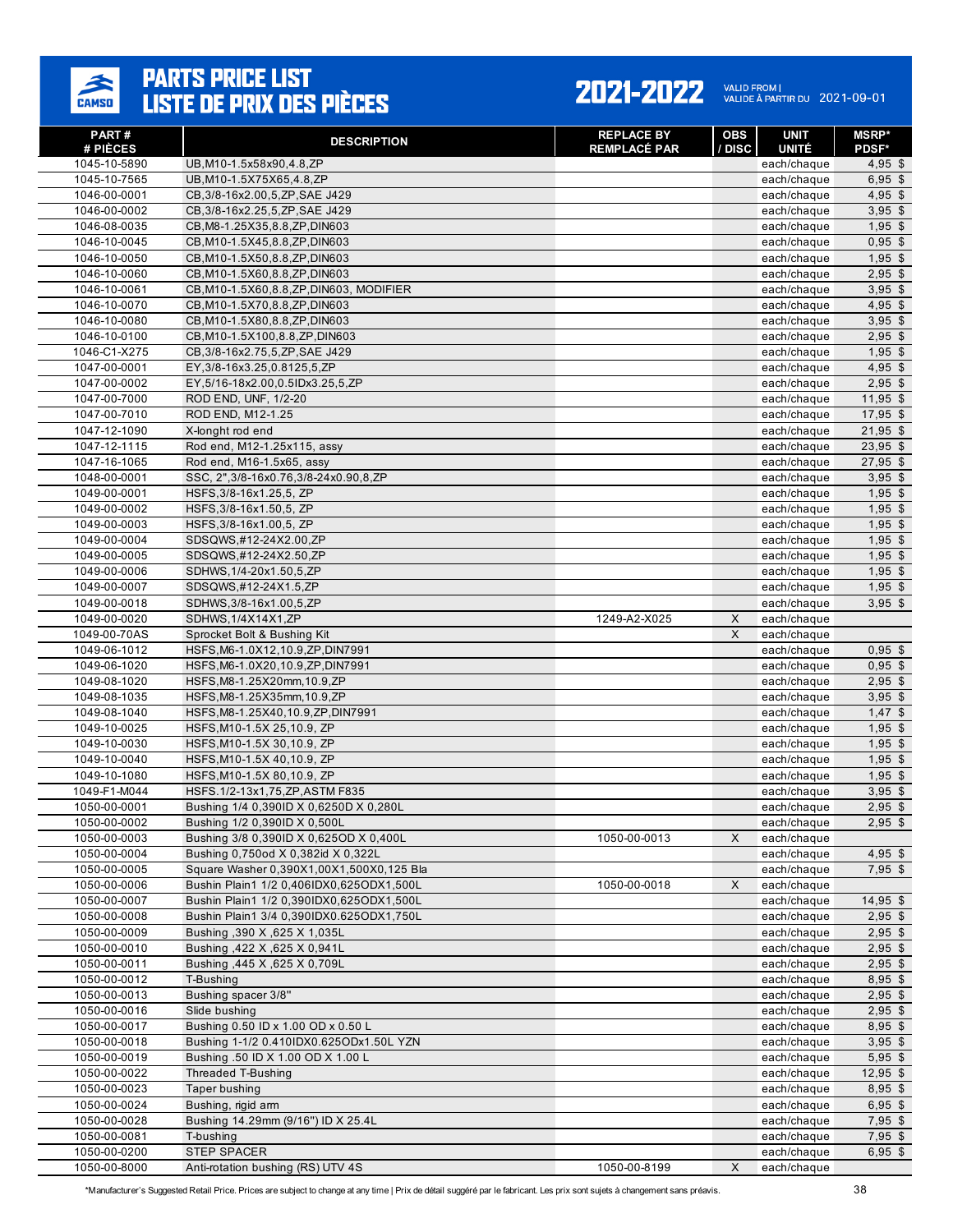

| PART#<br># PIÈCES            | <b>DESCRIPTION</b>                                                             | <b>REPLACE BY</b><br><b>REMPLACÉ PAR</b> | <b>OBS</b><br>/ DISC | <b>UNIT</b><br><b>UNITÉ</b> | <b>MSRP*</b><br><b>PDSF*</b> |
|------------------------------|--------------------------------------------------------------------------------|------------------------------------------|----------------------|-----------------------------|------------------------------|
| 1050-00-8015                 | Tandem bushing                                                                 |                                          |                      | each/chaque                 | $3,95$ \$                    |
| 1050-00-8199                 | Bushing anti-rotation UTV RS assy                                              |                                          |                      | each/chaque                 | $40,95$ \$                   |
| 1050-02-0426                 | Bushing 1 1/4 0,390IDX0,625ODX1,250L Bla                                       |                                          |                      | each/chaque                 | $12,95$ \$                   |
| 1050-03-0300                 | Bushing 0,413IDX0,875ODX0,800L                                                 |                                          |                      | each/chaque                 | $16.95$ \$                   |
| 1050-05-0001                 | Bushing 1.0ODx1/2IDx1 1/8L                                                     |                                          |                      | each/chaque                 | $18,95$ \$                   |
| 1050-05-0002                 | Bushing 1.0ODx0.410IDx1 3/4L                                                   |                                          |                      | each/chaque                 | $18,95$ \$                   |
| 1050-05-0026                 | T-Bushing                                                                      |                                          |                      | each/chaque                 | $12,95$ \$                   |
| 1050-05-0027                 | <b>Threaded T-Bushing</b>                                                      |                                          |                      | each/chaque                 | $13,95$ \$                   |
| 1050-05-0066                 | Bushing 1,450long 0,390IDX0,625ODX1,495L                                       |                                          |                      | each/chaque                 | $11,95$ \$                   |
| 1050-05-0305                 | Taper sleeve                                                                   |                                          |                      | each/chaque                 | $13,95$ \$                   |
| 1050-06-0758                 | Bushing 0,406IDx 0,875ODx1,100L YZN                                            |                                          |                      | each/chaque                 | 8.95 \$                      |
| 1050-10-0008                 | Bushing 1,050ID X 1,250OD X 0,960                                              | 1050-10-0009                             | X                    | each/chaque                 |                              |
| 1050-10-0009                 | Short Bushing 116PVC 1" SHC 40 X 1,346L                                        |                                          |                      | each/chaque                 | $2,95$ \$                    |
| 1050-10-0010                 | Long Bushing 116PVC 1" SHC 40 X 2.953L                                         |                                          |                      | each/chaque                 | $3,95$ \$                    |
| 1051-00-0015<br>1051-00-0020 | Bushing , 350ID X , 500OD X 1, 732L<br>Bushing 5/16 0,410ID x 0,625OD x 0,340L | 1051-00-0111                             | X                    | each/chaque                 |                              |
| 1051-00-0024                 | Washer, slide                                                                  |                                          |                      | each/chaque<br>each/chaque  | $1,95$ \$<br>$1,95$ \$       |
| 1051-00-0037                 | <b>Bushing Spindle Hub</b>                                                     |                                          |                      | each/chaque                 | $7,95$ \$                    |
| 1051-00-0043                 | UTV internal spacer                                                            |                                          |                      | each/chaque                 | $4,95$ \$                    |
| 1051-00-0060                 | Spacer wheel Ø202MM assy                                                       |                                          |                      | each/chaque                 | $4,95$ \$                    |
| 1051-00-0075                 | Spacer wheel Ø202MM assv                                                       |                                          |                      | each/chaque                 | $5,95$ \$                    |
| 1051-00-0111                 | Tensioner bushing                                                              |                                          |                      | each/chaque                 | $5,95$ \$                    |
| 1051-00-1999                 | Tensioner bushing kit                                                          |                                          |                      | each/chaque                 | $23,95$ \$                   |
| 1051-00-3033                 | Spacer                                                                         |                                          |                      | each/chaque                 | $4,95$ \$                    |
| 1051-00-7000                 | Axle Spacer                                                                    |                                          |                      | each/chaque                 | $5,95$ \$                    |
| 1051-00-7001                 | <b>Outer Spring Support</b>                                                    |                                          | X                    | each/chaque                 |                              |
| 1051-00-7515                 | Tensionner bushing - XT4S                                                      |                                          |                      | each/chaque                 | $3,95$ \$                    |
| 1051-00-9008                 | Spacer                                                                         |                                          |                      | each/chaque                 | $5,95$ \$                    |
| 1051-00-9018                 | Ski, Pivot                                                                     |                                          | X                    | each/chaque                 |                              |
| 1051-00-9019                 | Ski, Pivot Threaded                                                            |                                          | X                    | each/chaque                 |                              |
| 1051-00-9020                 | Spacer, axle shaft                                                             |                                          |                      | each/chaque                 | $7,95$ \$                    |
| 1051-00-9030                 | Spacer, anti-rotation                                                          |                                          |                      | each/chaque                 | $8,95$ \$                    |
| 1051-00-9035                 | Spaceur, anti-rotation                                                         |                                          |                      | each/chaque                 | $8,95$ \$                    |
| 1051-00-9063                 | Spacer, brake shield                                                           |                                          |                      | each/chaque                 | $5,95$ \$                    |
| 1051-00-9085<br>1051-10-0001 | Tensionner, bushing<br>1" Machine Tube                                         |                                          |                      | each/chaque<br>each/chaque  | $19,95$ \$<br>$10,95$ \$     |
| 1052-00-0019                 | Shim, Wheel, 19 O.D.                                                           |                                          |                      | each/chaque                 | $1,95$ \$                    |
| 1052-00-0038                 | Shim, Wheel, 38 O.D.                                                           |                                          |                      | each/chaque                 | $2,95$ \$                    |
| 1052-00-0122                 | UTV foot shim                                                                  |                                          |                      | each/chaque                 | $37,95$ \$                   |
| 1055-10-7030                 | T-Bushing, anti-rotation                                                       |                                          |                      | each/chaque                 | $14,95$ \$                   |
| 1055-10-7035                 | T-Bushing, anti-rotation                                                       |                                          |                      | each/chaque                 | $14,95$ \$                   |
| 1055-10-7050                 | T-Bushing, anti-rotation                                                       |                                          |                      | each/chaque                 | $14,95$ \$                   |
| 1055-10-7055                 | T-Bushing, anti-rotation                                                       |                                          |                      | each/chaque                 | 14,95 \$                     |
| 1055-10-7060                 | T-Bushing, anti-rotation                                                       |                                          |                      | each/chaque                 | $14,95$ \$                   |
| 1055-10-7070                 | T-Bushing, anti-rotation                                                       |                                          |                      | each/chaque                 | $14,95$ \$                   |
| 1055-10-7075                 | T-Bushing, anti-rotation                                                       |                                          |                      | each/chaque                 | $14,95$ \$                   |
| 1055-10-7130                 | T-Bushing, anti-rotation                                                       |                                          |                      | each/chaque                 | $14,95$ \$                   |
| 1055-10-7135                 | T-Bushing, anti-rotation                                                       |                                          |                      | each/chaque                 | $14,95$ \$                   |
| 1055-12-7070                 | T-Bushing, anti-rotation                                                       |                                          |                      | each/chaque                 | $14,95$ \$                   |
| 1055-12-7075                 | T-Bushing, anti-rotation                                                       |                                          |                      | each/chaque                 | 14,95 \$                     |
| 1055-16-4175                 | T-Bushing - LH IN<br>T-Bushing - LH IN                                         |                                          |                      | each/chaque                 | $29,95$ \$                   |
| 1055-16-4190<br>1055-16-5060 | T-Bushing - LH OUT                                                             |                                          |                      | each/chaque<br>each/chaque  | $29,95$ \$<br>29,95 \$       |
| 1055-16-5065                 | T-Bushing - LH OUT                                                             |                                          |                      | each/chaque                 | 29,95 \$                     |
| 1055-16-6245                 | T-Bushing - RH IN                                                              |                                          |                      | each/chaque                 | $29,95$ \$                   |
| 1055-16-6260                 | T-Bushing - RH In                                                              |                                          |                      | each/chaque                 | $29,95$ \$                   |
| 1055-17-4040                 | T-Bushing - LH IN                                                              |                                          |                      | each/chaque                 | 29,95 \$                     |
| 1055-17-4050                 | T-Bushing - LH IN                                                              |                                          |                      | each/chaque                 | $29,95$ \$                   |
| 1055-17-4120                 | T-Bushing - LH IN                                                              |                                          |                      | each/chaque                 | $29,95$ \$                   |
| 1055-17-4125                 | T-Bushing - LH IN                                                              |                                          |                      | each/chaque                 | $29,95$ \$                   |
| 1055-17-4180                 | T-Bushing - LH IN                                                              |                                          |                      | each/chaque                 | $29,95$ \$                   |
| 1055-17-4195                 | T-Bushing - LH IN                                                              |                                          |                      | each/chaque                 | $29,95$ \$                   |
| 1055-17-4200                 | T-Bushing - LH IN                                                              |                                          |                      | each/chaque                 | $29,95$ \$                   |
| 1055-17-4205                 | T-Bushing - LH IN                                                              |                                          |                      | each/chaque                 | $29,95$ \$                   |
| 1055-17-4215                 | T-Bushing - LH IN                                                              |                                          |                      | each/chaque                 | $29,95$ \$                   |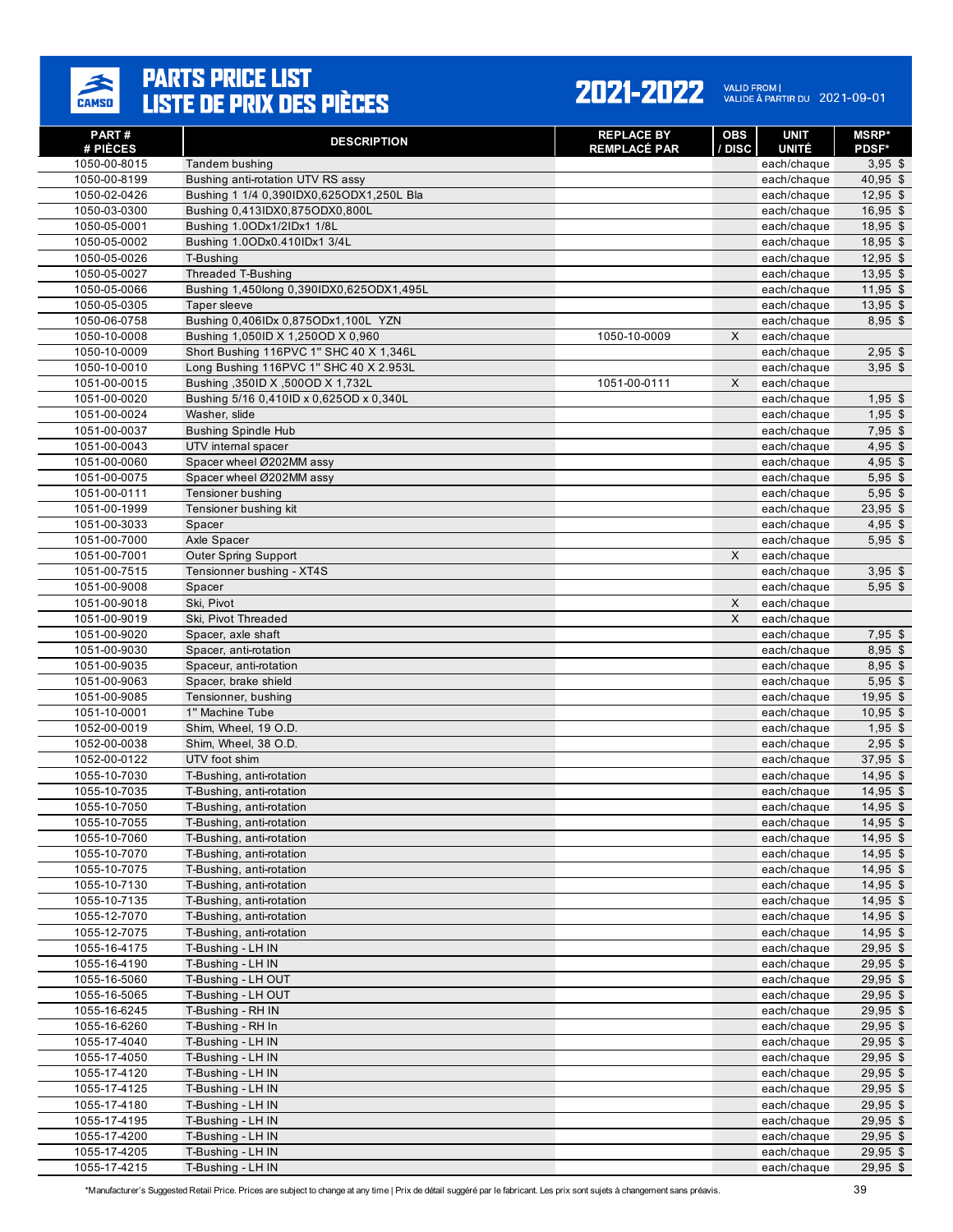

| PART#<br># PIÈCES            | <b>DESCRIPTION</b>                       | <b>REPLACE BY</b><br><b>REMPLACÉ PAR</b> | OBS<br>/ DISC | <b>UNIT</b><br><b>UNITÉ</b> | <b>MSRP</b> *<br><b>PDSF*</b> |
|------------------------------|------------------------------------------|------------------------------------------|---------------|-----------------------------|-------------------------------|
| 1055-17-4225                 | T-Bushing - LH IN                        |                                          |               | each/chaque                 | 29,95 \$                      |
| 1055-17-4230                 | T-Bushing - LH IN                        |                                          |               | each/chaque                 | $29,95$ \$                    |
| 1055-17-4235                 | T-Bushing - LH IN                        |                                          |               | each/chaque                 | $29,95$ \$                    |
| 1055-17-4240                 | T-Bushing - LH In                        |                                          |               | each/chaque                 | 29,95 \$                      |
| 1055-17-4245                 | T-Bushing - LH IN                        |                                          |               | each/chaque                 | $29,95$ \$                    |
| 1055-17-4300                 | T-Bushing - LH IN                        |                                          |               | each/chaque                 | 29,95 \$                      |
| 1055-17-4310                 | T-Bushing - LH IN                        |                                          |               | each/chaque                 | $29,95$ \$                    |
| 1055-17-5015                 | T-Bushing - LH OUT                       |                                          |               | each/chaque                 | $29,95$ \$                    |
| 1055-17-5020                 | T-Bushing - LH OUT                       |                                          |               | each/chaque                 | 29,95 \$                      |
| 1055-17-5025                 | T-Bushing - LH OUT                       |                                          |               | each/chaque                 | 29,95 \$                      |
| 1055-17-5030                 | T-Bushing - LH OUT                       |                                          |               | each/chaque                 | 29,95 \$                      |
| 1055-17-5035                 | T-Bushing - LH OUT                       |                                          |               | each/chaque                 | 29,95 \$                      |
| 1055-17-5045                 | T-Bushing - LH OUT                       |                                          |               | each/chaque                 | 29,95 \$                      |
| 1055-17-5050                 | T-Bushing - LH OUT                       |                                          |               | each/chaque                 | $29,95$ \$                    |
| 1055-17-5055                 | T-Bushing - LH OUT                       |                                          |               | each/chaque                 | 29,95 \$                      |
| 1055-17-5090                 | T-Bushing - LH OUT                       |                                          |               | each/chaque                 | $29,95$ \$                    |
| 1055-17-5095                 | T-Bushing - LH OUT                       |                                          |               | each/chaque                 | 29,95 \$                      |
| 1055-17-5100                 | T-Bushing - LH OUT                       |                                          |               | each/chaque                 | 29,95 \$<br>29,95 \$          |
| 1055-17-5105<br>1055-17-5110 | T-Bushing - LH OUT<br>T-Bushing - LH OUT |                                          |               | each/chaque<br>each/chaque  | $29,95$ \$                    |
| 1055-17-6065                 | T-Bushing - RH In                        |                                          |               | each/chaque                 | 29,95 \$                      |
| 1055-17-6070                 | T-Bushing - RH In                        |                                          |               | each/chaque                 | 29,95 \$                      |
| 1055-17-6120                 | T-Bushing - RH In                        |                                          |               | each/chaque                 | 29,95 \$                      |
| 1055-17-6125                 | T-Bushing - RH In                        |                                          |               | each/chaque                 | 29,95 \$                      |
| 1055-17-6140                 | T-Bushing, RH IN                         |                                          |               | each/chaque                 | 29,95 \$                      |
| 1055-17-6150                 | T-Bushing - RH In                        |                                          |               | each/chaque                 | 29,95 \$                      |
| 1055-17-6155                 | T-Bushing - RH In                        |                                          |               | each/chaque                 | $29,95$ \$                    |
| 1055-17-6200                 | T-Bushing - RH In                        |                                          |               | each/chaque                 | 29,95 \$                      |
| 1055-17-6205                 | T-Bushing - RH In                        |                                          |               | each/chaque                 | $25,95$ \$                    |
| 1055-17-6245                 | T-Bushing - RH In                        |                                          |               | each/chaque                 | $29,95$ \$                    |
| 1055-17-6250                 | T-Bushing - RH In                        |                                          |               | each/chaque                 | $29,95$ \$                    |
| 1055-17-6270                 | T-Bushing - RH In                        |                                          |               | each/chaque                 | 29,95 \$                      |
| 1055-17-6275                 | T-Bushing - RH In                        |                                          |               | each/chaque                 | $29,95$ \$                    |
| 1055-17-6280                 | T-Bushing - RH In                        |                                          |               | each/chaque                 | 29,95 \$                      |
| 1055-17-6285                 | T-Bushing - RH In                        |                                          |               | each/chaque                 | 29,95 \$                      |
| 1055-17-6290                 | T-Bushing - RH In                        |                                          |               | each/chaque                 | 29,95 \$                      |
| 1055-17-6300                 | T-Bushing - RH In                        |                                          |               | each/chaque                 | 29,95 \$                      |
| 1055-17-6320                 | T-Bushing - RH In                        |                                          |               | each/chaque                 | 29,95 \$                      |
| 1055-17-6330                 | T-Bushing - RH In                        |                                          |               | each/chaque                 | $29,95$ \$                    |
| 1055-17-6355                 | T-Bushing - RH In                        |                                          |               | each/chaque                 | 29,95 \$                      |
| 1055-18-4300                 | T-Bushing - LH IN                        |                                          |               | each/chaque                 | $29,95$ \$                    |
| 1055-18-5050                 | T-Bushing - LH OUT<br>T-Bushing - LH OUT |                                          |               | each/chaque<br>each/chaque  | 29,95 \$<br>29,95 \$          |
| 1055-18-5055<br>1055-18-6330 |                                          |                                          |               |                             |                               |
| 1055-18-6335                 | T-Bushing - RH In<br>T-Bushing - RH In   |                                          |               | each/chaque<br>each/chaque  | $29,95$ \$<br>29,95 \$        |
| 1055-20-1105                 | Ski Upright, T-Bushing - LH              |                                          |               | each/chaque                 | 49,95 \$                      |
| 1055-20-1110                 | Ski Upright, T-Bushing - LH              |                                          |               | each/chaque                 | 49,95 \$                      |
| 1055-20-1115                 | Ski Upright, T-Bushing - LH              |                                          |               | each/chaque                 | 49,95 \$                      |
| 1055-20-1120                 | Ski Upright, T-Bushing - LH              |                                          |               | each/chaque                 | 49,95 \$                      |
| 1055-20-1125                 | Ski Upright, T-Bushing - LH              |                                          |               | each/chaque                 | 49,95 \$                      |
| 1055-20-1130                 | Ski Upright, T-Bushing - LH              |                                          |               | each/chaque                 | 49,95 \$                      |
| 1055-20-1150                 | Ski Upright, T-Bushing - LH              |                                          |               | each/chaque                 | 49,95 \$                      |
| 1055-20-1155                 | Ski Upright, T-Bushing - LH              |                                          |               | each/chaque                 | 49,95 \$                      |
| 1055-20-1160                 | Ski Upright, T-Bushing - LH              |                                          |               | each/chaque                 | 49,95 \$                      |
| 1055-20-1165                 | Ski Upright, T-Bushing - LH              |                                          |               | each/chaque                 | 49,95 \$                      |
| 1055-20-1170                 | Ski Upright, T-Bushing - LH              |                                          |               | each/chaque                 | 49,95 \$                      |
| 1055-20-1175                 | Ski Upright, T-Bushing - LH              |                                          |               | each/chaque                 | 49,95 \$                      |
| 1055-20-1180                 | Ski Upright, T-Bushing - LH              |                                          |               | each/chaque                 | 49,95 \$                      |
| 1055-20-2045                 | Ski Upright, T-Bushing - RH              |                                          |               | each/chaque                 | 49,95 \$                      |
| 1055-20-2050                 | Ski Upright, T-Bushing - RH              |                                          |               | each/chaque                 | 49,95 \$                      |
| 1055-20-2055                 | Ski Upright, T-Bushing - RH              |                                          |               | each/chaque                 | 49,95 \$                      |
| 1055-20-2140                 | Ski Upright, T-Bushing - RH              |                                          |               | each/chaque                 | 49,95 \$                      |
| 1055-20-2145                 | Ski Upright, T-Bushing - RH              |                                          |               | each/chaque                 | 49,95 \$                      |
| 1055-20-2150                 | Ski Upright, T-Bushing - RH              |                                          |               | each/chaque                 | 49,95 \$                      |
| 1055-20-2160                 | Ski Upright, T-Bushing - RH              |                                          |               | each/chaque                 | 49,95 \$                      |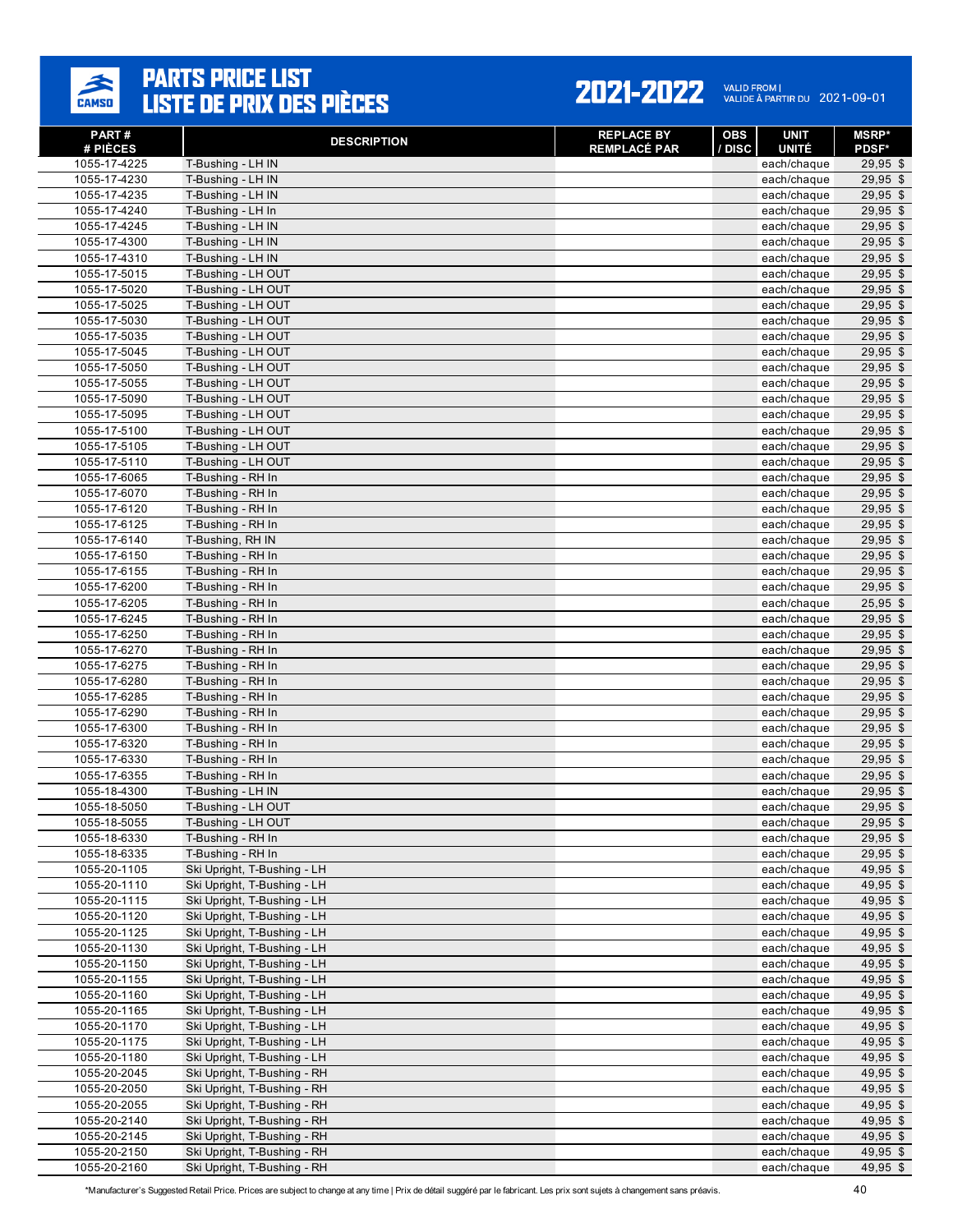#### **PARTS PRICE LIST<br>LISTE DE PRIX DES PIÈCES**  $\frac{1}{\text{CAMSD}}$

#### 2021-2022 VALID FROM | 2021-09-01

| PART#<br># PIÈCES            | <b>DESCRIPTION</b>                                         | <b>REPLACE BY</b><br><b>REMPLACÉ PAR</b> | <b>OBS</b><br><b>UNIT</b><br>/ DISC<br><b>UNITÉ</b> | <b>MSRP</b> *<br><b>PDSF*</b> |
|------------------------------|------------------------------------------------------------|------------------------------------------|-----------------------------------------------------|-------------------------------|
| 1055-20-2165                 | Ski Upright, T-Bushing - RH                                |                                          | each/chaque                                         | 49,95 \$                      |
| 1055-20-2170                 | Ski Upright, T-Bushing - RH                                |                                          | each/chaque                                         | $49,95$ \$                    |
| 1055-20-2175                 | Ski Upright, T-Bushing - RH                                |                                          | each/chaque                                         | 49,95 \$                      |
| 1055-20-2505                 | Ski Upright, T-Bushing - RH                                |                                          | each/chaque                                         | 49,95 \$                      |
| 1055-20-2525                 | Ski Upright, T-Bushing - RH                                |                                          | each/chaque                                         | 49,95 \$                      |
| 1055-20-2590                 | Ski Upright, T-Bushing - RH                                |                                          | each/chaque                                         | 49,95 \$                      |
| 1055-21-1115                 | Ski Upright, T-Bushing - LH                                |                                          | each/chaque                                         | 49,95 \$                      |
| 1055-21-2075                 | Ski Upright, T-Bushing - RH                                |                                          | each/chaque                                         | 49,95 \$                      |
| 1055-22-1110                 | Ski Upright, T-Bushing - LH                                |                                          | each/chaque                                         | 49,95 \$                      |
| 1055-22-1115                 | Ski Upright, T-Bushing - LH                                |                                          | each/chaque                                         | 49,95 \$                      |
| 1055-22-1150                 | Ski Upright, T-Bushing - LH                                |                                          | each/chaque                                         | 49,95 \$                      |
| 1055-22-1155                 | Ski Upright, T-Bushing - LH                                |                                          | each/chaque                                         | 49,95 \$                      |
| 1055-22-1160                 | Ski Upright, T-Bushing - LH                                |                                          | each/chaque                                         | 49,95 \$                      |
| 1055-22-1165                 | Ski Upright, T-Bushing - LH                                |                                          | each/chaque                                         | $49,95$ \$                    |
| 1055-22-1170                 | Ski Upright, T-Bushing - LH                                |                                          | each/chaque                                         | 49,95 \$                      |
| 1055-22-1175                 | Ski Upright, T-Bushing - LH                                |                                          | each/chaque                                         | 49,95 \$                      |
| 1055-22-1190                 | Ski Upright, T-Bushing - LH                                |                                          | each/chaque                                         | 49,95 \$                      |
| 1055-22-2050                 | Ski Upright, T-Bushing - RH                                |                                          | each/chaque                                         | 49,95 \$<br>49,95 \$          |
| 1055-22-2155                 | Ski Upright, T-Bushing - RH                                |                                          | each/chaque                                         | $49,95$ \$                    |
| 1055-22-2160<br>1055-22-2175 | Ski Upright, T-Bushing - RH<br>Ski Upright, T-Bushing - RH |                                          | each/chaque<br>each/chaque                          | 49,95 \$                      |
| 1055-22-2180                 | Ski Upright, T-Bushing - RH                                |                                          | each/chaque                                         | 49.95 \$                      |
| 1055-22-2525                 | Ski Upright, T-Bushing - RH                                |                                          | each/chaque                                         | $49,95$ \$                    |
| 1055-25-1130                 | Ski Upright, T-Bushing - LH                                |                                          | each/chaque                                         | 49,95 \$                      |
| 1055-25-1145                 | Ski Upright, T-Bushing - LH                                |                                          | each/chaque                                         | 49,95 \$                      |
| 1055-25-1165                 | Ski Upright, T-Bushing - LH                                |                                          | each/chaque                                         | 49,95 \$                      |
| 1055-25-2120                 | Ski Upright, T-Bushing - RH                                |                                          | each/chaque                                         | 49,95 \$                      |
| 1055-25-2560                 | Ski Upright, T-Bushing - RH                                |                                          | each/chaque                                         | 49,95 \$                      |
| 1055-25-2565                 | Ski Upright, T-Bushing - RH                                |                                          | each/chaque                                         | 49,95 \$                      |
| 1055-25-2720                 | Ski Upright, T-Bushing - RH                                |                                          | each/chaque                                         | 49,95 \$                      |
| 1055-26-1100                 | Ski Upright, T-Bushing - LH                                |                                          | each/chaque                                         | 49,95 \$                      |
| 1055-26-1105                 | Ski Upright, T-Bushing - LH                                |                                          | each/chaque                                         | 49,95 \$                      |
| 1055-26-2110                 | Ski Upright, T-Bushing - RH                                |                                          | each/chaque                                         | 49,95 \$                      |
| 1055-26-2115                 | Ski Upright, T-Bushing - RH                                |                                          | each/chaque                                         | 49,95 \$                      |
| 1055-47-3420                 | Clamp extrusion 47mm - IN                                  |                                          | each/chaque                                         | 8,95 \$                       |
| 1055-47-3430                 | Clamp extrusion 47mm - In                                  |                                          | each/chaque                                         | $20,95$ \$                    |
| 1055-47-3900                 | Clamp extrusion 47mm - Out                                 |                                          | each/chaque                                         | $20,95$ \$                    |
| 1055-48-3420                 | Clamp extrusion 48mm - In                                  |                                          | each/chaque                                         | $20,95$ \$                    |
| 1055-48-3421                 | Clamp extrusion 48mm - IN                                  |                                          | each/chaque                                         | $20,95$ \$                    |
| 1055-48-3422                 | Clamp extrusion 48mm - In                                  |                                          | each/chaque                                         | $20,95$ \$                    |
| 1055-48-3423                 | Clamp extrusion 48mm - IN                                  |                                          | each/chaque                                         | $21,95$ \$                    |
| 1055-48-3425                 | Clamp extrusion 48mm - In                                  |                                          | each/chaque                                         | $20,95$ \$                    |
| 1055-48-3430                 | Clamp extrusion 48mm - In                                  |                                          | each/chaque                                         | $20,95$ \$                    |
| 1055-48-3435                 | Clamp extrusion 48mm - In                                  |                                          | each/chaque                                         | $20,95$ \$                    |
| 1055-48-3440                 | Clamp extrusion 48mm - In<br>Clamp extrusion 48mm - IN     |                                          | each/chaque                                         | $20,95$ \$                    |
| 1055-48-3470<br>1055-48-3900 | Clamp extrusion 48mm - Out                                 |                                          | each/chaque<br>each/chaque                          | $29,95$ \$<br>$20,95$ \$      |
| 1055-48-3901                 | Clamp extrusion 48mm - Out                                 |                                          | each/chaque                                         | $20,95$ \$                    |
| 1055-48-3902                 | Clamp extrusion 48mm - Out                                 |                                          | each/chaque                                         | 21,95 \$                      |
| 1055-49-3420                 | Clamp extrusion 49mm - In                                  |                                          | each/chaque                                         | $20,95$ \$                    |
| 1055-49-3421                 | Clamp extrusion 49mm - In                                  |                                          | each/chaque                                         | $29,95$ \$                    |
| 1055-49-3425                 | Clamp extrusion 49mm - In                                  |                                          | each/chaque                                         | $20,95$ \$                    |
| 1055-49-3430                 | Clamp extrusion 49mm - In                                  |                                          | each/chaque                                         | $20,95$ \$                    |
| 1055-49-3431                 | Clamp extrusion 49mm - In                                  |                                          | each/chaque                                         | 29,95 \$                      |
| 1055-49-3435                 | Clamp extrusion 49mm - In                                  |                                          | each/chaque                                         | $20,95$ \$                    |
| 1055-49-3440                 | Clamp extrusion 49mm - In                                  |                                          | each/chaque                                         | $20,95$ \$                    |
| 1055-49-3900                 | Clamp extrusion 49mm - Out                                 |                                          | each/chaque                                         | $20,95$ \$                    |
| 1055-99-3001                 | Clamp, Shim                                                |                                          | each/chaque                                         | $15,95$ \$                    |
| 1055-99-3002                 | Clamp shim                                                 |                                          | each/chaque                                         | $15,95$ \$                    |
| 1060-00-0001                 | W,11/16X11/32X0.060,8,ZP,SAE                               |                                          | each/chaque                                         | $1,95$ \$                     |
| 1060-00-0002                 | FW,0.340x1.25x0.062,ZP                                     |                                          | each/chaque                                         | $1,95$ \$                     |
| 1060-00-0004                 | W,7/16X1.0X0.072,8,ZP,USS                                  |                                          | each/chaque                                         | $1,95$ \$                     |
| 1060-00-0005                 | W,5/16X3/4X0.073,8,USS                                     |                                          | each/chaque                                         | $1,95$ \$                     |
| 1060-00-0006                 | W,0.5X1.06X0.095,8,ZP,SAE                                  |                                          | each/chaque                                         | $1,95$ \$                     |
| 1060-00-0516                 | W,3/8X7/8X0.09,8,ZP,USS                                    |                                          | each/chaque                                         | $1,95$ \$                     |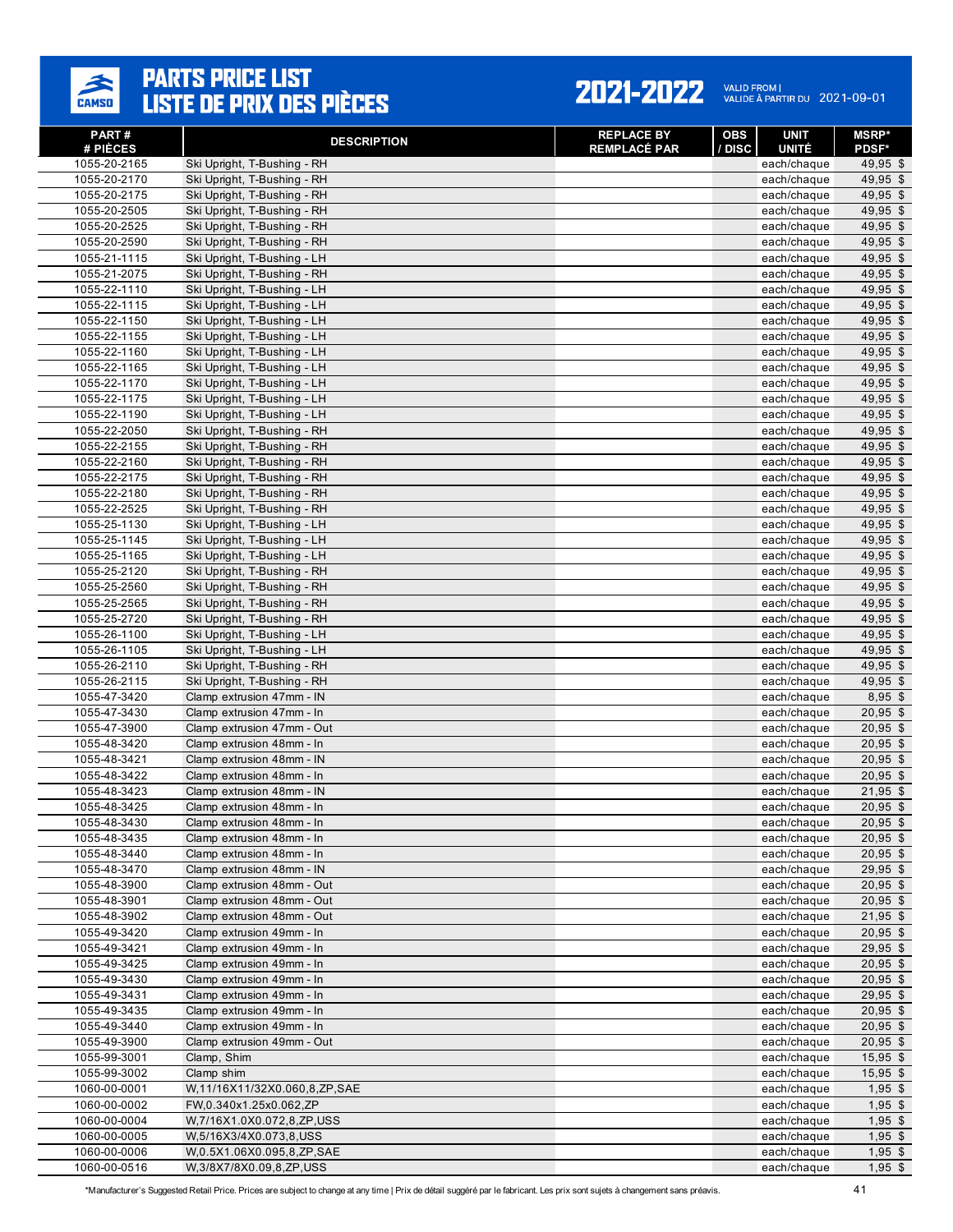

#### 2021-2022 VALID FROM | 2021-09-01

| PART#<br># PIÈCES            | <b>DESCRIPTION</b>                                        | <b>REPLACE BY</b><br><b>REMPLACÉ PAR</b> | <b>OBS</b><br>/ DISC | <b>UNIT</b><br><b>UNITÉ</b> | <b>MSRP*</b><br><b>PDSF*</b> |
|------------------------------|-----------------------------------------------------------|------------------------------------------|----------------------|-----------------------------|------------------------------|
| 1060-06-0001                 | W.6.4x20x1.5.ZP.DIN9021                                   |                                          |                      | each/chaque                 | $1,95$ \$                    |
| 1060-06-X037                 | W,9.9X6X0.9,AL                                            |                                          |                      | each/chaque                 | $1,95$ \$                    |
| 1060-08-0001                 | W,24x8.4x2,ZP,DIN9021                                     |                                          |                      | each/chaque                 | $1,95$ \$                    |
| 1060-10-0001                 | W,20X10.5X2,ZP,DIN125A                                    |                                          |                      | each/chaque                 | $1,95$ \$                    |
| 1060-12-0001                 | W, 37.4X13X3, ZP, DIN 9021                                |                                          |                      | each/chaque                 | $2,95$ \$                    |
| 1060-12-0002                 | W,24X13X2.5,ZP,DIN125A                                    |                                          |                      | each/chaque                 | $1,95$ \$                    |
| 1060-34-0145                 | W,0.83x1.455x0.11,8,ZP,SAE                                |                                          | $\mathsf{x}$         | each/chaque                 |                              |
| 1060-34-0200                 | W,13/16,2,ZP,USS                                          |                                          |                      | each/chaque                 | $1,95$ \$                    |
| 1060-38-0114                 | W,3/8x1-1/4,0.120,ZP                                      |                                          |                      | each/chaque                 | $1,95$ \$                    |
| 1060-38-0150                 | W,0.380x1.50x0.112,8,ZP                                   |                                          |                      | each/chaque                 | $1,95$ \$                    |
| 1060-38-1114                 | W,13/32x1.25,ZP                                           |                                          |                      | each/chaque                 | $1,95$ \$                    |
| 1061-00-0001                 | W,0.515x1.625x0.25, QT100,BLK                             | 1061-00-0353                             | $\mathsf X$          | each/chaque                 |                              |
| 1061-00-0025                 | W, 1.625, 0.515, 12ga.                                    | 1061-00-0353                             | $\mathsf{x}$         | each/chaque                 |                              |
| 1061-00-0353                 | W, 1.625, 0.515, 11ga.                                    |                                          |                      | each/chaque                 | $1,95$ \$                    |
| 1061-00-3858                 | W,3/8x5/8x0.065,ZP                                        |                                          |                      | each/chaque                 | $1,95$ \$                    |
| 1061-05-0066                 | W,2.440x3.00x0.125,ZP                                     |                                          |                      | each/chaque                 | $4,95$ \$                    |
| 1061-12-0001                 | LW, 12, ZP, DIN127B                                       |                                          |                      | each/chaque                 | $1,95$ \$                    |
| 1061-14-0058<br>1065-00-X001 | W,9/32x5/8x0.0065,ZP,SAE<br>RD, AL, 3/16X.063-125, IFI114 |                                          |                      | each/chaque                 | $1,95$ \$<br>$1,47$ \$       |
| 1065-00-X002                 | RD, AL, 3/16X. 126-. 250, IFI114                          |                                          |                      | each/chaque<br>each/chaque  | $1,47$ \$                    |
| 1066-B3-X010                 | RF, SS, 3/16x.38                                          |                                          |                      | each/chaque                 | $0,95$ \$                    |
| 1066-B3-X016                 | RF, SS, 3/16x.63                                          |                                          |                      | each/chaque                 | $1,95$ \$                    |
| 1070-00-0001                 | NN, 5/16-18, 5, ZP, UNC                                   |                                          |                      | each/chaque                 | $1,95$ \$                    |
| 1070-00-0002                 | NN, 3/8-16, 5, ZP, ASME B18.16.6                          |                                          |                      | each/chaque                 | $1,95$ \$                    |
| 1070-00-0003                 | NN, 3/8-24, 5, ZP                                         | 1071-C2-F001                             | X                    | each/chaque                 |                              |
| 1070-00-0004                 | NN, 1/4-20, 5, ZP                                         |                                          |                      | each/chaque                 | $1,95$ \$                    |
| 1070-00-0005                 | NN, 3/4-10, 5, ZP                                         |                                          |                      | each/chaque                 | $1,95$ \$                    |
| 1070-00-0006                 | NN, 7/16-14, 5, ZP                                        |                                          |                      | each/chaque                 | $1,95$ \$                    |
| 1070-00-0007                 | NN, 1/2-20, 5, ZP                                         |                                          |                      | each/chaque                 | $1,95$ \$                    |
| 1070-00-0008                 | NN, THIN, 3/4-10, 5, ZP                                   |                                          |                      | each/chaque                 | $1,95$ \$                    |
| 1071-00-0001                 | LN, M10-1.25, 8, ZP                                       | 1178-10-X001                             | X                    | each/chaque                 |                              |
| 1071-00-0006                 | LN, 1/2-20X9/16, 8, ZP                                    |                                          |                      | each/chaque                 | $4,95$ \$                    |
| 1071-00-0007                 | NN, M12-1.75, ZP, ISO10511                                | 1071-12-0001                             | X                    | each/chaque                 |                              |
| 1071-00-0009                 | LN, M12-1.5X14, 8, ZP                                     |                                          |                      | each/chaque                 | $4,95$ \$                    |
| 1071-00-0012                 | LN, M12-1.25X16, 8, ZP                                    |                                          |                      | each/chaque                 | $5,95$ \$                    |
| 1071-00-0015                 | LN,7/16-20,8,ZP,UNF                                       |                                          |                      | each/chaque                 | $3,95$ \$                    |
| 1071-00-0020                 | LN, M10-1.25X15, 8, ZP                                    | 1178-10-X001                             | $\mathsf X$          | each/chaque                 |                              |
| 1071-01-1000                 | LN, M10-1.25, 8, ZP                                       | 1178-10-X001                             | $\mathsf{x}$         | each/chaque                 |                              |
| 1071-06-0001                 | NN, M6-1, ZP, DIN982                                      |                                          |                      | each/chaque                 | $1,95$ \$                    |
| 1071-08-0001                 | NN, M8-1.25, 8, ZP, DIN985                                |                                          |                      | each/chaque                 | $1,95$ \$                    |
| 1071-10-0001                 | NN, M10-1.5, ZP, 8, DIN982                                |                                          |                      | each/chaque                 | $1,95$ \$                    |
| 1071-10-3001<br>1071-12-0001 | NN, M10-1.25, 8, ZP, DIN985<br>NN, M12-1.75, ZP, DIN982   |                                          |                      | each/chaque                 | $1,95$ \$<br>$1,95$ \$       |
| 1071-20-0001                 | NN, M20-2.5, ZP, DIN982                                   |                                          |                      | each/chaque                 | $2,95$ \$                    |
| 1071-20-0002                 | FSNN, 3/8-24, 5, ZP                                       |                                          |                      | each/chaque<br>each/chaque  | $1,95$ \$                    |
| 1071-C2-F001                 | NN, 3/8-24, GR8, ZP                                       |                                          |                      | each/chaque                 | $1,95$ \$                    |
| 1071-G1-F001                 | NN-5/8-11, GR8, ZP                                        |                                          |                      | each/chaque                 | $2,95$ \$                    |
| 1072-00-0002                 | FSNN, 3/8-24, 5, ZP                                       |                                          |                      | each/chaque                 | $1,95$ \$                    |
| 1072-10-0001                 | FSNN, M10X1.5, ZP                                         |                                          |                      | each/chaque                 | $1,95$ \$                    |
| 1072-10-3001                 | FSNN, M10-1.25, 8.8, ZP, DIN6923                          |                                          |                      | each/chaque                 | $1,95$ \$                    |
| 1073-10-0003                 | HN, M10-1.5, 8, ZP (14MM KEY)                             |                                          |                      | each/chaque                 | $1,95$ \$                    |
| 1073-12-0001                 | HN, M12-1.75, 8, ZP                                       |                                          |                      | each/chaque                 | $1,95$ \$                    |
| 1073-12-0002                 | HN, THIN, M12-1.75, 8, ZP                                 |                                          |                      | each/chaque                 | $1,95$ \$                    |
| 1073-12-3001                 | HN, M12-1.25, 8, ZP                                       |                                          |                      | each/chaque                 | $1,95$ \$                    |
| 1073-12-3002                 | JN, 12-1.25, ZP, DIN439B                                  |                                          |                      | each/chaque                 | $1,95$ \$                    |
| 1074-05-0001                 | FNN, M5-0.8, 8, ZP, DIN6926                               |                                          |                      | each/chaque                 | $1,47$ \$                    |
| 1074-06-0001                 | FNN, M6-1, 8, ZP, DIN6926                                 |                                          |                      | each/chaque                 | $1,35$ \$                    |
| 1074-08-0001                 | FNN, M8-1.25, 8, ZP, DIN6926                              |                                          |                      | each/chaque                 | $1,95$ \$                    |
| 1074-08-G001                 | FNN, M8-1.25, 10, ZP, DIN6926                             |                                          |                      | each/chaque                 | $1,95$ \$                    |
| 1074-10-0001                 | FNN, M10-1.5, 8, ZP, DIN6926                              |                                          |                      | each/chaque                 | $1,95$ \$                    |
| 1074-12-0001                 | FNN, M12-1.75, 8, ZP, DIN6926                             |                                          |                      | each/chaque                 | $1,95$ \$                    |
| 1074-14-0001                 | FNN, M14-2.0, 8, ZP, DIN6926                              |                                          |                      | each/chaque                 | $8,95$ \$                    |
| 1074-C1-X001                 | FNN, 3/8-16, F, ZP                                        |                                          |                      | each/chaque                 | $1,95$ \$                    |
| 1074-F1-L001                 | FNN, 1/2-13, GRF, ZP, ASME B18.16.6                       |                                          |                      | each/chaque                 | $3,95$ \$                    |
| 1075-10-0001                 | WN, M10-1.5, 8, ZP                                        |                                          | X                    | each/chaque                 |                              |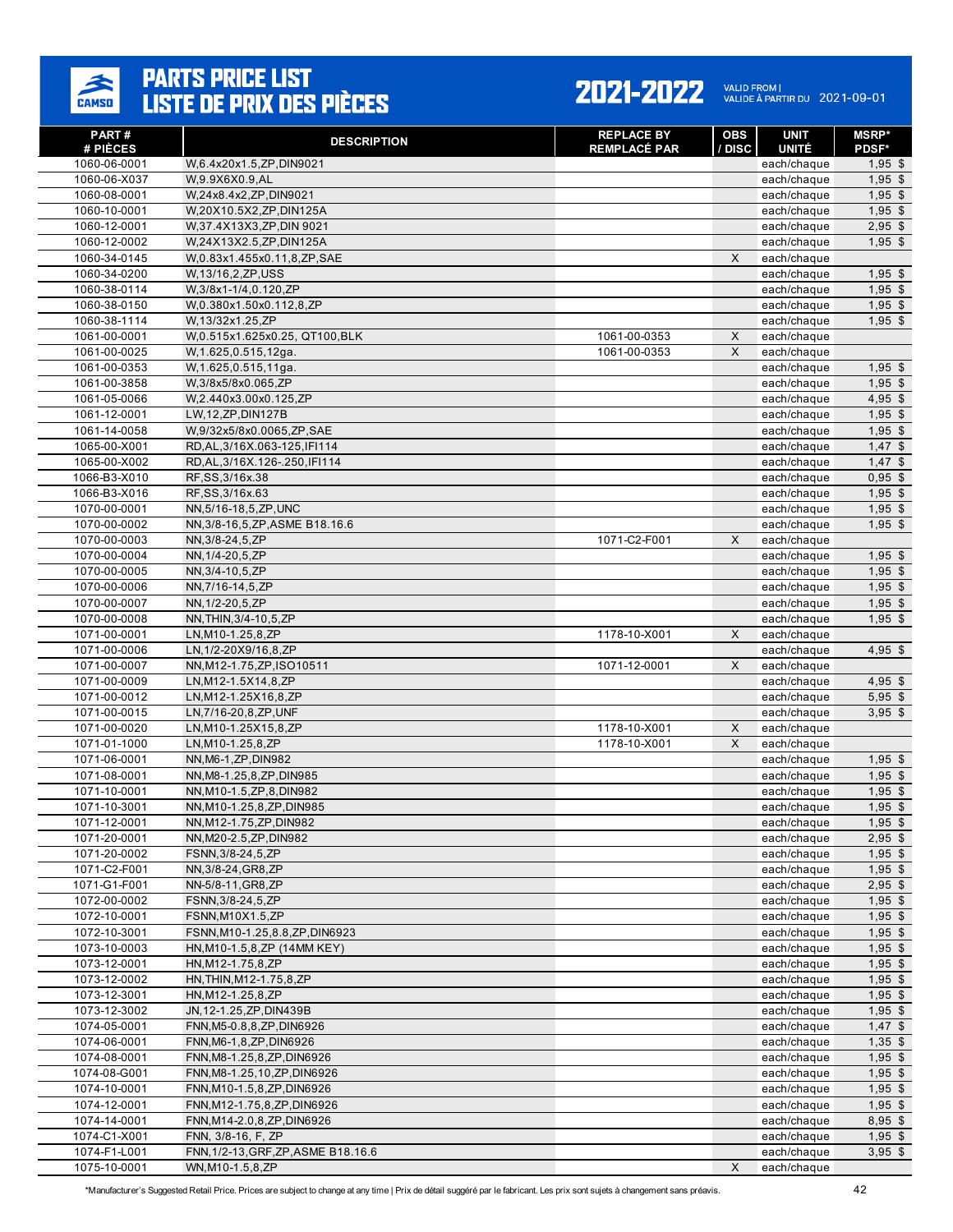

#### 2021-2022 VALID FROM | 2021-09-01

| <b>PART#</b><br># PIÈCES     | <b>DESCRIPTION</b>                                            | <b>REPLACE BY</b><br><b>REMPLACÉ PAR</b> | OBS<br>/ DISC | UNIT<br><b>UNITÉ</b>       | <b>MSRP*</b><br><b>PDSF*</b> |
|------------------------------|---------------------------------------------------------------|------------------------------------------|---------------|----------------------------|------------------------------|
| 1080-00-0001                 | Independent Suspension Spring                                 |                                          |               | each/chaque                | $26,95$ \$                   |
| 1080-00-0002                 | <b>Stabilising Rod Spring</b>                                 |                                          |               | each/chaque                | $13,95$ \$                   |
| 1080-00-0003                 | <b>Stabilising Rod Guide</b>                                  | 1080-00-3000-SP                          | X             | each/chaque                |                              |
| 1080-00-0004                 | <b>Anti-Rotation Spring</b>                                   |                                          |               | each/chaque                | $13,95$ \$                   |
| 1080-00-0005                 | <b>Stabilising Rod Spring</b>                                 |                                          |               | each/chaque                | 80,95 \$                     |
| 1080-00-0006                 | Blue Block for TK01-00-0002                                   |                                          | X             | each/chaque                |                              |
| 1080-00-0007                 | <b>Extension Spring UTV</b>                                   |                                          |               | each/chaque                | $14,95$ \$                   |
| 1080-00-0054                 | 138/285 LBS/IN - Compression spring                           |                                          |               | each/chaque                | $13,95$ \$                   |
| 1080-00-0087                 | Compression spring 417 LBS/IN                                 |                                          |               | each/chaque                | $14,95$ \$                   |
| 1080-00-0103                 | <b>Stabilising Rod Guide</b>                                  | 1080-00-3000-SP                          | X             | each/chaque                |                              |
| 1080-00-0901                 | 480 lbs/in compression spring                                 |                                          |               | each/chaque                | 24,95 \$                     |
| 1080-00-1000                 | Stabilizing arm guide assy (RS)                               | 1080-00-3000-SP                          | X             | each/chaque                |                              |
| 1080-00-3000-SP              | Stabilizing arm quide ass (service part)                      |                                          |               | each/chaque                | $20,95$ \$                   |
| 1080-00-9006                 | Torsion spring<br>Independent Suspension Hardware Kit         |                                          | X<br>X        | each/chaque                |                              |
| 1080-00-AS01<br>1080-00-TK00 |                                                               |                                          | X             | each/chaque                |                              |
| 1080-08-0900                 | Set Square for TK01-00-0002<br>Stabilising Rod Spring kit 116 |                                          |               | each/chaque<br>each/chaque | $32,95$ \$                   |
| 1081-00-7376                 | Spring Holder                                                 |                                          |               | each/chaque                | $17,95$ \$                   |
| 1081-03-4045                 | Square Honda 400/450                                          |                                          | X             | each/chaque                |                              |
| 1081-04-0010                 | Lift kit                                                      |                                          |               | each/chaque                | $129,95$ \$                  |
| 1081-05-0006                 | Protection Box Holder                                         |                                          | X             | each/chaque                |                              |
| 1081-05-1500                 | Stiffener kit                                                 |                                          |               | each/chaque                | $25,95$ \$                   |
| 1081-20-0085                 | Steering stiffener                                            |                                          |               | each/chaque                | $29,95$ \$                   |
| 1081-20-0244                 | Upper a-arm stiffener                                         |                                          |               | each/chaque                | 199,95 \$                    |
| 1082-00-0001                 | Adjustment Rod                                                |                                          |               | each/chaque                | $32,95$ \$                   |
| 1082-00-0002                 | Aluminium Shaft                                               |                                          |               | each/chaque                | $32,95$ \$                   |
| 1082-00-0003                 | Aluminium Holder                                              |                                          |               | each/chaque                | $9,95$ \$                    |
| 1082-00-0022                 | Aluminium Shaft Modified                                      |                                          |               | each/chaque                | $35,95$ \$                   |
| 1082-00-7000                 | Short Tensionner                                              |                                          |               | each/chaque                | $9,95$ \$                    |
| 1082-00-7001                 | <b>Wheel Axle</b>                                             |                                          |               | each/chaque                | $10,95$ \$                   |
| 1082-00-7002                 | Axle, Stabilizer                                              | 7082-00-7012                             | X             | each/chaque                |                              |
| 1082-00-7003                 | Long Tensionner Rod                                           | 1082-00-7050                             | X             | each/chaque                |                              |
| 1082-00-7012                 | Axle, rear stabilizer (metric)                                |                                          |               | each/chaque                | $10,95$ \$                   |
| 1082-00-7013-SP              | Tensionner rod assy 188mm (SP)                                |                                          |               | each/chaque                | $10,95$ \$                   |
| 1082-00-7030-SP              | 132mm wheel, seal, axe, ass (Service part)                    |                                          |               | each/chaque                | 36,95 \$                     |
| 1082-00-7050                 | Track tensionner and nuts assembly                            |                                          |               | each/chaque                | $10,95$ \$                   |
| 1082-00-7103                 | Axel rear stabilizer, rubber cone assy.                       |                                          |               | each/chaque                | $12,95$ \$                   |
| 1082-00-7110-SP              | Wheel axe complet kit (Service part)                          |                                          |               | each/chaque                | 41,95 \$                     |
| 1082-00-7140-SP              | STABILIZER LONG COMP. KIT (Service part)                      | 7015-00-8513                             | X             | each/chaque                |                              |
| 1082-00-7530-SP              | Wheel axel / wheel, ass'y (SP)                                |                                          |               | each/chaque                | $32,95$ \$                   |
| 1082-00-7550                 | Tensionner rod ass'y                                          |                                          |               | each/chaque                | $24,95$ \$                   |
| 1082-00-9032                 | Fork                                                          |                                          |               | each/chaque                | 73,95 \$                     |
| 1082-00-9083                 | Vertical chain ajuster, plate                                 |                                          |               | each/chaque                | $25,95$ \$                   |
| 1082-00-9110                 | Tensionner, chain                                             |                                          |               | each/chaque                | $34,95$ \$                   |
| 1082-00-AS01                 | Adjustment Rod Aluminium Holder ASSY                          |                                          |               | each/chaque                | $49,95$ \$                   |
| 1082-00-AS02                 | Adj.Rod Al.Holder S. Ring FrTailWheelCap                      |                                          |               | each/chaque                | 49,95 \$                     |
| 1082-10-0001                 | Adjustment Rod 7/16 (UTV-HW)                                  |                                          |               | each/chaque                | $7,95$ \$                    |
| 1082-10-0002<br>1082-10-1000 | Shaft Aluminium 9 1/2 long for UTV<br>Wheel holder kit 9 1/2  | 1082-10-1000                             | X<br>X        | each/chaque<br>each/chaque |                              |
| 1082-10-2003                 | Wheel shaft HW IS                                             |                                          |               | each/chaque                | $33,95$ \$                   |
| 1082-10-2004                 | HW wheel shaft                                                |                                          |               | each/chaque                | 49,95 \$                     |
| 1082-10-2005                 | HW wheel shaft (tensionneur)                                  |                                          |               | each/chaque                | $49,95$ \$                   |
| 1082-10-2006                 | Wheel shaft HW RS                                             |                                          |               | each/chaque                | $9,95$ \$                    |
| 1082-66-0001                 | Threaded Adjustment Rod 6 X 6                                 |                                          |               | each/chaque                | $9,95$ \$                    |
| 1083-00-0001                 | <b>TATOU Sticker</b>                                          |                                          |               | each/chaque                | $6,95$ \$                    |
| 1083-00-0067                 | Sticker - Do not loosen                                       |                                          |               | each/chaque                | $1,95$ \$                    |
| 1083-00-0073                 | Sticker - Lossen prior                                        |                                          |               | each/chaque                | $1,95$ \$                    |
| 1083-00-0090                 | <b>Bubble level</b>                                           | 7083-00-0090                             | X             | each/chaque                |                              |
| 1083-00-3084                 | Sticker - Camso ATV R4S                                       |                                          |               | each/chaque                | $3,95$ \$                    |
| 1083-00-6007                 | Sticker - Camso X4S                                           |                                          | X             | each/chaque                |                              |
| 1083-00-7000                 | <b>TATOU 4S Sticker</b>                                       | 7083-00-7000                             | X             | each/chaque                |                              |
| 1083-00-7002                 | <b>Warning Sticker</b>                                        | 1083-00-8302                             | X             | each/chaque                |                              |
| 1083-00-7004                 | Pictogram System                                              |                                          |               | each/chaque                | $1,95$ \$                    |
| 1083-00-7010                 | TATOU 4S Sticker 2010                                         |                                          |               | each/chaque                | $2,95$ \$                    |
| 1083-00-7375                 | Sticker - Camoplast ATV-T4S 2012-14                           | 1083-00-7395                             | X             | each/chaque                |                              |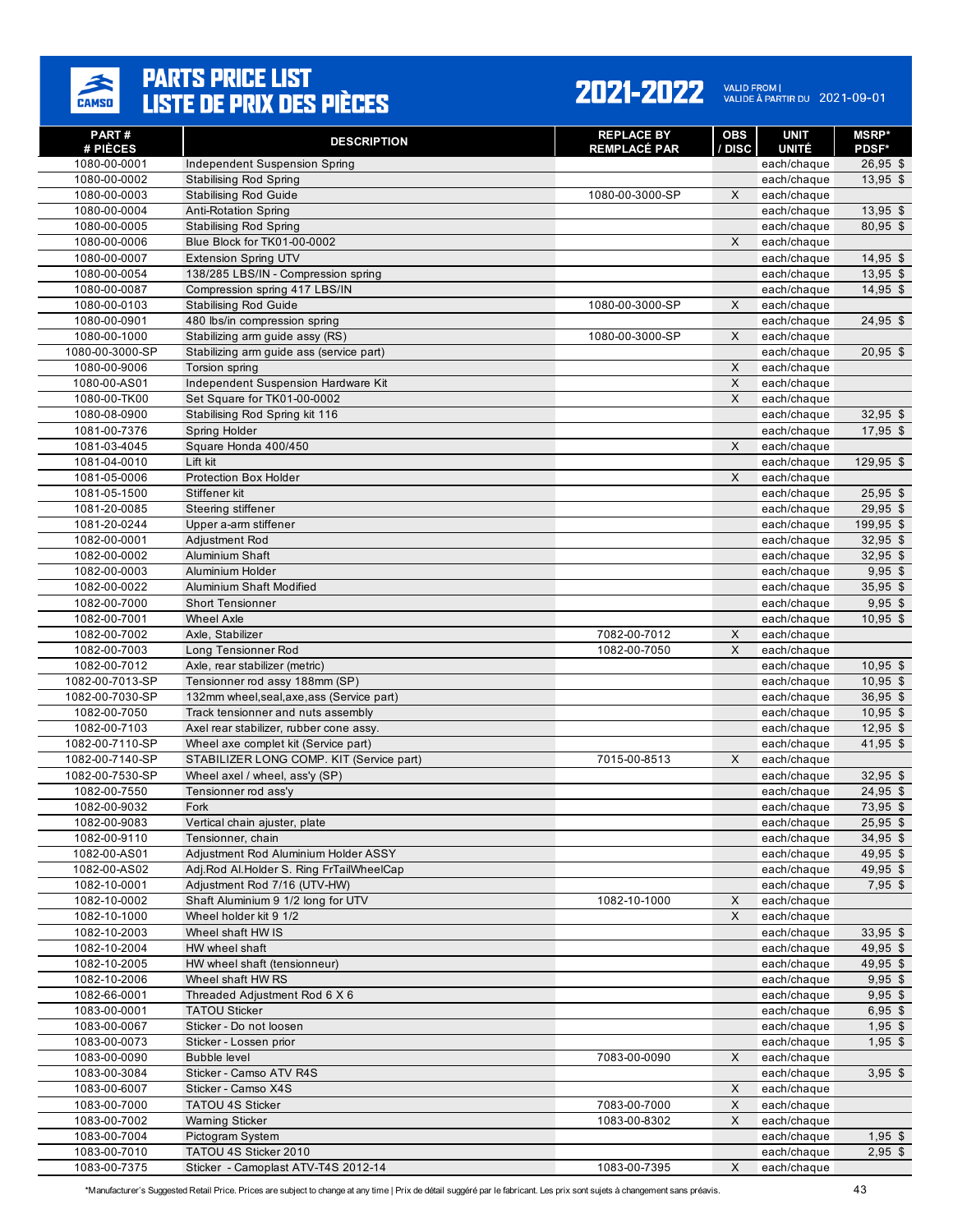

#### 2021-2022 VALID FROM | 2021-09-01

| PART#<br># PIÈCES            | <b>DESCRIPTION</b>                           | <b>REPLACE BY</b><br><b>REMPLACÉ PAR</b> | <b>OBS</b><br>/ DISC | <b>UNIT</b><br><b>UNITÉ</b> | <b>MSRP*</b><br><b>PDSF*</b> |
|------------------------------|----------------------------------------------|------------------------------------------|----------------------|-----------------------------|------------------------------|
| 1083-00-7395                 | STICKER - CAMOPLAST ATV MY2016               |                                          |                      | each/chaque                 | $2,95$ \$                    |
| 1083-00-7410                 | Sticker - Camso ATV 2017                     |                                          | X                    | each/chaque                 |                              |
| 1083-00-7415                 | Sticker - Hub cap TJD                        |                                          | X                    | each/chaque                 |                              |
| 1083-00-7620                 | Sticker - XGEN 4S 2017                       |                                          | X                    | each/chaque                 |                              |
| 1083-00-8000                 | VIN sticker, Tatou Original                  |                                          |                      | each/chaque                 | $1,95$ \$                    |
| 1083-00-8002                 | Sticker warning                              | 1083-00-8302                             | X                    | each/chaque                 |                              |
| 1083-00-8010                 | VIN sticker, Tatou UTV Original              |                                          |                      | each/chaque                 | $1,95$ \$                    |
| 1083-00-8036                 | Sticker - Serial, Camso ATV R4S MY2017       |                                          |                      | each/chaque                 | $4,95$ \$                    |
| 1083-00-8100                 | Sticker, front left pictogram                |                                          |                      | each/chaque                 | $1,95$ \$                    |
| 1083-00-8110                 | Sticker, front right pictogram               |                                          |                      | each/chaque                 | $1,95$ \$                    |
| 1083-00-8120                 | Sticker, rear left pictogram                 |                                          |                      | each/chaque                 | $1,95$ \$                    |
| 1083-00-8130                 | Sticker, rear right pictogram                |                                          |                      | each/chaque                 | $1,95$ \$                    |
| 1083-00-8200                 | TATOU UTV 4S Sticker 2010                    |                                          |                      | each/chaque                 | $2,95$ \$                    |
| 1083-00-8302                 | Sticker warning                              |                                          |                      | each/chaque                 | $1,95$ \$                    |
| 1083-00-8450                 | Sticker - Campoplast UTV T4S 2012-14         | 1083-00-8553                             | X                    | each/chaque                 |                              |
| 1083-00-8553                 | STICKER - CAMOPLAST UTV MY2016               |                                          |                      | each/chaque                 | $2,95$ \$                    |
| 1083-00-8612                 | Sticker - XTRACK 4S 2017                     |                                          | X                    | each/chaque                 |                              |
| 1083-00-9028                 | Sticker damper - skin cover                  |                                          | X                    | each/chaque                 |                              |
| 1083-00-9034                 | Sticker, Camso logo                          |                                          | X                    | each/chaque                 |                              |
| 1083-00-9042                 | Sticker, DTS 129                             |                                          | X                    | each/chaque                 |                              |
| 1083-00-9101                 | STICKER, CAMSO Road Free<br>STICKER, DTS 129 |                                          | X<br>X               | each/chaque                 |                              |
| 1083-00-9107<br>1083-00-9111 | STICKER, CAMSO Logo - LH                     |                                          | X                    | each/chaque<br>each/chaque  |                              |
| 1083-00-9121                 | STICKER, CAMSO Logo - RH                     |                                          | X                    | each/chaque                 |                              |
| 1083-10-0021                 | Sticker - Hub cap CF MOTO                    |                                          |                      | each/chaque                 | $2,95$ \$                    |
| 1083-10-0022                 | Sticker - CFMOTO ATV Blade Track             |                                          |                      | each/chaque                 | $10.95$ \$                   |
| 1083-10-0023                 | Sticker - CFMOTO ATV Track                   |                                          |                      | each/chaque                 | $10,95$ \$                   |
| 1083-10-0025                 | Sticker - CFMOTO SxS Track                   |                                          |                      | each/chaque                 | $10,95$ \$                   |
| 1084-00-0001                 | <b>Footrest Protector kit</b>                |                                          |                      | pair/paire                  | $90,95$ \$                   |
| 1084-00-0002                 | <b>Footrest Protector kit</b>                | ND-Order footrest kit                    | X                    | pair/paire                  |                              |
| 1084-01-0002                 | <b>Footrest Protector kit</b>                |                                          |                      | pair/paire                  | $90,95$ \$                   |
| 1084-01-0011                 | <b>Footrest Protector kit</b>                |                                          | X                    | pair/paire                  |                              |
| 1084-02-1000                 | Heat sheild kit                              |                                          |                      | each/chaque                 | $23,95$ \$                   |
| 1084-04-0008                 | <b>Footrest Protector kit</b>                |                                          |                      | each/chaque                 | 59,95 \$                     |
| 1084-04-0080                 | <b>Footrest Protector kit</b>                |                                          |                      | pair/paire                  | $90,95$ \$                   |
| 1084-05-0001                 | K-MESH INTAKE, ACE                           |                                          |                      | each/chaque                 | 129,95 \$                    |
| 1084-05-0002                 | K-SCRN, INTAKE PRE-FILTER, APX               |                                          |                      | each/chaque                 | 86,95 \$                     |
| 1084-05-0026                 | Axel protection box kit                      |                                          |                      | pair/paire                  | 349,95 \$                    |
| 1084-05-0444                 | Axel protection box kit                      |                                          |                      | pair/paire                  | 349,95 \$                    |
| 1084-05-0666                 | Axel protection box kit                      |                                          |                      | pair/paire                  | 349,95 \$                    |
| 1084-05-6666                 | <b>Footrest Protector kit</b>                |                                          |                      | pair/paire                  | 349,95 \$                    |
| 1084-06-0001                 | <b>Footrest Protector kit</b>                |                                          |                      | pair/paire                  | 93.95 \$                     |
| 1084-06-0700                 | Footrest Protector kit                       |                                          |                      | pair/paire                  | 93,95 \$                     |
| 1084-06-4575                 | Footrest Protector kit                       |                                          |                      | pair/paire                  | $93,95$ \$                   |
| 1084-07-0002                 | <b>Footrest Protector kit</b>                | 1084-07-0010                             | X                    | pair/paire                  |                              |
| 1084-07-0010                 | Protector, skid plate, Ass'y                 |                                          |                      | each/chaque                 | $97,95$ \$                   |
| 1084-07-0020                 | Brake hose bracket kit                       |                                          |                      | each/chaque                 | $5,95$ \$                    |
| 1084-08-1111<br>1084-10-0009 | Skid plate<br>Footrest Protector kit         |                                          |                      | each/chaque                 | $39,95$ \$                   |
| 1084-20-0012                 | Clamp on pod filter                          |                                          |                      | each/chaque<br>each/chaque  | 38,95 \$<br>69,95 \$         |
| 1084-20-0016                 | Pre-filter cap                               |                                          |                      | each/chaque                 | 109,95 \$                    |
| 1084-20-0018                 | Water repellent pre-filter                   |                                          |                      | each/chaque                 | 84,95 \$                     |
| 1084-20-0021                 | Frog skin ass'y                              |                                          |                      | each/chaque                 | 78,95 \$                     |
| 1084-20-0030                 | Pre-filter ass'y                             |                                          |                      | each/chaque                 | 199,95 \$                    |
| 1084-43-0005                 | Footrest Protector kit                       |                                          |                      | each/chaque                 | 59,95 \$                     |
| 1085-00-0002                 | Slider 116 short (1085-00-0001 Cut)          | 1085-00-0116                             | X                    | each/chaque                 |                              |
| 1085-00-0003                 | Slider New Design Tatou Original             | 1085-00-0303                             | X                    | each/chaque                 |                              |
| 1085-00-0116                 | Slide 116 one piece                          | 1085-00-3116                             | X                    | each/chaque                 |                              |
| 1085-00-0303                 | Track guide kit                              |                                          |                      | each/chaque                 | $69,95$ \$                   |
| 1085-00-3002                 | Skate                                        |                                          |                      | each/chaque                 | $9,95$ \$                    |
| 1085-00-3005                 | Slide, front                                 |                                          |                      | each/chaque                 | $19,95$ \$                   |
| 1085-00-3116                 | Track guide kit - UTV original 116           |                                          |                      | each/chaque                 | 89,95 \$                     |
| 1085-00-7000                 | <b>Track Guide</b>                           | 1085-00-7010                             | X                    | each/chaque                 |                              |
| 1085-00-7001                 | Track guide and self tapping screw           | 7085-00-7010                             | $\mathsf X$          | each/chaque                 |                              |
| 1085-00-7010                 | Track guide Tatou 4S                         |                                          |                      | each/chaque                 | 44,95 \$                     |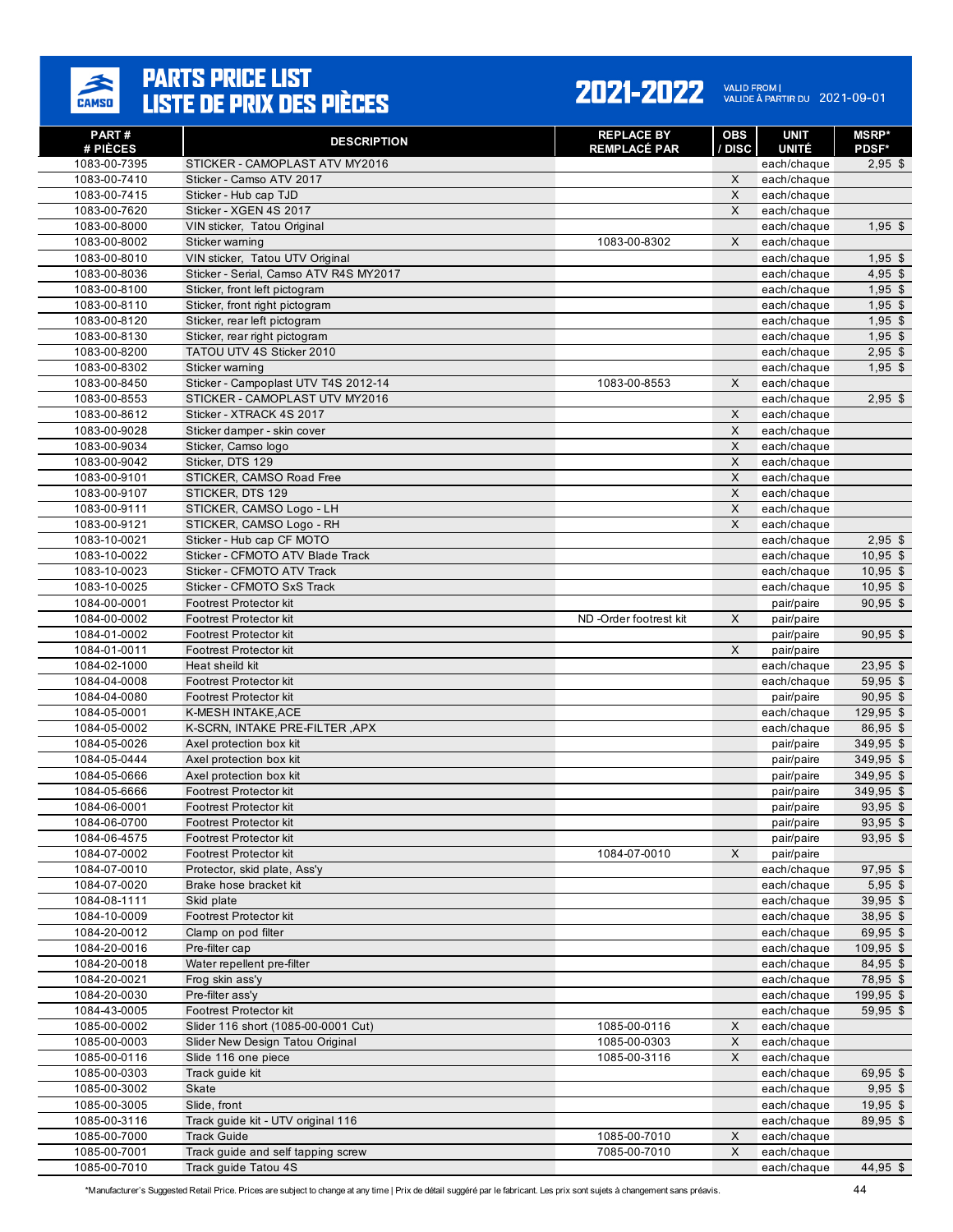

#### 2021-2022 VALID FROM | 2021-09-01

| PART#<br># PIÈCES            | <b>DESCRIPTION</b>                                               | <b>REPLACE BY</b><br><b>REMPLACÉ PAR</b> | <b>OBS</b><br>/ DISC | <b>UNIT</b><br><b>UNITÉ</b> | <b>MSRP*</b><br><b>PDSF*</b> |
|------------------------------|------------------------------------------------------------------|------------------------------------------|----------------------|-----------------------------|------------------------------|
| 1085-00-7501                 | Track guide - XT4S                                               |                                          |                      | each/chaque                 | $29,95$ \$                   |
| 1085-00-8000                 | Track guide front Tatou UTV 4S                                   |                                          |                      | each/chaque                 | 37,95 \$                     |
| 1085-00-8001                 | Track quide rear Tatou UTV 4S                                    |                                          |                      | each/chaque                 | 44,95 \$                     |
| 1085-00-9007                 | Ski - White                                                      |                                          | X                    | each/chaque                 |                              |
| 1085-00-9008                 | Ski, Upright - White                                             |                                          | $\pmb{\times}$       | each/chaque                 |                              |
| 1085-00-9011                 | Ski, Handle                                                      |                                          | X                    | each/chaque                 |                              |
| 1085-00-9321                 | <b>Slide, 129</b>                                                |                                          | $\pmb{\times}$       | each/chaque                 |                              |
| 1085-02-1000                 | Heat sheild kit                                                  | 1084-02-1000                             | $\mathsf X$          | each/chaque                 |                              |
| 1085-66-0001                 | Slider $6 \times 6$ (2 parts)                                    | 1085-66-0002                             | X                    | each/chaque                 |                              |
| 1085-66-0002                 | Slide 6 X 6 one piece                                            |                                          |                      | each/chaque                 | 69,95 \$                     |
| 1086-00-9002                 | Brake rotor                                                      | 7086-00-9013                             | $\mathsf X$          | each/chaque                 |                              |
| 1086-00-9004                 | Brake carrier                                                    |                                          | $\mathsf X$          | each/chaque                 |                              |
| 1086-00-9025                 | Rotor hub                                                        |                                          | X                    | each/chaque                 |                              |
| 1086-00-9045                 | Brake, Clip                                                      |                                          |                      | each/chaque                 | 63,95 \$                     |
| 1086-00-9070                 | Brake, system assy                                               | 7086-00-9073                             | X                    | each/chaque                 |                              |
| 1086-00-9073                 | Brake, system assy, 78"                                          |                                          |                      | each/chaque                 | 848,95 \$                    |
| 1086-00-9090                 | Brake, system assy                                               |                                          |                      | each/chaque                 | 497,95 \$                    |
| 1086-00-9140                 | Brake, Line assy - 1687mm                                        |                                          |                      | each/chaque                 | 165,95 \$                    |
| 1086-00-9185                 | Brake ligne, 78"                                                 |                                          |                      | each/chaque                 | 169,95 \$                    |
| 1086-00-9190                 | Brake, Line assy - 1847mm                                        |                                          |                      | each/chaque                 | 173,95 \$                    |
| 1087-00-9009                 | Skin cover                                                       |                                          | X                    | each/chaque                 |                              |
| 1087-00-9016                 | Suspension, arm wear plate                                       |                                          |                      | each/chaque                 | $2,95$ \$                    |
| 1087-00-9017                 | Suspension, rail stiffener - LH                                  |                                          | X                    | each/chaque                 |                              |
| 1087-00-9019                 | Shock, bushing                                                   |                                          |                      | each/chaque                 | $4,95$ \$                    |
| 1087-00-9020                 | Suspension, rail w/rivet nuts                                    |                                          | X                    | each/chaque                 |                              |
| 1087-00-9023                 | Wheel spacer                                                     |                                          |                      | each/chaque                 | $4,95$ \$                    |
| 1087-00-9027                 | Suspension, rail stiffener - RH                                  |                                          | X                    | each/chaque                 |                              |
| 1087-00-9036                 | Sleeve, nylon                                                    |                                          | X                    | each/chaque                 |                              |
| 1087-00-9038                 | Wire sleeve                                                      |                                          |                      | each/chaque                 | $8,95$ \$                    |
| 1087-00-9040                 | Shock bushing                                                    |                                          |                      | each/chaque                 | $13,95$ \$                   |
| 1087-00-9044                 | Spring holder                                                    |                                          |                      | each/chaque                 | $29,95$ \$                   |
| 1087-00-9046                 | Shock bushing                                                    |                                          |                      | each/chaque                 | $11,95$ \$                   |
| 1087-00-9051                 | Block, chain guide                                               |                                          | X                    | each/chaque                 |                              |
| 1087-00-9053                 | Spring holder                                                    |                                          |                      | each/chaque                 | $18,95$ \$                   |
| 1087-00-9154                 | Sleeve                                                           |                                          |                      | each/chaque                 | $23,95$ \$                   |
| 1087-00-9290                 | Rear suspension a-arm                                            |                                          | X                    | each/chaque                 |                              |
| 1087-00-9355                 | Front suspension a-arm                                           |                                          | $\mathsf X$          | each/chaque                 |                              |
| 1088-00-9029                 | Ski, side plate - LH                                             |                                          | X                    | each/chaque                 |                              |
| 1088-00-9030                 | Ski runner                                                       |                                          | $\pmb{\times}$       | each/chaque                 |                              |
| 1088-00-9039                 | Ski, side plate - RH                                             |                                          | X                    | each/chaque                 |                              |
| 1088-00-9055                 | Ski runner, assy                                                 |                                          | $\pmb{\times}$       | each/chaque                 |                              |
| 1089-00-9026                 | Shock, sleeve                                                    |                                          |                      | each/chaque                 | $1,95$ \$                    |
| 1089-00-9485                 | Shock absorber                                                   |                                          |                      | each/chaque                 | 269,95 \$                    |
| 1089-00-9490                 | Shock, ELKA Stage 5                                              |                                          |                      | each/chaque                 | 999,00 \$                    |
| 1089-00-9601                 | Shock absorber                                                   |                                          | X                    | each/chaque                 |                              |
| 1090-00-0001                 | <b>Standard Bearing</b>                                          |                                          |                      | each/chaque                 | 12,95 \$                     |
| 1090-00-0002                 | Bearing 6016                                                     | 1090-05-0002                             | X                    | each/chaque                 |                              |
| 1090-00-0003                 | Bearing 6205                                                     |                                          |                      | each/chaque                 | 19,95 \$                     |
| 1090-00-0004                 | Bearing 6205 Special Grease                                      | 1090-00-0003                             | X                    | each/chaque                 |                              |
| 1090-00-0005                 | Bearing 6004                                                     |                                          |                      | each/chaque                 | $9,95$ \$                    |
| 1090-00-0006                 | Bearing 6005                                                     |                                          |                      | each/chaque                 | $8,95$ \$                    |
| 1090-00-0007                 | Bearing 6203                                                     |                                          |                      | each/chaque                 | $3,95$ \$                    |
| 1090-00-6908                 | Bearing 6908                                                     |                                          |                      | each/chaque                 | $9,95$ \$                    |
| 1090-00-9205                 | Bearing, AS205-014                                               |                                          | X                    | each/chaque                 |                              |
| 1090-00-9206                 | Bearing flange, PFT205                                           |                                          | X                    | each/chaque                 |                              |
| 1090-05-0002                 | Front Big Hub Polaris Bearing                                    |                                          |                      | each/chaque                 | 135,95 \$                    |
| 1091-00-0001<br>1091-00-0002 | Snap Ring Standard (1400-287) 2 7/8<br>Snap Ring Tail (1400-100) |                                          |                      | each/chaque<br>each/chaque  | $9,95$ \$<br>$1,35$ \$       |
| 1091-00-0003                 | ERR, 22, 1.2, DIN471                                             |                                          |                      | each/chaque                 | $1,95$ \$                    |
| 1091-00-0004                 | ERR, 15, 1.5, DIN6799                                            |                                          |                      | each/chaque                 | $1,95$ \$                    |
| 1091-00-7000                 | Snap Ring DHO-62 (1300-244) ext2,702                             |                                          |                      | each/chaque                 | $3,95$ \$                    |
| 1091-05-0002                 | Snap Ring Polaris 500 Big Hub(1400-550)                          |                                          |                      | each/chaque                 | $39,95$ \$                   |
| 1091-05-0066                 | Snap Ring Axel 2 3/8 (1400-237)                                  |                                          |                      | each/chaque                 | 24,95 \$                     |
| 1092-00-0001                 | Left Independent Suspension Bracket                              |                                          |                      | each/chaque                 | $15,95$ \$                   |
| 1092-00-0002                 | Right Independent Suspension Bracket                             |                                          |                      | each/chaque                 | $15,95$ \$                   |
|                              |                                                                  |                                          |                      |                             |                              |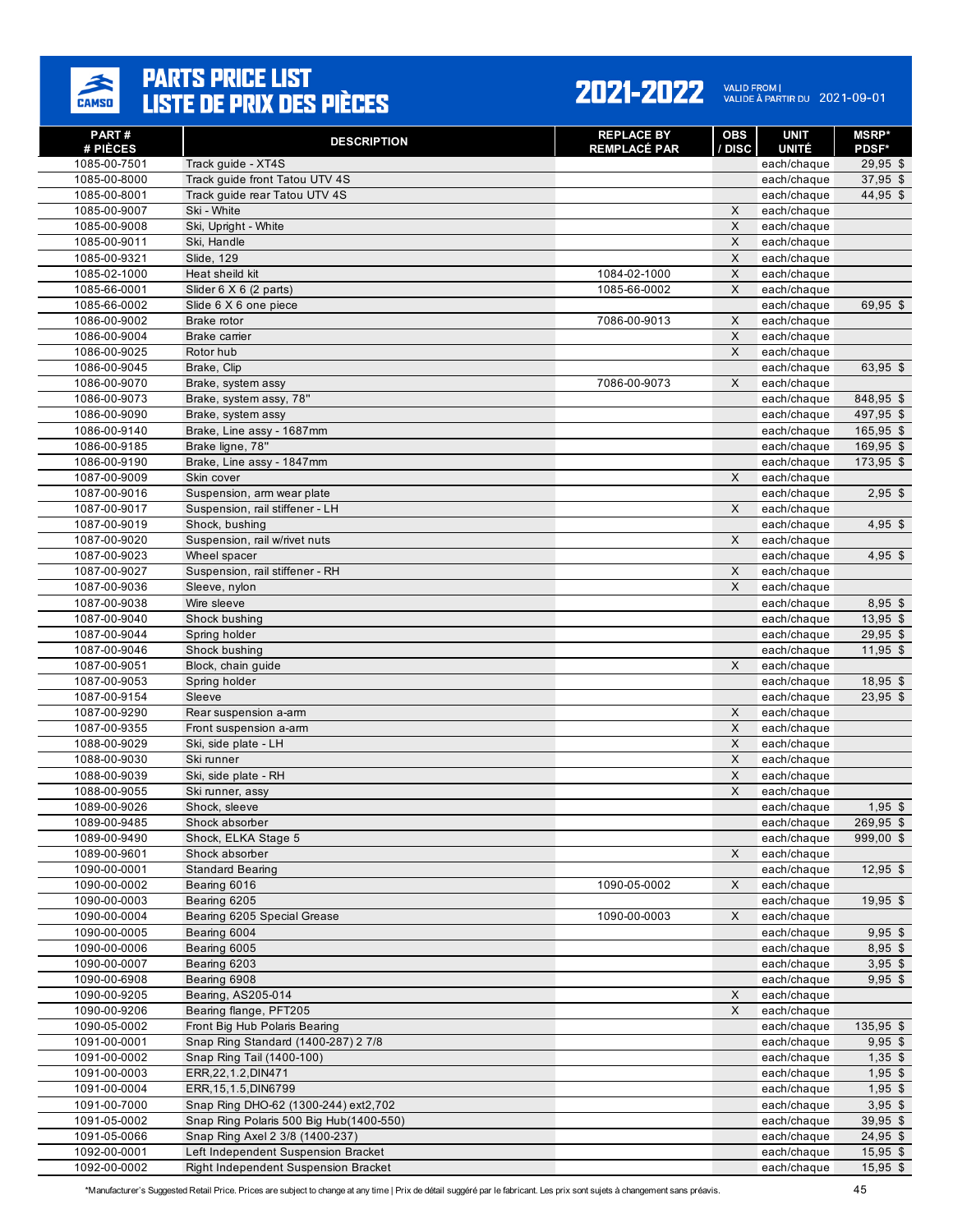

| PART#<br># PIÈCES            | <b>DESCRIPTION</b>                                                  | <b>REPLACE BY</b><br><b>REMPLACÉ PAR</b> | <b>OBS</b><br>/ DISC | <b>UNIT</b><br><b>UNITÉ</b> | <b>MSRP</b> *<br><b>PDSF*</b> |
|------------------------------|---------------------------------------------------------------------|------------------------------------------|----------------------|-----------------------------|-------------------------------|
| 1092-00-0041                 | Front left ind. suspension Bracket                                  |                                          |                      | each/chaque                 | $21,95$ \$                    |
| 1092-00-0052                 | Front rght Ind. suspension bracket                                  |                                          |                      | each/chaque                 | $21,95$ \$                    |
| 1092-00-9003                 | Spring cam                                                          | 1092-00-9033                             | X                    | each/chaque                 |                               |
| 1092-00-9033                 | Spring cam                                                          |                                          |                      | each/chaque                 | $19,95$ \$                    |
| 1092-00-9037                 | Spring cam                                                          |                                          | X                    | each/chaque                 |                               |
| 1093-00-0001                 | Track - Tatou original (9971S)                                      | 1093-00-0008                             | X                    | each/chaque                 |                               |
| 1093-00-0002                 | Track - Tatou original front (9970S)                                | 1093-00-0015                             | X                    | each/chaque                 |                               |
| 1093-00-0003                 | Track - Tatou 6x6 rear (9015S)                                      |                                          |                      | each/chaque                 | 629,95 \$                     |
| 1093-00-0004                 | Track - UTV original rear (9051S)                                   |                                          |                      | each/chaque                 | 599,95 \$                     |
| 1093-00-0005                 | Track - Jointed TATOU 1996-2000 (9130S)                             |                                          |                      | each/chaque                 | 635,95 \$                     |
| 1093-00-0007                 | <b>Rubber Damper</b>                                                | 1093-00-7017                             | X                    | each/chaque                 |                               |
| 1093-00-0008                 | Track - Tatou original - Giant (9990S)                              |                                          |                      | each/chaque                 | 484,95 \$                     |
| 1093-00-0009                 | Track - Traxion + (9931S)                                           |                                          |                      | each/chaque                 | 858,95 \$                     |
| 1093-00-0010                 | Rubber bushing (0.5" ID)                                            |                                          |                      | each/chaque                 | $6,95$ \$                     |
| 1093-00-0015                 | Track - Tatou front (9083S)                                         |                                          |                      | each/chaque                 | 519,95 \$                     |
| 1093-00-0020                 | O-ring 26 x 29 x1.5                                                 |                                          |                      | each/chaque                 | $1,95$ \$                     |
| 1093-00-0213                 | Ski, Damper                                                         |                                          | X                    | each/chaque                 |                               |
| 1093-00-7000                 | <b>Rubber Cone SBR</b>                                              |                                          |                      | each/chaque                 | $5,95$ \$                     |
| 1093-00-7001                 | Track - Tatou 4S front (9082S)                                      | 1093-00-7005                             | X                    | each/chaque                 |                               |
| 1093-00-7002                 | Double lips Shaft Seal                                              |                                          |                      | each/chaque                 | $3,95$ \$                     |
| 1093-00-7003<br>1093-00-7004 | Sleeve for Shaft Seal Applic.<br>O'Ring 52,00 X 60,00 X 4,00 NBR 70 |                                          |                      | each/chaque                 | $14,95$ \$<br>$1,95$ \$       |
| 1093-00-7005                 | Track - Tatou 4S front no rod (9101S)                               |                                          |                      | each/chaque<br>each/chaque  | 459,95 \$                     |
| 1093-00-7006                 | Track - Tatou 4S rear (9100S)                                       |                                          |                      | each/chaque                 | 449,95 \$                     |
| 1093-00-7007                 | Rubber Damper Bonded with Washer                                    | 1093-00-7050                             | X                    | each/chaque                 |                               |
| 1093-00-7008                 | Track guide Spacer                                                  |                                          |                      | each/chaque                 | $1,95$ \$                     |
| 1093-00-7009                 | Wheel seal (25 ID X 42 OD)                                          |                                          |                      | each/chaque                 | $1,95$ \$                     |
| 1093-00-7011                 | Shaft seal (28 x 48 x 6 TC)                                         |                                          |                      | each/chaque                 | $2,95$ \$                     |
| 1093-00-7017                 | Rubber Damper Bonded & Washer old model                             | 1093-00-7020                             | $\times$             | each/chaque                 |                               |
| 1093-00-7020                 | Rubber Damper Bonded w/washer                                       |                                          |                      | each/chaque                 | $6,95$ \$                     |
| 1093-00-7021                 | Shaft seal                                                          |                                          |                      | each/chaque                 | $1,47$ \$                     |
| 1093-00-7025                 | Seal - Wheel UTV                                                    |                                          |                      | each/chaque                 | $1,95$ \$                     |
| 1093-00-7045                 | Rubber cone                                                         |                                          |                      | each/chaque                 | $7,95$ \$                     |
| 1093-00-7050                 | Rubber damper                                                       |                                          |                      | each/chaque                 | $6,95$ \$                     |
| 1093-00-7600                 | Track - 11.5 x 93.38 x 1.00 (9150S)                                 |                                          |                      | each/chaque                 | 454,95 \$                     |
| 1093-00-8000                 | Track - UTV T4S front (9131S)                                       | 1093-00-9275                             | X                    | each/chaque                 |                               |
| 1093-00-8001                 | Track - UTV T4S rear (9132S)                                        |                                          |                      | each/chaque                 | 550,95 \$                     |
| 1093-00-8600                 | Track - ATV T4S front (9199S)                                       | 1093-00-9229                             | X                    | each/chaque                 |                               |
| 1093-00-8700                 | Track - ATV T4S rear (9198)                                         | 1093-00-9228                             | X                    | each/chaque                 |                               |
| 1093-00-8999                 | UTV track quide spacer                                              |                                          |                      | each/chaque                 | $1,95$ \$                     |
| 1093-00-9060                 | Rubber damper                                                       |                                          |                      | each/chaque                 | $6,95$ \$                     |
| 1093-00-9228                 | Track - ATV T4S rear (9228S)                                        |                                          |                      | each/chaque                 | 469,95 \$                     |
| 1093-00-9229                 | Track - ATV T4S front (9229S)                                       |                                          |                      | each/chaque                 | 429,95 \$                     |
| 1093-00-9275                 | Track - UTV front (9275S)                                           |                                          |                      | each/chaque                 | 469,95 \$                     |
| 1093-00-9278                 | Track - UTV flex front (9278S)                                      |                                          |                      | each/chaque                 | 489,95 \$                     |
| 1093-00-9296<br>1093-00-9338 | TRACK - UTV, Int. Dr. (9296S)<br>Track - ATV R4S Rear (9338S)       |                                          |                      | each/chaque<br>each/chaque  | 559,95 \$<br>374,95 \$        |
| 1093-00-9339                 | Track - Snowbike 129" (9339S)                                       |                                          |                      | each/chaque                 | $909,95$ \$                   |
| 1093-00-9342                 | Track - ATV R4S Front (9342S)                                       |                                          |                      | each/chaque                 | 359,95 \$                     |
| 1093-00-9394                 | Track - YETI 120" (9394S)                                           |                                          |                      | each/chaque                 | 999,95 \$                     |
| 1093-00-9395                 | Track - YETI 129" (9395S)                                           |                                          |                      | each/chaque                 | 1 0 5 9, 9 5 \$               |
| 1093-00-9396                 | Track - YETI 137" (9396S)                                           |                                          |                      | each/chaque                 | 1 0 9 9, 95 \$                |
| 1093-00-9397                 | Track - YETI 129SS (9397S)                                          |                                          |                      | each/chaque                 | 1 0 5 9, 9 5 \$               |
| 1093-00-9398                 | Track - YETI 120SS (9398S)                                          |                                          |                      | each/chaque                 | 1 149,95 \$                   |
| 1093-00-9415                 | Track - Yeti 129" (9415S)                                           |                                          |                      | each/chaque                 | 1 0 9 9, 95 \$                |
| 1093-00-9416                 | Track - Yeti 137" (9416S)                                           |                                          |                      | each/chaque                 | 1 139,95 \$                   |
| 1093-00-9429                 | Track - Yeti 137 MT (9429S)                                         |                                          |                      | each/chaque                 | $909,95$ \$                   |
| 1093-00-9443                 | Track - Yeti 129 FR (9443S)                                         |                                          |                      | each/chaque                 | 909,95 \$                     |
| 1093-00-9444                 | Track - Yeti 120 FR (9444S)                                         |                                          |                      | each/chaque                 | 909,95 \$                     |
| 1093-SR-9339                 | Track, Snowbike 129" (9339SR)                                       |                                          |                      | each/chaque                 | 1 009,95 \$                   |
| 1094-00-0001                 | Tracks Clips (012-0106)                                             |                                          |                      | each/chaque                 | $2,95$ \$                     |
| 1094-00-0107                 | Tracks Clips (012-0107)                                             |                                          |                      | each/chaque                 | $1,95$ \$                     |
| 1094-00-0113                 | Tracks Clips (012-0113)                                             |                                          |                      | each/chaque                 | $1,95$ \$                     |
| 1094-00-0116                 | <b>Tracks Clips (012-0116)</b>                                      |                                          |                      | each/chaque                 | $1,95$ \$                     |
| 1094-00-0117                 | Tracks Clips (012-0117)                                             |                                          |                      | each/chaque                 | $1,95$ \$                     |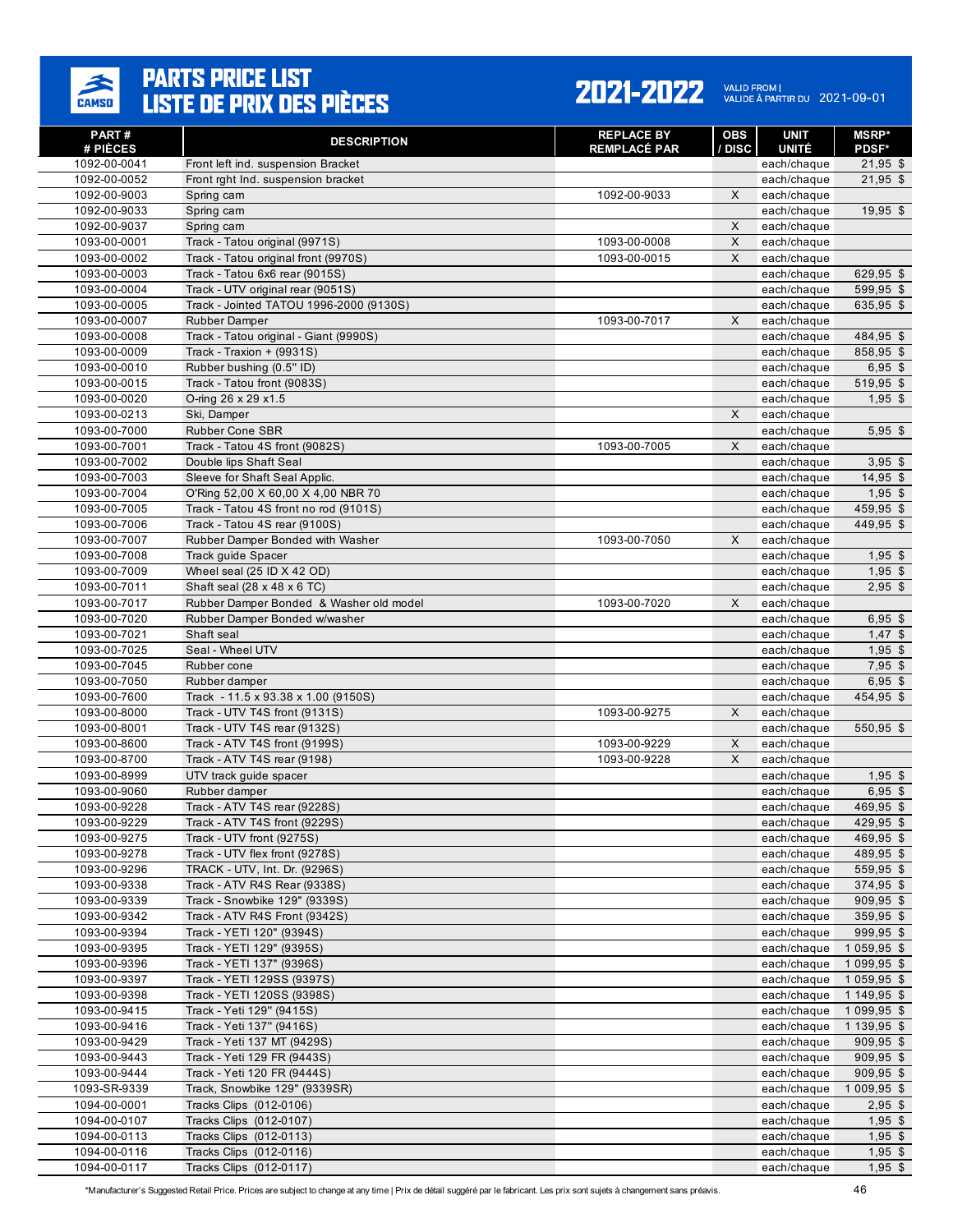

| PART#<br># PIÈCES            | <b>DESCRIPTION</b>                      | <b>REPLACE BY</b><br><b>REMPLACÉ PAR</b> | <b>OBS</b><br>/ DISC | <b>UNIT</b><br><b>UNITÉ</b> | <b>MSRP</b> *<br><b>PDSF*</b> |
|------------------------------|-----------------------------------------|------------------------------------------|----------------------|-----------------------------|-------------------------------|
| 1094-00-0339                 | Track clip (012-0114)                   |                                          |                      | each/chaque                 | $1,95$ \$                     |
| 1094-00-5050                 | 4S Track Cramp (CL0805050)              |                                          |                      | each/chaque                 | $1,95$ \$                     |
| 1095-00-0001                 | Old Track Joint                         | 1095-00-0003                             | $\mathsf X$          | each/chaque                 |                               |
| 1095-00-0002                 | Old Track Link Pair                     | 1095-00-0003                             | X                    | each/chaque                 |                               |
| 1095-00-0003                 | Complete Joint for One Old Track        |                                          |                      | each/chaque                 | 269,95 \$                     |
| 1095-00-9001                 | Chain, master link 520                  | 7095-00-9001                             | X                    | each/chaque                 |                               |
| 1095-00-9048                 | Chain, o-ring - 520x48                  |                                          |                      | each/chaque                 | 84,95 \$                      |
| 1095-00-9064                 | Chain, ass'y, o-ring - 520x64           |                                          |                      | each/chaque                 | $109,95$ \$                   |
| 1095-00-9502                 | Exc Bushing Front Plate Ajustment TATOU |                                          |                      | each/chaque                 | $1,95$ \$                     |
| 1096-00-0001                 | PN,20x10x2,2                            |                                          |                      | each/chaque                 | $1,47$ \$                     |
| 1142-E2-X042                 | HWB, 1/2-20x42,5,ZP                     |                                          |                      | each/chaque                 | $13,95$ \$                    |
| 1175-10-1040                 | ST, M10-1.25x40, 10.9, ZP, TL           |                                          |                      | each/chaque                 | $2,95$ \$                     |
| 1178-10-0025                 | LN, M10-1.0X25, 8, ZP                   |                                          |                      | each/chaque                 | $6,95$ \$                     |
| 1178-10-X001                 | LN, M10-1.25X20, 8, ZP                  |                                          |                      | each/chaque                 | $1,95$ \$                     |
| 1178-10-X002                 | LN, M10-1.25X20, 8, ZP                  | 1178-10-X001                             | X                    | each/chaque                 |                               |
| 1178-12-B075                 | LN, M12-1.25X75, BP                     |                                          |                      | each/chaque                 | $11,95$ \$                    |
| 1178-12-B076                 | LN, M12-1.5X75, BP                      |                                          |                      | each/chaque                 | $7,95$ \$                     |
| 1178-C2-B001                 | LN, 3/8-24x15.8, ZP                     |                                          |                      | each/chaque                 | $1,95$ \$                     |
| 1178-C2-B002                 | LN, CAP, 3/8-24x15.8, ZP                | 1178-C2-B001                             | X                    | each/chaque                 |                               |
| 1179-08-0001                 | CLN, M8-1.25, BP                        |                                          |                      | each/chaque                 | $1,95$ \$                     |
| 1249-A2-X025                 | SDHWS, 1/4-14X1.0, ZP                   |                                          |                      | each/chaque                 | $1,95$ \$                     |
| 1249-B1-A025                 | STHWS, 5/16X1, FL, ZP                   | 1280-B2-X025                             | X                    | each/chaque                 |                               |
| 1249-E1-X016                 | SDHWS,#10-16X5/8,ZP                     |                                          |                      | each/chaque                 | $1,47$ \$                     |
| 1278-08-X029                 | RN, M8-1.25, 0.5-7.1, ZP                |                                          |                      | each/chaque                 | $6,95$ \$                     |
| 1279-05-0001                 | SCN, M5-0.8, SS                         |                                          |                      | each/chaque                 | $0,95$ \$                     |
| 1279-08-0001                 | SCN, M8-1.25, SS                        |                                          |                      | each/chaque                 | $2,99$ \$                     |
| 1280-B2-X025                 | HWHS, 5/16X1.0, ZP                      |                                          |                      | each/chaque                 | $1,95$ \$                     |
| 1400-03-0010                 | Front fit kit DTS                       | 1400-03-0260                             | X                    | each/chaque                 |                               |
| 1400-03-0030                 | Front fit kit DTS                       |                                          |                      | each/chaque                 | 269,95 \$                     |
| 1400-03-0230                 | Front fit kit DTS                       |                                          |                      | each/chaque                 | 269,95 \$                     |
| 1400-03-0260                 | Front fit kit DTS                       |                                          |                      | each/chaque                 | 269,95 \$                     |
| 1400-03-0280                 | Front fit kit DTS                       |                                          |                      | each/chaque                 | 269,95 \$                     |
| 1400-04-0050                 | Front fit kit DTS                       |                                          |                      | each/chaque                 | 269,95 \$                     |
| 1400-04-0070                 | Front fit kit DTS                       |                                          |                      | each/chaque                 | 269,95 \$                     |
| 1400-04-0300                 | Front fit kit DTS                       |                                          |                      | each/chaque                 | 269,95 \$                     |
| 1400-04-0330                 | Front fit kit DTS                       |                                          |                      | each/chaque                 | 269,95 \$                     |
| 1400-06-0090                 | Front fit kit DTS                       |                                          |                      | each/chaque                 | 269,95 \$                     |
| 1400-06-0110                 | Front fit kit DTS                       |                                          |                      | each/chaque                 | 269,95 \$                     |
| 1400-06-0250                 | Front fit kit DTS                       |                                          |                      | each/chaque                 | 269,95 \$                     |
| 1400-06-0320                 | Front fit kit DTS                       |                                          |                      | each/chaque                 | 269,95 \$                     |
| 1400-07-0130                 | Front fit kit DTS                       |                                          |                      | each/chaque                 | 269,95 \$                     |
| 1400-07-0170                 | Front fit kit DTS                       |                                          |                      | each/chaque                 | 269,95 \$                     |
| 1400-07-0190                 | Front fit kit DTS                       |                                          |                      | each/chaque                 | 269,95 \$                     |
| 1400-07-0210                 | Front fit kit DTS                       |                                          |                      | each/chaque                 | 269,95 \$                     |
| 1400-15-0040                 | Front fit kit DTS                       |                                          | X                    | each/chaque                 |                               |
| 1400-18-0010                 | Front fit kit DTS                       |                                          |                      | each/chaque                 | 269,95 \$                     |
| 1400-18-0030                 | Front fit kit DTS                       |                                          |                      | each/chaque                 | 269,95 \$                     |
| 1400-27-0030<br>1400-29-0090 | Front fit kit DTS<br>Front fit kit DTS  |                                          |                      | each/chaque                 | 269,95 \$<br>269,95 \$        |
|                              |                                         |                                          |                      | each/chaque<br>each/chaque  |                               |
| 1400-29-0110<br>1400-30-0130 | Front fit kit DTS<br>Front fit kit DTS  |                                          |                      | each/chaque                 | 269,95 \$<br>269,95 \$        |
| 1400-39-0160                 | Front fit kit DTS                       |                                          |                      |                             |                               |
|                              | TX, M5-0.8X16, ZP                       |                                          |                      | each/chaque                 | 269,95 \$                     |
| 1428-05-X016<br>1429-E2-X059 | HSP, 1/2-14X0.059, ZP, FT               |                                          |                      | each/chaque                 | $1,95$ \$<br>$2,95$ \$        |
| 1430-06-X016                 | RWHS, 6X16, TX, ZP                      |                                          |                      | each/chaque<br>each/chaque  | $1,95$ \$                     |
| 14-3-12-D                    | Box 200C Decoupe                        |                                          | X                    | each/chaque                 |                               |
| 1433-10-0001                 | <b>HHP, M10-1</b>                       |                                          |                      | each/chaque                 | $1,95$ \$                     |
| 1442-D2-X032                 | HWB,7/16-20X32,5,ZP,3/4 KEY             |                                          |                      | each/chaque                 | $1,95$ \$                     |
| 1445-06-0014                 | GFS, M6X1.0X14, ZP, Key 7               |                                          |                      | each/chaque                 | $1,95$ \$                     |
| 1445-06-X014                 | ERR, 35, 2.4, ZP, SHR-137               |                                          |                      | each/chaque                 | $1,95$ \$                     |
| 149-272                      | A 3/8-24 X 1 Set Screws/Cup Point       |                                          | X                    | each/chaque                 |                               |
| 1500-03-0040                 | Rear fit kit DTS                        |                                          |                      | each/chaque                 | 189,95 \$                     |
| 1500-03-0240                 | Rear fit kit DTS                        |                                          |                      | each/chaque                 | 189,95 \$                     |
| 1500-03-0270                 | Rear fit kit DTS                        |                                          |                      | each/chaque                 | 189,95 \$                     |
| 1500-03-0290                 | Rear fit kit DTS                        |                                          |                      | each/chaque                 | 189,95 \$                     |
|                              |                                         |                                          |                      |                             |                               |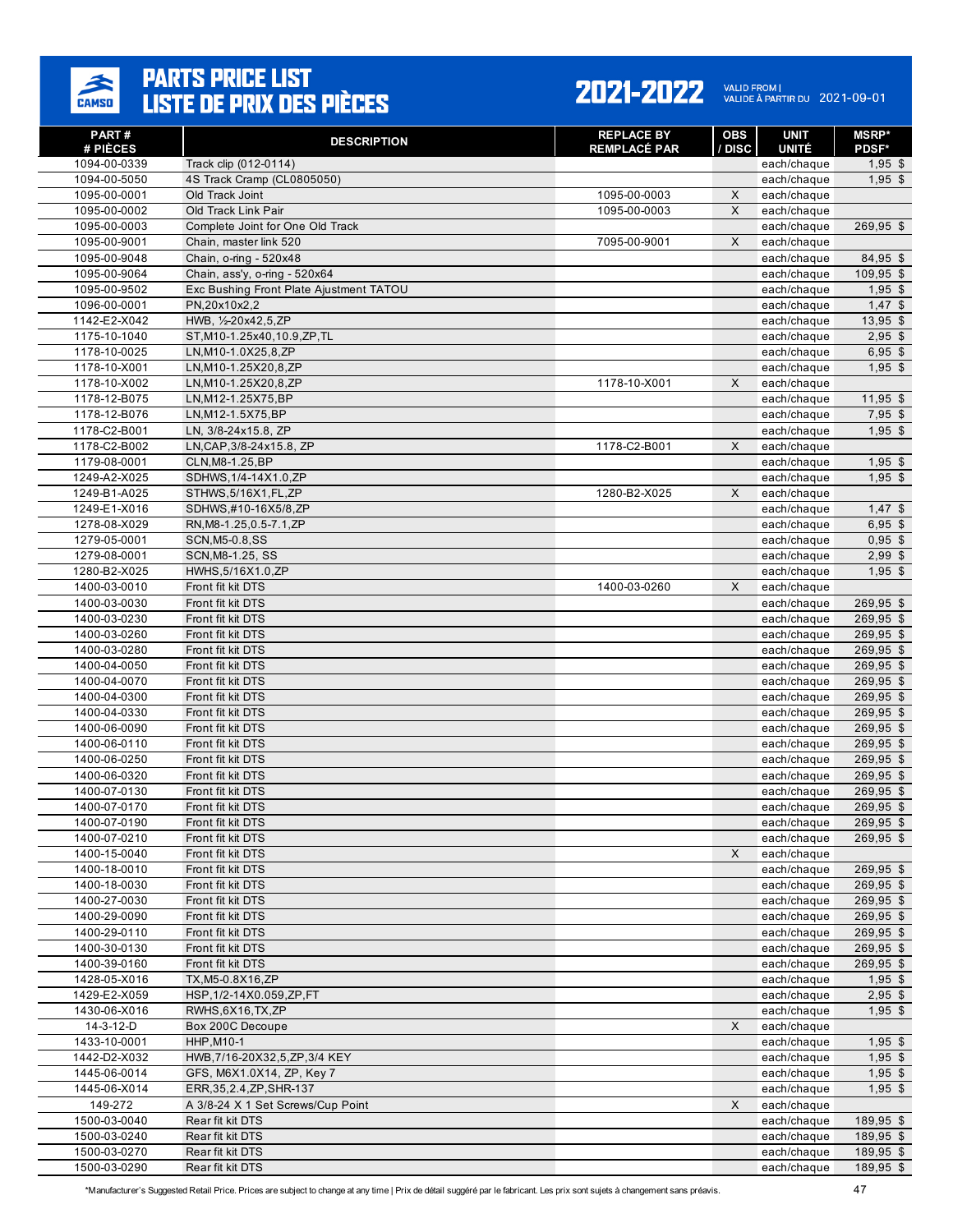

| <b>PART#</b><br># PIÈCES     | <b>DESCRIPTION</b>                                       | <b>REPLACE BY</b><br><b>REMPLACÉ PAR</b> | <b>OBS</b><br>/ DISC | UNIT<br><b>UNITÉ</b>       | <b>MSRP*</b><br>PDSF*  |
|------------------------------|----------------------------------------------------------|------------------------------------------|----------------------|----------------------------|------------------------|
| 1500-03-0310                 | Rear fit kit DTS                                         |                                          |                      | each/chaque                | 189,95 \$              |
| 1500-03-0340                 | Rear fit kit DTS                                         |                                          |                      | each/chaque                | $189,95$ \$            |
| 1500-04-0080                 | Rear fit kit DTS                                         |                                          |                      | each/chaque                | 189,95 \$              |
| 1500-06-0120                 | Rear fit kit DTS                                         |                                          |                      | each/chaque                | 189,95 \$              |
| 1500-07-0200                 | Rear fit kit DTS                                         |                                          |                      | each/chaque                | 189,95 \$              |
| 1500-07-0220                 | Rear fit kit DTS                                         |                                          |                      | each/chaque                | 189,95 \$              |
| 1500-15-0050                 | Rear fit kit DTS                                         |                                          |                      | each/chaque                | 189,95 \$              |
| 1500-18-0100                 | Rear fit kit DTS                                         |                                          |                      | each/chaque                | 189,95 \$              |
| 1500-27-0020                 | Rear fit kit DTS                                         |                                          |                      | each/chaque                | 189,95 \$              |
| 1500-27-0040                 | Rear fit kit DTS                                         |                                          |                      | each/chaque                | 189,95 \$              |
| 1500-29-0060                 | Rear fit kit DTS                                         |                                          |                      | each/chaque                | 189,95 \$              |
| 1500-29-0080                 | Rear fit kit DTS                                         |                                          |                      | each/chaque                | 189,95 \$              |
| 1500-29-0120<br>1500-29-0150 | Rear fit kit DTS<br>Rear fit kit DTS                     |                                          |                      | each/chaque<br>each/chaque | 189,95 \$<br>189,95 \$ |
| 1500-30-0140                 | Rear fit kit DTS                                         |                                          |                      | each/chaque                | 189,95 \$              |
| 1500-39-0170                 | Rear fit kit DTS                                         |                                          |                      | each/chaque                | 189,95 \$              |
| 150-101P                     | A3/8 X 1P HHFCS                                          |                                          | X                    | each/chaque                |                        |
| 1501-16-0001                 | TW, 1X0.625X0.062                                        |                                          |                      | each/chaque                | $1,95$ \$              |
| 169-155P                     | A1/2P Hex Cap Nut                                        |                                          | X                    | each/chaque                |                        |
| 18.5x4x14                    | Box 469.9mm X 101.6mm X 355.6mm                          |                                          | X                    | each/chaque                |                        |
| 181-176P                     | Flat Washer 1/4                                          |                                          | X                    | each/chaque                |                        |
| 181-188P                     | A3/8 High Strength Flat Washer                           |                                          | X                    | each/chaque                |                        |
| 19-113B                      | $A1/8$ X 5 1/2 Tie Rap Black                             |                                          | X                    | each/chaque                |                        |
| 19-117B                      | A5/16 X 8.875 Tie Rap Black                              |                                          | $\mathsf{X}$         | each/chaque                |                        |
| 195-113                      | A1/8 X 1.75 Cotter Pin                                   |                                          | X                    | each/chaque                |                        |
| 195-120                      | A3/16 X 2 Cotter Pin                                     |                                          | X                    | each/chaque                |                        |
| 20.6951.50                   | Brake caliper (Giant)                                    |                                          | X                    | each/chaque                |                        |
| 2000-00-1000-D               | Push screw sleeve                                        |                                          |                      | each/chaque                | $29,95$ \$             |
| 2000-00-1001-D               | Push screw                                               |                                          |                      | each/chaque                | 44,95 \$               |
| 2000-00-1050                 | Wheel puller tool                                        |                                          |                      | each/chaque                | $219,95$ \$            |
| 2000-00-1999<br>2000-00-3125 | Tensioner alignment tooling kit<br>Track tension tooling |                                          |                      | each/chaque<br>each/chaque | $69,95$ \$<br>69,95 \$ |
| 2000-00-5500                 | JIG tensionner                                           | 2000-00-1999                             | X                    | each/chaque                |                        |
| 20168P                       | M6 X 60P HHCS                                            |                                          | X                    | each/chaque                |                        |
| 20200P                       | M8 X 25P HHCS                                            |                                          | $\pmb{\times}$       | each/chaque                |                        |
| 20201P                       | M8 X 30P HHCS                                            |                                          | X                    | each/chaque                |                        |
| 20203P                       | M8 X 40P HHCS                                            |                                          | X                    | each/chaque                |                        |
| 20204P                       | M8 X 45P HHCS                                            |                                          | $\pmb{\times}$       | each/chaque                |                        |
| 20205P                       | M8 X 50P HHCS                                            |                                          | X                    | each/chaque                |                        |
| 20206P                       | M8 X 55P HHCS                                            | 1033-10-0055                             | X                    | each/chaque                |                        |
| 20207P                       | M8 X 60P HHCS                                            | 1033-08-0060                             | $\mathsf X$          | each/chaque                |                        |
| 20210P                       | M8 X 75P HHCS                                            | 1033-08-0075                             | X                    | each/chaque                |                        |
| 20213P                       | M8 X 90P HHCS                                            | 1033-08-0090                             | X                    | each/chaque                |                        |
| 20224P                       | M10 X 12P HHCS                                           |                                          | X                    | each/chaque                |                        |
| 20227P                       | Hex Screw M10 X 16                                       |                                          | X                    | each/chaque                |                        |
| 20229P                       | M10 X 20P HHCS                                           |                                          | X                    | each/chaque                |                        |
| 20231P                       | M10 X 25P HHCS<br>M10 X 30P HHCS                         |                                          | X                    | each/chaque                |                        |
| 20232P<br>20233P             | M10 X 35P HHCS Full Thread                               |                                          | X<br>X               | each/chaque<br>each/chaque |                        |
| 20235CP                      | M10 X 45P HHCS Full Thread                               |                                          | X                    | each/chaque                |                        |
| 20235P                       | M10 X 45P HHCS                                           |                                          | X                    | each/chaque                |                        |
| 20236P                       | M10 X 50P HHCS                                           |                                          | X                    | each/chaque                |                        |
| 20237P                       | M10 X 55P HHCS                                           |                                          | X                    | each/chaque                |                        |
| 20238P                       | M10 X 60P HHCS                                           |                                          | X                    | each/chaque                |                        |
| 20239P                       | M10 X 65P HHCS                                           |                                          | X                    | each/chaque                |                        |
| 20240P                       | M10 X 70P HHCS                                           |                                          | X                    | each/chaque                |                        |
| 20243P                       | M10 X 85P HHCS                                           | 1033-10-0085                             | X                    | each/chaque                |                        |
| 20244P                       | M10 X 90P HHCS                                           |                                          | X                    | each/chaque                |                        |
| 20245P                       | M10 X 100P HHCS                                          | 1033-10-0100                             | X                    | each/chaque                |                        |
| 20246P                       | M10 X 110P HHCS                                          | 1033-10-0110                             | X                    | each/chaque                |                        |
| 20249P                       | M10 X 140P HHCS                                          |                                          | X                    | each/chaque                |                        |
| 20264P                       | M <sub>12</sub> X 16P HHCS                               |                                          | X                    | each/chaque                |                        |
| 20266P                       | M12 X 20P HHCS                                           |                                          | X                    | each/chaque                |                        |
| 20271P                       | M12 X 40P HHCS                                           |                                          | X                    | each/chaque                |                        |
| 20272P                       | M12 X 45P HHCS                                           |                                          | X                    | each/chaque                |                        |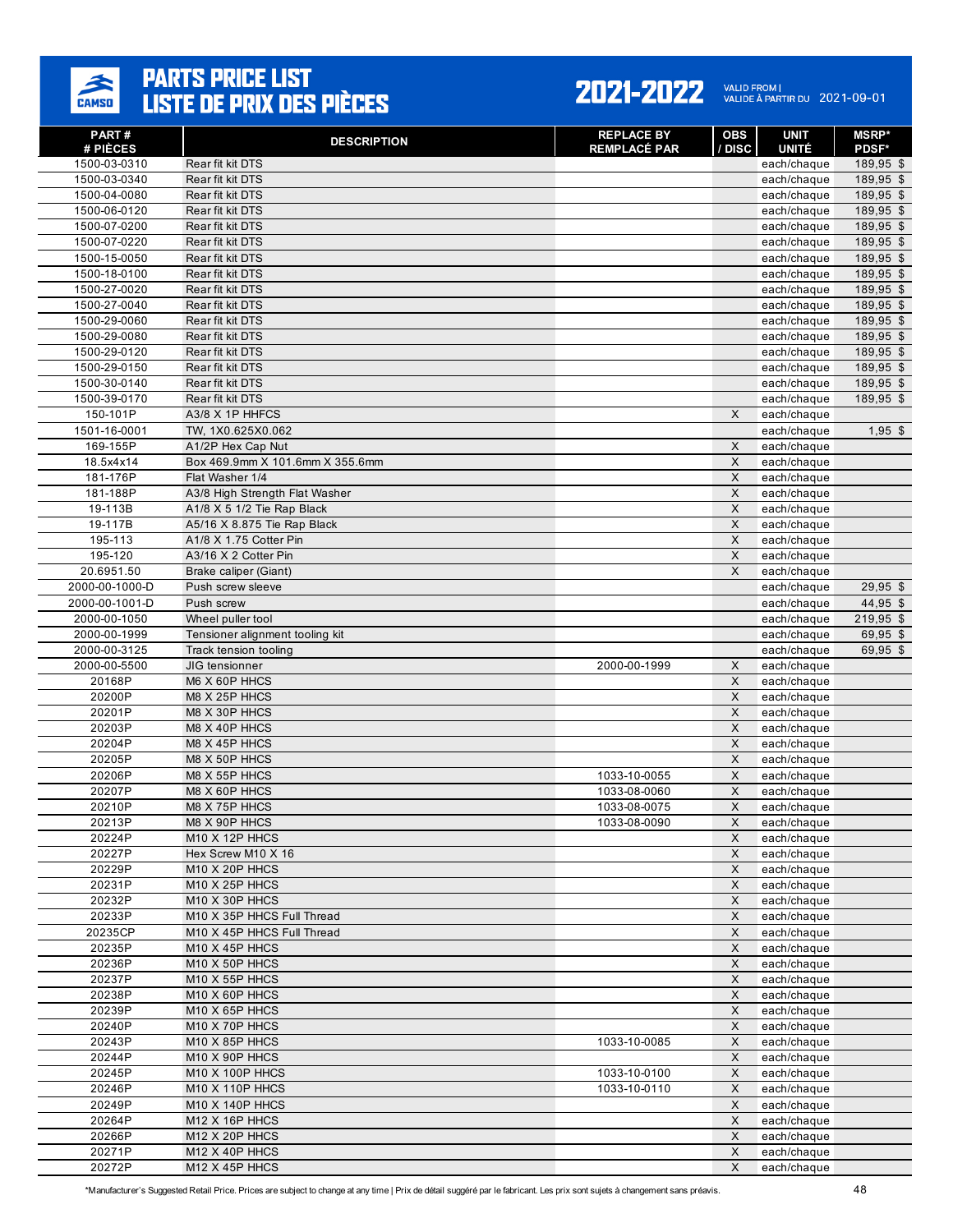

| <b>PART#</b><br># PIÈCES            | <b>DESCRIPTION</b>                                | <b>REPLACE BY</b><br><b>REMPLACÉ PAR</b> | <b>OBS</b><br>/ DISC | <b>UNIT</b><br><b>UNITÉ</b> | <b>MSRP*</b><br><b>PDSF*</b> |
|-------------------------------------|---------------------------------------------------|------------------------------------------|----------------------|-----------------------------|------------------------------|
| 20273P                              | M12 X 50P HHCS                                    |                                          | X                    | each/chaque                 |                              |
| 20276P                              | $M12$ X 65P HHCS                                  | 1033-12-0065                             | X                    | each/chaque                 |                              |
| 20279P                              | M12 X 80P HHCS                                    |                                          | $\times$             | each/chaque                 |                              |
| 20285P                              | M12 X 130P HHCS                                   | 1033-12-0130                             | $\times$             | each/chaque                 |                              |
| 21111P                              | M10P Lock Washer                                  |                                          | $\mathsf X$          | each/chaque                 |                              |
| 21112P                              | M12P Lock Washer                                  |                                          | $\times$             | each/chaque                 |                              |
| 21516P                              | M12 X 40P CB                                      |                                          | X                    | each/chaque                 |                              |
| 21621P                              | M6 X 16P SHCS                                     |                                          | X                    | each/chaque                 |                              |
| 22103P                              | M6 X 20P SHCS                                     |                                          | X                    | each/chaque                 |                              |
| 22131P                              | <b>M10 X 20P SHCS</b>                             |                                          | $\times$             | each/chaque                 |                              |
| 22134P                              | <b>M10 X 30P SHCS</b>                             |                                          | X                    | each/chaque                 |                              |
| 22137P                              | M10 X 45P SHCS                                    |                                          | X                    | each/chaque                 |                              |
| 22139P                              | M10 X 55P SHCS                                    |                                          | $\sf X$              | each/chaque                 |                              |
| 22202P                              | M6 X 16P BHCS                                     |                                          | X                    | each/chaque                 |                              |
| 22204AI<br>22214P                   | M6 X 20 BHCS<br>M8 X 20P BHCS                     |                                          | X<br>X               | each/chaque                 |                              |
| 22222FP                             | M10 X 16P BHFCS                                   |                                          | $\times$             | each/chaque<br>each/chaque  |                              |
| 22222P                              | M10 X 16P HHCS                                    |                                          | X                    | each/chaque                 |                              |
| 22225P                              | M10 X 25P BHCS                                    |                                          | $\times$             | each/chaque                 |                              |
| 23162F                              | M6P Hex Elastic Flange Nut                        |                                          | X                    | each/chaque                 |                              |
| 23162P                              | M6P Hex Elastic Nut                               |                                          | X                    | each/chaque                 |                              |
| 23164F                              | M8P Hex Elastic Flange Nut                        |                                          | $\times$             | each/chaque                 |                              |
| 23164P                              | M8P Hex Elastic Nut                               |                                          | X                    | each/chaque                 |                              |
| 23166F                              | M10P Hex Elastic Flange Nut                       | 1074-10-0001                             | X                    | each/chaque                 |                              |
| 23166P                              | M10P Hex Elastic Nut                              |                                          | X                    | each/chaque                 |                              |
| 23167P                              | M12 Hex Elastic Nut                               |                                          | X                    | each/chaque                 |                              |
| 234-135                             | Insulated Closed Clips - 5/16 Dia                 |                                          | X                    | each/chaque                 |                              |
| 24327P                              | M8 X 35P HHFCS                                    |                                          | $\times$             | each/chaque                 |                              |
| 24354AP                             | M12 X 35P HHFCS                                   |                                          | $\times$             | each/chaque                 |                              |
| 24433F                              | M10P Hex Flange Nut                               | 1074-10-0001                             | $\mathsf X$          | each/chaque                 |                              |
| 29504P                              | M10P X 1.25 Hex Elastic Flange Nut JIS            |                                          | X                    | each/chaque                 |                              |
| 29507P                              | M6 X 10P HHCS                                     |                                          | X                    | each/chaque                 |                              |
| 29514P                              | M6 X 25P HHCS                                     |                                          | X                    | each/chaque                 |                              |
| 29548P                              | M10 X 25P HHFCS                                   |                                          | X                    | each/chaque                 |                              |
| 29550P                              | M10 X 30P HHCS                                    |                                          | $\mathsf{X}$         | each/chaque                 |                              |
| 29556P                              | M10 X 45P HHCS                                    |                                          | X                    | each/chaque                 |                              |
| 29580P                              | M12 X 50P HHCS (1.25 Thread)                      |                                          | X                    | each/chaque                 |                              |
| 2999-20-0060-L                      | Camso T-Shirt WT - L                              |                                          |                      | each/chaque                 | $41,43$ \$                   |
| 2999-20-0060-M                      | Camso T-Shirt WT - M                              |                                          |                      | each/chaque                 | $41,43$ \$                   |
| 2999-20-0060-XL<br>2999-20-0060-XXL | Camso T-Shirt WT - XL<br>Camso T-Shirt WT - XXL   |                                          |                      | each/chaque<br>each/chaque  | 41,43 $$$<br>$41,43$ \$      |
| 2999-20-0061                        | Camso Cap                                         |                                          |                      | each/chaque                 | $35,71$ \$                   |
| 2999-20-0072                        | CAMSO - Toque                                     |                                          |                      | each/chaque                 | $10,95$ \$                   |
| 2999-20-0073                        | Camso - Snap back cap                             |                                          |                      | each/chaque                 | $19,95$ \$                   |
| 302-105P                            | A 1/4 X 1P HHCS                                   | 1039-00-0001                             | $\mathsf X$          | each/chaque                 |                              |
| 302-178P                            | A 3/8 X 1.5P HHCS                                 | 1041-00-0002                             | X                    | each/chaque                 |                              |
| 302-196P                            | A 3/8 X 6.5P HHCS                                 |                                          | X                    | each/chaque                 |                              |
| 302-265P                            | A 1/2 X 1.5P HHCS                                 |                                          | $\mathsf X$          | each/chaque                 |                              |
| 303-384P                            | A 3/4 X 2P HHCS                                   |                                          | X                    | each/chaque                 |                              |
| 304-123P                            | A 1/4-20 X 4 1/2" HHCS                            |                                          | $\times$             | each/chaque                 |                              |
| 3043 T22                            | A 5/16 X 1 X 2.19                                 |                                          | $\mathsf X$          | each/chaque                 |                              |
| 305-185P                            | A 3/8 X 1.75P HHCS                                |                                          | $\mathsf X$          | each/chaque                 |                              |
| 305-230P                            | A 7/16 X 4.5P HHCS                                |                                          | $\mathsf X$          | each/chaque                 |                              |
| 30628P                              | M10 X 45P HHCS                                    |                                          | $\mathsf{X}$         | each/chaque                 |                              |
| 30842Y                              | M10 X 30Y HHFCS                                   |                                          | $\mathsf X$          | each/chaque                 |                              |
| 30852Y                              | M12 X 25Y HHFCS                                   |                                          | X                    | each/chaque                 |                              |
| $31 - 15 - 11$                      | <b>BOX</b>                                        |                                          | X                    | each/chaque                 |                              |
| 313-322P                            | A 1/2 X 8.5P CB                                   |                                          | $\mathsf X$          | each/chaque                 |                              |
| 321-107P                            | A 1/2 Hex Nut                                     |                                          | $\mathsf X$          | each/chaque                 |                              |
| 321-134P                            | A 7/16 -20P Hex Nut                               |                                          | X                    | each/chaque                 |                              |
| 321-140P                            | A 3/4P Hex Nut                                    | 1070-00-0005                             | $\mathsf X$          | each/chaque                 |                              |
| 323-106P                            | A 1/2 Jam Nut                                     |                                          | $\mathsf X$          | each/chaque                 |                              |
| 323-143P                            | A1P Hex Nut                                       |                                          | X                    | each/chaque                 |                              |
| 333-105P                            | A 1/4P Hex Elastic Nut<br>A 5/16P Hex Elastic Nut |                                          | $\mathsf X$<br>X     | each/chaque                 |                              |
| 333-107P                            |                                                   |                                          |                      | each/chaque                 |                              |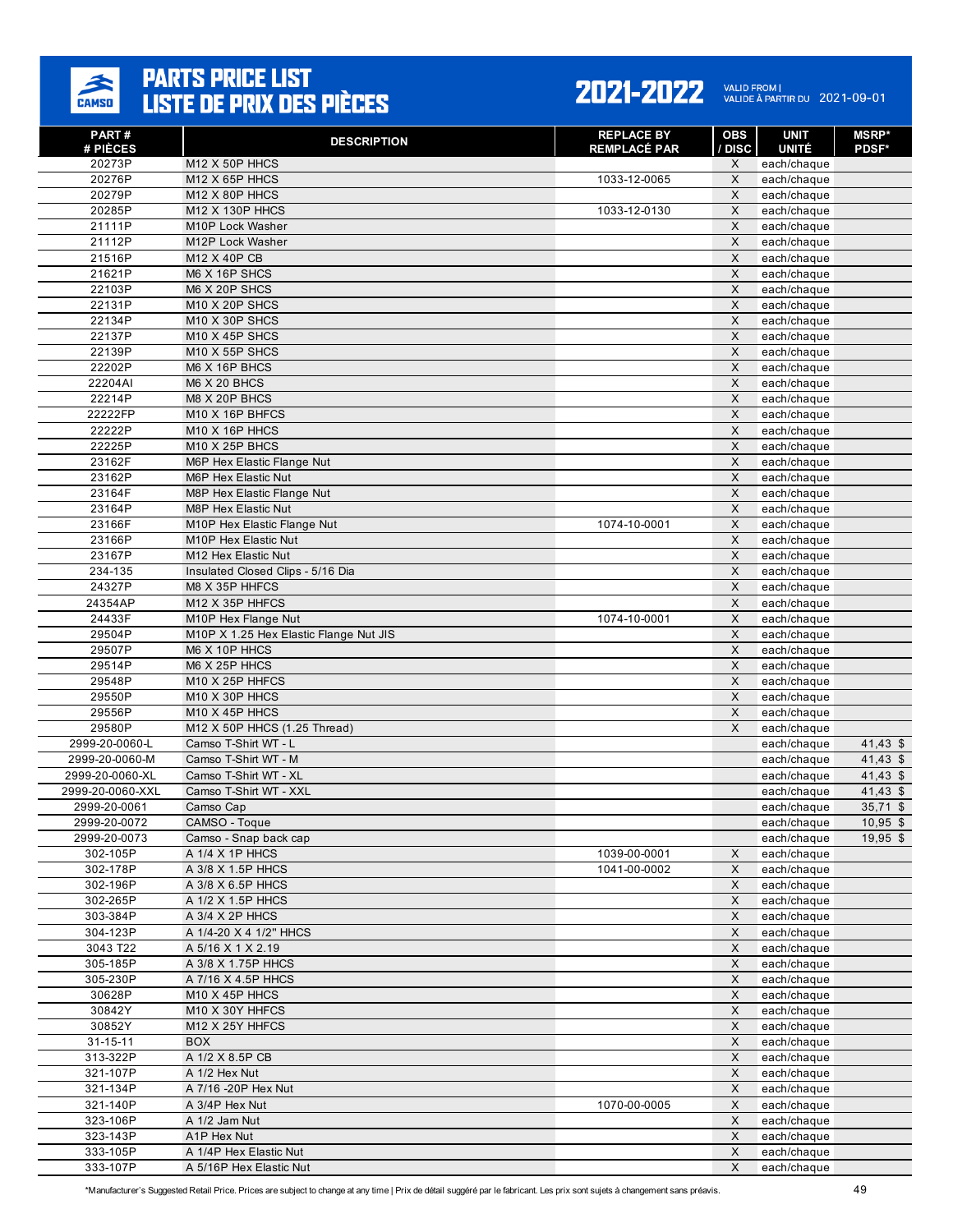

#### 2021-2022 VALID FROM | 2021-09-01

| PART#                        | <b>DESCRIPTION</b>                                           | <b>REPLACE BY</b>            | <b>OBS</b>   | <b>UNIT</b>                 | MSRP*                    |
|------------------------------|--------------------------------------------------------------|------------------------------|--------------|-----------------------------|--------------------------|
| # PIÈCES<br>333-108P         | A 3/8 Hex Elastic Nut                                        | REMPLACÉ PAR<br>1070-00-0002 | / DISC<br>X  | <b>UNITÉ</b><br>each/chaque | <b>PDSF*</b>             |
| 333-111P                     | A 1/2P Hex Elastic Nut                                       |                              | X            | each/chaque                 |                          |
| 333-136P                     | A7/16-20P Hex Elastic Nut                                    |                              | X            | each/chaque                 |                          |
| 339-168P                     | A1/2 X 1.25P Shoulder Screw                                  |                              | X            | each/chaque                 |                          |
| 341-107P                     | A5/16P Washer                                                |                              | X            | each/chaque                 |                          |
| 341-112P                     | A9/16P Washer                                                |                              | X            | each/chaque                 |                          |
| 341-114P                     | A5/18P Flat Washer                                           |                              | X            | each/chaque                 |                          |
| 341-119P                     | A3/4P Washer                                                 |                              | X            | each/chaque                 |                          |
| 341-122P                     | A7/8 Flat Washer 15/16 Hole                                  |                              | X            | each/chaque                 |                          |
| 341-147P                     | Flat Washer 3/8                                              |                              | $\mathsf{X}$ | each/chaque                 |                          |
| 341-148P                     | Flat Washer 7/16                                             |                              | X            | each/chaque                 |                          |
| 342-128P                     | A3/4 Lock Washer                                             |                              | X            | each/chaque                 |                          |
| 38210-M12                    | M12 Flat Washer (Small)                                      |                              | $\mathsf{X}$ | each/chaque                 |                          |
| 38240-M12<br>4000-00-3100    | Beveled Washer 140<br>Wheel axe, frame                       |                              | X            | each/chaque<br>each/chaque  | $14,95$ \$               |
| 4000-00-5012                 | Pivot Plate Reinforcement                                    |                              |              | each/chaque                 | $15,95$ \$               |
| 4000-00-7501                 | <b>Extruded shaft</b>                                        |                              |              | each/chaque                 | $11,95$ \$               |
| 4000-00-9091                 | A-arm shaft                                                  |                              |              | each/chaque                 | $16,95$ \$               |
| 4000-00-9098                 | Shaft                                                        |                              |              | each/chaque                 | 87,95 \$                 |
| 4000-00-9104                 | Ski, Upright Rod                                             |                              | X            | each/chaque                 |                          |
| 4000-00-9105                 | Ski, upright, up rod                                         |                              |              | each/chaque                 | $14,95$ \$               |
| 4000-00-9106                 | Ski, Upright Tube                                            |                              | X            | each/chaque                 |                          |
| 4000-00-9207                 | Idler short shaft                                            |                              |              | each/chaque                 | $22,95$ \$               |
| 4000-00-9266                 | Idler long shaft                                             |                              |              | each/chaque                 | $52,95$ \$               |
| 4000-00-9327                 | Suspension a-arm, shaft                                      |                              |              | each/chaque                 | 55,95 \$                 |
| 4000-00-9378                 | Rear shaft                                                   |                              | X            | each/chaque                 |                          |
| 4000-00-9406                 | Axle shaft                                                   |                              | X            | each/chaque                 |                          |
| 4001-00-9037                 | Ski, Bracket                                                 |                              | X            | each/chaque                 |                          |
| 4001-08-0115                 | Shim                                                         |                              |              | each/chaque                 | $13,95$ \$               |
| 4001-99-0003                 | Stabilizing rod washer holder                                |                              | X            | each/chaque                 |                          |
| 4002-77-3507                 | Holding plate                                                |                              |              | each/chaque                 | $3,95$ \$                |
| 4004-00-9012                 | Ski upright, side plate 12mm                                 |                              |              | each/chaque                 | $26,95$ \$<br>$25,95$ \$ |
| 4004-00-9014<br>4004-00-9016 | Ski upright, side plate 14mm<br>Ski upright, side plate 16mm |                              |              | each/chaque<br>each/chaque  | $26,95$ \$               |
| 4004-00-9018                 | Ski upright, side plate 18mm                                 |                              |              | each/chaque                 | $26,95$ \$               |
| 404-793                      | A1/4 Flat Washer                                             |                              | X            | each/chaque                 |                          |
| 4390-004                     | Sticker 2x4 TJD                                              |                              |              | each/chaque                 | $1,95$ \$                |
| 4390-005                     | Sticker 1x5 Warning                                          |                              |              | each/chaque                 | $1,95$ \$                |
| 4390-010                     | <b>Sticker</b>                                               |                              |              | each/chaque                 | $1,95$ \$                |
| 5205 R2S KML                 | Bearing 5205                                                 |                              |              | each/chaque                 | $18,95$ \$               |
| 5500-00-0001                 | Transfer Kit Tatou original Rigide - SI                      |                              |              | each/chaque                 | 379,95 \$                |
| 5500-00-0002                 | Transfer Kit Tatou original SI - Rigide                      |                              |              | each/chaque                 | 149,95 \$                |
| 5500-00-0003                 | 2003 Frame Ice Wheel Modif (Fr & Rear)                       |                              |              | each/chaque                 | 259,95 \$                |
| 5500-00-0004                 | Tatou 4S transfert kit SI MY2007-08                          |                              |              | each/chaque                 | 399,95 \$                |
| 5500-00-0005                 | Tatou 4S transfert kit Rigid MY2007-08                       |                              |              | each/chaque                 | 289,95 \$                |
| 5500-00-0006                 | Wheel fixation kit                                           | 1016-00-9999                 | X            | each/chaque                 |                          |
| 5500-00-0010                 | Rubber wheels replacement kit                                |                              |              | each/chaque                 | 799,95 \$                |
| 5500-00-0025<br>5500-00-0026 | ATV wheels replacement kit<br>UTV HW wheels replacement kit  |                              |              | each/chaque<br>each/chaque  | 799,95 \$<br>899,95 \$   |
| 5500-00-0040                 | ATV wheels replacement kit                                   |                              |              | each/chaque                 | 829,95 \$                |
| 5500-00-0043                 | Ice Add on Wheel Kit                                         |                              | X            | each/chaque                 |                          |
| 5500-00-0091                 | Upgrade kit model year08-09 tracks black                     |                              |              | each/chaque                 | 899,95 \$                |
| 5500-00-0098                 | Upgrade kit model year 08-09 tracks grey                     |                              |              | each/chaque                 | 899,95 \$                |
| 5500-00-0100                 | XTRACK 4S / UTV T4S - Transfert kit - IS                     |                              |              | each/chaque                 | 279,95 \$                |
| 5500-00-0104                 | Tatou 4S transfer kit IS - MY2008-10                         |                              |              | each/chaque                 | 234,95 \$                |
| 5500-00-0105                 | Tatou 4S transfer kit rigid - MY2008-10                      |                              |              | each/chaque                 | 179,95 \$                |
| 5500-00-0125                 | XGEN 4S / XT4S - Transfert kit - RS                          |                              |              | each/chaque                 | 169,95 \$                |
| 5500-00-0150                 | XGEN 4S / XT4S - transfert kit - IS                          |                              |              | each/chaque                 | 169,95 \$                |
| 5500-00-0200                 | XTRACK 4S / UTV T4S - Transfert kit - RS                     |                              |              | each/chaque                 | $169,95$ \$              |
| 5500-00-0250                 | UTV 4S1 transfer kit - IS                                    |                              |              | each/chaque                 | 239,95 \$                |
| 5500-00-0265                 | ATV R4S transfer kit - IS                                    |                              |              | each/chaque                 | 139,95 \$                |
| 5500-00-0350                 | UTV 4S1 transfer kit RS - MY2017                             |                              |              | each/chaque                 | $109,95$ \$              |
| 5500-00-0365                 | ATV R4S transfer kit - RS                                    |                              |              | each/chaque                 | $126,95$ \$              |
| 5500-00-0415                 | Camso X4S - Tansfert kit RS                                  |                              |              | each/chaque                 | 169,95 \$                |
| 5500-00-1000                 | Indepent Suspension Frame Hardware Kit                       |                              |              | each/chaque                 | 59,95 \$                 |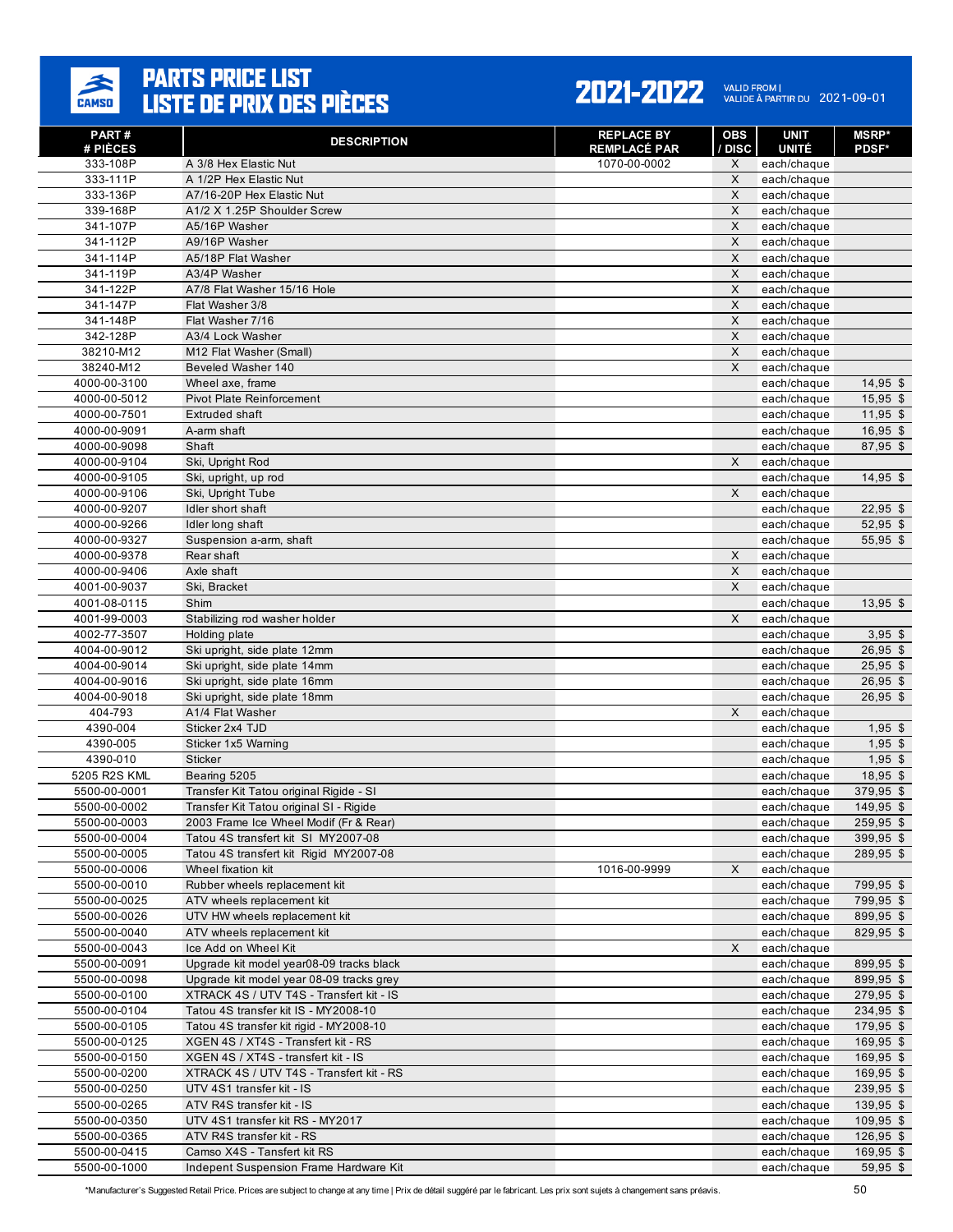

#### 2021-2022 VALID FROM | 2021-09-01

| PART#<br># PIÈCES            | <b>DESCRIPTION</b>                                                 | <b>REPLACE BY</b><br><b>REMPLACÉ PAR</b> | <b>OBS</b><br>/ DISC | <b>UNIT</b><br><b>UNITÉ</b> | <b>MSRP*</b><br><b>PDSF*</b> |
|------------------------------|--------------------------------------------------------------------|------------------------------------------|----------------------|-----------------------------|------------------------------|
| 5500-00-2000                 | Rigid Suspension Frame Hardware Kit                                |                                          |                      | each/chaque                 | $59,95$ \$                   |
| 5500-00-2004                 | 2004 Frame Double Wheel Modifica Fr & Rr                           |                                          |                      | each/chaque                 | 999,95 \$                    |
| 5500-00-2005                 | Front Add on Spring Kit                                            |                                          |                      | each/chaque                 | $59,95$ \$                   |
| 5500-00-2014                 | Heavy Duty Wheel Kit                                               |                                          |                      | each/chaque                 | 619,95 \$                    |
| 5500-00-2024                 | Front Frame Only Double Wheel Modificati                           |                                          |                      | each/chaque                 | 519,95 \$                    |
| 5500-00-3014                 | Tatou 4S (IS) wheel kit HW                                         | 5500-00-3025                             | X                    | each/chaque                 |                              |
| 5500-00-3025                 | ATV T4S (IS) wheel kit HW                                          |                                          |                      | each/chaque                 | 589,95 \$                    |
| 5500-00-4014                 | Tatou 4S (RS) wheel kit HW                                         | 5500-00-4025                             | X                    | each/chaque                 |                              |
| 5500-00-4025                 | ATV T4S (RS) wheel kit HW                                          |                                          |                      | each/chaque                 | 579,95 \$                    |
| 5500-00-7000                 | 4S Cramps & Tracks Option 4                                        |                                          | X                    | Set of 4                    |                              |
| 5500-00-7002                 | 4S Cramps & Tracks Option 2                                        |                                          | X                    | Set of 2                    |                              |
| 5500-05-0500                 | Stud Kit for Polaris Big Hub                                       |                                          | X                    | each/chaque                 |                              |
| 5500-AS-1791                 | Adjustment Wheel Snap Ring Set & Cap                               |                                          |                      | each/chaque                 | $9,95$ \$                    |
| 5999-00-A010                 | ATV T4S transfert kit IS - IS                                      |                                          |                      | each/chaque                 | 509,95 \$                    |
| 5999-00-A020                 | ATV T4S Transfert kit<br>IS - RS                                   |                                          |                      | each/chaque                 | 909,95 \$                    |
| 5999-00-A030                 | ATV T4S transfert kit<br>RS - RS                                   |                                          |                      | each/chaque                 | 659,95 \$                    |
| 5999-00-A040                 | ATV T4S transfert kit<br>$RS - IS$                                 |                                          |                      | each/chaque                 | 709,95 \$                    |
| 5999-00-A050                 | Transfert Ind-Ind - XGEN 4S                                        |                                          |                      | each/chaque                 | 509,95 \$                    |
| 5999-00-A060                 | Transfert Rig-Rig - XGEN 4S                                        |                                          |                      | each/chaque                 | 659,95 \$                    |
| 5999-00-A070                 | Transfert Ind-Rig - XGEN 4S                                        |                                          |                      | each/chaque                 | $909,95$ \$                  |
| 5999-00-A080                 | Transfert Rig-Ind - XGEN 4S<br>Transfert Ind-Ind - ATV R4S         |                                          |                      | each/chaque                 | 709,95 \$                    |
| 5999-00-A090                 |                                                                    |                                          |                      | each/chaque                 | 509,95 \$                    |
| 5999-00-A100<br>5999-00-A110 | Transfert Rig-Rig - ATV R4S                                        |                                          |                      | each/chaque                 | 659,95 \$<br>909,95 \$       |
| 5999-00-A120                 | Transfert Ind-Rig- ATV R4S<br>Transfert Rig-Ind - ATV R4S          |                                          |                      | each/chaque                 | 709,95 \$                    |
| 5999-00-D050                 | DTS 129 - transfert kit                                            |                                          |                      | each/chaque<br>each/chaque  | 409,95 \$                    |
| 5999-00-U010                 | UTV T4S transfert kit<br>$IS - IS$                                 |                                          |                      | each/chaque                 | 609,95 \$                    |
| 5999-00-U020                 | UTV T4S Transfert kit<br>IS - RS                                   |                                          |                      | each/chaque                 | 1 009,95 \$                  |
| 5999-00-U030                 | UTV T4S transfert kit<br>RS - RS                                   |                                          |                      | each/chaque                 | 709,95 \$                    |
| 5999-00-U040                 | UTV T4S transfert kit<br>$RS - IS$                                 |                                          |                      | each/chaque                 | 759,95 \$                    |
| 5999-00-U050                 | Transfert Ind-Ind - UTV 4S1                                        |                                          |                      | each/chaque                 | 609,95 \$                    |
| 5999-00-U060                 | Transfert Rig-Rig - UTV 4S1                                        |                                          |                      | each/chaque                 | 709,95 \$                    |
| 5999-00-U070                 | Transfert Ind-Rig- UTV 4S1                                         |                                          |                      | each/chaque                 | 1 009,95 \$                  |
| 5999-00-U080                 | Transfert Rig-Ind - UTV 4S1                                        |                                          |                      | each/chaque                 | 759,95 \$                    |
| 5999-00-X010                 | ATV XT4S transfert kit IS - IS                                     |                                          |                      | each/chaque                 | $509,95$ \$                  |
| 5999-00-X020                 | ATV XT4S Transfert kit<br>IS - RS                                  |                                          |                      | each/chaque                 | $909,95$ \$                  |
| 5999-00-X030                 | ATV XT4S transfert kit<br>RS - RS                                  |                                          |                      | each/chaque                 | 659,95 \$                    |
| 5999-00-X040                 | ATV XT4S transfert kit RS - IS                                     |                                          |                      | each/chaque                 | 709,95 \$                    |
| 6000LLEC                     | Bearing 6000                                                       |                                          | X                    | each/chaque                 |                              |
| 6205-2RS                     | Bearing 6205                                                       | 1090-00-0003                             | X                    | each/chaque                 |                              |
| 7000-00-9001                 | S-Kit, Fasteners, DTS Frame                                        |                                          |                      | each/chaque                 | 189,95 \$                    |
| 7000-00-9002                 | S-Kit, Fastener - SVX Suspension / Frame                           |                                          |                      | each/chaque                 | 189,95 \$                    |
| 7000-00-9003                 | S-Kit, Fasteners, DTS Suspension                                   |                                          |                      | each/chaque                 | 144,95 \$                    |
| 7000-00-9010                 | S-Kit, Fasteners, DTS Frame                                        |                                          |                      | each/chaque                 | 179,95 \$                    |
| 7000-00-9013                 | S-Kit, Fasteners, DTS Suspension                                   |                                          |                      | each/chaque                 | 249,95 \$                    |
| 7000-00-9016                 | S-Kit, Fasteners, DTS Frame                                        |                                          |                      | each/chaque                 | 179,95 \$                    |
| 7000-00-9406                 | S-Kit, Drive axle assy                                             |                                          |                      | each/chaque                 | 159,95 \$                    |
| 7001-00-7226                 | S-Kit Stabilizing rod - ATV                                        |                                          |                      | each/chaque                 | $91,95$ \$                   |
| 7001-00-7504                 | S-Kit Stabilizing rod - ATV                                        |                                          |                      | each/chaque                 | $99,95$ \$                   |
| 7001-00-7535                 | S-Kit, Stabilizing rod - ATV                                       |                                          |                      | each/chaque                 | $99,95$ \$                   |
| 7001-00-8508                 | S-Kit - Stabilizing rod, rear - UTV                                |                                          |                      | each/chaque                 | $99,95$ \$                   |
| 7001-00-8902                 | S-Kit - Stabilizing rod, front - UTV                               |                                          |                      | each/chaque                 | $91,95$ \$                   |
| 7001-00-9240                 | S-Kit, Antirotation Rod Assy                                       |                                          |                      | each/chaque                 | $96,95$ \$                   |
| 7001-00-9260                 | S-Kit, Anti-rotation rod                                           | 7001-00-9240                             | X                    | each/chaque                 |                              |
| 7003-00-9002<br>7003-00-9003 | S-Kit, Limiter suspension cable                                    | 7003-00-9005                             | X                    | each/chaque                 |                              |
| 7003-00-9005                 | S-Kit, Limiter suspension strap<br>S-Kit, limiter strap, 2017-2018 |                                          |                      | each/chaque<br>each/chaque  | $52,95$ \$<br>98,95 \$       |
| 7003-77-3500                 | S-Kit Steering limiter                                             |                                          |                      | each/chaque                 | 124,95 \$                    |
| 7009-00-7115                 | S-Kit 15/4 sprocket                                                |                                          |                      | each/chaque                 | 79,95 \$                     |
| 7009-00-7116                 | S-Kit 16/4 sprocket                                                |                                          |                      | each/chaque                 | 79,95 \$                     |
| 7009-00-7117                 | S-Kit 17/4 sprocket                                                |                                          |                      | each/chaque                 | 79,95 \$                     |
| 7009-00-7118                 | S-Kit 18/4 sprocket                                                |                                          |                      | each/chaque                 | 79,95 \$                     |
| 7009-08-7116                 | S-Kit 16/5 sprocket                                                |                                          |                      | each/chaque                 | $89,95$ \$                   |
| 7009-08-7117                 | S-Kit 17/5 sprocket                                                |                                          |                      | each/chaque                 | 89,95 \$                     |
| 7009-08-7118                 | S-Kit 18/5 sprocket                                                |                                          |                      | each/chaque                 | 89,95 \$                     |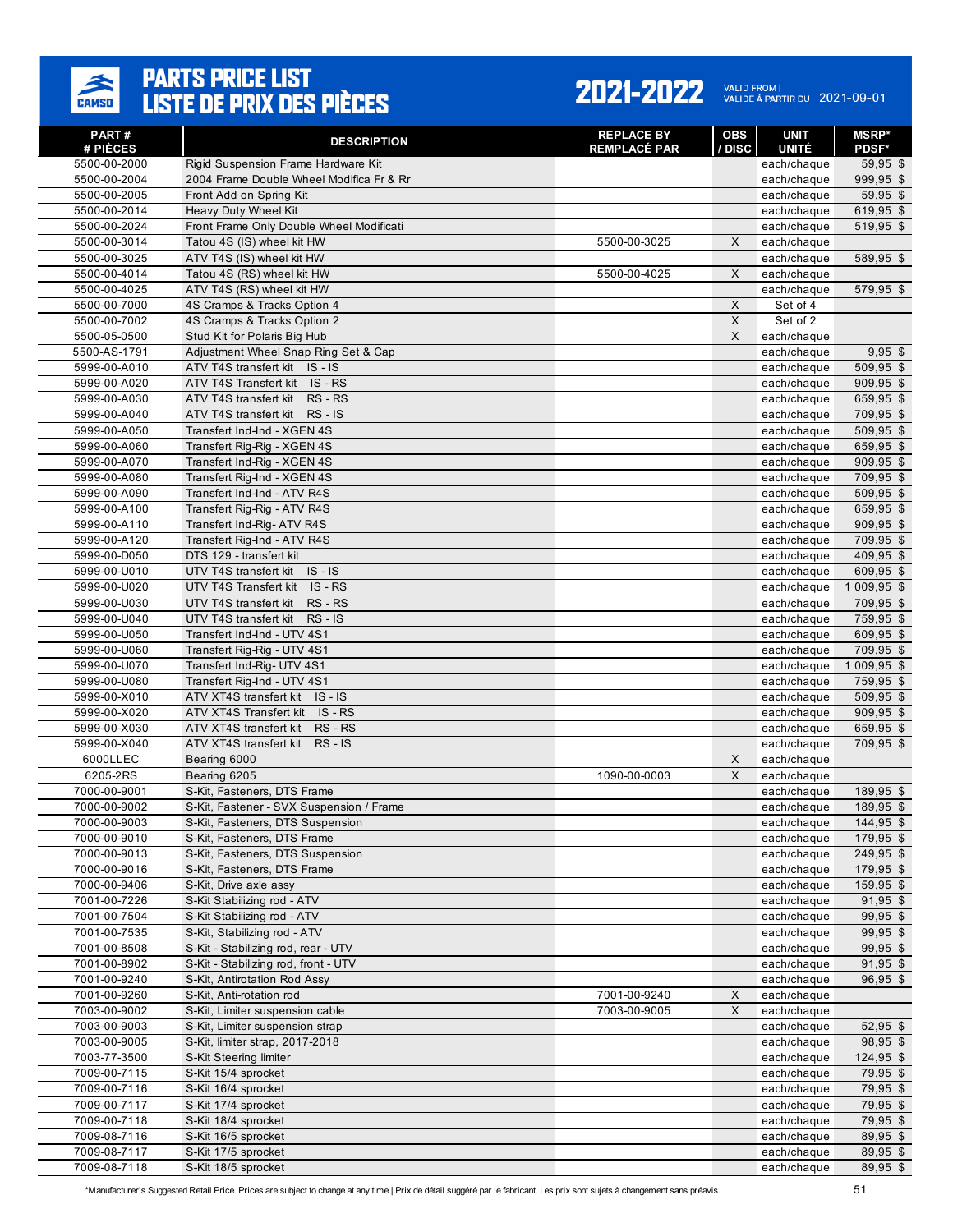

#### 2021-2022 VALID FROM | 2021-09-01

| PART#<br># PIÈCES            | <b>DESCRIPTION</b>                                                  | <b>REPLACE BY</b><br><b>REMPLACÉ PAR</b> | <b>OBS</b><br>/ DISC | <b>UNIT</b><br><b>UNITÉ</b> | <b>MSRP*</b><br><b>PDSF*</b> |
|------------------------------|---------------------------------------------------------------------|------------------------------------------|----------------------|-----------------------------|------------------------------|
| 7010-00-3322                 | S-Kit, RH Front frame - ATV R4S                                     |                                          |                      | each/chaque                 | 349,95 \$                    |
| 7010-00-6022                 | S-Kit, Frame FR Camso X4S                                           |                                          |                      | each/chaque                 | 449,95 \$                    |
| 7010-00-7121                 | S-Kit - Front right frame 4S - black                                |                                          |                      | each/chaque                 | 419,95 \$                    |
| 7010-00-7125                 | S-Kit - Front right frame 4S - silver                               |                                          |                      | each/chaque                 | 419,95 \$                    |
| 7010-00-7222                 | S-Kit frame FR ATV 2012-2015                                        |                                          |                      | each/chaque                 | 419,95 \$                    |
| 7010-00-7510                 | S/kit front lower frame ATV XT4S                                    | 7010-00-7545                             | X                    | each/chaque                 |                              |
| 7010-00-7545                 | S/kit front lower frame                                             |                                          |                      | each/chaque                 | $169,95$ \$                  |
| 7010-00-7550                 | S-KIT ATV front base frame                                          |                                          |                      | each/chaque                 | 419,95 \$                    |
| 7010-00-8522                 | S-Kit Frame FR UTV 4S1                                              |                                          |                      | each/chaque                 | 499,95 \$                    |
| 7010-00-B022                 | S-Kit frame FR UTV 2014-2015                                        |                                          |                      | each/chaque                 | 439,95 \$                    |
| 7010-00-B122                 | S-Kit, frame XTRACK 4S - FR                                         |                                          |                      | each/chaque                 | 439,95 \$                    |
| 7010-00-B124                 | K-Frame, CMPLST, FR, UTV                                            |                                          |                      | each/chaque                 | 409,95 \$                    |
| 7011-00-3322                 | S-Kit, LH Front frame - ATV R4S                                     |                                          |                      | each/chaque                 | 349,95 \$                    |
| 7011-00-6022                 | S-Kit, Frame FL Camso X4S                                           |                                          |                      | each/chaque                 | 449,95 \$                    |
| 7011-00-7121                 | S-Kit - Front left frame 4S - black                                 |                                          |                      | each/chaque                 | 429,95 \$                    |
| 7011-00-7125                 | S-Kit - Front left frame 4S - silver                                |                                          |                      | each/chaque                 | 429,95 \$                    |
| 7011-00-7222                 | S-Kit frame FL ATV 2012-2015                                        |                                          |                      | each/chaque                 | 419,95 \$                    |
| 7011-00-8522                 | S-Kit Frame FL UTV 4S1                                              |                                          |                      | each/chaque                 | 499,95 \$                    |
| 7011-00-B022                 | S-Kit frame FL UTV 2014-2015                                        |                                          |                      | each/chaque                 | 439,95 \$                    |
| 7011-00-B122                 | S-Kit, frame XTRACK 4S - FL                                         |                                          |                      | each/chaque                 | 439,95 \$                    |
| 7011-00-B124                 | K-Frame. CMPLST. FL.UTV                                             |                                          |                      | each/chaque                 | 399,95 \$                    |
| 7012-00-3322                 | S-Kit, RH Rear frame - ATV R4S                                      |                                          |                      | each/chaque                 | 349,95 \$                    |
| 7012-00-6022                 | S-Kit, Frame RR Camso X4S                                           |                                          |                      | each/chaque                 | $449,95$ \$                  |
| 7012-00-7121                 | S-Kit - Rear right frame 4S - black                                 |                                          |                      | each/chaque                 | 419,95 \$                    |
| 7012-00-7125                 | S-Kit - Rear right frame 4S - silver                                |                                          |                      | each/chaque                 | 419,95 \$                    |
| 7012-00-7222                 | S-Kit frame RR ATV 2012-2015                                        |                                          |                      | each/chaque                 | 419,95 \$                    |
| 7012-00-7502                 | S-Kit, Upper carrier graphite - ATV                                 |                                          |                      | each/chaque                 | 119,95 \$                    |
| 7012-00-7510                 | S/kit rear lower frame ATV XT4S                                     | 7012-00-7545                             | X                    | each/chaque                 |                              |
| 7012-00-7545                 | S-kit rear lower frame                                              |                                          |                      | each/chaque                 | 179,95 \$                    |
| 7012-00-7550                 | S-KIT ATV rear base frame                                           |                                          |                      | each/chaque                 | 219,95 \$                    |
| 7012-00-8522                 | S-Kit Frame RR UTV 4S1                                              |                                          |                      | each/chaque                 | 619,95 \$                    |
| 7012-00-B022                 | S-Kit Frame RR UTV 2014-2015                                        |                                          |                      | each/chaque                 | 619,95 \$                    |
| 7012-00-B122                 | S-Kit, frame XTRACK 4S - RR                                         |                                          |                      | each/chaque                 | 619,95 \$                    |
| 7012-00-B124                 | K-Frame, CMPLST, RR,UTV                                             |                                          |                      | each/chaque                 | 429,95 \$                    |
| 7013-00-3322                 | S-Kit, LH Rear frame - ATV R4S                                      |                                          |                      | each/chaque                 | 349,95 \$                    |
| 7013-00-6022                 | S-Kit, Frame RL Camso X4S                                           |                                          |                      | each/chaque                 | 449,95 \$                    |
| 7013-00-7121                 | S-Kit - Rear left frame 4S - black                                  |                                          |                      | each/chaque                 | 429,95 \$                    |
| 7013-00-7125                 | S-Kit - Rear left frame 4S - silver<br>S-Kit frame RL ATV 2012-2015 |                                          |                      | each/chaque                 | 429,95 \$                    |
| 7013-00-7222<br>7013-00-8522 | S-Kit Frame RL UTV 4S1                                              |                                          |                      | each/chaque                 | 419,95 \$<br>619,95 \$       |
| 7013-00-B022                 | S-Kit frame RL UTV 2014-2015                                        |                                          |                      | each/chaque<br>each/chaque  | 619,95 \$                    |
| 7013-00-B122                 | S-Kit. frame XTRACK 4S - RL                                         |                                          |                      | each/chaque                 | 619,95 \$                    |
| 7013-00-B124                 | K-Frame, CMPLST, RL.UTV                                             |                                          |                      | each/chaque                 | 429,95 \$                    |
| 7014-00-3003                 | S-Kit, Tensionner cam                                               |                                          |                      | each/chaque                 | 49,95 \$                     |
| 7014-00-6021                 | S-Kit, Short track tensioner - black                                |                                          |                      | each/chaque                 | 49,95 \$                     |
| 7014-00-6022                 | S-Kit, Short track tensioner                                        |                                          |                      | each/chaque                 | 49,95 \$                     |
| 7014-00-6121                 | S-Kit, Long track tensioner - black                                 |                                          |                      | each/chaque                 | $49,95$ \$                   |
| 7014-00-6122                 | S-Kit, Long track tensioner                                         |                                          |                      | each/chaque                 | $52,95$ \$                   |
| 7014-00-7222                 | S-Kit ATV short track tensioner                                     |                                          |                      | each/chaque                 | 44,95 \$                     |
| 7014-00-7322                 | S-Kit ATV long track tensioner                                      |                                          |                      | each/chaque                 | 46,95 \$                     |
| 7014-00-7610                 | S-KIT ATV blow tensioner                                            |                                          |                      | each/chaque                 | $101,95$ \$                  |
| 7014-00-8521                 | S-Kit UTV 4S1 Track tensioner                                       |                                          |                      | each/chaque                 | 54,95 \$                     |
| 7014-00-9120                 | S-Kit, Track tensioner                                              |                                          |                      | each/chaque                 | 166,95 \$                    |
| 7014-00-9180                 | S-Kit, DTS Chain tensioner                                          |                                          |                      | each/chaque                 | 354,95 \$                    |
| 7014-00-9195                 | S-Kit, Chain tensioner                                              |                                          |                      | each/chaque                 | $354,95$ \$                  |
| 7014-00-9230                 | S-Kit, Track tensioner                                              |                                          |                      | each/chaque                 | 182,95 \$                    |
| 7014-00-9245                 | S-Kit, Track tensioner                                              |                                          |                      | each/chaque                 | 319,95 \$                    |
| 7014-00-B022                 | S-Kit UTV Track tensioner                                           | 7014-00-B024                             | X                    | each/chaque                 |                              |
| 7014-00-B024                 | S-KIT UTV Tensioner                                                 |                                          |                      | each/chaque                 | 49,95 \$                     |
| 7015-00-3001                 | S-Kit, Anti-rotation, LH - Bracket RS                               |                                          |                      | each/chaque                 | 78,95 \$                     |
| 7015-00-3010                 | S-Kit, Anti-rotation, Bracket IS                                    |                                          |                      | each/chaque                 | $24,95$ \$                   |
| 7015-00-3011                 | S-Kit, Anti-rotation, RH - Bracket RS                               |                                          |                      | each/chaque                 | 78,95 \$                     |
| 7015-00-6008                 | S-Kit, Anti-rotation, LH - Bracket RS                               |                                          |                      | each/chaque                 | $99,95$ \$                   |
| 7015-00-6018                 | S-Kit, Anti-rotation, RH - Bracket RS                               |                                          |                      | each/chaque                 | $99,95$ \$                   |
| 7015-00-7010                 | S-Kit ATV stabilizer                                                |                                          |                      | each/chaque                 | 54,95 \$                     |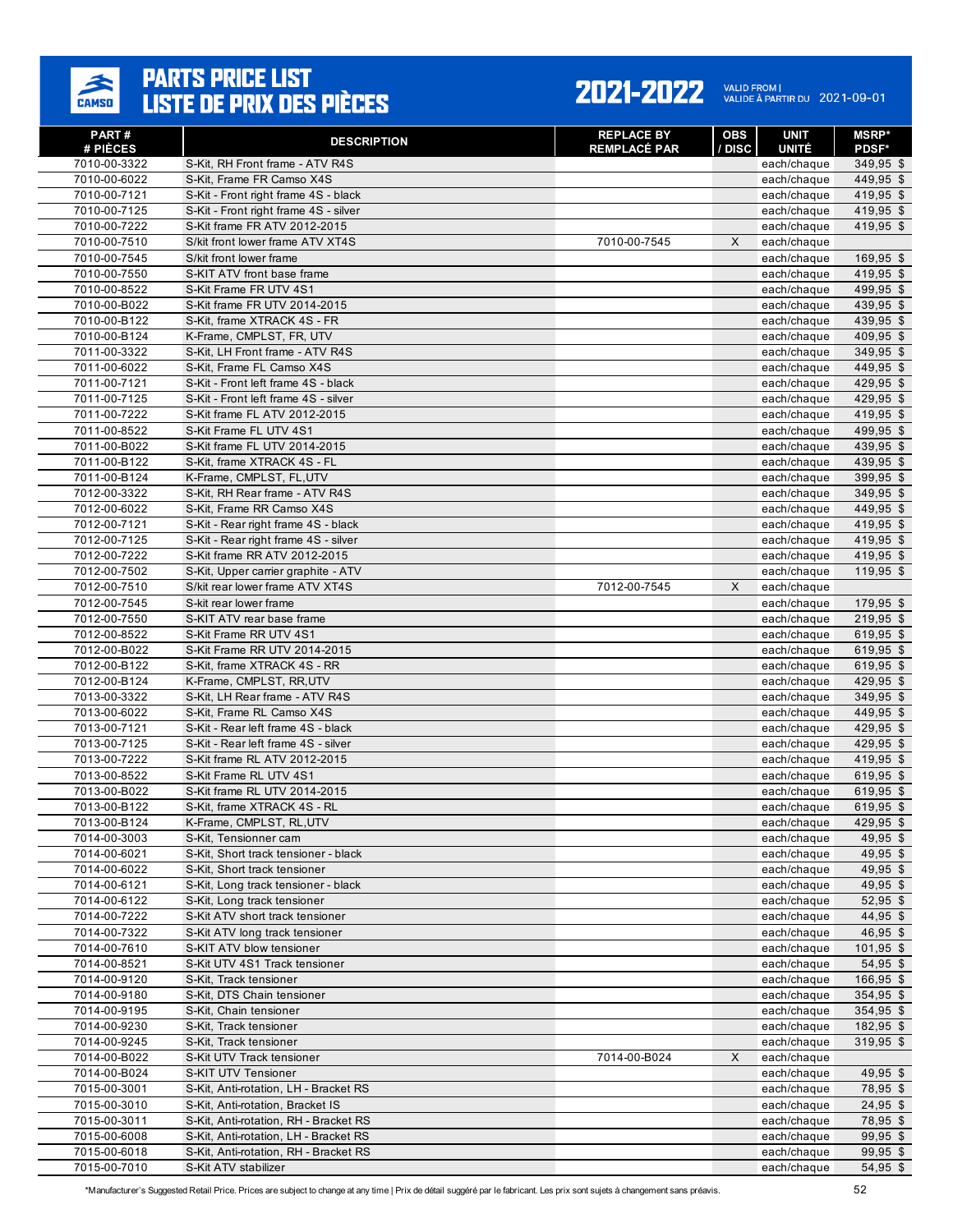

#### 2021-2022 VALID FROM | 2021-09-01

| <b>PART#</b><br># PIÈCES | <b>DESCRIPTION</b>                       | <b>REPLACE BY</b><br><b>REMPLACÉ PAR</b> | <b>OBS</b><br>/ DISC | UNIT<br><b>UNITÉ</b> | <b>MSRP*</b><br><b>PDSF*</b> |
|--------------------------|------------------------------------------|------------------------------------------|----------------------|----------------------|------------------------------|
| 7015-00-7026             | S-Kit Back plate                         |                                          |                      | each/chaque          | $7,95$ \$                    |
| 7015-00-7120             | S-Kit, Stabilizer                        |                                          |                      | each/chaque          | 84,95 \$                     |
| 7015-00-7360             | S-Kit ATV male stabilizer                |                                          |                      | each/chaque          | $90,95$ \$                   |
| 7015-00-7501             | ATV Stabilizer ass'v - Male              |                                          |                      | each/chaque          | 49,95 \$                     |
| 7015-00-7502             | ATV Stabilizer ass'y - Female            |                                          |                      | each/chaque          | $42,95$ \$                   |
| 7015-00-7580             | S-kit - Female tandem XT4S 2013          | 7015-00-7650                             | X                    | each/chaque          |                              |
| 7015-00-7614             | S-Kit, Male stabilizer - ATV             |                                          |                      | each/chaque          | $123,95$ \$                  |
| 7015-00-7650             | S-KIT ATV female stabilizer              |                                          |                      | each/chaque          | $96,95$ \$                   |
| 7015-00-7651             | S-Kit ATV female stabilizer              |                                          |                      | each/chaque          | 88,95 \$                     |
| 7015-00-8021             | Stabilizer female kit 2010-2012          | 7015-00-8513                             | $\times$             | each/chaque          |                              |
| 7015-00-8100             | S-Kit UTV stabilizer 2014-2015           |                                          |                      | each/chaque          | $119,95$ \$                  |
| 7015-00-8250             | S-Kit Anti-rotation IND suspension       |                                          |                      | each/chaque          | $44,95$ \$                   |
| 7015-00-8251             | S-Kit Anti-rotation IND suspension       |                                          |                      | each/chaque          | 44.95 \$                     |
| 7015-00-8252             | S-Kit, Anti-rotation ind. suspension     |                                          |                      | each/chaque          | 44,95 \$                     |
| 7015-00-8310             | S-Kit UTV stabilizer male ass'y          | 7015-00-8350                             | X                    | each/chaque          |                              |
| 7015-00-8335             | S-Kit HD Female stabilizer, UTV          |                                          |                      | each/chaque          | 141,95 \$                    |
| 7015-00-8350             | S-Kit UTV stabilizer male ass'y          |                                          |                      | each/chaque          | 129,95 \$                    |
| 7015-00-8365             | S-Kit UTV stabilizer female ass'y        |                                          |                      | each/chaque          | 129,95 \$                    |
| 7015-00-8503             | Wide wheel stabilizer - male             |                                          |                      | each/chaque          | 149,95 \$                    |
| 7015-00-8508             | S-Kit Anti-rotation RIG LH bracket       |                                          |                      | each/chaque          | 57,95 \$                     |
| 7015-00-8513             | Stabilizer female kit 2013               |                                          |                      | each/chaque          | 149,95 \$                    |
| 7015-00-8518             | S-Kit Anti-rotation RIG RH bracket       |                                          |                      | each/chaque          | 64.95 \$                     |
| 7015-00-8730             | S-Kit Wheel axe UTV 4S1                  |                                          |                      | each/chaque          | $41,95$ \$                   |
| 7015-00-8745             | S-Kit Stabilizer UTV 4S1                 |                                          |                      | each/chaque          | 133,95 \$                    |
| 7016-00-0134             | Replacement wheel kit 134MM - 2015       |                                          |                      | each/chaque          | 28,95 \$                     |
| 7016-00-0199             | S-Kit. Idler wheel 200mm                 |                                          |                      | each/chaque          | 63,95 \$                     |
| 7016-00-0202             | Replacement wheel kit 202MM - 2015       |                                          |                      | each/chaque          | $39,95$ \$                   |
| 7016-00-2017             | S-Kit - Complete UTV wheels kit          |                                          |                      | each/chaque          | $919,95$ \$                  |
| 7016-00-2241             | S-KIT 241mm wheel                        |                                          |                      | each/chaque          | 99,95 \$                     |
| 7016-00-2242             | Replacement wheel kit 241mm 2015         | 7016-00-2260                             | X                    | each/chaque          |                              |
| 7016-00-2255             | S-Kit - UTV wheels 255mm - 2010-2013     |                                          |                      | each/chaque          | $99,95$ \$                   |
| 7016-00-2260             | S-Kit Replacement 241mm wheel            |                                          |                      | each/chaque          | 99,95 \$                     |
| 7016-00-4132             | S-Kit Injection 50mm replacement wheel   | 7016-00-5220                             | X                    | each/chaque          |                              |
| 7016-00-5133             | S-KIT 132X50mm HD wheel                  |                                          |                      | each/chaque          | $42,95$ \$                   |
| 7016-00-5134             | Replacement wheel kit 50mm HD 2015       | 7016-00-5220                             | $\times$             | each/chaque          |                              |
| 7016-00-5220             | S-Kit Replacement 50mm wheel             |                                          |                      | each/chaque          | $42,95$ \$                   |
| 7016-00-6134             | S-Kit, Wheel 134MM                       |                                          |                      | each/chaque          | $30,95$ \$                   |
| 7016-00-6202             | S-Kit, Wheel 202MM                       |                                          |                      | each/chaque          | 43,95 \$                     |
| 7016-00-7000             | S-Kit - Complete ATV wheels 2013-16      |                                          |                      | each/chaque          | 849,95 \$                    |
| 7016-00-9000             | S-Kit - Complete UTV wheels kit          |                                          |                      | each/chaque          | 949,95 \$                    |
| 7016-00-9094             | S-Kit, Wheel 94mm                        |                                          |                      | each/chaque          | $21,95$ \$                   |
| 7016-00-9104             | S-Kit. Wheel 104mm                       |                                          |                      | each/chaque          | $25,95$ \$                   |
| 7016-00-9163             | S-Kit, Wheel 162mm                       |                                          |                      | each/chaque          | 28,95 \$                     |
| 7016-00-9200             | S-Kit, Wheel 200mm                       |                                          |                      | each/chaque          | $37,95$ \$                   |
| 7017-00-0157             | S-Kit Stabilizer fixation bolt 2014-2015 |                                          |                      | each/chaque          | $11,95$ \$                   |
| 7017-00-7150             | S-Kit Hub cap Camso                      |                                          |                      | each/chaque          | $22,95$ \$                   |
| 7017-00-7210             | Hub cap TJD - Assy                       |                                          |                      | each/chaque          | $7,95$ \$                    |
| 7017-00-7845             | K-Cap , CMPLST                           |                                          |                      | each/chaque          | $19,95$ \$                   |
| 7017-10-0015             | Hub cap CF MOTO - assy                   |                                          |                      | each/chaque          | $7,95$ \$                    |
| 7018-00-9011             | S-Kit, SVX side panel - LH               |                                          | X                    | each/chaque          |                              |
| 7018-00-9015             | S-KiS-Kit, DTS side panel silver - LH    |                                          |                      | each/chaque          | 299,95 \$                    |
| 7018-00-9021             | S-Kit, SVX side panel - RH               |                                          | X                    | each/chaque          |                              |
| 7018-00-9025             | S-Kit, DTS side panel silver - RH        |                                          |                      | each/chaque          | 299,95 \$                    |
| 7018-00-9111             | S-Kit, DTS side panel black - LH         |                                          |                      | each/chaque          | 349,95 \$                    |
| 7018-00-9121             | S-Kit, DTS side panel black - RH         |                                          |                      | each/chaque          | 349,95 \$                    |
| 7018-00-9250             | S-Kit, Main frame                        | 7018-00-9270                             | X                    | each/chaque          |                              |
| 7018-00-9270             | S-Kit, Main frame                        |                                          |                      | each/chaque          | 629,95 \$                    |
| 7019-05-0062             | S-Kit hub multi Polaris                  | 7019-05-0070                             | X                    | each/chaque          |                              |
| 7019-05-0068             | K-Hub, CMPLST, 32mm, MY15                |                                          |                      | each/chaque          | $164,95$ \$                  |
| 7019-05-0070             | S-Kit Hub multi 156mm                    |                                          |                      | each/chaque          | 164,95 \$                    |
| 7019-05-0071             | S-Kit Hub multi 156mm                    |                                          |                      | each/chaque          | $164,95$ \$                  |
| 7019-08-0002             | S-Kit hub 5 bolts                        | 7019-08-0007                             | X                    | each/chaque          |                              |
| 7019-08-0007             | S-Kit Hub 5 bolts                        |                                          |                      | each/chaque          | 164,95 \$                    |
| 7019-08-A007             | S-kit - hub 5 bolts - retrofit           |                                          |                      | each/chaque          | 164,95 \$                    |
| 7019-10-0099             | S-kit Hub multi                          | 7019-77-0015                             | X                    | each/chaque          |                              |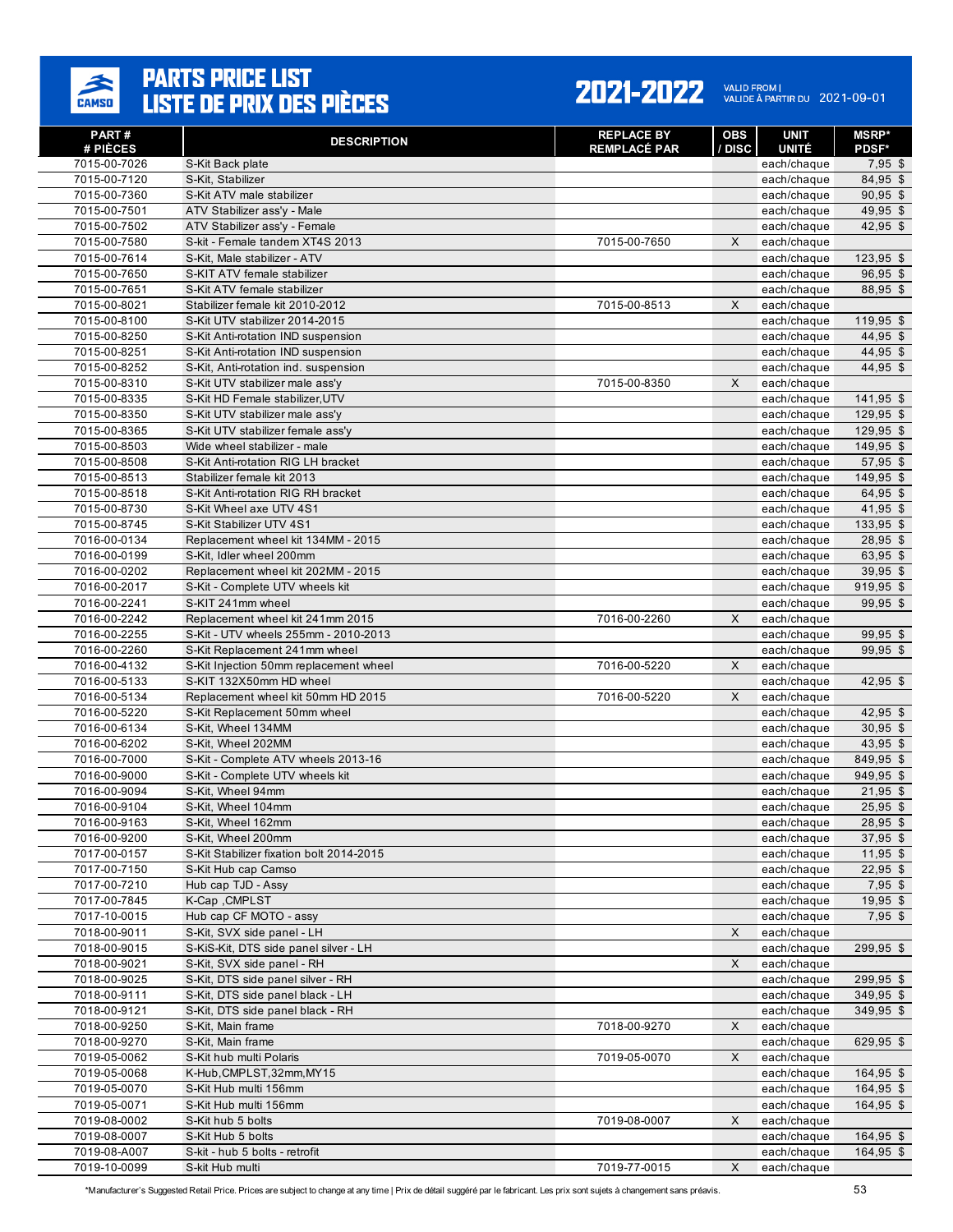

| PART#<br># PIÈCES            | <b>DESCRIPTION</b>                                      | <b>REPLACE BY</b><br><b>REMPLACÉ PAR</b> | <b>OBS</b><br>/ DISC | <b>UNIT</b><br><b>UNITÉ</b> | <b>MSRP</b> *<br><b>PDSF*</b> |
|------------------------------|---------------------------------------------------------|------------------------------------------|----------------------|-----------------------------|-------------------------------|
| 7019-43-0014                 | S-Kit Hub 137mm adapted                                 |                                          |                      | each/chaque                 | 164,95 \$                     |
| 7019-77-0015                 | S-Kit Hub multi                                         |                                          |                      | each/chaque                 | 164,95 \$                     |
| 7019-77-0031                 | S-Kit hub multi                                         | 7019-77-0015                             | X                    | each/chaque                 |                               |
| 7019-77-A015                 | S-kit - hub multi - retrofit                            |                                          |                      | each/chaque                 | 164,95 \$                     |
| 7031-06-1011                 | S-Kit Oil plug                                          |                                          |                      | each/chaque                 | $3,95$ \$                     |
| 7033-10-8045                 | S-Kit - Replacement part 1033-10-8045                   |                                          |                      | each/chaque                 | $1,95$ \$                     |
| 7036-12-D050                 | S-kit, rod bolt                                         |                                          |                      | each/chaque                 | $5,95$ \$                     |
| 7050-00-0024                 | S-kit - Bushing RS, stabilizing rod                     |                                          |                      | each/chaque                 | $9,95$ \$                     |
| 7050-00-0031                 | S-Kit, TJD Rod end adaptor                              |                                          |                      | each/chaque                 | $18,95$ \$                    |
| 7050-00-8000                 | S-Kit bushing RS UTV 2014-2015                          |                                          |                      | each/chaque                 | $33,95$ \$                    |
| 7051-00-0060                 | S-Kit bushing rigid suspension ATV                      |                                          |                      | each/chaque                 | 7,95 \$                       |
| 7051-00-0111                 | S-Kit UTV Tensioner bushing                             |                                          |                      | each/chaque                 | $13,95$ \$                    |
| 7051-00-0112                 | S-Kit ATV Tensioner bushing                             |                                          |                      | each/chaque                 | $11,95$ \$                    |
| 7052-00-0019                 | S-Kit, Wheel axe spacer                                 |                                          |                      | each/chaque                 | $33,95$ \$                    |
| 7080-00-9006                 | S-Kit, Torsion spring                                   |                                          |                      | each/chaque                 | 183,95 \$                     |
| 7080-00-9018<br>7082-00-7012 | S-Kit, Torsion spring<br>S-Kit ATV rear axle stabiliser |                                          |                      | each/chaque                 | 239,95 \$<br>$26,95$ \$       |
| 7082-00-7014                 | S-Kit, Rear axle stabiliser                             |                                          |                      | each/chaque<br>each/chaque  | 44,95 \$                      |
| 7082-00-7530                 | S-kit - Wheel axe ATV 2013-2014                         |                                          |                      | each/chaque                 | 33,95 \$                      |
| 7082-00-8140                 | S-Kit Tensioner adjustment screw                        |                                          |                      | each/chaque                 | $22,95$ \$                    |
| 7083-00-0090                 | S-Kit. Bubble level                                     |                                          |                      | each/chaque                 | $2,95$ \$                     |
| 7083-00-3084                 | S-Kit, Sticker ATV R4S - 1 track                        |                                          |                      | each/chaque                 | $8,95$ \$                     |
| 7083-00-6007                 | S-Kit, Decal Camso X4S - 1 track                        |                                          |                      | each/chaque                 | $7,95$ \$                     |
| 7083-00-7000                 | S/kit Sticker TATOU 4S 2006-2007                        |                                          |                      | each/chaque                 | $6,95$ \$                     |
| 7083-00-7375                 | S-Kit decal ATV 2012-2015 - 1 track                     | 7083-00-7395                             | X                    | each/chaque                 |                               |
| 7083-00-7395                 | S-Kit decal ATV 2016 - 1 track                          |                                          |                      | each/chaque                 | $5,95$ \$                     |
| 7083-00-7410                 | S-Kit decal ATV 2017 - 1 track                          |                                          |                      | each/chaque                 | $15,95$ \$                    |
| 7083-00-7620                 | S-Kit, Decals TJD XGEN 4S - 1 track                     |                                          |                      | each/chaque                 | $8,95$ \$                     |
| 7083-00-8450                 | S-Kit Decal UTV 2012-2015 - 1 track                     | 7083-00-8553                             | X                    | each/chaque                 |                               |
| 7083-00-8553                 | S-Kit - Decal UTV 2016 - 1 track                        |                                          |                      | each/chaque                 | $5,95$ \$                     |
| 7083-00-8580                 | S-Kit Decal UTV 4S1 (1 track)                           |                                          |                      | each/chaque                 | $8,95$ \$                     |
| 7083-00-8612                 | S-Kit, Decals TJD XTRACK 4S - 1 track                   |                                          |                      | each/chaque                 | $9,95$ \$                     |
| 7083-00-9042                 | S-Kit, Sticker DTS                                      |                                          |                      | each/chaque                 | $25,95$ \$                    |
| 7083-00-9043                 | S-Kit, Sticker SVX                                      |                                          |                      | each/chaque                 | $5,95$ \$                     |
| 7083-00-9065                 | S-Kit, Stickers DTS                                     |                                          |                      | each/chaque                 | $71,95$ \$                    |
| 7083-00-9101                 | S-Kit, Stickers DTS                                     |                                          |                      | each/chaque                 | 99,95 \$                      |
| 7085-00-3002                 | S-Kit, Skate                                            |                                          |                      | each/chaque                 | $22,95$ \$                    |
| 7085-00-3005                 | S-Kit, Slide front                                      |                                          |                      | each/chaque                 | $23,95$ \$                    |
| 7085-00-7010                 | S-Kit ATV guide                                         |                                          |                      | each/chaque                 | 49,95 \$                      |
| 7085-00-8000                 | S-KIT UTV front guide                                   |                                          |                      | each/chaque                 | $36,95$ \$                    |
| 7085-00-8001<br>7085-00-8031 | S-KIT UTV rear guide<br>S-Kit UTV 4S1 front quide       |                                          |                      | each/chaque                 | 44,95 \$<br>49,95 \$          |
| 7085-00-8032                 | S-Kit UTV 4S1 rear guide                                |                                          |                      | each/chaque<br>each/chaque  | 53,95 \$                      |
| 7085-00-9007                 | S-Kit, Ski                                              |                                          |                      | each/chaque                 | 629,95 \$                     |
| 7085-00-9011                 | S-Kit, Ski handle DTS                                   |                                          |                      | each/chaque                 | $39,95$ \$                    |
| 7085-00-9032                 | S-Kit, Ski                                              |                                          |                      | each/chaque                 | 329,95 \$                     |
| 7085-00-9040                 | S-Kit, Ski pivot plate set                              |                                          |                      | each/chaque                 | 139,95 \$                     |
| 7085-00-9061                 | S-Kit, Chain garde set                                  |                                          |                      | each/chaque                 | 135,95 \$                     |
| 7085-00-9150                 | S-Kit, Upright assy                                     |                                          |                      | each/chaque                 | 164,95 \$                     |
| 7085-00-9321                 | S-Kit, Track slide                                      |                                          |                      | each/chaque                 | $46,95$ \$                    |
| 7085-00-9400                 | Ski, Main assy                                          | 7085-00-9401                             | X                    | each/chaque                 |                               |
| 7085-00-9401                 | Ski, Main assy                                          |                                          |                      | each/chaque                 | 849,95 \$                     |
| 7085-00-9402                 | Ski assy - DTS 129 MY2019                               |                                          |                      | each/chaque                 | 769,95 \$                     |
| 7085-00-9440                 | Ski, Main assembly                                      |                                          |                      | each/chaque                 | 879,95 \$                     |
| 7086-00-9002                 | S-Kit, Brake rotor assy                                 | 7086-00-9023                             | X                    | each/chaque                 |                               |
| 7086-00-9004                 | S-Kit, Bearing brake side                               |                                          |                      | each/chaque                 | 71,95 \$                      |
| 7086-00-9010                 | S-Kit, Brake caliper                                    |                                          |                      | each/chaque                 | 428,95 \$                     |
| 7086-00-9011                 | S-Kit, Brake pad                                        |                                          |                      | each/chaque                 | 189,95 \$                     |
| 7086-00-9012                 | S-Kit, Master cylinder - RH                             | 7086-00-9017                             | X                    | each/chaque                 |                               |
| 7086-00-9013                 | S-Kit, Brake line fasteners                             |                                          |                      | each/chaque                 | $33,95$ \$                    |
| 7086-00-9014                 | S-Kit, Brake lever                                      | 7086-00-9033                             | X                    | each/chaque                 |                               |
| 7086-00-9015                 | S-Kit, Master cylinder, Clamp                           |                                          |                      | each/chaque                 | $34,95$ \$                    |
| 7086-00-9016                 | S-Kit, Bleeder screw                                    |                                          |                      | each/chaque                 | $14,99$ \$                    |
| 7086-00-9023                 | S-Kit, Brake rotor assy                                 |                                          |                      | each/chaque                 | 109,95 \$                     |
| 7086-00-9025                 | S-Kit, MY2020 Clamp master cylinder 11mm                |                                          |                      | each/chaque                 | $22,95$ \$                    |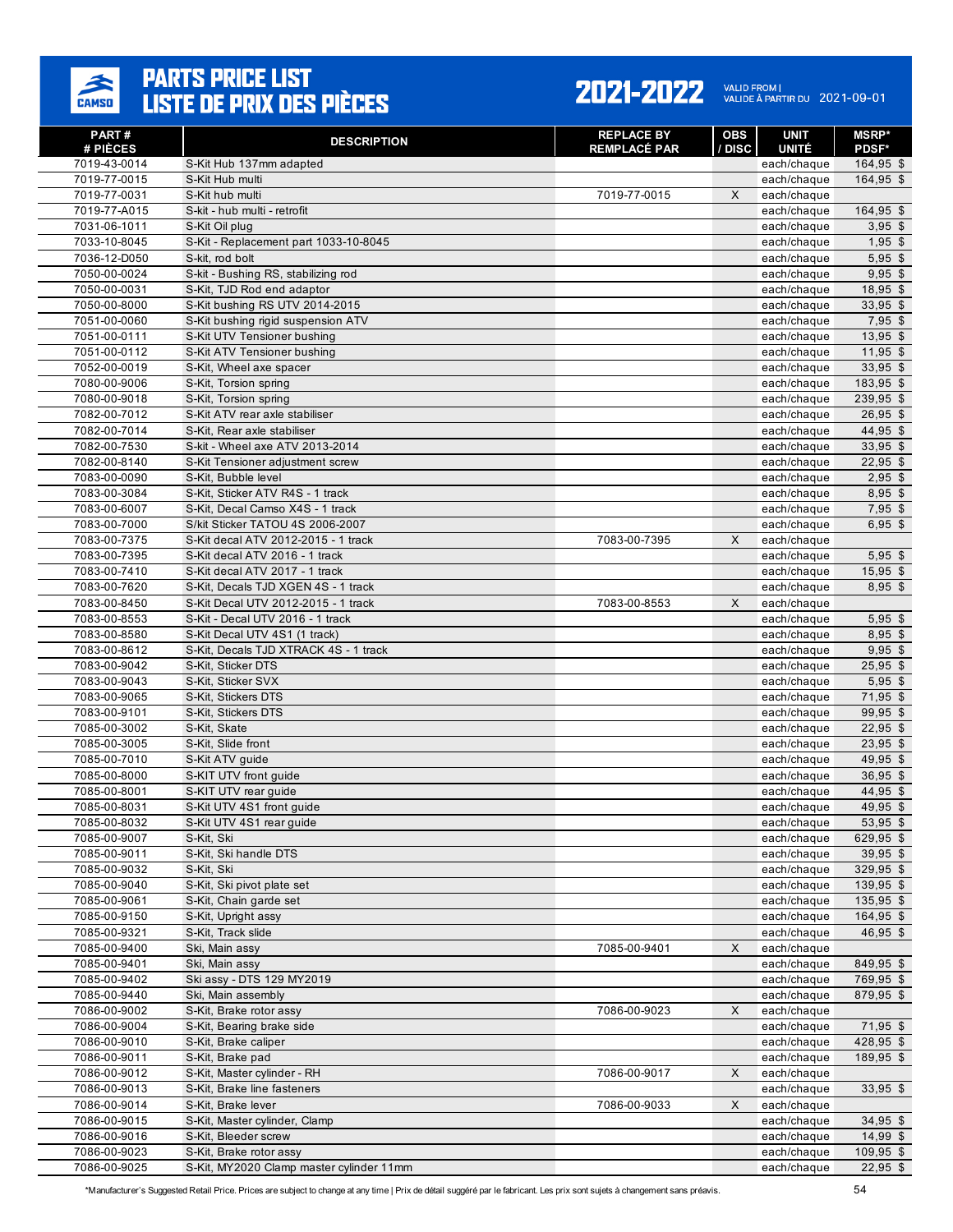

#### 2021-2022 VALID FROM | 2021-09-01

| PART#<br># PIÈCES            | <b>DESCRIPTION</b>                                                                      | <b>REPLACE BY</b><br><b>REMPLACÉ PAR</b> | OBS<br>/ DISC | <b>UNIT</b><br><b>UNITÉ</b> | <b>MSRP</b> *<br><b>PDSF*</b> |
|------------------------------|-----------------------------------------------------------------------------------------|------------------------------------------|---------------|-----------------------------|-------------------------------|
| 7086-00-9027                 | S-Kit, Brake rotor assy                                                                 |                                          |               | each/chaque                 | $99,95$ \$                    |
| 7086-00-9033                 | S-Kit MY2020 Brake Lever                                                                |                                          |               | each/chaque                 | $31,95$ \$                    |
| 7086-00-9048                 | S-Kit, Brake sheild                                                                     |                                          |               | each/chaque                 | 239,95 \$                     |
| 7086-00-9058                 | S-Kit, Bearing brake side                                                               |                                          |               | each/chaque                 | 72,95 \$                      |
| 7086-00-9068                 | S-Kit, Brake sheild                                                                     |                                          |               | each/chaque                 | $31,95$ \$                    |
| 7086-00-9070                 | S-Kit, Brake system DTS                                                                 | 7086-00-9073                             | X             | each/chaque                 |                               |
| 7086-00-9073                 | S-Kit, Brake system DTS                                                                 |                                          |               | each/chaque                 | 739,95 \$                     |
| 7086-00-9076                 | S-Kit, Bearing brake side                                                               |                                          |               | each/chaque                 | 87,95 \$                      |
| 7086-00-9090                 | S-Kit, Brake system SVX                                                                 |                                          |               | each/chaque                 | 514,95 \$                     |
| 7087-00-9005                 | S-Kit, Skin cover SVX                                                                   |                                          |               | each/chaque                 | 240,95 \$                     |
| 7087-00-9009                 | S-Kit. Skin cover DTS                                                                   |                                          |               | each/chaque                 | 269,95 \$                     |
| 7087-00-9010                 | S-Kit, Suspension rail assy                                                             |                                          |               | each/chaque                 | 395,95 \$                     |
| 7087-00-9012                 | S-Kit, Rail stiffener                                                                   |                                          |               | each/chaque                 | 129,95 \$                     |
| 7087-00-9021                 | S-Kit, Suspension assy                                                                  | 7087-00-9024                             | X             | each/chaque                 |                               |
| 7087-00-9024                 | S-Kit, Suspension assy                                                                  |                                          |               | each/chaque                 | 995,95 \$                     |
| 7087-00-9051<br>7087-00-9080 | S-Kit, Chain guide set                                                                  | 7085-00-9061                             | X             | each/chaque                 |                               |
|                              | S-Kit, Suspension rail assy<br>S-Kit, Skin cover DTS                                    |                                          |               | each/chaque                 | 375,95 \$                     |
| 7087-00-9109<br>7087-00-9124 | S-Kit, Suspension assy                                                                  |                                          |               | each/chaque<br>each/chaque  | 331,95 \$<br>2 3 2 1 , 9 5 \$ |
| 7087-00-9170                 | S-Kit, Torsion spring cam                                                               |                                          |               | each/chaque                 | 449,95 \$                     |
| 7087-00-9180                 | S-Kit, Suspension rail assy                                                             |                                          |               | each/chaque                 | 394,95 \$                     |
| 7087-00-9290                 | S-Kit. Rear suspension arm                                                              |                                          |               | each/chaque                 | 286,95 \$                     |
| 7087-00-9295                 | S-Kit, Rear suspension arm                                                              |                                          |               | each/chaque                 | 489,95 \$                     |
| 7087-00-9355                 | S-Kit, Front suspension arm                                                             | 7087-00-9360                             | X             | each/chaque                 |                               |
| 7087-00-9360                 | S-Kit, Front suspension arm                                                             |                                          |               | each/chaque                 | 359,95 \$                     |
| 7088-00-9029                 | S-Kit, Ski side runner set                                                              |                                          |               | each/chaque                 | 78,95 \$                      |
| 7088-00-9030                 | S-Kit, Ski carbide set                                                                  | 7088-00-9055                             | X             | each/chaque                 |                               |
| 7088-00-9037                 | S-Kit, Ski side runner set                                                              |                                          |               | each/chaque                 | 106,95 \$                     |
| 7088-00-9055                 | S-Kit, Ski Carbide set                                                                  |                                          |               | each/chaque                 | $94,95$ \$                    |
| 7089-00-9485                 | S-Kit, Shock absorber                                                                   |                                          |               | each/chaque                 | 269,95 \$                     |
| 7089-00-9601                 | S-Kit, Shock absorber                                                                   |                                          |               | each/chaque                 | 259,95 \$                     |
| 7090-00-0001                 | S-KIT ATV UTV 2 bearings                                                                |                                          |               | each/chaque                 | $33,95$ \$                    |
| 7090-00-0002                 | S-KIT UTV 3 bearings                                                                    |                                          |               | each/chaque                 | 44,95 \$                      |
| 7090-00-6908                 | K-Bearing, CMPLST, UTV, MY15                                                            |                                          |               | each/chaque                 | $36,95$ \$                    |
| 7090-00-9205                 | S-Kit, Bearing drive side                                                               |                                          |               | each/chaque                 | 37,95 \$                      |
| 7092-00-9037                 | S-kit, Rising rate cam                                                                  |                                          |               | each/chaque                 | 48,95 \$                      |
| 7093-00-0213                 | S-Kit, Ski rubber                                                                       | 7093-00-0215                             | X             | each/chaque                 |                               |
| 7093-00-0215                 | S-Kit, Ski rubber                                                                       |                                          |               | each/chaque                 | $14,95$ \$                    |
| 7093-00-9367                 | S-kit, 120 race kit conversion                                                          |                                          |               | each/chaque                 | 999,00 \$                     |
| 7093-00-9397                 | S-Kit, YETI Track 129"                                                                  |                                          |               | each/chaque                 | 999,99 \$                     |
| 7095-00-9001                 | S-Kit, Master link chain                                                                |                                          |               | each/chaque                 | $29,95$ \$                    |
| 7200-00-9050                 | DTS, wheel kit                                                                          |                                          |               | each/chaque                 | 329.00 \$                     |
| 7490-00-0010                 | Clips Tool O.P.D.                                                                       | 1178-10-X001                             |               | each/chaque                 | 399,95 \$                     |
| 90314-HM5-A10<br>9971S       | Wheel Nut M10 X 1.25 X 60<br>GIANT 11.5"x 93.384" TRACK ***remplacé par 1093-00-0008*** | 1093-00-0008                             | X<br>X        | each/chaque<br>each/chaque  |                               |
| 99BA-007                     | S-Kit, Sprocket 15 teeth                                                                |                                          |               | each/chaque                 | $109,95$ \$                   |
| 99BS-003                     | Stabilizing rod assy                                                                    |                                          |               | each/chaque                 | 118,95 \$                     |
| 99CA-006                     | Kit - Cap arm ST4                                                                       |                                          |               | each/chaque                 | $8,95$ \$                     |
| 99CH-005-13                  | Conversion kit Cat Track - 98" track                                                    |                                          |               | each/chaque                 | 1 399,95 \$                   |
| 99CH-005-13                  | Conversion kit Cat Track - 98" track                                                    |                                          |               | each/chaque                 | 1 399,95 \$                   |
| 99CH-005-15                  | Conversion kit Cat Track - 98" track                                                    |                                          |               | each/chaque                 | 1 3 9 9 , 9 5 \$              |
| 99CH-005-XGAR                | Kit - conversion 98" track - Rear                                                       |                                          |               | each/chaque                 | 1 299,95 \$                   |
| 99CH-005-XGAR                | Kit - conversion 98" track - Rear                                                       |                                          |               | each/chaque                 | 1 2 9 9 , 9 5 \$              |
| 99CH-005-XGAV                | Kit - conversion 98" track - Front                                                      |                                          |               | each/chaque                 | 1 299,95 \$                   |
| 99CH-005-XGAV                | Kit - conversion 98" track - Front                                                      |                                          |               | each/chaque                 | 1 299,95 \$                   |
| 99DO-015                     | <b>Bushing kit</b>                                                                      |                                          |               | each/chaque                 | $103,95$ \$                   |
| 99DO-056                     | <b>Bushing kit</b>                                                                      |                                          |               | each/chaque                 | $25,95$ \$                    |
| 99DO-057                     | Bushing kit                                                                             |                                          |               | each/chaque                 | $17,95$ \$                    |
| 99DR-004                     | Double wheel kit (1set) XGEN                                                            |                                          |               | each/chaque                 | 41,95 \$                      |
| 99DR-005                     | <b>XGEN Double wheels kit</b>                                                           |                                          |               | each/chaque                 | 719,95 \$                     |
| 99DR-006                     | Double wheel kit XTRACK (complete)                                                      |                                          |               | each/chaque                 | 1 119,95 \$                   |
| 99EP-001                     | Convertion kit, front châssis Cat Track                                                 |                                          |               | each/chaque                 | $116,95$ \$                   |
| 99EP-002                     | Convertion kit, rear châssis Cat Track                                                  |                                          |               | each/chaque                 | 28,95 \$                      |
| 99ER-004                     | Lift kit                                                                                |                                          |               | each/chaque                 | $15,95$ \$                    |
| 99ER-005                     | Lift kit - Suzuki carry 1991-1993                                                       |                                          |               | each/chaque                 | $155,95$ \$                   |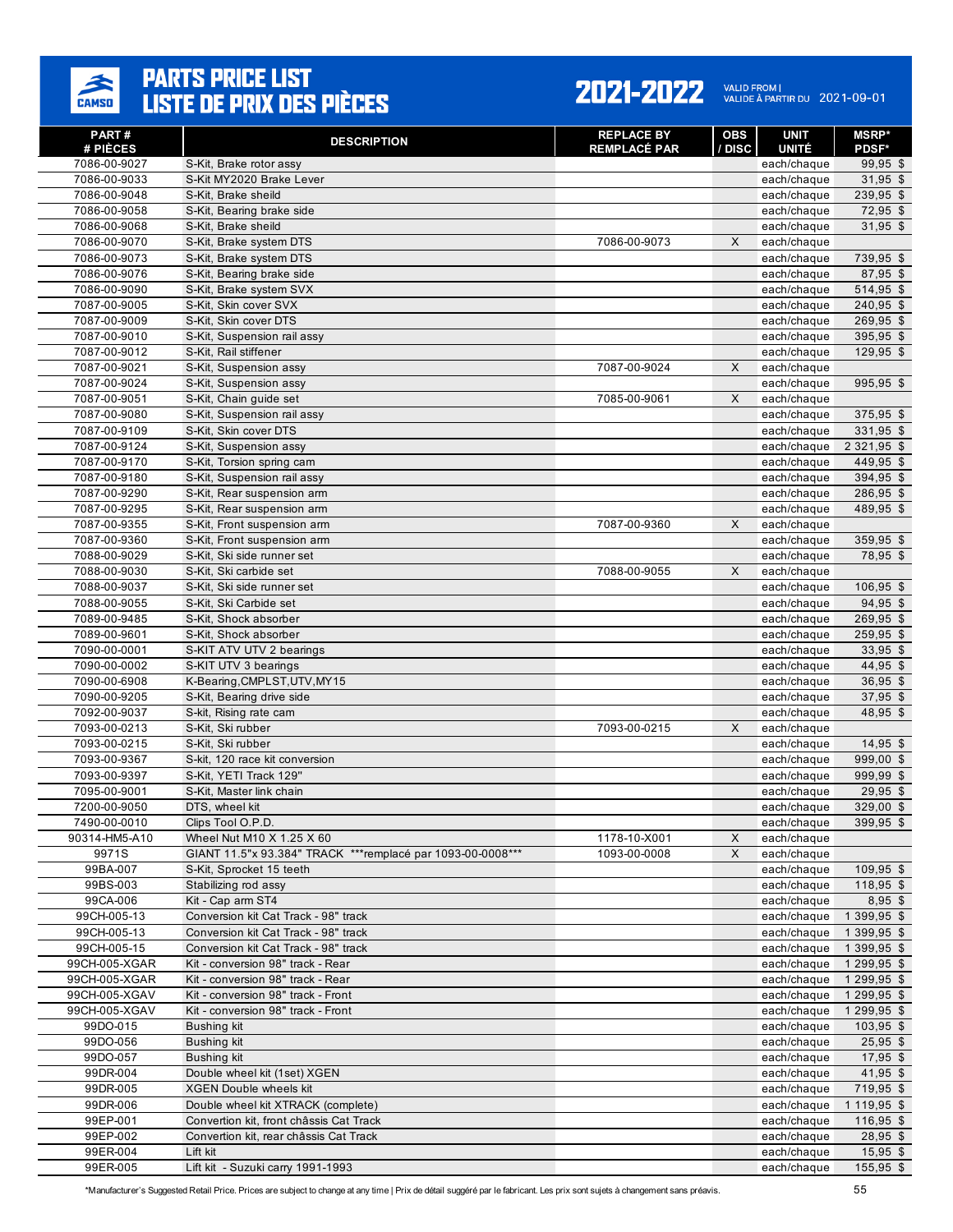

| 41<br>н | 71 | 1 V<br>и | <b>A</b> |
|---------|----|----------|----------|
|         |    |          |          |

VALID FROM |<br>VALIDE À PARTIR DU 2021-09-01

| PART #<br># PIÈCES   | <b>DESCRIPTION</b>                           | <b>REPLACE BY</b><br><b>REMPLACÉ PAR</b> | <b>OBS</b><br>/ DISC | <b>UNIT</b><br><b>UNITÉ</b> | <b>MSRP*</b><br><b>PDSF*</b> |
|----------------------|----------------------------------------------|------------------------------------------|----------------------|-----------------------------|------------------------------|
| 99ER-006             | Lift kit - Honda TRX 500 Foreman/ Rubic      |                                          |                      | each/chaque                 | 115,95 \$                    |
| 99ER-006             | Lift kit - Honda TRX 500 Foreman/ Rubic      |                                          |                      | each/chaque                 | $115,95$ \$                  |
| 99ER-009             | Lift kit - Honda Rincon 2010                 |                                          |                      | each/chaque                 | 145,95 \$                    |
| 99ER-010             | Lift kit - Honda TRX 350 Rancher             |                                          |                      | each/chaque                 | 70,95 \$                     |
| 99ER-011             | Lift kit                                     |                                          |                      | each/chaque                 | $115,95$ \$                  |
| 99GC-001             | Track protector kit                          |                                          |                      | each/chaque                 | 75,95 \$                     |
| 99GC-002             | Track protector kit                          |                                          |                      | each/chaque                 | 49,95 \$                     |
| 99GC-003             | Track protector kit                          |                                          |                      | each/chaque                 | $5,95$ \$                    |
| 99GC-006             | Track protector kit                          |                                          |                      | each/chaque                 | 78,95 \$                     |
| 99LB-001             | Steering limiter kit                         |                                          |                      | each/chaque                 | $36,95$ \$                   |
| 99LB-002             | Steering limiter kit                         |                                          |                      | each/chaque                 | $35,95$ \$                   |
| 99LB-004             | Steering limiter kit                         |                                          |                      | each/chaque                 | 36,95 \$                     |
| 99LB-005             | Steering limiter kit                         |                                          |                      | each/chaque                 | 36,95 \$                     |
| 99LB-006             | Steering limiter kit                         |                                          |                      | each/chaque                 | $36,95$ \$                   |
| 99LB-007             | Steering limiter kit                         |                                          |                      | each/chaque                 | $36,95$ \$                   |
| 99LB-008             | Steering limiter kit                         |                                          |                      | each/chaque                 | 36,95 \$                     |
| 99LI-001<br>99LI-001 | Cat track slide kit<br>Cat track slide kit   |                                          |                      | each/chaque                 | 385,95 \$<br>385,95 \$       |
| 99LI-003             | Slide kit Cat Track                          |                                          |                      | each/chaque                 | 55,95 \$                     |
| 99LI-020             | Ski slider kit                               |                                          |                      | each/chaque<br>each/chaque  | 64,95 \$                     |
| 99LI-021             | Cat track slide kit (Rear only)              |                                          |                      | each/chaque                 | 202,95 \$                    |
| 99LI-021             | Cat track slide kit (Rear only)              |                                          |                      | each/chaque                 | 202,95 \$                    |
| 99MP-002             | Footrest protector kit                       |                                          |                      | each/chaque                 | 112,95 \$                    |
| 99MP-007             | Footrest protector kit                       |                                          |                      | each/chaque                 | $143,95$ \$                  |
| 99OU-001             | Alianment screw kit                          |                                          |                      | each/chaque                 | 42,95 \$                     |
| 99OU-001             | Alignment screw kit                          |                                          |                      | each/chaque                 | 42,95 \$                     |
| 99OU-003             | Tooling kit                                  |                                          |                      | each/chaque                 | $8,95$ \$                    |
| 99OU-004             | Tooling X GENERATION                         |                                          |                      | each/chaque                 | 50,95 \$                     |
| 99PN-001             | Cat Track frame upgrade kit                  |                                          |                      | each/chaque                 | 118,95 \$                    |
| 99PN-004             | Cat Track frame upgrade kit Gen 2-3          |                                          |                      | each/chaque                 | 159,95 \$                    |
| 99PN-005             | Cat Track frame upgrade kit Gen 1            |                                          |                      | each/chaque                 | 188,95 \$                    |
| 99RE-004             | Reinforcement kit                            |                                          |                      | each/chaque                 | 57,95 \$                     |
| 99RE-007             | Reinforcement kit                            |                                          |                      | each/chaque                 | $29,95$ \$                   |
| 99RE-008             | Reinforcement kit frame Honda TRX 420        |                                          |                      | each/chaque                 | 57,95 \$                     |
| 99RE-032             | Reinforcement kit frame Honda TRX            |                                          |                      | each/chaque                 | $30,95$ \$                   |
| 99TU-060             | Kit - Bearing housing                        |                                          |                      | each/chaque                 | 436,95 \$                    |
| 99TU-060             | Kit - Bearing housing                        |                                          |                      | each/chaque                 | 436,95 \$                    |
| 99UP-001             | Upgrade kit Cat Track Gen 1 to XGEN          |                                          |                      | each/chaque                 | 517,95 \$                    |
| 99UP-002             | Upgrade kit Cat Track Gen 2-3 to XGEN        |                                          |                      | each/chaque                 | 495,95 \$                    |
| 99UP-003             | Upgrade kit hub Cat Track Geb 2-3 to XGE     |                                          |                      | each/chaque                 | 799,95 \$                    |
| 99WT-007             | Extension wide track                         |                                          |                      | each/chaque                 | 1695,95 \$                   |
| 99WT-008             | Wide track kit XGEN III                      | 99XA-029                                 |                      | each/chaque                 | 1795,95 \$                   |
| 99XA-001<br>99XA-002 | Hub adaptor assembly                         | 99XA-020                                 | X                    | each/chaque                 |                              |
| 99XA-003             | Hub adaptor assembly<br>Hub adaptor assembly | 99XA-026                                 | X<br>X               | each/chaque                 |                              |
| 99XA-004             | Hub adaptor assembly                         | 99XA-030                                 | $\mathsf X$          | each/chaque<br>each/chaque  |                              |
| 99XA-005             | Hub adaptor assembly                         | 99XA-035                                 | X                    | each/chaque                 |                              |
| 99XA-006             | Hub adaptor assembly                         | 99XA-027                                 | X                    | each/chaque                 |                              |
| 99XA-007             | Hub adaptor assembly                         | 99XA-037                                 | X                    | each/chaque                 |                              |
| 99XA-008             | Hub adaptor assembly                         | 99XA-017                                 | X                    | each/chaque                 |                              |
| 99XA-009             | Hub adaptor assembly                         | 99XA-033                                 | X                    | each/chaque                 |                              |
| 99XA-010             | Hub adaptor assembly                         | 99XA-034                                 | X                    | each/chaque                 |                              |
| 99XA-011             | Hub adaptor assembly                         | 99XA-028                                 | X                    | each/chaque                 |                              |
| 99XA-012             | Hub adaptor assembly                         | 99XA-031                                 | X                    | each/chaque                 |                              |
| 99XA-013             | Hub adaptor assembly                         | 99XA-021                                 | X                    | each/chaque                 |                              |
| 99XA-014             | Hub adaptor assembly                         | 99XA-022                                 | X                    | each/chaque                 |                              |
| 99XA-015             | Hub adaptor assembly                         | 99XA-047                                 | X                    | each/chaque                 |                              |
| 99XA-016             | Hub adaptor assembly                         | 99XA-018                                 | X                    | each/chaque                 |                              |
| 99XA-017             | Hub adaptor assembly                         |                                          |                      | each/chaque                 | 399,95 \$                    |
| 99XA-018             | Hub adaptor assembly                         |                                          |                      | each/chaque                 | 399,95 \$                    |
| 99XA-019             | Hub adaptor assembly                         | 99XA-035                                 | X                    | each/chaque                 |                              |
| 99XA-020             | Hub adaptor assembly                         |                                          |                      | each/chaque                 | 399,95 \$                    |
| 99XA-021             | Hub adaptor assembly                         |                                          |                      | each/chaque                 | 399,95 \$                    |
| 99XA-022             | Hub adaptor assembly                         |                                          |                      | each/chaque                 | 399,95 \$                    |
| 99XA-023             | Hub adaptor assembly                         | 99XA-038                                 | X                    | each/chaque                 |                              |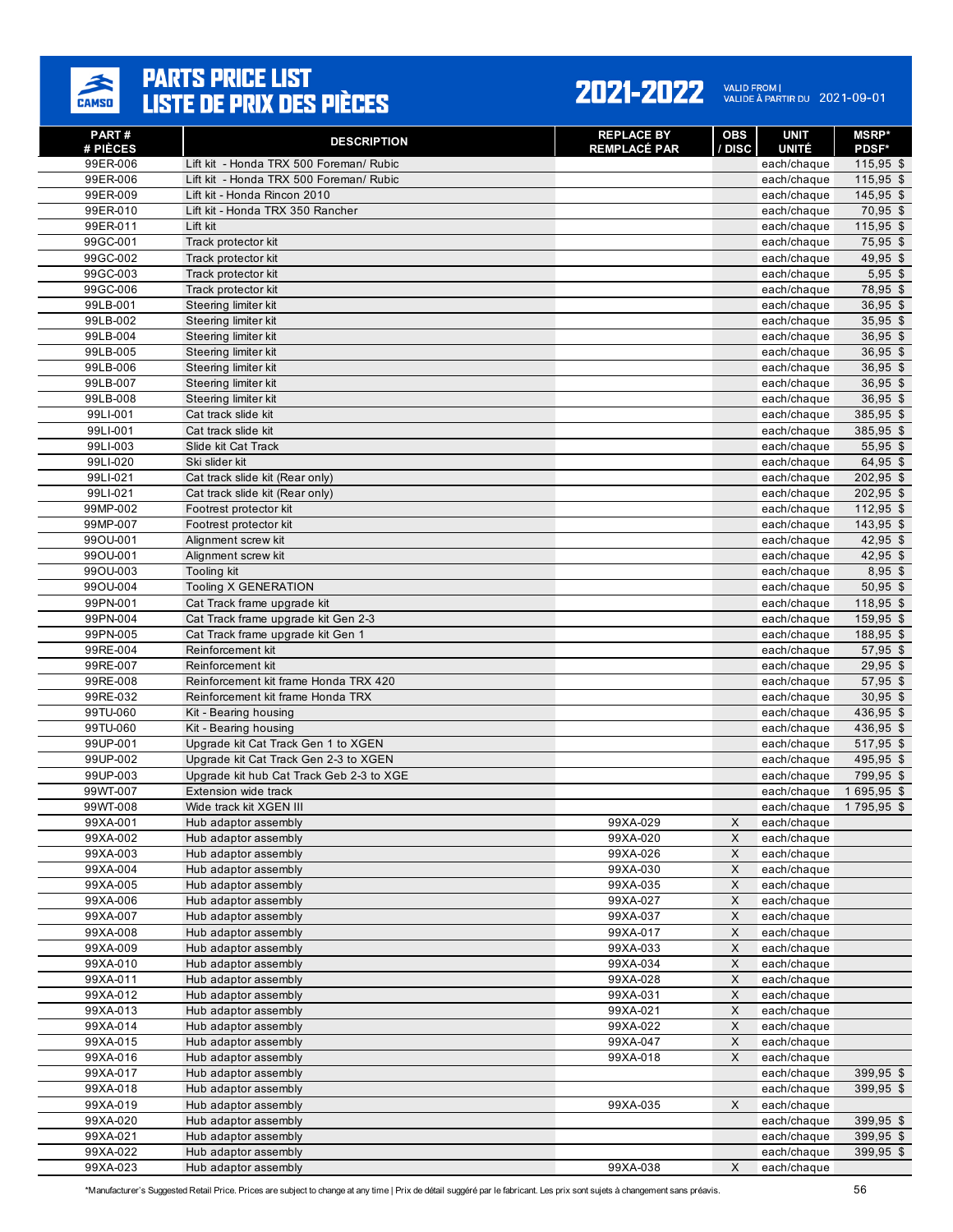

| PART#                | <b>DESCRIPTION</b>                           | <b>REPLACE BY</b>               | <b>OBS</b>  | <b>UNIT</b>                 | <b>MSRP*</b>           |
|----------------------|----------------------------------------------|---------------------------------|-------------|-----------------------------|------------------------|
| # PIÈCES<br>99XA-024 | Hub adaptor assembly                         | <b>REMPLACÉ PAR</b><br>99XA-032 | / DISC<br>X | <b>UNITÉ</b><br>each/chaque | <b>PDSF*</b>           |
| 99XA-025             | Hub adaptor assembly                         |                                 |             | each/chaque                 | 399,95 \$              |
| 99XA-026             | Hub adaptor assembly                         |                                 |             | each/chaque                 | 399,95 \$              |
| 99XA-027             | Hub adaptor assembly                         |                                 |             | each/chaque                 | 399,95 \$              |
| 99XA-028             | Hub adaptor assembly                         |                                 |             | each/chaque                 | 399,95 \$              |
| 99XA-029             | Hub adaptor assembly                         |                                 |             | each/chaque                 | 399,95 \$              |
| 99XA-030             | Hub adaptor assembly                         |                                 |             | each/chaque                 | 399,95 \$              |
| 99XA-031             | Hub adaptor assembly                         |                                 |             | each/chaque                 | 399,95 \$              |
| 99XA-032             | Hub adaptor assembly                         |                                 |             | each/chaque                 | 399,95 \$              |
| 99XA-033             | Hub adaptor assembly                         |                                 |             | each/chaque                 | 399,95 \$<br>399,95 \$ |
| 99XA-034<br>99XA-035 | Hub adaptor assembly<br>Hub adaptor assembly |                                 |             | each/chaque                 | 399,95 \$              |
| 99XA-036             | Hub adaptor assembly                         |                                 |             | each/chaque<br>each/chaque  | 399,95 \$              |
| 99XA-037             | Hub adaptor assembly                         |                                 |             | each/chaque                 | 399,95 \$              |
| 99XA-038             | Hub adaptor assembly                         |                                 |             | each/chaque                 | 399,95 \$              |
| 99XA-039             | Hub adaptor assembly                         | 99XA-017                        | X           | each/chaque                 |                        |
| 99XA-040             | Hub adaptor assembly                         |                                 |             | each/chaque                 | 399,95 \$              |
| 99XA-041             | Hub adaptor assembly                         |                                 |             | each/chaque                 | 399,95 \$              |
| 99XA-042             | Hub adaptor assembly                         |                                 |             | each/chaque                 | 399,95 \$              |
| 99XA-043             | Hub adaptor assembly                         |                                 |             | each/chaque                 | 399,95 \$              |
| 99XA-044             | Hub adaptor assembly                         |                                 |             | each/chaque                 | 399,95 \$              |
| 99XA-045             | Hub adaptor assembly                         |                                 |             | each/chaque                 | 399,95 \$              |
| 99XA-046             | Hub adaptor assembly                         |                                 |             | each/chaque                 | $399,95$ \$            |
| 99XA-047             | Hub adaptor assembly                         |                                 |             | each/chaque                 | 399,95 \$              |
| 99XA-048             | Hub adaptor assembly                         |                                 |             | each/chaque                 | 399,95 \$              |
| 99XA-049<br>99XA-050 | Hub adaptor assembly                         |                                 |             | each/chaque<br>each/chaque  | 399,95 \$<br>399,95 \$ |
| 99XA-051             | Hub adaptor assembly<br>Hub adaptor assembly |                                 |             | each/chaque                 | 399,95 \$              |
| 99XA-052             | Hub adaptor assembly                         |                                 |             | each/chaque                 | 399,95 \$              |
| 99XA-053             | Hub adaptor assembly                         |                                 |             | each/chaque                 | 399,95 \$              |
| 99XA-054             | Hub adaptor assembly                         |                                 |             | each/chaque                 | $399,95$ \$            |
| 99XA-055             | Hub adaptor assembly                         | 99XA-035                        | X           | each/chaque                 |                        |
| 99XA-056             | Hub adaptor assembly                         |                                 |             | each/chaque                 | 399,95 \$              |
| 99XA-057             | Hub adaptor assembly                         |                                 |             | each/chaque                 | 399,95 \$              |
| 99XA-058             | Hub adaptor assembly                         |                                 |             | each/chaque                 | 399,95 \$              |
| 99XA-059             | Hub adaptor assembly                         |                                 |             | each/chaque                 | 399,95 \$              |
| 99XA-060             | Hub adaptor assembly                         |                                 |             | each/chaque                 | 399,95 \$              |
| 99XA-061             | Hub adaptor assembly                         |                                 |             | each/chaque                 | 399,95 \$              |
| 99XA-062             | Hub adaptor assembly                         |                                 |             | each/chaque                 | 399,95 \$              |
| 99XA-063<br>99XA-064 | Hub adaptor assembly                         |                                 |             | each/chaque                 | 399,95 \$<br>399,95 \$ |
| 99XA-065             | Hub adaptor assembly<br>Hub adaptor assembly |                                 |             | each/chaque<br>each/chaque  | 399,95 \$              |
| 99XA-066             | Hub adaptor assembly                         |                                 |             | each/chaque                 | 399,95 \$              |
| 99XA-067             | Hub adaptor assembly                         |                                 |             | each/chaque                 | 399,95 \$              |
| 99XA-068             | Hub adaptor assembly                         |                                 |             | each/chaque                 | 399,95 \$              |
| 99XA-069             | Hub adaptor assembly                         |                                 |             | each/chaque                 | $399,95$ \$            |
| 99XA-070             | Hub adaptor assembly                         |                                 |             | each/chaque                 | 399,95 \$              |
| 99XA-071             | Hub adaptor assembly                         |                                 |             | each/chaque                 | 399,95 \$              |
| 99XA-072             | Hub adaptor assembly                         |                                 |             | each/chaque                 | 399,95 \$              |
| 99XA-073             | Hub adaptor assembly                         |                                 |             | each/chaque                 | 399,95 \$              |
| 99XA-074             | Hub adaptor assembly                         |                                 |             | each/chaque                 | 399,95 \$              |
| 99XA-075             | Hub adaptor assembly                         |                                 |             | each/chaque                 | 399,95 \$              |
| 99XA-077             | Hub adaptor assembly                         |                                 |             | each/chaque                 | 399,95 \$              |
| 99XA-078<br>99XA-079 | Hub adaptor assembly<br>Hub adaptor assembly |                                 |             | each/chaque<br>each/chaque  | 399,95 \$<br>399,95 \$ |
| 99XA-080             | Hub adaptor assembly                         |                                 |             | each/chaque                 | 399,95 \$              |
| 99XA-081             | Hub adaptor assembly                         |                                 |             | each/chaque                 | 399,95 \$              |
| 99XB-001             | Adapter kit                                  |                                 | X           | each/chaque                 |                        |
| 99XB-002             | Adapter kit                                  |                                 | X           | each/chaque                 |                        |
| 99XB-003             | Adapter kit                                  |                                 | X           | each/chaque                 |                        |
| 99XB-004             | Adapter kit                                  |                                 | X           | each/chaque                 |                        |
| 99XB-005             | Adapter kit                                  |                                 | X           | each/chaque                 |                        |
| 99XB-006             | Adapter kit                                  |                                 | X           | each/chaque                 |                        |
| 99XB-007             | Adapter kit                                  |                                 | X           | each/chaque                 |                        |
| 99XB-008             | Adapter kit                                  |                                 | X           | each/chaque                 |                        |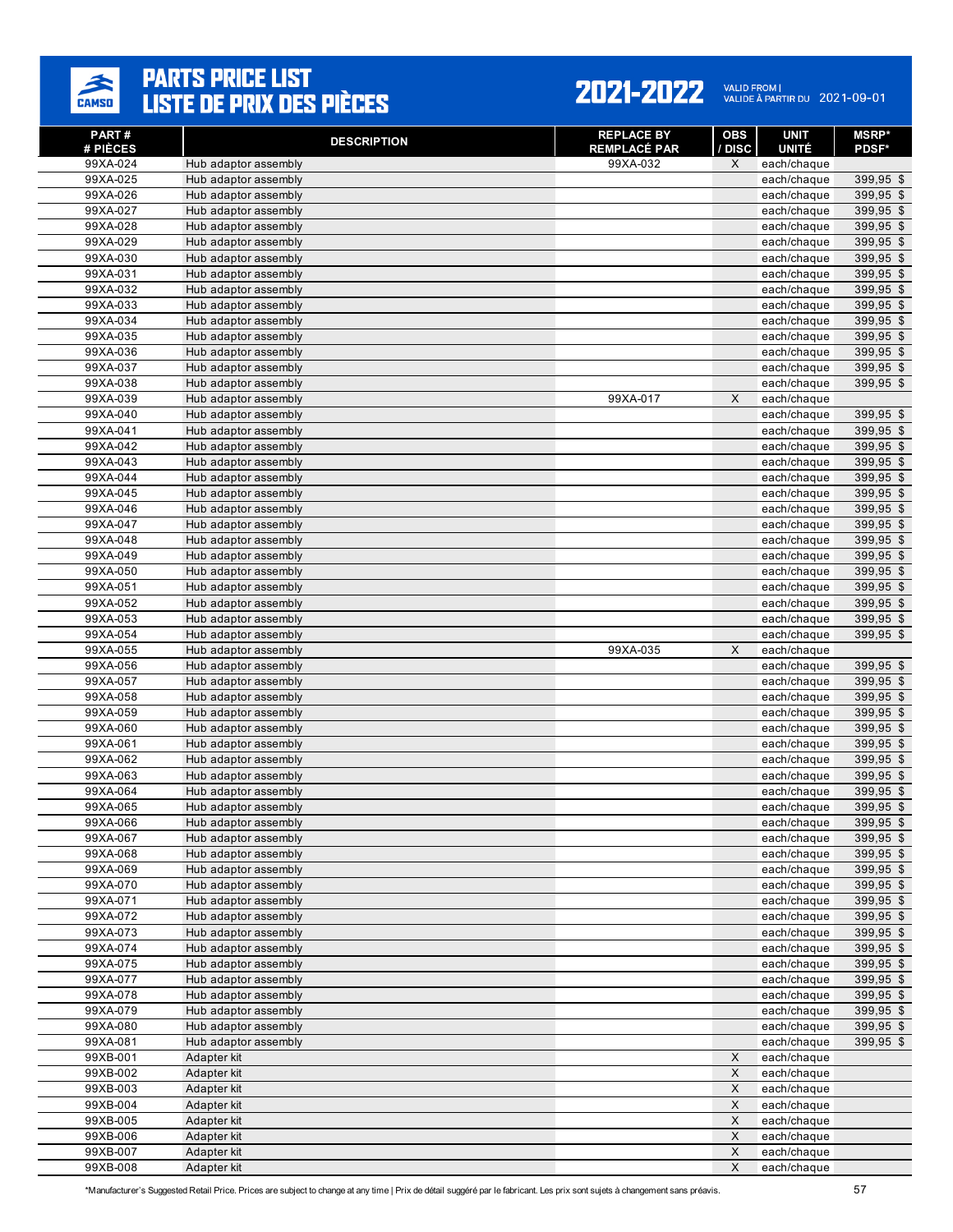

| PART#<br># PIÈCES    | <b>DESCRIPTION</b>         | <b>REPLACE BY</b><br><b>REMPLACÉ PAR</b> | <b>OBS</b><br>/ DISC    | <b>UNIT</b><br><b>UNITÉ</b> | <b>MSRP</b> *<br><b>PDSF*</b> |
|----------------------|----------------------------|------------------------------------------|-------------------------|-----------------------------|-------------------------------|
| 99XB-009             | Adapter kit                |                                          | X                       | each/chaque                 |                               |
| 99XB-010             | Adapter kit                |                                          | X                       | each/chaque                 |                               |
| 99XB-011             | Adapter kit                |                                          | $\times$                | each/chaque                 |                               |
| 99XB-012             | Adapter kit                |                                          | $\mathsf X$             | each/chaque                 |                               |
| 99XB-015             | Adapter kit                |                                          | X                       | each/chaque                 |                               |
| 99XB-016             | Adapter kit                |                                          | $\times$                | each/chaque                 |                               |
| 99XB-017             | Adapter kit                |                                          | $\mathsf X$             | each/chaque                 |                               |
| 99XB-018             | Adapter kit                |                                          | X                       | each/chaque                 |                               |
| 99XB-019             | Adapter kit                |                                          | $\times$                | each/chaque                 |                               |
| 99XB-020             | Adapter kit                |                                          | $\times$                | each/chaque                 |                               |
| 99XB-021             | Adapter kit                |                                          | $\mathsf X$             | each/chaque                 |                               |
| 99XB-022             | Adapter kit                |                                          | $\times$                | each/chaque                 |                               |
| 99XB-023<br>99XB-024 | Adapter kit<br>Adapter kit |                                          | $\times$<br>$\mathsf X$ | each/chaque<br>each/chaque  |                               |
| 99XB-025             | Adapter kit                |                                          | $\overline{\mathsf{x}}$ | each/chaque                 |                               |
| 99XB-026             | Adapter kit                |                                          | X                       | each/chaque                 |                               |
| 99XB-027             | Adapter kit                |                                          | $\mathsf X$             | each/chaque                 |                               |
| 99XB-028             | Adapter kit                |                                          | $\times$                | each/chaque                 |                               |
| 99XB-029             | Adapter kit                |                                          | $\times$                | each/chaque                 |                               |
| 99XB-030             | Adapter kit                |                                          | $\times$                | each/chaque                 |                               |
| 99XB-031             | Adapter kit                |                                          | $\mathsf X$             | each/chaque                 |                               |
| 99XB-032             | Adapter kit                |                                          | $\times$                | each/chaque                 |                               |
| 99XB-033             | Adapter kit                |                                          | $\mathsf X$             | each/chaque                 |                               |
| 99XB-034             | Adapter kit                |                                          | $\times$                | each/chaque                 |                               |
| 99XB-035             | Adapter kit                |                                          | $\times$                | each/chaque                 |                               |
| 99XB-036             | Adapter kit                |                                          | $\times$                | each/chaque                 |                               |
| 99XB-037             | Adapter kit                |                                          | X                       | each/chaque                 |                               |
| 99XB-038             | Adapter kit                |                                          | $\mathsf X$             | each/chaque                 |                               |
| 99XB-039             | Adapter kit                |                                          | $\mathsf X$             | each/chaque                 |                               |
| 99XB-040             | Adapter kit                |                                          | X                       | each/chaque                 |                               |
| 99XB-041             | Adapter kit                |                                          | $\times$                | each/chaque                 |                               |
| 99XB-042             | Adapter kit                |                                          | $\times$                | each/chaque                 |                               |
| 99XB-043             | Adapter kit                |                                          | $\times$                | each/chaque                 |                               |
| 99XB-044             | Adapter kit                |                                          | $\times$                | each/chaque                 |                               |
| 99XB-045             | Adapter kit                |                                          | $\mathsf X$             | each/chaque                 |                               |
| 99XB-046             | Adapter kit                |                                          | $\mathsf X$             | each/chaque                 |                               |
| 99XB-047             | Adapter kit                |                                          | $\overline{\mathsf{x}}$ | each/chaque                 |                               |
| 99XB-048<br>99XB-049 | Adapter kit<br>Adapter kit |                                          | $\times$<br>X           | each/chaque<br>each/chaque  |                               |
| 99XB-050             | Adapter kit                |                                          | $\overline{\mathsf{x}}$ | each/chaque                 |                               |
| 99XB-051             | Adapter kit                |                                          | X                       | each/chaque                 |                               |
| 99XB-052             | Adapter kit                |                                          | $\mathsf X$             | each/chaque                 |                               |
| 99XB-053             | Adapter kit                |                                          | $\times$                | each/chaque                 |                               |
| 99XB-054             | Adapter kit                |                                          | X                       | each/chaque                 |                               |
| 99XB-055             | Adapter kit                |                                          | $\mathsf X$             | each/chaque                 |                               |
| 99XB-056             | Adapter kit                |                                          | $\mathsf X$             | each/chaque                 |                               |
| 99XB-057             | Adapter kit                |                                          | $\mathsf{X}$            | each/chaque                 |                               |
| 99XB-058             | Adapter kit                |                                          | $\mathsf X$             | each/chaque                 |                               |
| 99XB-059             | Adapter kit                |                                          | $\mathsf X$             | each/chaque                 |                               |
| 99XB-060             | Adapter kit                |                                          | $\mathsf X$             | each/chaque                 |                               |
| 99XB-061             | Adapter kit                |                                          | $\mathsf X$             | each/chaque                 |                               |
| 99XB-062             | Adapter kit                |                                          | X                       | each/chaque                 |                               |
| 99XB-063             | Adapter kit                |                                          | $\mathsf X$             | each/chaque                 |                               |
| 99XB-064             | Adapter kit                |                                          | $\mathsf X$             | each/chaque                 |                               |
| 99XB-065             | Adapter kit                |                                          | X                       | each/chaque                 |                               |
| 99XB-066             | Adapter kit                |                                          | $\mathsf X$             | each/chaque                 |                               |
| 99XB-067             | Adapter kit                |                                          | $\mathsf X$             | each/chaque                 |                               |
| 99XB-068             | Adapter kit                |                                          | $\mathsf X$             | each/chaque                 |                               |
| 99XB-069             | Adapter kit                |                                          | $\mathsf X$             | each/chaque                 |                               |
| 99XB-070             | Adapter kit                |                                          | $\mathsf X$             | each/chaque                 |                               |
| 99XB-071             | Adapter kit                |                                          | $\mathsf X$             | each/chaque                 |                               |
| 99XB-072             | Adapter kit                |                                          | $\mathsf X$             | each/chaque                 |                               |
| 99XB-073             | Adapter kit                |                                          | $\mathsf X$             | each/chaque                 |                               |
| 99XB-074             | Adapter kit                |                                          | $\mathsf X$<br>X        | each/chaque                 |                               |
| 99XB-075             | Adapter kit                |                                          |                         | each/chaque                 |                               |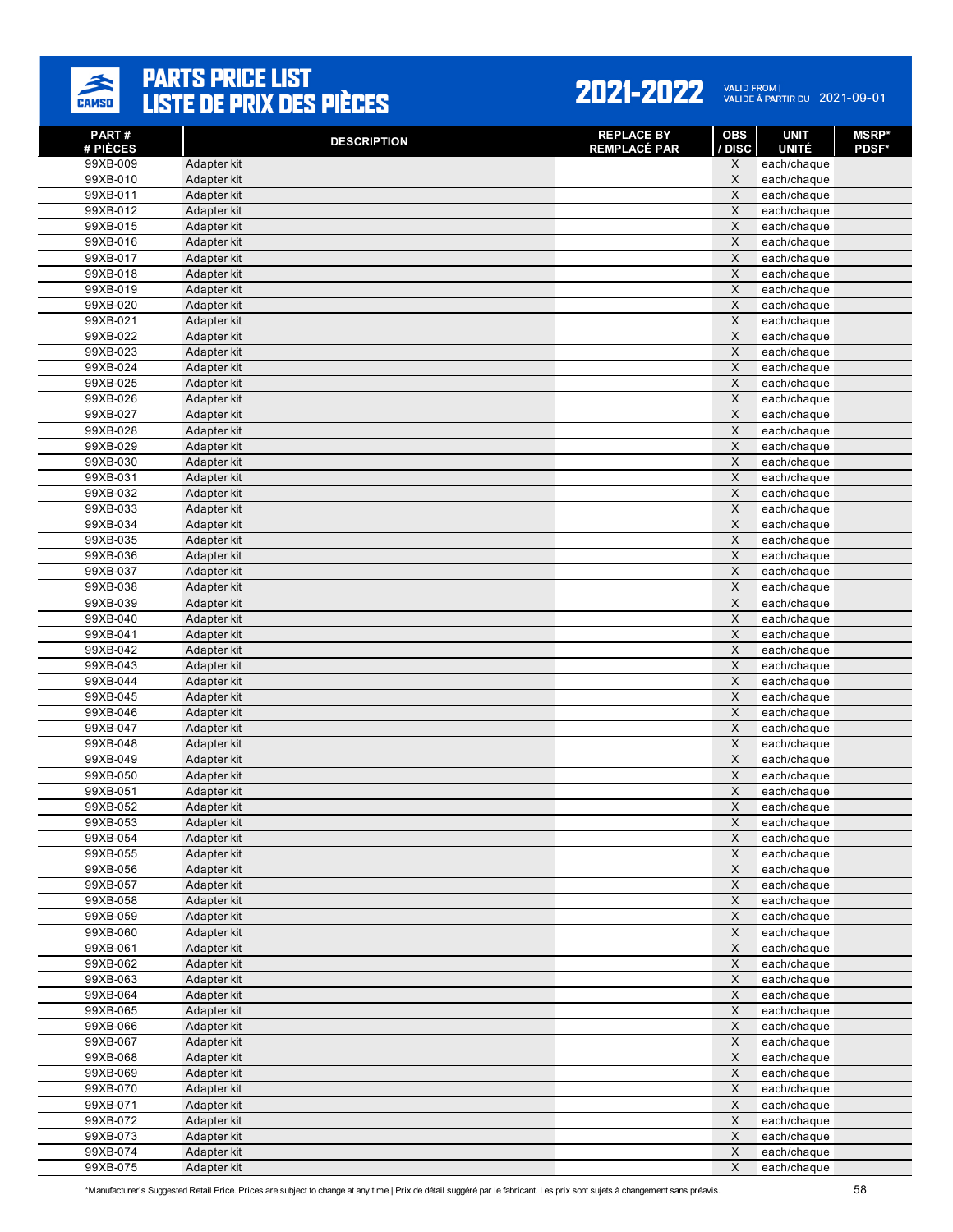

| PART#<br># PIÈCES    | <b>DESCRIPTION</b>         | <b>REPLACE BY</b><br><b>REMPLACÉ PAR</b> | <b>OBS</b><br>/ DISC                | <b>UNIT</b><br><b>UNITÉ</b> | <b>MSRP</b> *<br><b>PDSF*</b> |
|----------------------|----------------------------|------------------------------------------|-------------------------------------|-----------------------------|-------------------------------|
| 99XB-076             | Adapter kit                |                                          | X                                   | each/chaque                 |                               |
| 99XB-077             | Adapter kit                |                                          | X                                   | each/chaque                 |                               |
| 99XB-078             | Adapter kit                |                                          | X                                   | each/chaque                 |                               |
| 99XB-079             | Adapter kit                |                                          | $\mathsf X$                         | each/chaque                 |                               |
| 99XB-080             | Adapter kit                |                                          | X                                   | each/chaque                 |                               |
| 99XB-081             | Adapter kit                |                                          | $\times$                            | each/chaque                 |                               |
| 99XB-082             | Adapter kit                |                                          | $\mathsf X$                         | each/chaque                 |                               |
| 99XB-083             | Adapter kit                |                                          | X                                   | each/chaque                 |                               |
| 99XB-084             | Adapter kit                |                                          | $\times$                            | each/chaque                 |                               |
| 99XB-085             | Adapter kit                |                                          | $\mathsf X$                         | each/chaque                 |                               |
| 99XB-086             | Adapter kit                |                                          | $\mathsf X$                         | each/chaque                 |                               |
| 99XB-087             | Adapter kit                |                                          | $\overline{\mathsf{x}}$<br>$\times$ | each/chaque                 |                               |
| 99XB-088<br>99XB-089 | Adapter kit<br>Adapter kit |                                          | $\mathsf X$                         | each/chaque<br>each/chaque  |                               |
| 99XB-090             | Adapter kit                |                                          | $\overline{\mathsf{x}}$             | each/chaque                 |                               |
| 99XB-091             | Adapter kit                |                                          | $\mathsf X$                         | each/chaque                 |                               |
| 99XB-092             | Adapter kit                |                                          | $\mathsf X$                         | each/chaque                 |                               |
| 99XB-093             | Adapter kit                |                                          | $\times$                            | each/chaque                 |                               |
| 99XB-094             | Adapter kit                |                                          | $\times$                            | each/chaque                 |                               |
| 99XB-095             | Adapter kit                |                                          | $\mathsf X$                         | each/chaque                 |                               |
| 99XB-096             | Adapter kit                |                                          | $\mathsf X$                         | each/chaque                 |                               |
| 99XB-097             | Adapter kit                |                                          | $\overline{\mathsf{x}}$             | each/chaque                 |                               |
| 99XB-098             | Adapter kit                |                                          | $\mathsf X$                         | each/chaque                 |                               |
| 99XB-099             | Adapter kit                |                                          | $\mathsf X$                         | each/chaque                 |                               |
| 99XB-100             | Adapter kit                |                                          | X                                   | each/chaque                 |                               |
| 99XB-101             | Adapter kit                |                                          | $\mathsf X$                         | each/chaque                 |                               |
| 99XB-102             | Adapter kit                |                                          | X                                   | each/chaque                 |                               |
| 99XB-103             | Adapter kit                |                                          | $\times$                            | each/chaque                 |                               |
| 99XB-104             | Adapter kit                |                                          | $\mathsf X$                         | each/chaque                 |                               |
| 99XB-105             | Adapter kit                |                                          | X                                   | each/chaque                 |                               |
| 99XB-106             | Adapter kit                |                                          | $\times$                            | each/chaque                 |                               |
| 99XB-107             | Adapter kit                |                                          | $\times$                            | each/chaque                 |                               |
| 99XB-108             | Adapter kit                |                                          | $\times$                            | each/chaque                 |                               |
| 99XB-109             | Adapter kit                |                                          | $\times$                            | each/chaque                 |                               |
| 99XB-110             | Adapter kit                |                                          | $\mathsf X$<br>$\mathsf X$          | each/chaque                 |                               |
| 99XB-111<br>99XB-112 | Adapter kit<br>Adapter kit |                                          | $\overline{\mathsf{x}}$             | each/chaque                 |                               |
| 99XB-113             | Adapter kit                |                                          | $\times$                            | each/chaque<br>each/chaque  |                               |
| 99XB-114             | Adapter kit                |                                          | $\mathsf X$                         | each/chaque                 |                               |
| 99XB-115             | Adapter kit                |                                          | $\overline{\mathsf{x}}$             | each/chaque                 |                               |
| 99XB-116             | Adapter kit                |                                          | $\mathsf X$                         | each/chaque                 |                               |
| 99XB-117             | Adapter kit                |                                          | $\mathsf X$                         | each/chaque                 |                               |
| 99XB-118             | Adapter kit                |                                          | $\times$                            | each/chaque                 |                               |
| 99XB-119             | Adapter kit                |                                          | X                                   | each/chaque                 |                               |
| 99XB-120             | Adapter kit                |                                          | $\mathsf X$                         | each/chaque                 |                               |
| 99XB-121             | Adapter kit                |                                          | $\mathsf X$                         | each/chaque                 |                               |
| 99XB-122             | Adapter kit                |                                          | X                                   | each/chaque                 |                               |
| 99XB-123             | Adapter kit                |                                          | $\mathsf X$                         | each/chaque                 |                               |
| 99XB-124             | Adapter kit                |                                          | $\mathsf X$                         | each/chaque                 |                               |
| 99XB-125             | Adapter kit                |                                          | $\mathsf X$                         | each/chaque                 |                               |
| 99XB-126             | Adapter kit                |                                          | $\mathsf X$                         | each/chaque                 |                               |
| 99XB-127             | Adapter kit                |                                          | X                                   | each/chaque                 |                               |
| 99XB-128             | Adapter kit                |                                          | $\mathsf X$                         | each/chaque                 |                               |
| 99XB-129             | Adapter kit                |                                          | $\mathsf X$                         | each/chaque                 |                               |
| 99XB-130             | Adapter kit                |                                          | X                                   | each/chaque                 |                               |
| 99XB-131             | Adapter kit                |                                          | $\mathsf{X}$                        | each/chaque                 |                               |
| 99XB-132             | Adapter kit                |                                          | $\mathsf X$                         | each/chaque                 |                               |
| 99XB-133             | Adapter kit                |                                          | X<br>$\mathsf X$                    | each/chaque                 |                               |
| 99XB-134<br>99XB-135 | Adapter kit<br>Adapter kit |                                          | $\mathsf X$                         | each/chaque                 |                               |
| 99XB-136             | Adapter kit                |                                          | $\mathsf X$                         | each/chaque<br>each/chaque  |                               |
| 99XB-137             | Adapter kit                |                                          | $\mathsf X$                         | each/chaque                 |                               |
| 99XB-138             | Adapter kit                |                                          | $\mathsf X$                         | each/chaque                 |                               |
| 99XB-139             | Adapter kit                |                                          | $\mathsf X$                         | each/chaque                 |                               |
| 99XB-140             | Adapter kit                |                                          | X                                   | each/chaque                 |                               |
|                      |                            |                                          |                                     |                             |                               |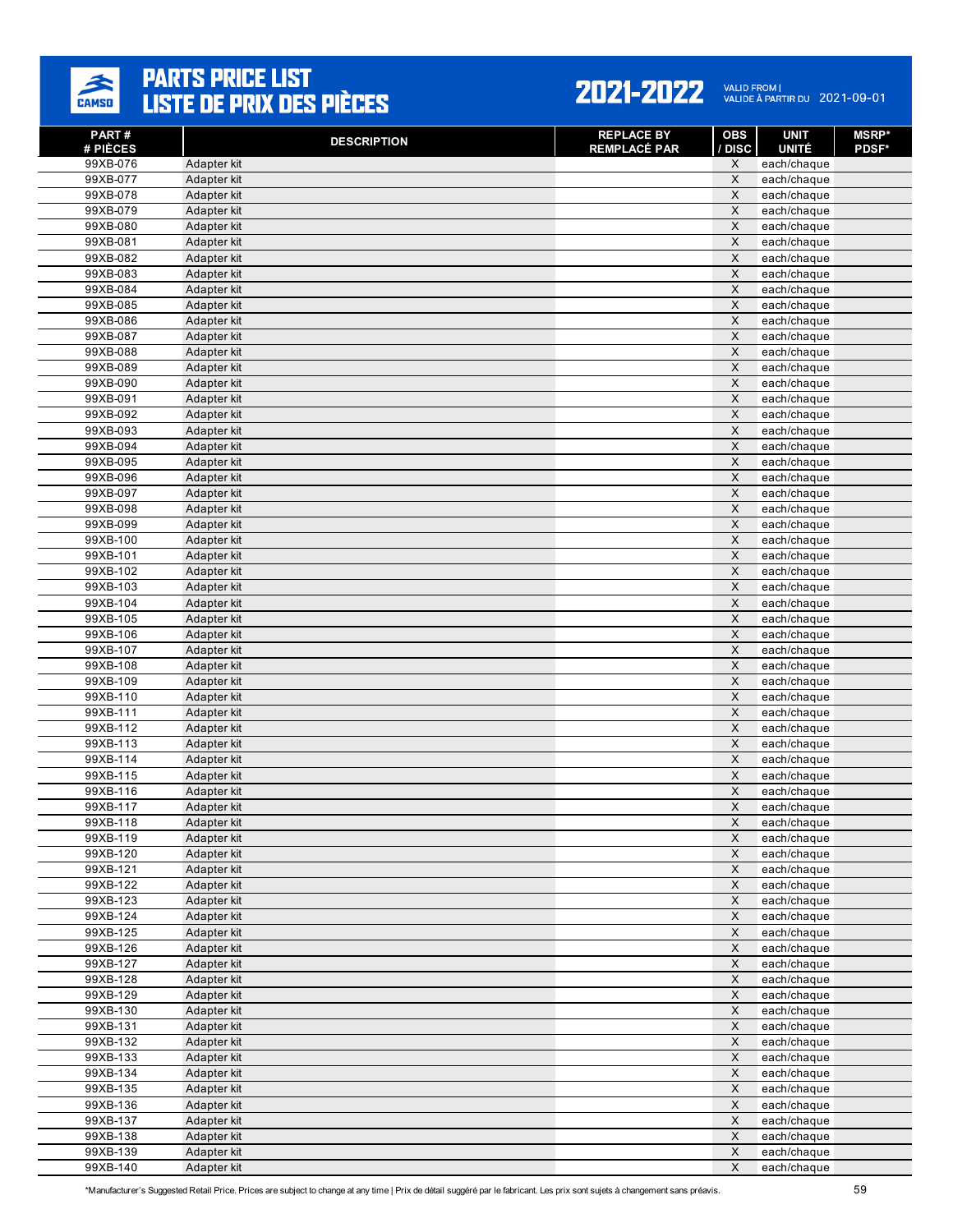

| PART#<br># PIÈCES    | <b>DESCRIPTION</b>         | <b>REPLACE BY</b><br><b>REMPLACÉ PAR</b> | <b>OBS</b><br>/ DISC                   | <b>UNIT</b><br><b>UNITÉ</b> | <b>MSRP</b> *<br><b>PDSF*</b> |
|----------------------|----------------------------|------------------------------------------|----------------------------------------|-----------------------------|-------------------------------|
| 99XB-141             | Adapter kit                |                                          | X                                      | each/chaque                 |                               |
| 99XB-142             | Adapter kit                |                                          | X                                      | each/chaque                 |                               |
| 99XB-143             | Adapter kit                |                                          | $\times$                               | each/chaque                 |                               |
| 99XB-144             | Adapter kit                |                                          | $\mathsf X$                            | each/chaque                 |                               |
| 99XB-145             | Adapter kit                |                                          | X                                      | each/chaque                 |                               |
| 99XB-146             | Adapter kit                |                                          | $\times$                               | each/chaque                 |                               |
| 99XB-147             | Adapter kit                |                                          | $\mathsf X$                            | each/chaque                 |                               |
| 99XB-148             | Adapter kit                |                                          | X                                      | each/chaque                 |                               |
| 99XB-149             | Adapter kit                |                                          | $\times$                               | each/chaque                 |                               |
| 99XB-150             | Adapter kit                |                                          | $\times$                               | each/chaque                 |                               |
| 99XB-151             | Adapter kit                |                                          | $\mathsf X$                            | each/chaque                 |                               |
| 99XB-152             | Adapter kit                |                                          | $\times$                               | each/chaque                 |                               |
| 99XB-153<br>99XB-154 | Adapter kit<br>Adapter kit |                                          | $\times$<br>$\mathsf X$                | each/chaque                 |                               |
| 99XB-155             | Adapter kit                |                                          | $\overline{\mathsf{x}}$                | each/chaque                 |                               |
| 99XB-156             | Adapter kit                |                                          | X                                      | each/chaque<br>each/chaque  |                               |
| $99XB-157$           | Adapter kit                |                                          | $\mathsf X$                            | each/chaque                 |                               |
| 99XB-158             | Adapter kit                |                                          | $\times$                               | each/chaque                 |                               |
| 99XB-159             | Adapter kit                |                                          | $\times$                               | each/chaque                 |                               |
| 99XB-160             | Adapter kit                |                                          | $\times$                               | each/chaque                 |                               |
| 99XB-161             | Adapter kit                |                                          | $\mathsf X$                            | each/chaque                 |                               |
| 99XB-162             | Adapter kit                |                                          | $\times$                               | each/chaque                 |                               |
| 99XB-163             | Adapter kit                |                                          | $\mathsf X$                            | each/chaque                 |                               |
| 99XB-164             | Adapter kit                |                                          | $\times$                               | each/chaque                 |                               |
| 99XB-165             | Adapter kit                |                                          | $\times$                               | each/chaque                 |                               |
| 99XB-166             | Adapter kit                |                                          | $\times$                               | each/chaque                 |                               |
| 99XB-167             | Adapter kit                |                                          | X                                      | each/chaque                 |                               |
| 99XB-168             | Adapter kit                |                                          | $\mathsf X$                            | each/chaque                 |                               |
| 99XB-169             | Adapter kit                |                                          | $\times$                               | each/chaque                 |                               |
| 99XB-170             | Adapter kit                |                                          | X                                      | each/chaque                 |                               |
| 99XB-171             | Adapter kit                |                                          | $\times$                               | each/chaque                 |                               |
| 99XB-172             | Adapter kit                |                                          | $\times$                               | each/chaque                 |                               |
| 99XB-173             | Adapter kit                |                                          | X                                      | each/chaque                 |                               |
| 99XB-174             | Adapter kit                |                                          | $\times$                               | each/chaque                 |                               |
| 99XB-175             | Adapter kit                |                                          | $\mathsf X$                            | each/chaque                 |                               |
| 99XB-176             | Adapter kit                |                                          | $\mathsf X$                            | each/chaque                 |                               |
| 99XB-177             | Adapter kit                |                                          | $\times$                               | each/chaque                 |                               |
| 99XB-178             | Adapter kit                |                                          | $\times$                               | each/chaque                 |                               |
| 99XB-179             | Adapter kit                |                                          | $\mathsf X$<br>$\overline{\mathsf{x}}$ | each/chaque                 |                               |
| 99XB-180             | Adapter kit                |                                          | X                                      | each/chaque                 |                               |
| 99XB-181<br>99XB-182 | Adapter kit<br>Adapter kit |                                          | $\mathsf X$                            | each/chaque<br>each/chaque  |                               |
| 99XB-183             | Adapter kit                |                                          | $\times$                               | each/chaque                 |                               |
| 99XB-184             | Adapter kit                |                                          | X                                      | each/chaque                 |                               |
| 99XB-185             | Adapter kit                |                                          | $\mathsf X$                            | each/chaque                 |                               |
| 99XB-186             | Adapter kit                |                                          | $\mathsf X$                            | each/chaque                 |                               |
| 99XB-187             | Adapter kit                |                                          | X                                      | each/chaque                 |                               |
| 99XB-188             | Adapter kit                |                                          | $\mathsf X$                            | each/chaque                 |                               |
| 99XB-189             | Adapter kit                |                                          | $\mathsf X$                            | each/chaque                 |                               |
| 99XB-190             | Adapter kit                |                                          | $\mathsf X$                            | each/chaque                 |                               |
| 99XB-191             | Adapter kit                |                                          | $\mathsf X$                            | each/chaque                 |                               |
| 99XB-192             | Adapter kit                |                                          | X                                      | each/chaque                 |                               |
| 99XB-193             | Adapter kit                |                                          | $\mathsf X$                            | each/chaque                 |                               |
| 99XB-194             | Adapter kit                |                                          | $\mathsf X$                            | each/chaque                 |                               |
| 99XB-195             | Adapter kit                |                                          | X                                      | each/chaque                 |                               |
| 99XB-196             | Adapter kit                |                                          | $\mathsf X$                            | each/chaque                 |                               |
| 99XB-197             | Adapter kit                |                                          | $\mathsf X$                            | each/chaque                 |                               |
| 99XB-198             | Adapter kit                |                                          | $\mathsf X$                            | each/chaque                 |                               |
| 99XB-199             | Adapter kit                |                                          | $\mathsf X$                            | each/chaque                 |                               |
| 99XB-201             | Adapter kit                |                                          | $\mathsf X$                            | each/chaque                 |                               |
| 99XB-202             | Adapter kit                |                                          | $\mathsf X$                            | each/chaque                 |                               |
| 99XB-203             | Adapter kit                |                                          | $\mathsf X$                            | each/chaque                 |                               |
| 99XB-204             | Adapter kit                |                                          | $\mathsf X$                            | each/chaque                 |                               |
| 99XB-205             | Adapter kit                |                                          | $\mathsf X$                            | each/chaque                 |                               |
| 99XB-206             | Adapter kit                |                                          | X                                      | each/chaque                 |                               |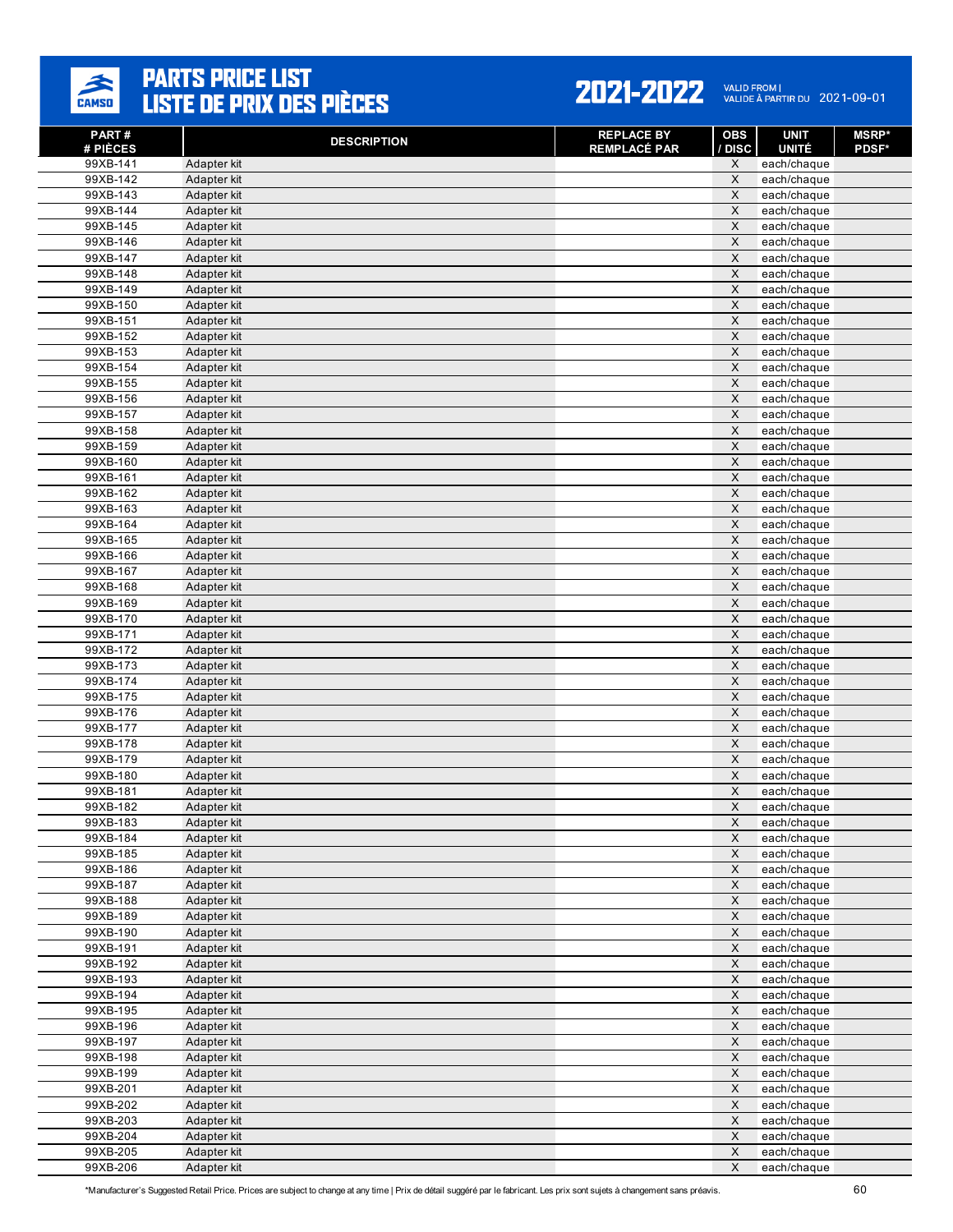

| PART#                | <b>DESCRIPTION</b>                        | <b>REPLACE BY</b><br><b>REMPLACÉ PAR</b> | <b>OBS</b><br>/ DISC      | <b>UNIT</b><br><b>UNITÉ</b> | <b>MSRP*</b> |
|----------------------|-------------------------------------------|------------------------------------------|---------------------------|-----------------------------|--------------|
| # PIÈCES<br>99XB-207 | Adapter kit                               |                                          | X                         | each/chaque                 | <b>PDSF*</b> |
| 99XC-001             | Ski adaptor assembly - 156mm              |                                          |                           | each/chaque                 | 749,95 \$    |
| 99XC-002             | Ski adaptor assembly                      |                                          |                           | each/chaque                 | 749,95 \$    |
| 99XC-004             | Ski adaptor assembly - 144mm              |                                          |                           | each/chaque                 | 749,95 \$    |
| 99XC-005             | Ski adaptor assembly - 144mm / 110mm      |                                          |                           | each/chaque                 | 749,95 \$    |
| 99XD-001             | Adapter kit                               |                                          | X                         | each/chaque                 |              |
| 99XD-002             | Adapter kit                               |                                          | X                         | each/chaque                 |              |
| 99XD-003             | Adapter kit                               |                                          | $\times$                  | each/chaque                 |              |
| 99XD-004             | Adapter kit                               |                                          | X                         | each/chaque                 |              |
| 99XD-005             | Adapter kit                               |                                          | X                         | each/chaque                 |              |
| 99XD-006             | Adapter kit                               |                                          | X                         | each/chaque                 |              |
| 99XD-007             | Adapter kit                               |                                          | X                         | each/chaque                 |              |
| 99XD-008             | Adapter kit                               |                                          | $\times$                  | each/chaque                 |              |
| 99XD-009             | Adapter kit                               |                                          | X                         | each/chaque                 |              |
| 99XD-010             | Adapter kit                               |                                          | $\mathsf{X}$              | each/chaque                 |              |
| 99XD-011             | Adapter kit                               |                                          | X                         | each/chaque                 |              |
| 99XD-012             | Adapter kit                               |                                          | X                         | each/chaque                 |              |
| 99XD-013             | Adapter kit                               |                                          | X<br>$\mathsf{X}$         | each/chaque                 |              |
| 99XD-014<br>99XD-015 | Adapter kit<br>Adapter kit                |                                          | $\mathsf{X}$              | each/chaque                 |              |
| 99XD-016             | Adapter kit                               |                                          | X                         | each/chaque<br>each/chaque  |              |
| 99XD-017             | Adapter kit                               |                                          | $\times$                  | each/chaque                 |              |
| 99XD-018             | Adapter kit                               |                                          | $\boldsymbol{\mathsf{X}}$ | each/chaque                 |              |
| 99XD-019             | Adapter kit                               |                                          | X                         | each/chaque                 |              |
| 99XE-001             | Adapter kit                               |                                          | $\boldsymbol{\mathsf{X}}$ | each/chaque                 |              |
| 99XE-002             | Adapter kit                               |                                          | $\mathsf{X}$              | each/chaque                 |              |
| 99XE-003             | Adapter kit                               |                                          | X                         | each/chaque                 |              |
| 99XE-004             | Adapter kit                               |                                          | $\boldsymbol{\mathsf{X}}$ | each/chaque                 |              |
| 99XE-005             | Adapter kit                               |                                          | $\mathsf{X}$              | each/chaque                 |              |
| 99XE-006             | Adapter kit                               |                                          | X                         | each/chaque                 |              |
| 99XE-007             | Adapter kit                               |                                          | X                         | each/chaque                 |              |
| 99XE-008             | Adapter kit                               |                                          | X                         | each/chaque                 |              |
| 99XE-009             | Adapter kit                               |                                          | $\times$                  | each/chaque                 |              |
| 99XE-010             | Adapter kit                               |                                          | $\boldsymbol{\mathsf{X}}$ | each/chaque                 |              |
| 99XE-011             | Adapter kit                               |                                          | X                         | each/chaque                 |              |
| 99XE-012             | Adapter kit                               |                                          | X                         | each/chaque                 |              |
| 99XE-013             | Adapter kit                               |                                          | X                         | each/chaque                 |              |
| 99XE-014             | Adapter kit                               |                                          | $\times$                  | each/chaque                 |              |
| 99XE-015             | Adapter kit                               |                                          | X                         | each/chaque                 |              |
| 99XE-016             | Adapter kit                               |                                          | $\mathsf{X}$              | each/chaque                 |              |
| 99XE-017             | Adapter kit                               |                                          | X                         | each/chaque                 |              |
| 99XE-018             | Adapter kit                               |                                          | X                         | each/chaque                 |              |
| 99XE-019             | Adapter kit                               |                                          | X                         | each/chaque                 |              |
| 99XG-100<br>99XG-101 | <b>XGEN 3B 98"</b><br><b>XGEN 3B 116"</b> |                                          | X<br>$\mathsf{X}$         | each/chaque<br>each/chaque  |              |
| 99XG-102             | <b>XSPORT XG 3B 98"</b>                   |                                          | X                         | each/chaque                 |              |
| 99XG-102HD           | XSPORT XG 3B HD 98"                       |                                          | $\mathsf{X}$              | each/chaque                 |              |
| 99XG-108             | XGEN 3B HD 98"                            |                                          | $\boldsymbol{\mathsf{X}}$ | each/chaque                 |              |
| 99XG-120             | XGEN 3B mini truck                        |                                          | $\times$                  | each/chaque                 |              |
| 99XT-100             | XTRACK 98"                                |                                          | $\boldsymbol{\mathsf{X}}$ | each/chaque                 |              |
| 99XT-101             | XTRACK 116"                               |                                          | $\mathsf{X}$              | each/chaque                 |              |
| 99XT-102             | <b>XSPORT XT 98"</b>                      |                                          | $\mathsf X$               | each/chaque                 |              |
| 99XT-103             | <b>XSPORT XT 116"</b>                     |                                          | $\boldsymbol{\mathsf{X}}$ | each/chaque                 |              |
| 99XT-104             | XTRACK SHD 98"                            |                                          | $\mathsf X$               | each/chaque                 |              |
| 99XT-105             | XTRACK SHD 116"                           |                                          | $\mathsf X$               | each/chaque                 |              |
| 99XT-108             | XTRACK HD 98"                             |                                          | X                         | each/chaque                 |              |
| 99XT-116             | <b>XTRACK Polaris Big hub</b>             |                                          | $\boldsymbol{\mathsf{X}}$ | each/chaque                 |              |
| 99XT-120             | <b>XTRACK mini truck</b>                  |                                          | $\mathsf{X}$              | each/chaque                 |              |
| ATV-STUD 3/4         | ATV Screw Stud 3/4" Length                |                                          | $\mathsf X$               | each/chaque                 |              |
| BB6007-2RSC3         | Bearing 6007                              | 1090-00-0001                             | X                         | each/chaque                 |              |
| BB6015-2RS           | Bearing 6015                              |                                          |                           | each/chaque                 | $25,95$ \$   |
| BB6205-2RSC3         | Bearing 6205                              | 1090-00-0003                             | X                         | each/chaque                 |              |
| BR14L                | Shim 1 3/8" O.D. X 7/8" I.D.              |                                          | X                         | each/chaque                 |              |
| CL-71614-KS          | Key insert 7/16-14                        |                                          |                           | each/chaque                 | $7,95$ \$    |
| CL-71614-KS          | <b>Key insert 7/16-14</b>                 |                                          |                           | each/chaque                 | $7,95$ \$    |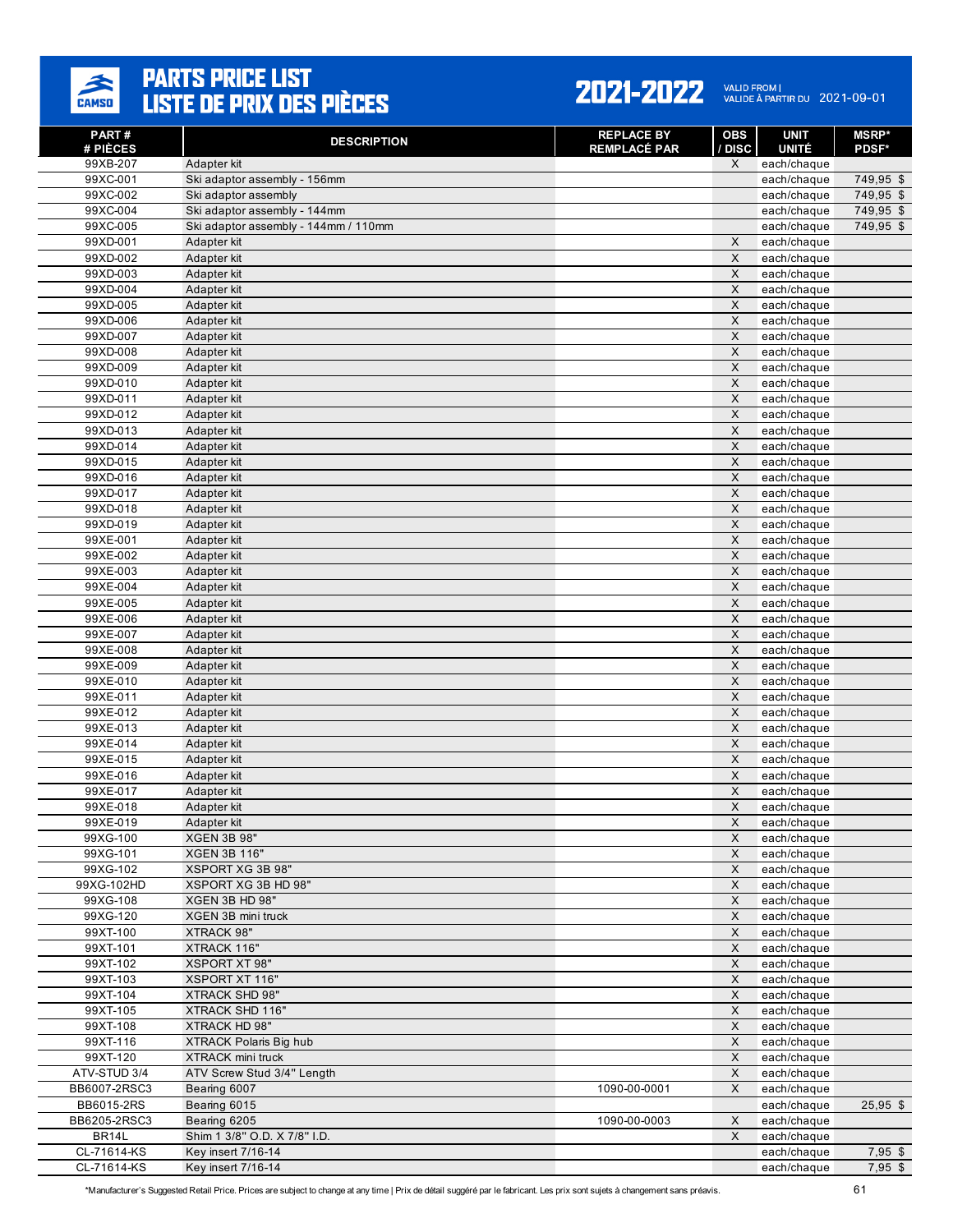

| PART#                               | <b>DESCRIPTION</b>                                | <b>REPLACE BY</b><br><b>REMPLACÉ PAR</b> | <b>OBS</b><br>/ DISC | <b>UNIT</b><br><b>UNITÉ</b> | <b>MSRP*</b> |
|-------------------------------------|---------------------------------------------------|------------------------------------------|----------------------|-----------------------------|--------------|
| # PIÈCES<br>CLIP-90-37RC            | Track clips                                       | 1094-00-0001                             | $\times$             | each/chaque                 | <b>PDSF*</b> |
| DDR6261                             | <b>Rubber Damper</b>                              |                                          |                      | each/chaque                 | $3,00$ \$    |
| ET XGEN                             | <b>Sticker XGEN</b>                               |                                          |                      | each/chaque                 | $1,95$ \$    |
| FB0016                              | Guide tube                                        |                                          |                      | each/chaque                 | $35,95$ \$   |
| FB0019                              | Long wear bushing                                 |                                          |                      | each/chaque                 | $3,95$ \$    |
| FB0023                              | J Plate                                           |                                          |                      | each/chaque                 | $27,95$ \$   |
| FB0025                              | Spring                                            |                                          |                      | each/chaque                 | $25,95$ \$   |
| <b>FFW5116</b>                      | Fender washer 5/16"                               |                                          |                      | each/chaque                 | $1,95$ \$    |
| FHCS1I2-13NCX3-1I2                  | Flat head cap screw 1/2-13 x 3 1/2" NC            |                                          |                      | each/chaque                 | $5,95$ \$    |
| FHNS8x1-1I4                         | Self-tapping screw #8 1 1/4"                      |                                          |                      | each/chaque                 | $1,95$ \$    |
| FSHCS101.50100P                     | M10 x 100P FHCS                                   |                                          | X                    | each/chaque                 |              |
| FW1I2SAE                            | Flat washer 1/2 SAE ZP                            |                                          |                      | each/chaque                 | $1,95$ \$    |
| FW1I4SAE                            | Flat washer 1/4 SAE ZP                            |                                          |                      | each/chaque                 | $1,95$ \$    |
| FW1I4USS                            | Flat washer 1/4 USS ZP                            |                                          |                      | each/chaque                 | $1,95$ \$    |
| FW1USS                              | Flat washer 1" USS ZP                             |                                          |                      | each/chaque                 | $1,95$ \$    |
| FW318SAE                            | Flat washer 3/8 SAE ZP                            |                                          |                      | each/chaque                 | $1,95$ \$    |
| FW318USS                            | Flat washer 3/8 USS ZP                            |                                          |                      | each/chaque                 | $1,95$ \$    |
| FW5I16SAE                           | Flat washer 5/16 SAE ZP                           |                                          |                      | each/chaque                 | $1,95$ \$    |
| <b>FW5I16USS</b><br><b>FW518USS</b> | Flat washer 5/16 USS ZP<br>Flat washer 5/8 USS ZP |                                          |                      | each/chaque                 | $1,95$ \$    |
| FW7I16USS                           | Flat washer 7/16 USS ZP                           |                                          |                      | each/chaque<br>each/chaque  | $1,95$ \$    |
| GT-001                              | <b>Wheel Shaft</b>                                |                                          | $\times$             | each/chaque                 | $1,95$ \$    |
| GT-005                              | Idler shaft                                       |                                          | X                    | each/chaque                 |              |
| GT-007                              | Aluminium spacer                                  |                                          | X                    | each/chaque                 |              |
| GT-013                              | Bearing support                                   |                                          | X                    | each/chaque                 |              |
| GT-014                              | <b>Bearing Spacer</b>                             |                                          | $\times$             | each/chaque                 |              |
| GT-015                              | Bearing To Star Spacer                            |                                          | X                    | each/chaque                 |              |
| GT-019                              | <b>Wheel Spacer</b>                               |                                          | X                    | each/chaque                 |              |
| GT-01SA-SP                          | Sprocket Assembly Giant (SP)                      |                                          | $\mathsf{X}$         | each/chaque                 |              |
| GT-021                              | Spacer 2"                                         |                                          | X                    | each/chaque                 |              |
| GT-025                              | Front Outside Frame                               |                                          | X                    | each/chaque                 |              |
| GT-026                              | Front Inside Frame                                |                                          | $\times$             | each/chaque                 |              |
| GT-027                              | <b>Rear Outside Frame</b>                         |                                          | X                    | each/chaque                 |              |
| GT-028                              | Rear Inside Frame                                 |                                          | X                    | each/chaque                 |              |
| GT-029                              | Tensioner                                         |                                          | X                    | each/chaque                 |              |
| GT-02A-L                            | Break System Left Sub Assembly                    |                                          | X                    | each/chaque                 |              |
| GT-02A-R                            | <b>Break System Right Sub Assembly</b>            |                                          | X                    | each/chaque                 |              |
| GT-030                              | <b>Front Reinforcement Plate</b>                  |                                          | $\times$             | each/chaque                 |              |
| GT-031                              | <b>Star Plate</b>                                 |                                          | X                    | each/chaque                 |              |
| GT-032                              | <b>Break Disk</b>                                 |                                          | X                    | each/chaque                 |              |
| GT-033                              | <b>Rear Reinforcement Plate</b>                   |                                          | X                    | each/chaque                 |              |
| GT-035                              | Space Idler Long                                  |                                          | X                    | each/chaque                 |              |
| GT-036                              | Spacer 2"<br><b>Plastic Guard Assy</b>            |                                          | X<br>$\mathsf X$     | each/chaque                 |              |
| GT-038A<br>GT-042                   | <b>Break Stud</b>                                 |                                          | X                    | each/chaque<br>each/chaque  |              |
| GT-043                              | Master Cylinder Base                              |                                          | X                    | each/chaque                 |              |
| GT-044                              | Master Cylinder Base Taper                        |                                          | $\pmb{\times}$       | each/chaque                 |              |
| GT-045                              | Giant Sticker                                     |                                          | $\mathsf X$          | each/chaque                 |              |
| GT-047                              | Rear Reinforcement                                |                                          | X                    | each/chaque                 |              |
| GT-050                              | Spacer Aluminium                                  |                                          | $\mathsf X$          | each/chaque                 |              |
| GT-051                              | Spacer Aluminium                                  |                                          | $\mathsf X$          | each/chaque                 |              |
| GT-100                              | MOS2 Bushing                                      |                                          | X                    | each/chaque                 |              |
| GT-101                              | Hexagone Spacer                                   |                                          | $\mathsf X$          | each/chaque                 |              |
| GT-102                              | <b>Rubber Bushing</b>                             | 1093-00-0010                             | $\mathsf{X}$         | each/chaque                 |              |
| GT-103                              | Hexagone Spacer                                   |                                          | $\mathsf X$          | each/chaque                 |              |
| GT-104                              | Hexagone Spacer                                   |                                          | X                    | each/chaque                 |              |
| GT-105                              | M10-1.25X40 (Grade 10.9) Wheel Stud               | 1034-10-2540                             | X                    | each/chaque                 |              |
| GT-132                              | Anti-Rotation Bar                                 |                                          | X                    | each/chaque                 |              |
| GT-133                              | Anti-Rotation Bar                                 |                                          | $\mathsf X$          | each/chaque                 |              |
| GT-134                              | Anti-Rotation Bar                                 |                                          | X                    | each/chaque                 |              |
| GT-135                              | Anti-Rotation Bar                                 |                                          | X                    | each/chaque                 |              |
| GT-138                              | Anti-Rotation Bar                                 |                                          | $\mathsf X$          | each/chaque                 |              |
| GT-139                              | Anti-Rotation Bar                                 |                                          | X                    | each/chaque                 |              |
| GT-140                              | Anti-Rotation Bar                                 |                                          | $\mathsf X$          | each/chaque                 |              |
| GT-141                              | Anti-Rotation Bar                                 |                                          | $\mathsf X$          | each/chaque                 |              |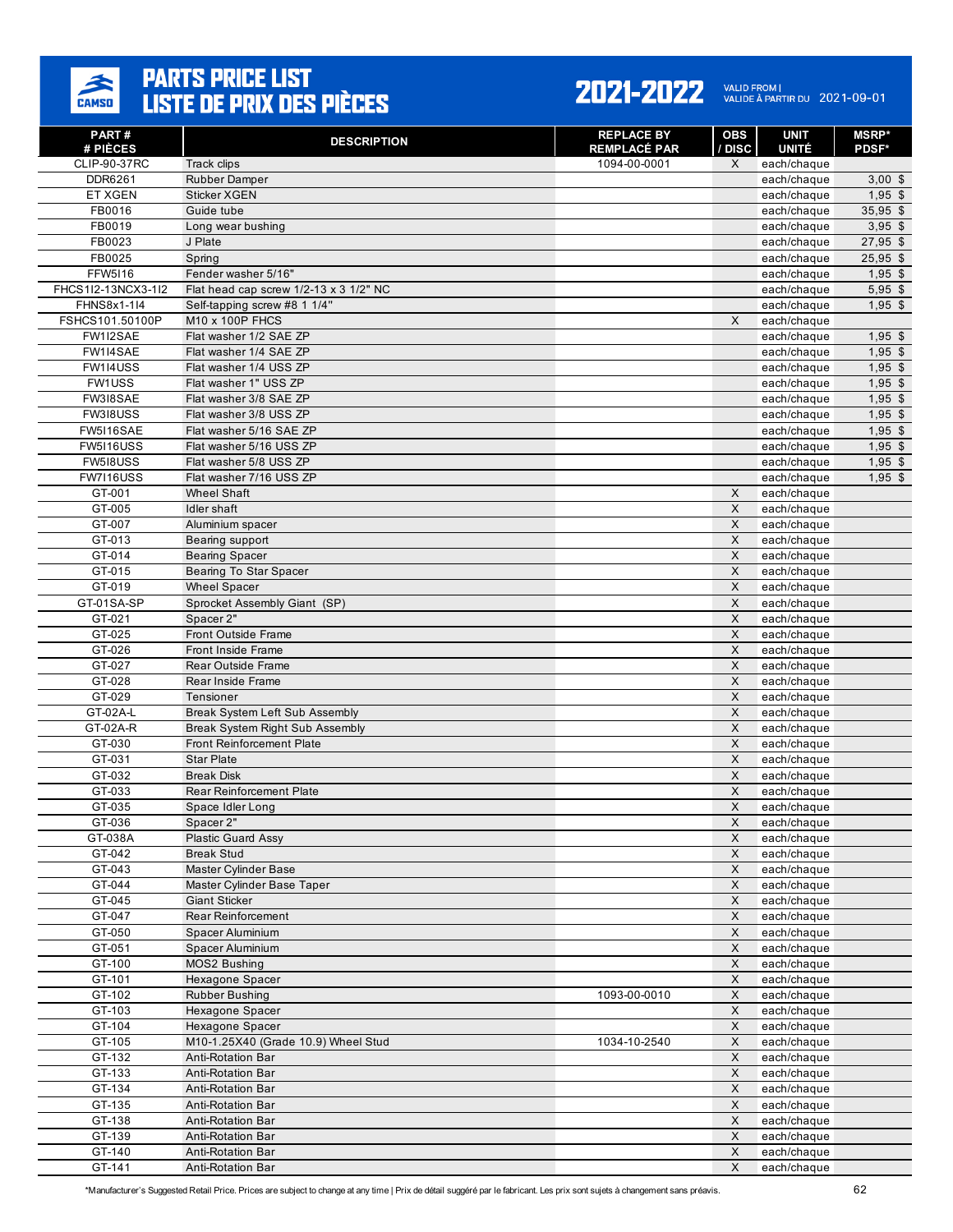

| PART#<br># PIÈCES                        | <b>DESCRIPTION</b>                                                  | <b>REPLACE BY</b><br><b>REMPLACÉ PAR</b> | OBS<br><b>DISC</b> | <b>UNIT</b><br><b>UNITÉ</b> | <b>MSRP*</b><br><b>PDSF*</b> |
|------------------------------------------|---------------------------------------------------------------------|------------------------------------------|--------------------|-----------------------------|------------------------------|
| GT-142                                   | <b>Anti-Rotation Bar</b>                                            |                                          | X                  | each/chaque                 |                              |
| GT-144                                   | <b>Anti-Rotation Bar</b>                                            |                                          | X                  | each/chaque                 |                              |
| GT-201L                                  | Rear Left Adaptor Plate Kubota                                      |                                          | X                  | each/chaque                 |                              |
| GT-201R                                  | Rear Right Adaptor Plate Kubota                                     |                                          | $\mathsf{X}$       | each/chaque                 |                              |
| GT-202                                   | Alumimium Spacer                                                    |                                          | X                  | each/chaque                 |                              |
| GT-204                                   | Rear Adaptor Plate HPX John Deere                                   |                                          | X                  | each/chaque                 |                              |
| GT-205                                   | Spacer                                                              |                                          | X                  | each/chaque                 |                              |
| GT-206                                   | A7/16-20X2.25P Stud                                                 |                                          | X                  | each/chaque                 |                              |
| GT-302SA                                 | Rear Adaptor Assembly Outlander                                     |                                          | $\times$           | each/chaque                 |                              |
| GT-303                                   | <b>Anti-Rotation Pine</b>                                           |                                          | X                  | each/chaque                 |                              |
| GT-304                                   | Spacer PVC                                                          |                                          | X                  | each/chaque                 |                              |
| GT-305                                   | <b>Outlander Special Wheel Plate</b>                                |                                          | X                  | each/chaque                 |                              |
| GT-307SA                                 | Left Side Rear Adaptor                                              |                                          | X                  | each/chaque                 |                              |
| GT-308SA                                 | <b>Right Side Rear Adaptor</b>                                      |                                          | X                  | each/chaque                 |                              |
| GT-521                                   | <b>Adaptor Plate</b>                                                |                                          | X                  | each/chaque                 |                              |
| GT-632                                   | Rear Anti-Rotation Adaptor                                          |                                          | X                  | each/chaque                 |                              |
| GT-924F                                  | Front Wheel Plate Kawa Mule                                         |                                          | X                  | each/chaque                 |                              |
| GT-924R                                  | Rear Wheel Plate Kawa Mule                                          |                                          | X                  | each/chaque                 |                              |
| GT-927F<br>GT-927R                       | Front Wheel Plate<br><b>Rear Wheel Plate</b>                        |                                          | X<br>X             | each/chaque                 |                              |
| GT-928F                                  | <b>Front Wheel Plate Polaris</b>                                    |                                          | X                  | each/chaque<br>each/chaque  |                              |
| GT-928R                                  | <b>Rear Wheel Plate Polaris</b>                                     |                                          | $\mathsf{X}$       | each/chaque                 |                              |
| GT-929F                                  | Front Wheel Plate Kawa                                              |                                          | X                  | each/chaque                 |                              |
| GT-929R                                  | <b>Rear Wheel Plate Kawa</b>                                        |                                          | X                  | each/chaque                 |                              |
| GT-931F                                  | <b>Front Wheel Plate</b>                                            |                                          | X                  | each/chaque                 |                              |
| GT-931R                                  | <b>Rear Wheel Plate</b>                                             |                                          | X                  | each/chaque                 |                              |
| GT-932F                                  | <b>Front Wheel Plate</b>                                            |                                          | X                  | each/chaque                 |                              |
| GT-932R                                  | <b>Rear Wheel Plate</b>                                             |                                          | X                  | each/chaque                 |                              |
| GT-933F                                  | <b>Front Wheel Plate</b>                                            |                                          | $\mathsf{X}$       | each/chaque                 |                              |
| GT-933R                                  | <b>Rear Wheel Plate</b>                                             |                                          | X                  | each/chaque                 |                              |
| GT-BEAR                                  | Rear Bearing Kit Giant                                              |                                          | X                  | each/chaque                 |                              |
| GT-BS                                    | <b>Brake System Giant</b>                                           |                                          | X                  | each/chaque                 |                              |
| <b>GT-RENF</b>                           | Reinforcement Kit For Giant                                         |                                          | X                  | each/chaque                 |                              |
| H11168                                   | A 1/4 X 1 1/8 X 2 1/4                                               |                                          | X                  | each/chaque                 |                              |
| HB1I2-13x1-1I2ZBG2                       | HCS 1/2-13x 1-1/2" GR2 ZP                                           |                                          |                    | each/chaque                 | $1,95$ \$                    |
| HB1I2-13x1-1I4ZBGA                       | HCS 1/2-13x 1-1/4" GR2 ZP with Loctite                              |                                          |                    | each/chaque                 | $1,95$ \$                    |
| HB1I2-13x1-1I4ZBGB                       | HCS 1/2-13x 1-1/4" GR2 ZP                                           | 1044-00-0001                             | X                  | each/chaque                 |                              |
| HB1I2-13x1ZBG2                           | HCS 1/2-13x 1" GR2 ZP                                               |                                          |                    | each/chaque                 | $1,95$ \$                    |
| HB1I2-13x2-1I2ZBG2                       | HCS 1/2-13x 2-1/2" GR2 ZP                                           |                                          |                    | each/chaque                 | $1,95$ \$                    |
| HB1I2-13x2-1I4ZBG2                       | HCS 1/2-13x 2-1/4" GR2 ZP                                           |                                          |                    | each/chaque                 | $1,95$ \$                    |
| HB1I2-13x2-3I4ZBG2                       | HCS 1/2-13x 2-3/4" GR2 ZP                                           |                                          |                    | each/chaque                 | $1,95$ \$                    |
| HB1I2-13x2ZBG2                           | HCS 1/2-13x 2" GR2 ZP                                               |                                          |                    | each/chaque                 | $1,95$ \$                    |
| HB1I2-13x3-1I2ZBG2                       | HCS 1/2-13x 3-1/2" GR2 ZP                                           |                                          |                    | each/chaque                 | $1,95$ \$                    |
| HB1I2-13x31I2ZBG2L<br>HB1I2-13x3-1I4ZBG2 | HCS 1/2-13x 3-1/2" GR2 ZP with Loctite<br>HCS 1/2-13x 3-1/4" GR2 ZP |                                          |                    | each/chaque                 | $1,95$ \$                    |
| HB1I2-13x3ZBG2                           | HCS 1/2-13x 3" GR2 ZP                                               |                                          |                    | each/chaque<br>each/chaque  | $1,95$ \$                    |
| HB1I2-13x3ZBG2LP                         | HCS 1/2-13x 3" GR2 ZP with Loctite                                  | HB1I2-13X3ZBG2                           | X                  | each/chaque                 | $1,95$ \$                    |
| HB1I2-13x4-1I2ZBG2                       | HCS 1/2-13x 4-1/2" GR5 ZP                                           |                                          |                    | each/chaque                 | $1,95$ \$                    |
| HB1I4-20x1ZBG2                           | HCS 1/4-20x 1 GR2 ZP                                                |                                          |                    | each/chaque                 | $1,95$ \$                    |
| HB1I4-20x3I4ZBG5                         | HCS 1/4-20x 3/4 GR5 ZP                                              |                                          |                    | each/chaque                 | $1,95$ \$                    |
| HB3I8-16x1-1I2ZBG2                       | HCS 3/8-16x 1-1/2 GR2 ZP                                            |                                          |                    | each/chaque                 | $1,95$ \$                    |
| HB3I8-16x1-1I4ZBG2                       | HCS 3/8-16x 1-1/4 GR2 ZP                                            |                                          |                    | each/chaque                 | $1,95$ \$                    |
| HB3I8-16x1-3I4ZBG2                       | HCS 3/8-16x 1-3/4 GR2 ZP                                            |                                          |                    | each/chaque                 | $1,95$ \$                    |
| HB3I8-16x1ZBG2                           | HCS 3/8-16x 1 GR2 ZP                                                |                                          |                    | each/chaque                 | $1,95$ \$                    |
| HB318-16x2-112ZBG2                       | HCS 3/8-16x 2-1/2 GR2 ZP                                            |                                          |                    | each/chaque                 | $1,95$ \$                    |
| HB318-16x2-114ZBG2                       | HCS 3/8-16x 2-1/4 GR2 ZP                                            | 1041-00-0010                             | X                  | each/chaque                 |                              |
| HB3I8-16x2-3I4ZBG2                       | HCS 3/8-16x 2-3/4 GR2 ZP                                            |                                          |                    | each/chaque                 | $1,95$ \$                    |
| HB3I8-16x2ZBG2                           | HCS 3/8-16x 2 GR2 ZP                                                |                                          |                    | each/chaque                 | $1,95$ \$                    |
| HB3I8-16x3-1I2ZB2                        | HCS 3/8-16x 3-1/2 GR2 ZP                                            |                                          |                    | each/chaque                 | $1,95$ \$                    |
| HB3I8-16x3-1I4ZBG2                       | HCS 3/8-16x 3-1/4 GR2 ZP                                            |                                          |                    | each/chaque                 | $1,95$ \$                    |
| HB3I8-16x3-1I4ZJG8                       | HCS 3/8-16x 3-1/4 GR8 YZP                                           |                                          |                    | each/chaque                 | $1,95$ \$                    |
| HB3I8-16x3I4ZBG2                         | HCS 3/8-16x 3/4 GR5 ZP                                              |                                          |                    | each/chaque                 | $1,95$ \$                    |
| HB3I8-16x3ZBG2                           | HCS 3/8-16x 3 GR2 ZP                                                |                                          |                    | each/chaque                 | $1,95$ \$                    |
| HB3I8-16x4-1I2ZBG2                       | HCS 3/8-16x 4-1/2 GR2 ZP                                            |                                          |                    | each/chaque                 | $1,95$ \$                    |
| HB318-16x4ZBG2                           | HCS 3/8-16x 4 GR2 ZP                                                |                                          |                    | each/chaque                 | $1,95$ \$                    |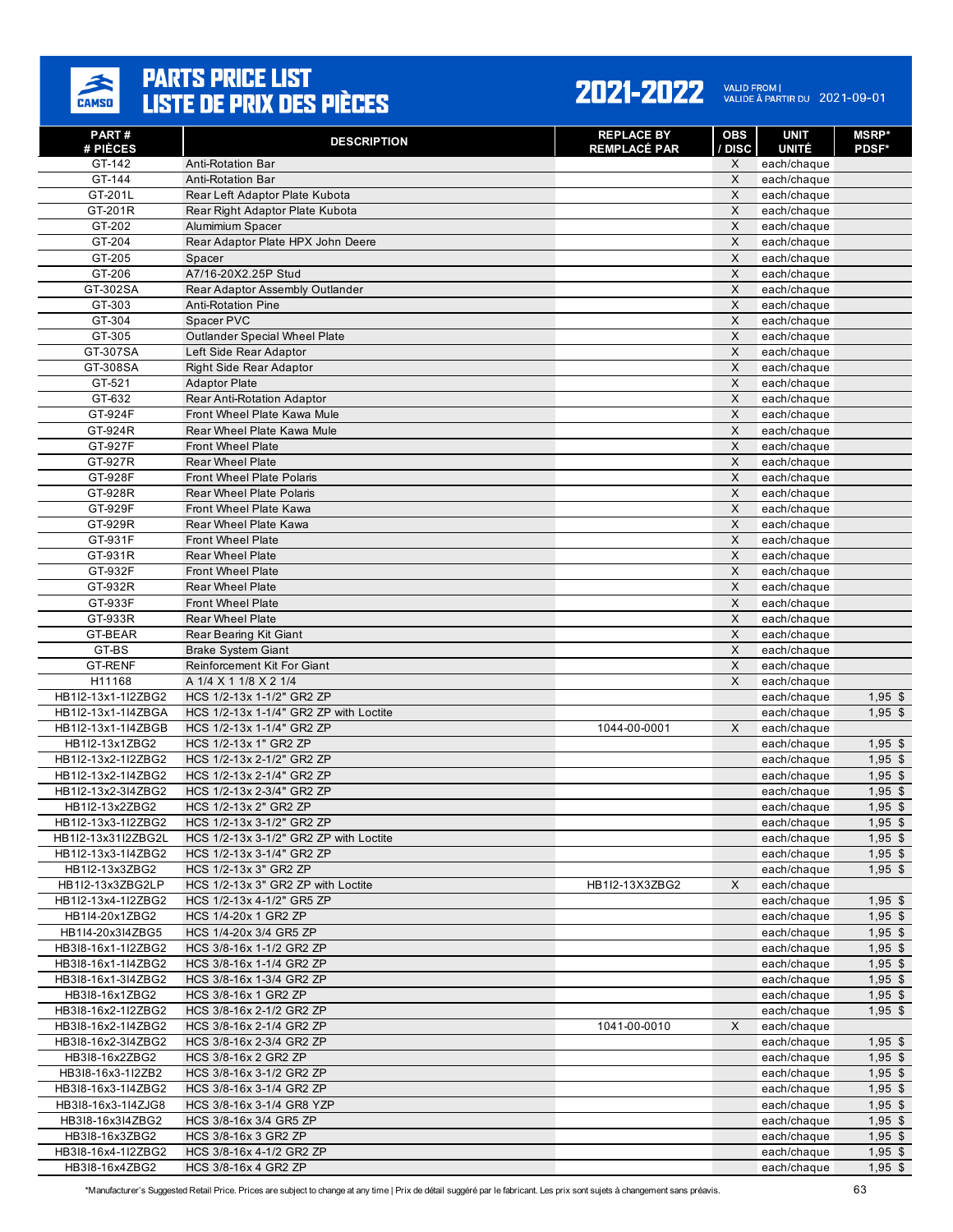

| PART#                                    | <b>DESCRIPTION</b>                                     | <b>REPLACE BY</b>   | <b>OBS</b> | <b>UNIT</b>                 | <b>MSRP*</b>              |
|------------------------------------------|--------------------------------------------------------|---------------------|------------|-----------------------------|---------------------------|
| # PIÈCES<br>HB3I8-16x6ZBG2               | HCS 3/8-16x 6 GR2 ZP                                   | <b>REMPLACÉ PAR</b> | / DISC     | <b>UNITÉ</b><br>each/chaque | <b>PDSF*</b><br>$1,95$ \$ |
| HB5I16-18NCX3I4ZBG                       | HCS 5/16-18 x 3/4 GR5 ZP                               | 1040-00-0006        | X          | each/chaque                 |                           |
| HB5I16-18x1-1I2ZBG                       | HCS 5/16-18x 1-1/2 GR2 ZP                              |                     |            | each/chaque                 | $1,95$ \$                 |
| HB5I16-18x1-1I4ZBG                       | HCS 5/16-18x 1-1/4 GR2 ZP                              | 1040-00-0005        | X          | each/chaque                 |                           |
| HB5I16-18x1ZBG2                          | HCS 5/16-18x 1 GR2 ZP                                  | 1040-00-0001        | X          | each/chaque                 |                           |
| HB5I16-18x2-1I2ZBG                       | HCS 5/16-18x 2-1/2 GR2 ZP                              |                     |            | each/chaque                 | $1,95$ \$                 |
| HB5I16-18x2-1I4ZBG                       | HCS 5/16-18x 2-1/4 GR2 ZP                              |                     |            | each/chaque                 | $1,95$ \$                 |
| HB5I16-18x2-3I4ZBG                       | HCS 5/16-18x 2-3/4 GR2 ZP                              |                     |            | each/chaque                 | $1,95$ \$                 |
| HB5I16-18x2ZBG2                          | HCS 5/16-18x 2 GR2 ZP                                  |                     |            | each/chaque                 | $1,95$ \$                 |
| HB5I16-18x3I4ZBG2                        | HCS 5/16-18x 3/4 GR2 ZP                                |                     |            | each/chaque                 | $1,95$ \$                 |
| HB5I16-18x3I4ZBG5                        | HCS 5/16-18x 3/4 GR5 ZP                                |                     |            | each/chaque                 | $1,95$ \$                 |
| HB5I16-18x3ZBG2                          | HCS 5/16-18x 3 GR2 ZP                                  |                     |            | each/chaque                 | $1,95$ \$                 |
| HB7I16-14NCX2-1I2<br>HB7I16-14x1-1I2B5   | HCS 7/16-14x 2-1/2 GR5 ZP<br>HCS 7/16-14x 1-1/2 GR5 ZP |                     |            | each/chaque<br>each/chaque  | $1,95$ \$<br>$1,95$ \$    |
| HB7I16-14x1-1I4ZBG                       | HCS 7/16-14x 1-1/4 GR5 ZP                              |                     |            | each/chaque                 | $1,95$ \$                 |
| HB7I16-14x1-3I4ZBG                       | HCS 7/16-14x 1-3/4 GR5 ZP                              |                     |            | each/chaque                 | $1,95$ \$                 |
| HB7116-14x1ZBG2L                         | HCS 7/16-14x 1 GR5 ZP with Loctite                     |                     |            | each/chaque                 | $3,95$ \$                 |
| HB7I16-14x2-1I2ZBG                       | HCS 7/16-14x 2-1/2 GR5 ZP                              |                     |            | each/chaque                 | $1,95$ \$                 |
| HB7I16-14x2-1I4ZBG                       | HCS 7/16-14x 2-1/4 GR5 ZP                              |                     |            | each/chaque                 | $2,95$ \$                 |
| HB7I16-14x2-3I4ZBG                       | HCS 7/16-14x 2-3/4 GR5 ZP                              |                     |            | each/chaque                 | $1,95$ \$                 |
| HB7I16-14x2-3I4ZJG                       | HCS 7/16-14x 2-3/4 GR8 YZP                             |                     |            | each/chaque                 | $1,95$ \$                 |
| HB7I16-14x3-1I2ZJG                       | HCS 7/16-14x 3-1/2 GR8 YZP                             |                     |            | each/chaque                 | $1,95$ \$                 |
| HB7I16-14x3I4ZBG2L                       | HCS 7/16-14x 3/4 GR5 ZP with Loctite                   |                     |            | each/chaque                 | $1,95$ \$                 |
| HB7116-14x3J8                            | HCS 7/16-14x 3 GR8 YZP                                 |                     |            | each/chaque                 | $1,95$ \$                 |
| HB7I16-14x3ZBG2                          | HCS 7/16-14x 3 GR5 ZP                                  |                     |            | each/chaque                 | $1,95$ \$                 |
| HB7I16-14x4-1I2ZBG                       | HCS 7/16-14x 4-1/2 GR2 ZP                              |                     |            | each/chaque                 | $1,95$ \$                 |
| HBM10x1.25x20ZBG8                        | HCS M10-1.25x20 8.8 ZP                                 |                     |            | each/chaque                 | $1,95$ \$                 |
| HBM10x1.25x25ZBG8                        | HCS M10-1.25x25 8.8 ZP                                 |                     |            | each/chaque                 | $1,95$ \$                 |
| HBM10x1.25x30ZBG8                        | HCS M10-1.25x30 8.8 ZP                                 |                     |            | each/chaque                 | $1,95$ \$                 |
| HBM10x1.25x35ZBG8                        | HCS M10-1.25x35 8.8 ZP                                 |                     |            | each/chaque                 | $2,95$ \$                 |
| HBM10X1.25X40ZBG8<br>HBM10x1.25x55ZBG8   | HCS M10-1.25x40 8.8 ZP<br>HCS M10-1.25x55 8.8 ZP       |                     |            | each/chaque<br>each/chaque  | $1,95$ \$<br>$4,95$ \$    |
| HBM10x1.5x25ZBG8.8                       | HCS M10-1.5x25 8.8 ZP                                  |                     |            | each/chaque                 | $1,95$ \$                 |
| HBM10x1.5x30ZBG8.8                       | HCS M10-1.5x30 8.8 ZP                                  |                     |            | each/chaque                 | $1,95$ \$                 |
| HBM10x1.5x35BG8.8                        | HCS M10-1.5x35 8.8 ZP                                  |                     |            | each/chaque                 | $1,95$ \$                 |
| HBM12X1.25X120STG8                       | HCS M12-1.25x120 8.8 BLK                               |                     |            | each/chaque                 | $6,95$ \$                 |
| HBM12x1.25x120ZJG8                       | HCS M12-1.25x120 8.8 ZP                                |                     |            | each/chaque                 | $3,95$ \$                 |
| HBM6x1.0x25ZBG8.8                        | HCS M6-1.0x25 8.8 ZP                                   |                     |            | each/chaque                 | $1,95$ \$                 |
| HBM8x1.25x20ZBG8.8                       | HCS M8-1.25x20 8.8 ZP                                  |                     |            | each/chaque                 | $1,95$ \$                 |
| HBM8x1.25x25ZBG8.8                       | HCS M8-1.25x25 8.8 ZP                                  |                     |            | each/chaque                 | $1,95$ \$                 |
| HBM8x1.25x30ZBG8.8                       | HCS M8-1.25x30 8.8 ZP                                  |                     |            | each/chaque                 | $1,95$ \$                 |
| HBM8x1.25x35ZBG8.8                       | HCS M8-1.25x35 8.8 ZP                                  |                     |            | each/chaque                 | $1,95$ \$                 |
| HBM8x1.25x50ZBG8.8                       | HCS M8-1.25x50 8.8 ZP                                  | 1033-08-0050        | X          | each/chaque                 |                           |
| HBM8x1.25x60ZBG8.8                       | HCS M8-1.25x60 8.8 ZP                                  | 1033-08-1060        | X          | each/chaque                 |                           |
| HBW7I16-20NCX1-3I8                       | Stud 7/16-20 x 1-3/8"                                  | 1034-00-0007        | X          | each/chaque                 |                           |
| HFBM6x1.0x20ZJG8.8<br>HFBM8x1.25x20JG8.8 | HFCS M6-1.0x20mm 8.8 ZP                                |                     | X          | each/chaque                 | $1,47$ \$                 |
| HFLNM8x1.25ZBG8.8                        | HFCS M8-1.25x20mm 8.8 ZP<br>FNN M8-1.25 8.8 ZP         | 1033-08-0020        |            | each/chaque<br>each/chaque  | $1,47$ \$                 |
| HFN318-24ZBG2                            | FNN 3/8-24 GR2 ZP                                      | 1072-00-0002        | X          | each/chaque                 |                           |
| HGH1I4-28NFx35I64                        | Graisse fitting 1/4-28NF 35/64                         |                     |            | each/chaque                 | $1,47$ \$                 |
| HLN1I2-13ZBG2                            | NN 1/2-13 GR2 ZP                                       |                     |            | each/chaque                 | $1,47$ \$                 |
| HLN1I4-20ZBG2                            | NN 1/4-20 GR2 ZP                                       |                     |            | each/chaque                 | $1,47$ \$                 |
| HLN314-10ZBG2                            | NN 3/4-10 GR2 ZP                                       |                     |            | each/chaque                 | $1,47$ \$                 |
| HLN318-16ZBG2                            | NN 3/8-16 GR2 ZP                                       | 1070-00-0002        | X          | each/chaque                 |                           |
| HLN318-24ZBG2                            | NN 3/8-24 GR2 ZP                                       | 1178-C2-B001        | X          | each/chaque                 |                           |
| HLN5I16-18ZBG2                           | NN 5/16-18 GR2 ZP                                      | 1070-00-0001        | X          | each/chaque                 |                           |
| HLN518-11ZBG5                            | NN 5/8-11 GR2 ZP                                       |                     |            | each/chaque                 | $1,47$ \$                 |
| HLN7116-14ZBG2                           | NN 7/16-14 GR2 ZP                                      |                     |            | each/chaque                 | $1,47$ \$                 |
| HLNM10x1.25B2                            | NN M10-1.25 8.8 ZP                                     | 1071-10-0001        | X          | each/chaque                 |                           |
| HLNM6x1.0ZBG8.8                          | NN M6-1.0 8.8 ZP                                       |                     |            | each/chaque                 | $1,47$ \$                 |
| HLNM8x1.25ZBG8.8                         | NN M8-1.25 8.8 ZP                                      | 1071-08-0001        | X          | each/chaque                 |                           |
| HN1I2-13ZBG2                             | HN1I2-13 GR2 ZP                                        |                     |            | each/chaque                 | $1,47$ \$                 |
| HN318-16ST2<br>HN318-16ZBG2              | HN3/8-16 GR2 BLK<br>HN3/8-16 GR2 ZP                    |                     |            | each/chaque<br>each/chaque  | $1,47$ \$<br>$1,47$ \$    |
| HN518-11ZBG2                             | HN 5/8-11 GR2 ZP                                       |                     |            | each/chaque                 | $1,47$ \$                 |
|                                          |                                                        |                     |            |                             |                           |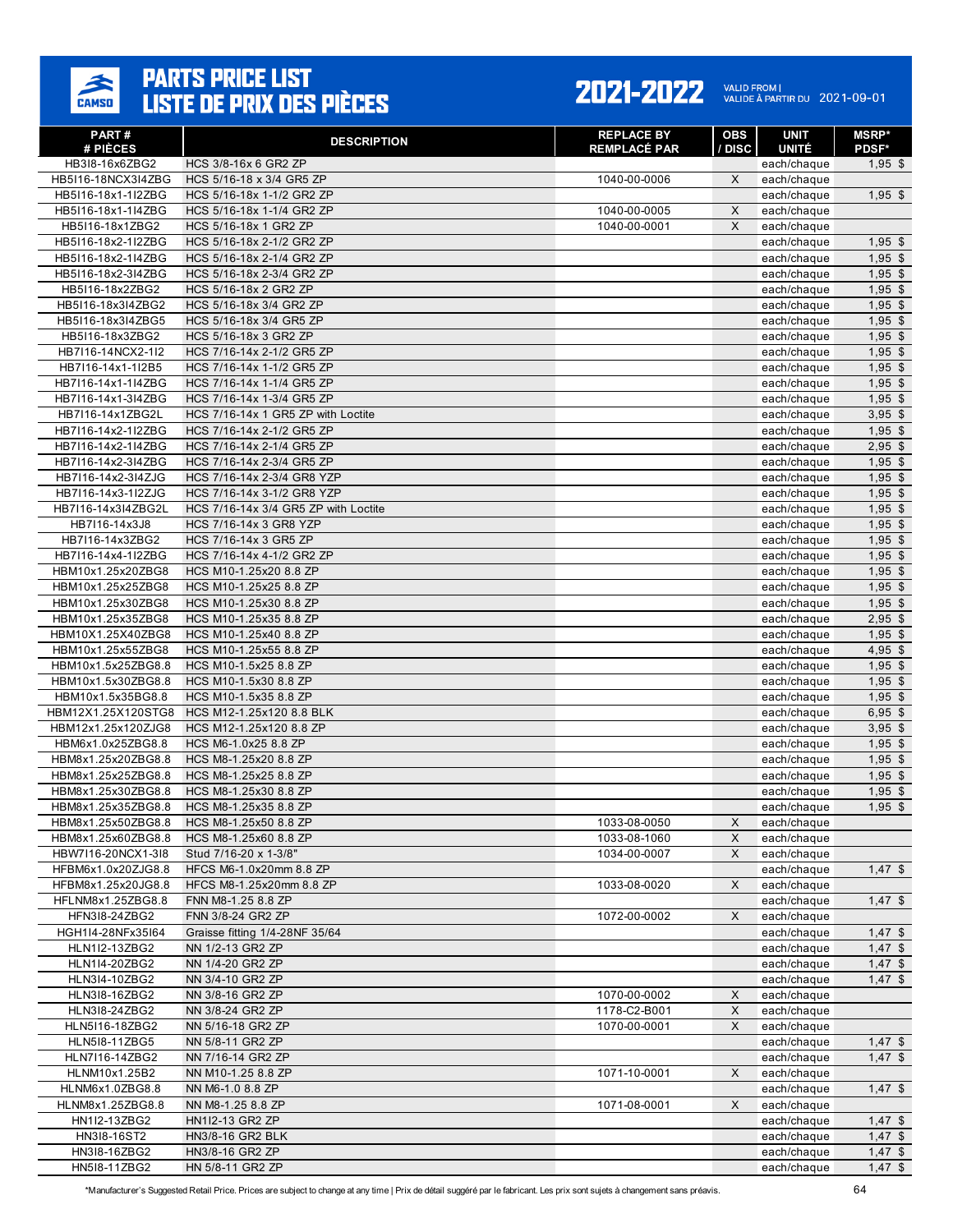

| PART#                                  | <b>DESCRIPTION</b>                                                  | <b>REPLACE BY</b>   | <b>OBS</b>        | <b>UNIT</b>                 | <b>MSRP*</b>              |
|----------------------------------------|---------------------------------------------------------------------|---------------------|-------------------|-----------------------------|---------------------------|
| # PIÈCES<br>HN7I16-14ZBG2              | HN 7/16-14 GR2 ZP                                                   | <b>REMPLACÉ PAR</b> | / DISC            | <b>UNITÉ</b><br>each/chaque | <b>PDSF*</b><br>$1,47$ \$ |
| HNC518-11ZBG2                          | Hex coupling nut 5/8-11 GR2                                         |                     |                   | each/chaque                 | $3,95$ \$                 |
| HNT318-16ZBG2                          | JN 3/8-16 GR2 ZP                                                    |                     |                   | each/chaque                 | $1,47$ \$                 |
| HNT518-11ZBG2                          | JN 5/8-11 GR2 ZP                                                    |                     |                   | each/chaque                 | $2,95$ \$                 |
| HNW1I2-20                              | LN 1/2-20 ZP                                                        |                     |                   | each/chaque                 | $2,95$ \$                 |
| HNW7116-20U                            | LN 7/16-20 ZP                                                       |                     |                   | each/chaque                 | $3,95$ \$                 |
| HNWM10x1.25                            | LN M10-1.25 ZP                                                      |                     |                   | each/chaque                 | $1,47$ \$                 |
| HNWM12x1.25F                           | LN M12-1.25 ZP                                                      |                     |                   | each/chaque                 | $3,95$ \$                 |
| HNWM12x1.50                            | LN M12-1.5 ZP                                                       |                     |                   | each/chaque                 | $3,95$ \$                 |
| HSCS1I2-13X4-1I2ST                     | HSCS 1/2-13x4-1/2" GR2 BLK<br>HSCS 1/4-20x 1/2" ZP                  |                     |                   | each/chaque                 | $1,95$ \$<br>$1.95$ \$    |
| HSCS1I4-20x1I2B2<br>HSCSM10x1.25x20ST8 | HSFS M10-1.25x 20mm BLK                                             |                     |                   | each/chaque<br>each/chaque  | $1,47$ \$                 |
| HSFC5I16-18X1B2L                       | HSFCS 5/16-18 X 1" GR2 ZP with Loctite                              | HSFCS5I16-18X1B2    | X                 | each/chaque                 |                           |
| HSFCF5I16-18X3I4B2                     | HSFCF 5/16-18 x 3/4" GR2 ZP with Loctite                            | HSFCS5I16-18X3I4B2  | X                 | each/chaque                 |                           |
| HSFCS1I2-13X2B2                        | HSFCS 1/2-13x2" GR2 ZP                                              |                     |                   | each/chaque                 | $2,95$ \$                 |
| HSFCS1I2-13X2J2L                       | HSFS 1I2-13x 2"                                                     | HSFCS1I2-13X2B2     | X                 | each/chaque                 |                           |
| HSFCS1I2-13X3B2L                       | HSFS 1I2-13x 3"                                                     |                     |                   | each/chaque                 | $2,95$ \$                 |
| HSFCS3I8-16x1-1I4B                     | HSFS 3/8-16 x 1-1/4"                                                | 1049-00-0001        | X                 | each/chaque                 |                           |
| HSFCS5I16-18x1-1I2                     | HSFS 5/16-18 x 1-1/2"                                               |                     |                   | each/chaque                 | $1,47$ \$                 |
| HSFCS5I16-18x1B2                       | HSFS 5/16-18 x 1" GR2 ZP                                            |                     |                   | each/chaque                 | $1,47$ \$                 |
| HSFCS5I16-18x3I4B2                     | HSFS 5/16-18 x 3/4" GR2 ZP                                          |                     |                   | each/chaque                 | $1,47$ \$                 |
| HSSSCUP5I16x5I16ST                     | SOCKET SET SCREW 5/16x5/16 GR2                                      |                     |                   | each/chaque                 | $1,95$ \$                 |
| $K-00$                                 | ATV Stud Kit (2 Tracks)                                             |                     |                   | each/chaque                 | $16,95$ \$                |
| K-100<br><b>KD-04</b>                  | Widening Kit (2 Tracks)<br>Vehicule Snow Deflector (4 Tracks)       |                     |                   | each/chaque                 | $115,95$ \$<br>75,95 \$   |
| <b>KD-100SA</b>                        | Rear Right Snow Deflector                                           |                     | X                 | each/chaque<br>each/chaque  |                           |
| <b>KD-101SA</b>                        | Rear Left Snwo Deflector                                            |                     | X                 | each/chaque                 |                           |
| <b>KD-102SA</b>                        | Front Right Snow Deflector                                          |                     | X                 | each/chaque                 |                           |
| <b>KD-103SA</b>                        | Front Left Snow Deflector                                           |                     | X                 | each/chaque                 |                           |
| <b>KI-SKI-001</b>                      | SKI-001 installation kit                                            |                     | X                 | each/chaque                 |                           |
| <b>KSLD</b>                            | Upgrade Slide Kit 92 Tracks)                                        |                     |                   | each/chaque                 | 299,95 \$                 |
| LW114                                  | LW 1/4 ZP                                                           |                     |                   | each/chaque                 | $1,47$ \$                 |
| LW318                                  | LW 3/8 ZP                                                           |                     |                   | each/chaque                 | $1,47$ \$                 |
| LW7116                                 | LW 7/16 ZP                                                          |                     |                   | each/chaque                 | $1,47$ \$                 |
| N1300-206                              | Circlip, 6205 bearing                                               |                     |                   | each/chaque                 | 8,95 \$                   |
| N222-182                               | A 1/4 X 1 1/8 X 2                                                   |                     | X                 | each/chaque                 |                           |
| PC001<br>PC002                         | Product campaign - PC001<br>Product campaign - PC002                |                     |                   | each/chaque<br>each/chaque  | 295,95 \$<br>137,95 \$    |
| PC003                                  | Product campaign - PC003                                            |                     |                   | each/chaque                 | $9,95$ \$                 |
| PC004                                  | Product campaign - PC004                                            |                     |                   | each/chaque                 | $210,95$ \$               |
| R0100C-1 001A                          | 100mm Plastic Idler Wheel                                           |                     | X                 | each/chaque                 |                           |
| R0135P-1 001A                          | 135mm Plastic Wheel Assy                                            | 1016-00-0132        | $\mathsf{X}$      | each/chaque                 |                           |
| R0165K-1 001A                          | 165mm Plastic Idler Wheel Assy                                      | 1016-00-0165        | X                 | each/chaque                 |                           |
| RR5000-206                             | Circlip                                                             |                     |                   | each/chaque                 | $4,95$ \$                 |
| S251A-1 001A                           | Plastic Wheel 25 Dents                                              |                     | X                 | each/chaque                 |                           |
| SACVIS SLIDES AMOV                     | Hardwares for removable slide Cat Track                             |                     | X                 | each/chaque                 |                           |
| SBUB318-16x2x3                         | SQUARE BEND U-BOLT 3/8-16x2x3                                       |                     |                   | each/chaque                 | $4,95$ \$                 |
| SBUB318-16x2x5<br><b>SKI-001</b>       | SQUARE BEND U-BOLT 3/8-16x2x5 FILET 3"<br>Ski kit black w/o ribband |                     |                   | each/chaque<br>each/chaque  | $7,95$ \$<br>138,95 \$    |
| TK01-00-0002                           | Stabilizing Rod Traxion +                                           |                     | X                 | each/chaque                 |                           |
| <b>TK-107</b>                          | <b>Aluminium Wheel Shaft</b>                                        |                     | $\mathsf{x}$      | each/chaque                 |                           |
| <b>TK-108</b>                          | <b>Anti-Rotation Plate</b>                                          |                     | X                 | each/chaque                 |                           |
| TK-109                                 | <b>Steel Wheel Shaft</b>                                            |                     | X                 | each/chaque                 |                           |
| TK-110                                 | Tensionner                                                          |                     | X                 | each/chaque                 |                           |
| TK-111                                 | <b>Steel Spacer</b>                                                 |                     | X                 | each/chaque                 |                           |
| TK-112                                 | <b>Steel Spacer</b>                                                 |                     | X                 | each/chaque                 |                           |
| TK-113                                 | <b>Star Plate</b>                                                   |                     | X                 | each/chaque                 |                           |
| TK-114                                 | <b>Bearing Spacer</b>                                               |                     | $\mathsf X$       | each/chaque                 |                           |
| TK-115                                 | Wheel Star Aluminium Spacer                                         |                     | X                 | each/chaque                 |                           |
| TK-116<br><b>TK-120SA</b>              | Bolt 1" Dia Modified                                                |                     | $\mathsf{x}$<br>X | each/chaque                 |                           |
| <b>TK-121SA</b>                        | Idler Bar Assembly Type A<br>Idler Bar Assembly Type B              |                     | X                 | each/chaque<br>each/chaque  |                           |
| TK-123                                 | Warning Decal Type A                                                | 1083-00-8302        | $\mathsf X$       | each/chaque                 |                           |
| TK-124                                 | Warning Decal Type B                                                | 1083-00-8302        | $\mathsf X$       | each/chaque                 |                           |
| TK-125-04                              | Traxion+ Decal                                                      |                     | X                 | each/chaque                 |                           |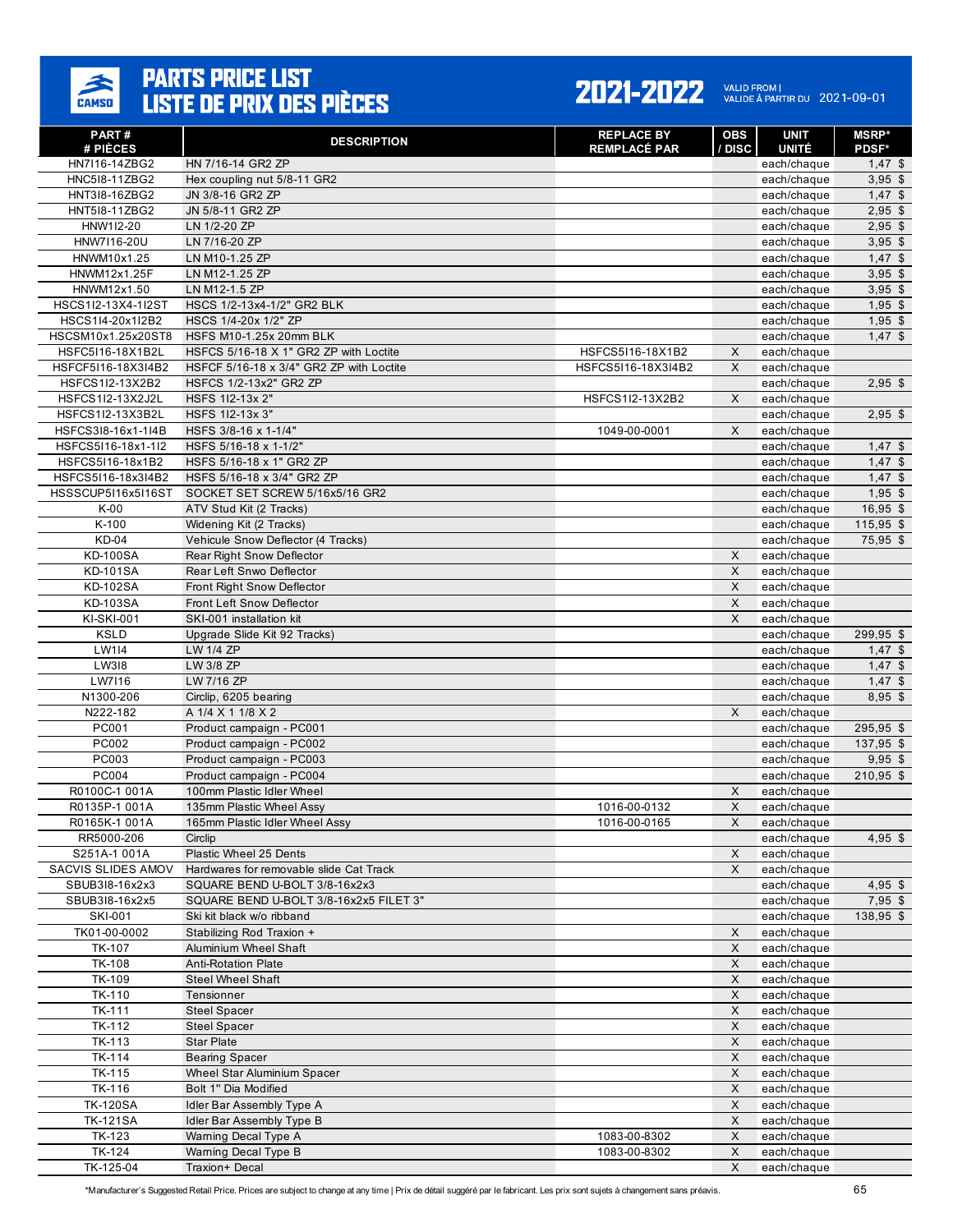

| PART#<br># PIÈCES         | <b>DESCRIPTION</b>                                         | <b>REPLACE BY</b><br><b>REMPLACÉ PAR</b> | <b>OBS</b><br>/ DISC      | <b>UNIT</b><br><b>UNITÉ</b> | <b>MSRP</b> *<br><b>PDSF*</b> |
|---------------------------|------------------------------------------------------------|------------------------------------------|---------------------------|-----------------------------|-------------------------------|
| TK-201                    | <b>Wheel Plate</b>                                         |                                          | X                         | each/chaque                 |                               |
| <b>TK-204SA</b>           | Front Adaptor Assy Arctic Cat                              |                                          | X                         | each/chaque                 |                               |
| <b>TK-207SA</b>           | <b>Rear Antirotation Assy Bearcat</b>                      |                                          | X                         | each/chaque                 |                               |
| <b>TK-210SA</b>           | <b>Front Left Adaptor Assy</b>                             |                                          | X                         | each/chaque                 |                               |
| TK-211                    | <b>Location Pin</b>                                        |                                          | X                         | each/chaque                 |                               |
| <b>TK-212SA</b>           | Front Right Adaptor Assy                                   |                                          | X                         | each/chaque                 |                               |
| TK-217                    | <b>Wheel Plate</b>                                         |                                          | X                         | each/chaque                 |                               |
| TK-218                    | <b>Front Plate Bearcat</b>                                 |                                          | X                         | each/chaque                 |                               |
| TK-301                    | Adaptor Plate Bombardier DS 650                            |                                          | $\times$                  | each/chaque                 |                               |
| TK-302                    | <b>DS Front Upper Plate</b>                                |                                          | $\mathsf{X}$              | each/chaque                 |                               |
| <b>TK-305SA</b>           | <b>TK-305SA</b>                                            |                                          | X                         | each/chaque                 |                               |
| <b>TK-308SA</b>           | DS 650 Rear Right Bracket                                  |                                          | X                         | each/chaque                 |                               |
| <b>TK-309SA</b>           | DS 650 Rear Left Bracket<br>Front Pine Bombardier          |                                          | $\sf X$<br>X              | each/chaque                 |                               |
| TK-310<br>TK-311          | Swing Arm Bracket Upper Half                               |                                          | X                         | each/chaque<br>each/chaque  |                               |
| TK-312                    | Housing Clamp Bombardier                                   |                                          | X                         | each/chaque                 |                               |
| <b>TK-319SA</b>           | <b>TK-319SA</b>                                            |                                          | X                         | each/chaque                 |                               |
| TK-320                    | DS Baja Front Upper Plate                                  |                                          | X                         | each/chaque                 |                               |
| TK-321                    | Rear Adaptor Plate Outlander                               |                                          | X                         | each/chaque                 |                               |
| TK-322                    | <b>Wheel Plate</b>                                         |                                          | X                         | each/chaque                 |                               |
| <b>TK-325SA</b>           | Front Adaptor Outlander                                    |                                          | X                         | each/chaque                 |                               |
| TK-326                    | <b>Steering Stopper</b>                                    |                                          | X                         | each/chaque                 |                               |
| <b>TK-327SA</b>           | Rear Adaptor Plate Outlander Max                           |                                          | $\times$                  | each/chaque                 |                               |
| TK-330                    | Rear Top Plate                                             |                                          | X                         | each/chaque                 |                               |
| <b>TK-405SA</b>           | Front Honda Assy                                           |                                          | X                         | each/chaque                 |                               |
| <b>TK-406SA</b>           | Front Honda Assy                                           |                                          | $\times$                  | each/chaque                 |                               |
| TK-411                    | Antirotation Swing Arm Upper Bracket                       |                                          | $\times$                  | each/chaque                 |                               |
| <b>TK-417SA</b>           | Front Adaptor 400EX                                        |                                          | X                         | each/chaque                 |                               |
| <b>TK-420SA</b>           | Rear Anti-Rotation Adaptor Honda 450                       |                                          | X                         | each/chaque                 |                               |
| TK-422                    | Rear Anti-Rotation Adaptor Plate                           |                                          | X                         | each/chaque                 |                               |
| TK-423                    | Rear Anti-Rotation Adaptor Upper Plate                     |                                          | X                         | each/chaque                 |                               |
| TK-424                    | Aluminium Spacer 0.350"                                    |                                          | $\sf X$                   | each/chaque                 |                               |
| TK-425                    | Hexagone Pin                                               |                                          | X                         | each/chaque                 |                               |
| <b>TK-429SA</b>           | Rear Assy Antirotation Hitch Adaptor                       |                                          | $\times$<br>$\sf X$       | each/chaque                 |                               |
| <b>TK-430SA</b><br>TK-431 | Rear Assy Antirotation Hitch Adaptor<br>Rear Adaptor 400EX |                                          | X                         | each/chaque                 |                               |
| <b>TK-501</b>             | <b>Wheel Plate</b>                                         |                                          | X                         | each/chaque<br>each/chaque  |                               |
| TK-502                    | <b>Upper Adaptor Plate KVF</b>                             |                                          | $\sf X$                   | each/chaque                 |                               |
| <b>TK-506SA</b>           | <b>Front Adaptor Antirotation Assy</b>                     |                                          | X                         | each/chaque                 |                               |
| <b>TK-509SA</b>           | Rear Adaptor Assy KVF                                      |                                          | X                         | each/chaque                 |                               |
| <b>TK-513SA</b>           | <b>Rear Antirotation Assy</b>                              |                                          | X                         | each/chaque                 |                               |
| TK-515                    | <b>KVF Location Pin</b>                                    |                                          | $\mathsf{X}$              | each/chaque                 |                               |
| <b>TK-520SA</b>           | Rear Antirotation Adaptor Mule 3010                        |                                          | X                         | each/chaque                 |                               |
| TK-521                    | <b>Wheel Plate</b>                                         |                                          | $\boldsymbol{\mathsf{X}}$ | each/chaque                 |                               |
| <b>TK-528SA</b>           | Front Antirotation Assy Plate Left                         |                                          | X                         | each/chaque                 |                               |
| <b>TK-529SA</b>           | Front Antirotation Assy Plate Right                        |                                          | $\mathsf X$               | each/chaque                 |                               |
| TK-532                    | Front Location Pin                                         |                                          | X                         | each/chaque                 |                               |
| <b>TK-533SA</b>           | <b>TK-533SA</b>                                            |                                          | X                         | each/chaque                 |                               |
| TK-534                    | Rear Plate Z-400 Kawa 400                                  |                                          | $\times$                  | each/chaque                 |                               |
| TK-535                    | Rear UHMW Foot Support                                     |                                          | $\mathsf X$               | each/chaque                 |                               |
| TK-536                    | Spacer Plate KVF                                           |                                          | $\times$                  | each/chaque                 |                               |
| <b>TK-539SA</b>           | Front Adaptor Left Assy                                    |                                          | $\mathsf X$               | each/chaque                 |                               |
| <b>TK-540SA</b>           | Front Adaptor Right Assy                                   |                                          | $\mathsf{X}$              | each/chaque                 |                               |
| TK-601                    | <b>Wheel Plate</b>                                         |                                          | X                         | each/chaque                 |                               |
| TK-601-Y<br>TK-603        | Wheel Plate (YZINC)<br>Rear Upper Spacer                   |                                          | X<br>$\mathsf{X}$         | each/chaque                 |                               |
| <b>TK-605SA</b>           | Rear Left Assy Plate Polaris                               |                                          | $\boldsymbol{\mathsf{X}}$ | each/chaque<br>each/chaque  |                               |
| <b>TK-606SA</b>           | Rear Right Assy Plate Polaris                              |                                          | $\mathsf X$               | each/chaque                 |                               |
| TK-608                    | Upper Plate Hitch Adaptor                                  |                                          | X                         | each/chaque                 |                               |
| TK-609                    | Lower Plate Hitch Adaptor                                  |                                          | $\mathsf{X}$              | each/chaque                 |                               |
| <b>TK-611SA</b>           | <b>Antirotation Plate Assy</b>                             |                                          | $\times$                  | each/chaque                 |                               |
| TK-612                    | <b>Backing Plate Ranger</b>                                |                                          | X                         | each/chaque                 |                               |
| <b>TK-615SA</b>           | <b>Rear Antirotation Adaptor</b>                           |                                          | $\mathsf{X}$              | each/chaque                 |                               |
| TK-617                    | <b>Wheel Plate</b>                                         |                                          | $\mathsf X$               | each/chaque                 |                               |
| TK-621                    | Location Pin                                               |                                          | X                         | each/chaque                 |                               |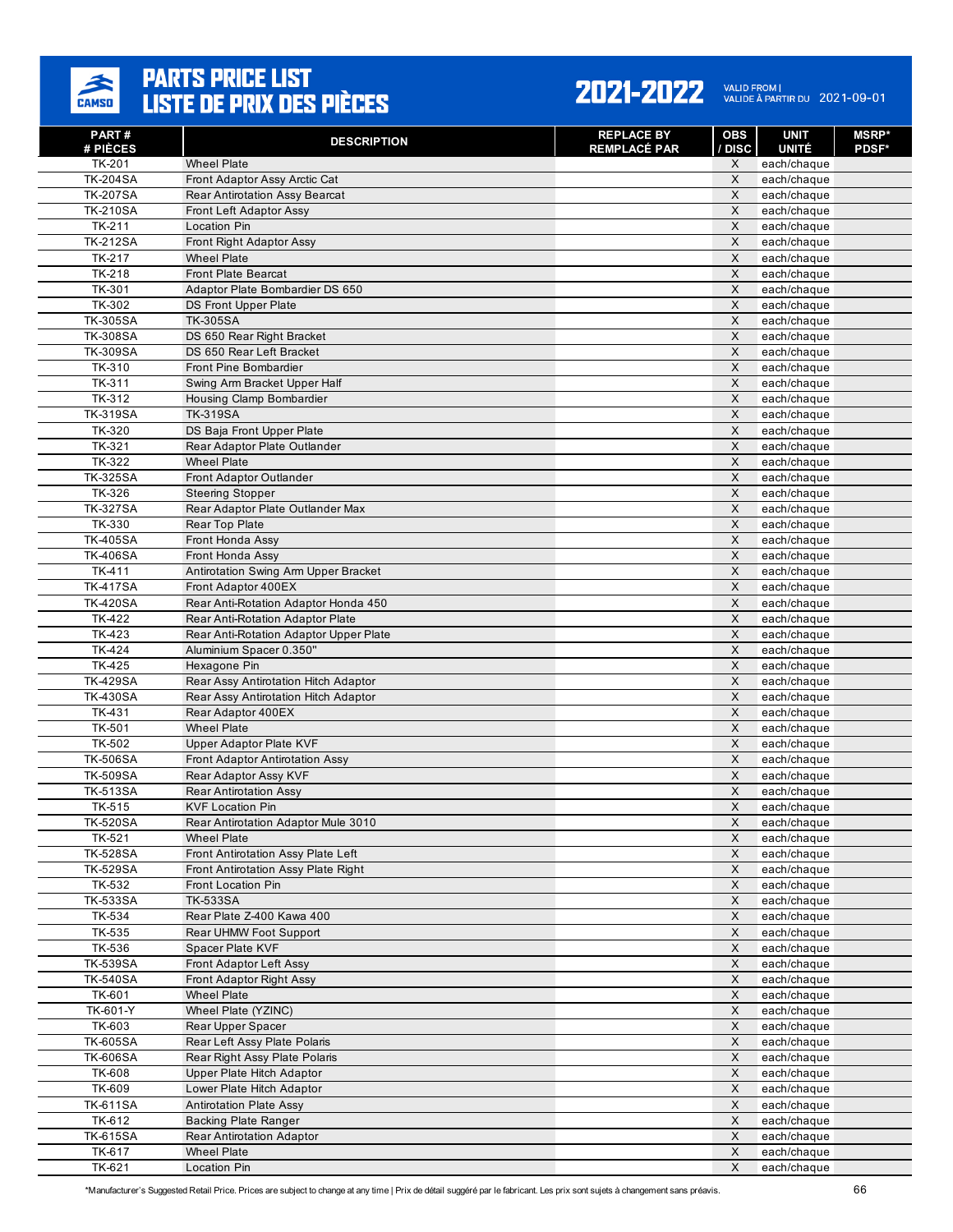

| PART#<br># PIÈCES                | <b>DESCRIPTION</b>                           | <b>REPLACE BY</b><br><b>REMPLACÉ PAR</b> | <b>OBS</b><br><b>DISC</b> | <b>UNIT</b><br><b>UNITÉ</b> | <b>MSRP</b> *<br><b>PDSF*</b> |
|----------------------------------|----------------------------------------------|------------------------------------------|---------------------------|-----------------------------|-------------------------------|
| <b>TK-625SA</b>                  | Rear Assy Antirotation Hitch Adaptor         |                                          | X                         | each/chaque                 |                               |
| <b>TK-626SA</b>                  | Front Adaptor Assy Right Polaris             |                                          | $\sf X$                   | each/chaque                 |                               |
| <b>TK-627SA</b>                  | Front Adaptor Assy Left Polaris              |                                          | X                         | each/chaque                 |                               |
| <b>TK-628</b>                    | <b>Rear Plate Predator</b>                   |                                          | $\times$                  | each/chaque                 |                               |
| TK-630                           | <b>Upper Plate Predator</b>                  |                                          | $\mathsf{X}$              | each/chaque                 |                               |
| <b>TK-633SA</b>                  | <b>TK-633SA</b>                              |                                          | X                         | each/chaque                 |                               |
| <b>TK-634SA</b>                  | <b>TK-634SA</b>                              |                                          | X                         | each/chaque                 |                               |
| TK-635                           | Sleeve Aluminium 2"                          |                                          | X                         | each/chaque                 |                               |
| TK-636                           | Rear Plate Adaptor ATP                       |                                          | X                         | each/chaque                 |                               |
| TK-637                           | <b>Backing Plate</b>                         |                                          | $\mathsf{X}$              | each/chaque                 |                               |
| <b>TK-638</b>                    | <b>Rear Floorboard Plate</b>                 |                                          | X                         | each/chaque                 |                               |
| TK-639                           | Rear Base Plate                              |                                          | X                         | each/chaque                 |                               |
| TK-640<br>TK-641                 | <b>Superior Clamp</b><br>Kodiak Rear Plate   |                                          | X<br>$\times$             | each/chaque                 |                               |
| TK-651                           | King Quad Front Antirotation Block           |                                          | X                         | each/chaque<br>each/chaque  |                               |
| TK-652                           | King Quad Front Antirotation Plate           |                                          | X                         | each/chaque                 |                               |
| TK-661                           | King Quad Rear Upper Plate                   |                                          | $\times$                  | each/chaque                 |                               |
| TK-662                           | King Quad Rear Lower Plate Left              |                                          | X                         | each/chaque                 |                               |
| TK-670                           | Hexagon Pin                                  |                                          | X                         | each/chaque                 |                               |
| TK-671                           | <b>Plastic Insert</b>                        |                                          | X                         | each/chaque                 |                               |
| <b>TK-701</b>                    | <b>Wheel Plate</b>                           |                                          | X                         | each/chaque                 |                               |
| <b>TK-702</b>                    | Antirotation Swing Arm Upper Bracket         |                                          | X                         | each/chaque                 |                               |
| <b>TK-704</b>                    | Rear Plate Z-400 Kawa 400                    |                                          | X                         | each/chaque                 |                               |
| <b>TK-707SA</b>                  | <b>TK-707SA</b>                              |                                          | $\mathsf{X}$              | each/chaque                 |                               |
| <b>TK-710SA</b>                  | Rear Assy Antirotation Hitch Adaptor         |                                          | $\times$                  | each/chaque                 |                               |
| <b>TK-713SA</b>                  | Left Front Adaptor Quadrunner 500            |                                          | $\mathsf{X}$              | each/chaque                 |                               |
| <b>TK-714SA</b>                  | Left Front Adaptor Quadrunner 501            |                                          | X                         | each/chaque                 |                               |
| <b>TK-718SA</b>                  | Front Adaptor Suzuki Right                   |                                          | $\times$                  | each/chaque                 |                               |
| <b>TK-719SA</b>                  | Front Adaptor Suzuki Left                    |                                          | $\sf X$                   | each/chaque                 |                               |
| <b>TK-720</b>                    | Front Adaptor Upper Plate                    |                                          | $\mathsf{X}$              | each/chaque                 |                               |
| <b>TK-724SA</b>                  | Rear Antirotation Adaptor Plate Assy         |                                          | X                         | each/chaque                 |                               |
| <b>TK-726</b>                    | Sleeve 1"                                    |                                          | X                         | each/chaque                 |                               |
| <b>TK-727SA</b>                  | Rear Assy Antirotation Hitch Adaptor         |                                          | X                         | each/chaque                 |                               |
| <b>TK-801</b>                    | Adaptor Plate Yamaha                         |                                          | X                         | each/chaque                 |                               |
| TK-802                           | Oil Break Tank Support                       |                                          | $\mathsf{X}$              | each/chaque                 |                               |
| <b>TK-805</b>                    | <b>Front Upper Plate</b>                     |                                          | X                         | each/chaque                 |                               |
| <b>TK-806SA</b>                  | Front Left Assy                              |                                          | X<br>$\times$             | each/chaque                 |                               |
| <b>TK-807SA</b><br><b>TK-808</b> | Front Right Assy<br><b>Front Upper Plate</b> |                                          | $\times$                  | each/chaque<br>each/chaque  |                               |
| <b>TK-812SA</b>                  | <b>TK-812SA</b>                              |                                          | X                         | each/chaque                 |                               |
| TK-813                           | Rear Plate Banshee                           |                                          | X                         | each/chaque                 |                               |
| TK-814                           | Rear Spacer Banshee                          |                                          | X                         | each/chaque                 |                               |
| <b>TK-817SA</b>                  | Lower Arm Bracket                            |                                          | X                         | each/chaque                 |                               |
| TK-818                           | Rear Plate Adaptor Raptor                    |                                          | $\mathsf X$               | each/chaque                 |                               |
| <b>TK-822SA</b>                  | Front Adaptor Grizzly 600                    |                                          | X                         | each/chaque                 |                               |
| TK-823                           | Wheels Spacer Grizzly 600                    |                                          | $\mathsf X$               | each/chaque                 |                               |
| <b>TK-827SA</b>                  | Rear Antirotation Plate Grizzly 600          |                                          | $\mathsf X$               | each/chaque                 |                               |
| <b>TK-828</b>                    | Upper Adaptor Plate Yamaha                   |                                          | $\mathsf X$               | each/chaque                 |                               |
| <b>TK-831SA</b>                  | Rear Adaptor Plate Assy                      |                                          | $\boldsymbol{\mathsf{X}}$ | each/chaque                 |                               |
| <b>TK-834SA</b>                  | Rear Adaptor Assy Ultramatic Kodiak 400      |                                          | X                         | each/chaque                 |                               |
| <b>TK-837SA</b>                  | Front Assy Adaptor Grizzly Big Bear          |                                          | $\times$                  | each/chaque                 |                               |
| TK-842                           | Plate 1/8"                                   |                                          | $\boldsymbol{\mathsf{X}}$ | each/chaque                 |                               |
| <b>TK-843SA</b>                  | <b>Anti-Rotation Bracket</b>                 |                                          | X                         | each/chaque                 |                               |
| TK-845                           | Front Pin Rhino                              |                                          | X                         | each/chaque                 |                               |
| TK-846                           | Special Washer                               |                                          | $\boldsymbol{\mathsf{X}}$ | each/chaque                 |                               |
| TK-907                           | Sleeve 4 1/4"                                |                                          | X                         | each/chaque                 |                               |
| TK-909                           | Spacer Aluminium 7/8"                        |                                          | $\boldsymbol{\mathsf{X}}$ | each/chaque                 |                               |
| TK-913                           | Widening Spacer 1 3/8"                       |                                          | $\boldsymbol{\mathsf{X}}$ | each/chaque                 |                               |
| <b>TK-921SA</b>                  | Tie Rod 11 3/4"                              |                                          | $\mathsf X$               | each/chaque                 |                               |
| <b>TK-922SA</b>                  | Tie Rod 7 3/4"                               |                                          | $\mathsf X$               | each/chaque                 |                               |
| <b>TK-924SA</b>                  | Swing Bolt 50mm                              |                                          | $\times$                  | each/chaque                 |                               |
| TK-927<br>TK-929                 | <b>Wheel Plate</b>                           |                                          | $\mathsf X$<br>X          | each/chaque                 |                               |
| TK-933                           | <b>Widening Spacer</b><br>Threaded Hex Pin   |                                          | X                         | each/chaque<br>each/chaque  |                               |
| TK-935                           | Swing Pin                                    |                                          | $\mathsf X$               | each/chaque                 |                               |
|                                  |                                              |                                          |                           |                             |                               |